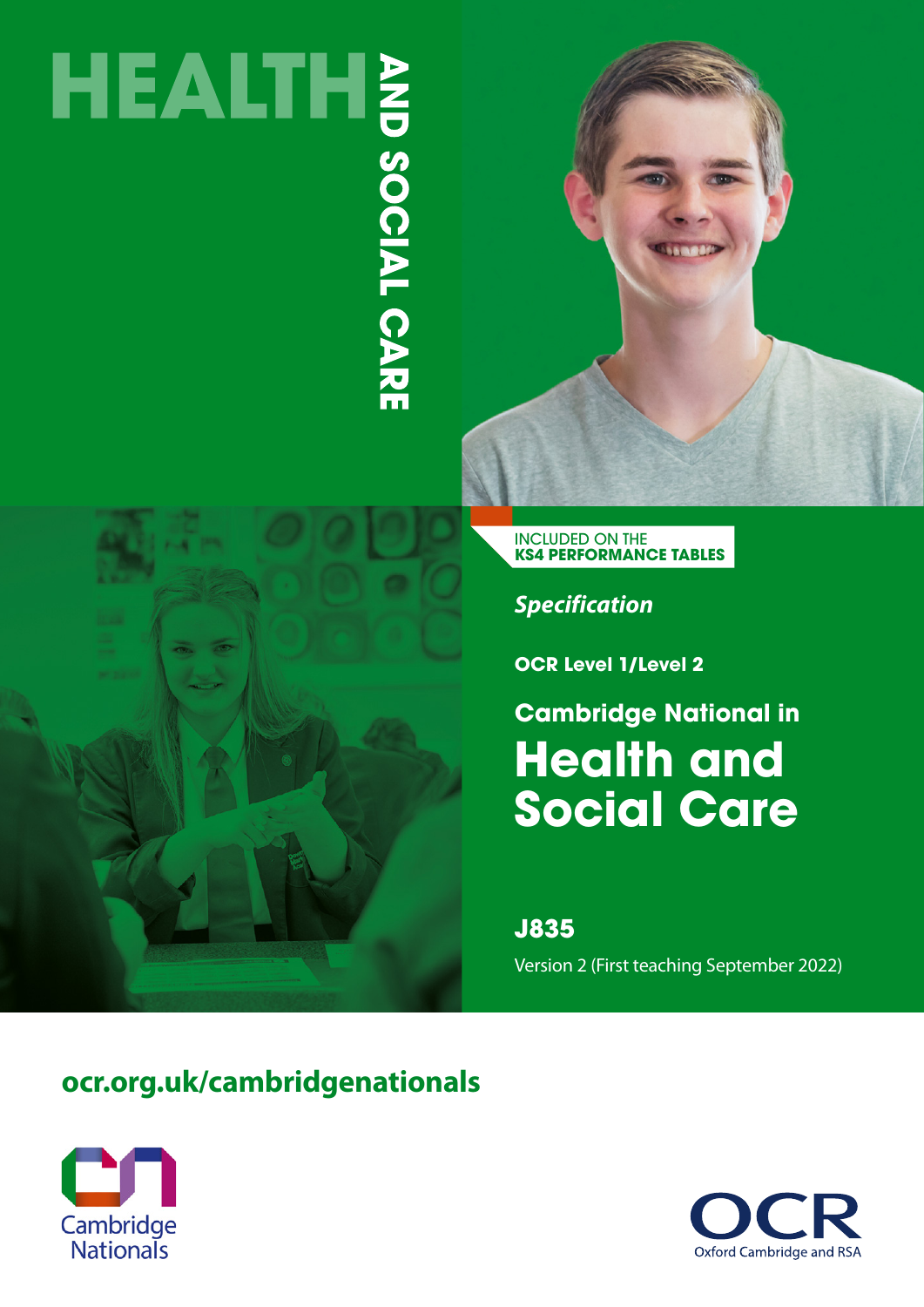# <span id="page-1-0"></span>**Specification updates**

Key changes have been listed below:

| <b>Section</b>                                                                                  | <b>Change</b>                                                                 | <b>Version and date Issue</b> |
|-------------------------------------------------------------------------------------------------|-------------------------------------------------------------------------------|-------------------------------|
| <b>Qualification overview</b>                                                                   | Updated to clarify information relating to NEA                                | Version 2 (May 2022)          |
| Section 6.1.1: Centre and teacher/<br>assessor responsibilities                                 | resubmissions.                                                                |                               |
| Section 6.2: Requirements and<br>guidance for delivering and<br>marking the OCR-set assignments |                                                                               |                               |
| Section 6.3: Feedback                                                                           |                                                                               |                               |
| Section 6.4.4: Reattempting work<br>before submitting marks to OCR                              |                                                                               |                               |
| Section 6.3.6: Teacher Observation<br>Records                                                   | Updated information on location of the Teacher<br><b>Observation Records.</b> |                               |
| Section 6.5: Moderating NEA units                                                               | Updated information on how to submit<br>moderated units.                      |                               |
| Section 6.6: Resubmitting<br>moderated work to OCR to<br>improve the grade                      | New sections added to clarify information<br>relating to NEA resubmissions.   |                               |
| Section 6.7: Recording feedback<br>and decisions                                                |                                                                               |                               |
| Section 7: Administration                                                                       | Updated information to clarify administrative<br>arrangements.                |                               |
| Appendix A: Guidance for the<br>production of electronic evidence                               | Updated information related to 'Submit for<br>Assessment'.                    |                               |
| All                                                                                             | Weblinks updated.                                                             |                               |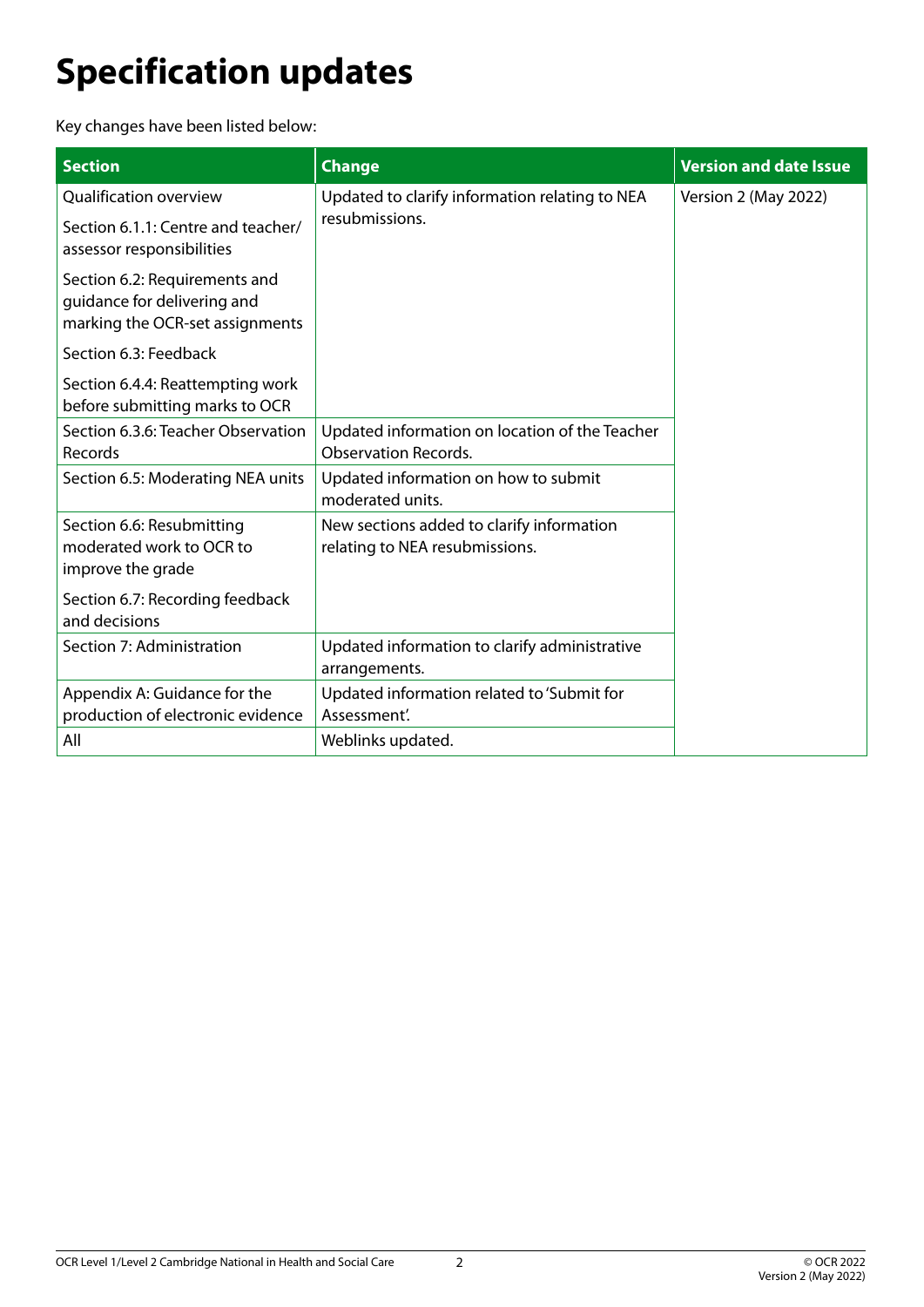# **Contents**

|              | Specification updates                                                        | $\overline{2}$ |
|--------------|------------------------------------------------------------------------------|----------------|
| 1            | <b>Why choose OCR?</b>                                                       | 5              |
| 1.1          | Our specifications                                                           | 5              |
| 1.2          | Our support                                                                  | 5              |
| 1.3          | Aims and learning outcomes                                                   | 6              |
| 1.4          | What are the key features of this specification?                             | 6              |
| $\mathbf{2}$ | <b>Qualification overview</b>                                                | 7              |
| 2.1          | OCR Level 1/Level 2 Cambridge National in Health and Social Care at a glance | $\overline{7}$ |
| 2.2          | <b>Qualification structure</b>                                               | 8              |
| 2.3          | Purpose statement                                                            | 9              |
| 3            | <b>About this qualification</b>                                              | 12             |
| 3.1          | Qualification size (GLH and TQT)                                             | 12             |
| 3.2          | Language                                                                     | 12             |
| 3.3          | Performance information                                                      | 12             |
| 4            | <b>Units</b>                                                                 | 13             |
| 4.1          | Guidance on unit content                                                     | 13             |
| 4.2          | Unit R032: Principles of care in health and social care settings             | 15             |
| 4.3          | Unit R033: Supporting individuals through life events                        | 24             |
| 4.4          | Unit R034: Creative and therapeutic activities                               | 32             |
| 4.5          | Unit R035: Health promotion campaigns                                        | 40             |
| 5            | <b>Assessment and grading</b>                                                | 48             |
| 5.1          | Overview of the assessment                                                   | 48             |
| 5.2          | Synoptic assessment                                                          | 49             |
| 5.3          | Transferable skills                                                          | 49             |
| 5.4          | Grading and awarding grades                                                  | 49             |
| 5.5          | Performance descriptors                                                      | 51             |
| 6            | Non examined assessment (NEA) units (R033-R035)                              | 52             |
| 6.1          | Preparing for NEA unit delivery and assessment                               | 52             |
| 6.2          | Requirements and guidance for delivering and marking the OCR-set assignments | 53             |
| 6.3          | Feedback                                                                     | 56             |
| 6.4          | Marking NEA units                                                            | 60             |
| 6.5          | <b>Moderating NEA units</b>                                                  | 62             |
| 6.6          | Resubmitting moderated work to OCR to improve the grade                      | 62             |
| 6.7          | Recording feedback and decisions                                             | 62             |
|              | OCR Level 1/Level 2 Cambridge National in Health and Social Care<br>3        | © OCR 2022     |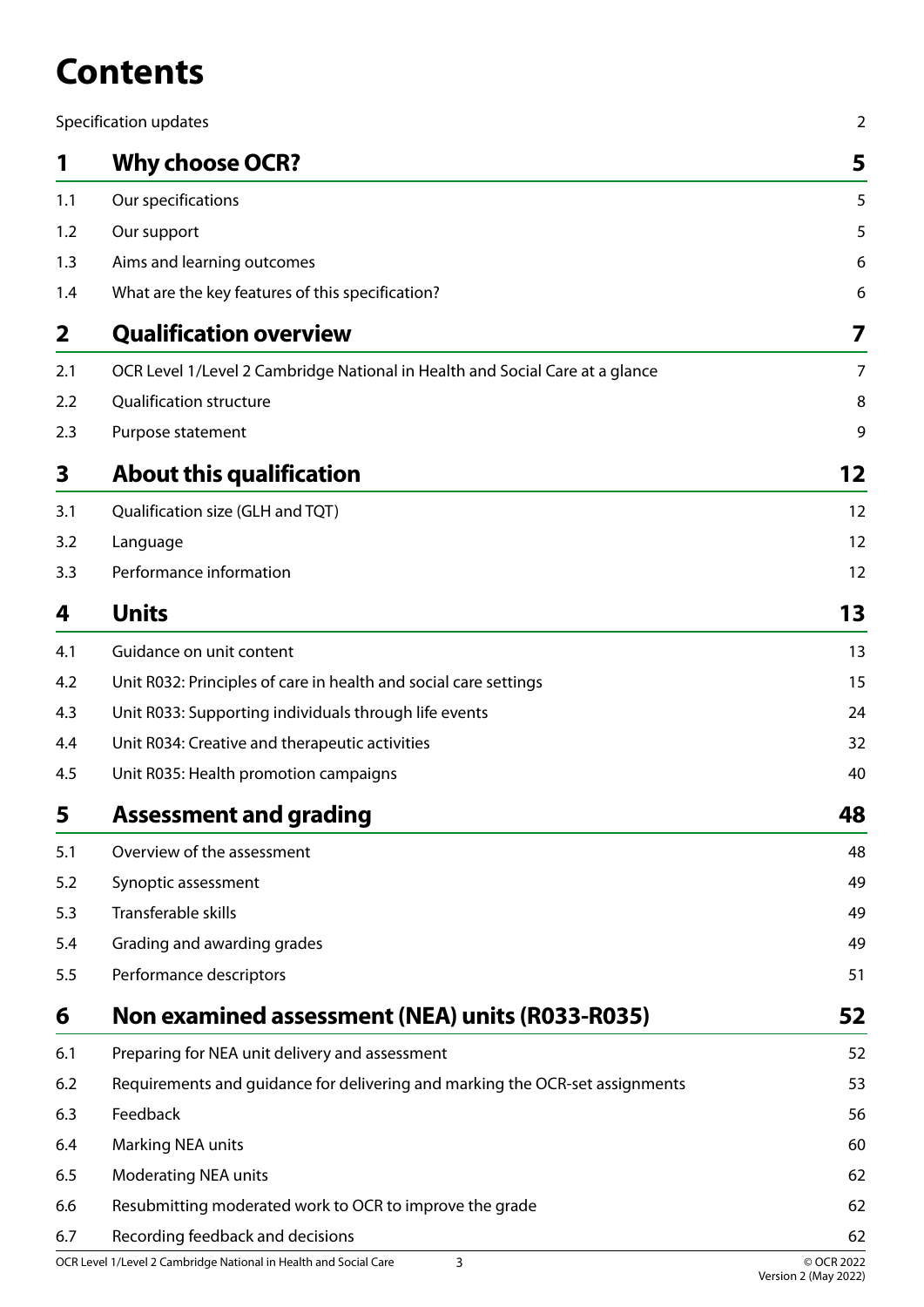| 7   | <b>Administration</b>                                          | 63 |
|-----|----------------------------------------------------------------|----|
| 7.1 | Assessment availability                                        | 63 |
| 7.2 | Entry rules                                                    | 63 |
| 7.3 | Equality Act information relating to Cambridge Nationals       | 64 |
| 7.4 | Accessibility                                                  | 64 |
| 7.5 | Requirements for making an entry                               | 65 |
| 7.6 | Certification rules                                            | 65 |
| 7.7 | Unit and qualification resits                                  | 66 |
| 7.8 | Post-results services                                          | 66 |
|     | Appendix A: Guidance for the production of electronic evidence | 67 |
|     | Structure for evidence                                         | 67 |
|     | Data formats for evidence                                      | 67 |
|     | <b>Appendix B: Command words</b>                               | 69 |
|     | <b>External assessment</b>                                     | 69 |
|     | Non examined assessment (NEA)                                  | 70 |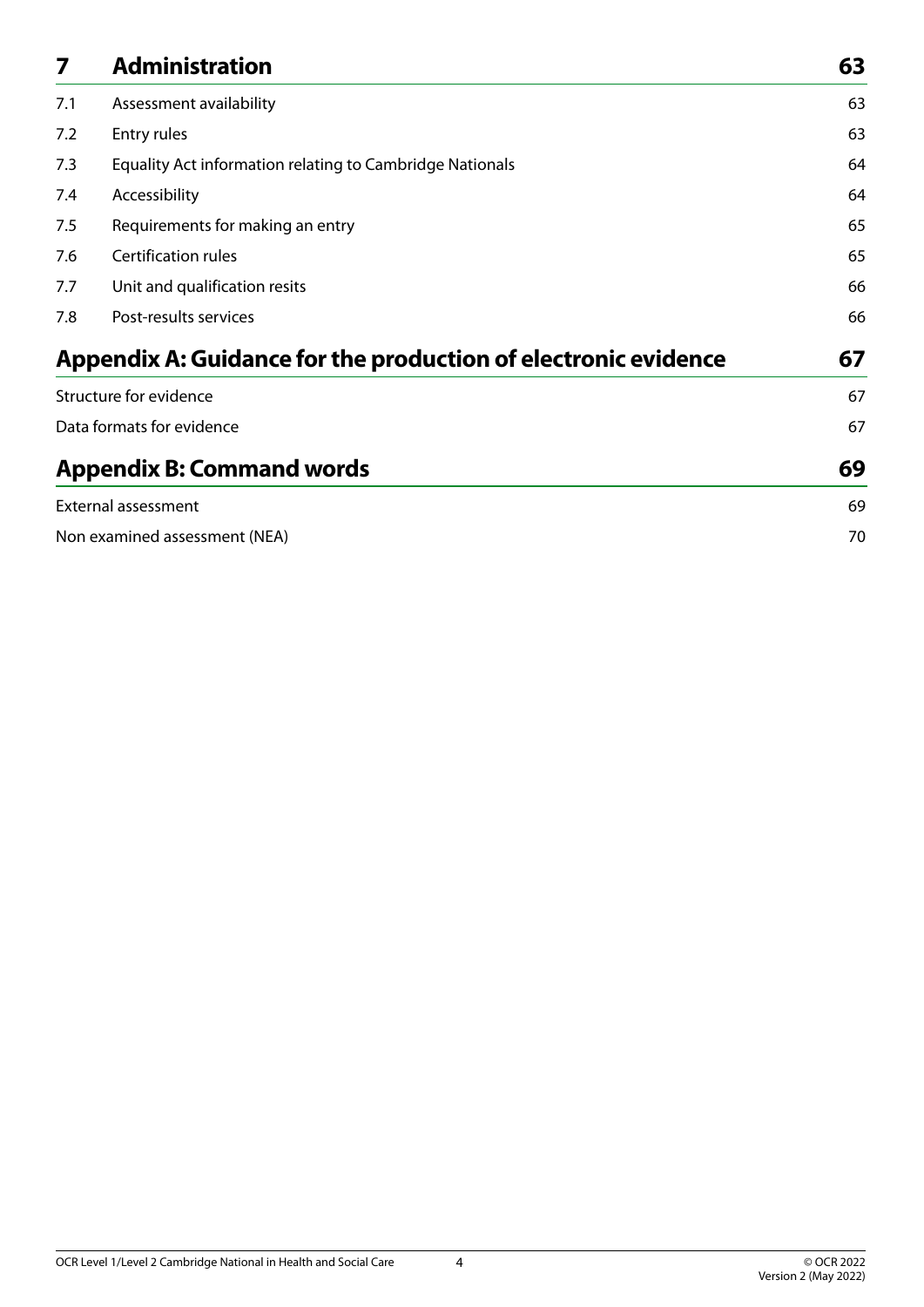# <span id="page-4-0"></span>**1 Why choose OCR?**

Choose OCR and you've got the reassurance that you're working with one of the UK's leading exam boards. We have developed our specifications in consultation with teachers, employers and subject experts to provide students with a qualification that's relevant to them and meets their needs.

We're part of Cambridge University Press & Assessment. We help millions of people worldwide unlock their potential. Our qualifications, assessments, academic publications and original research spread knowledge, spark curiosity and aid understanding around the world.

We work with a range of education providers, including schools, colleges, workplaces and other institutions in both the public and private sectors. Over 13,000 centres choose our A Levels, GCSEs and vocational qualifications including Cambridge Nationals and Cambridge Technicals.

# **1.1 Our specifications**

We believe in developing specifications that help you bring the subject to life and inspire your students to achieve more.

We've created teacher-friendly specifications based on extensive research and engagement with the teaching community. They're designed to be straightforward and accessible so that you can tailor the delivery of the course to suit your needs.

# **1.2 Our support**

We have a range of support services to help you at every stage, from preparation to delivery.

- A wide range of high-quality creative resources including resources created by leading organisations within the industry.
- • Textbooks and teaching and learning resources from leading publishers. For more information about all the published support for the Cambridge Nationals that has been endorsed by OCR please go to the [Cambridge Nationals page](https://www.ocr.org.uk/qualifications/cambridge-nationals/) on our website.
- • Professional development for teachers to fulfil a range of needs. To join our training (either face-to-face or online) or to search for training materials, please go to the [Professional](https://www.ocr.org.uk/qualifications/professional-development/)  [Development page](https://www.ocr.org.uk/qualifications/professional-development/) on our website.
- [Active Results](https://www.ocr.org.uk/administration/support-and-tools/active-results/) is our free results analysis service to help you review the performance of individual students or whole schools.
- • [ExamBuilder](https://www.ocr.org.uk/qualifications/past-paper-finder/exambuilder/) is our free question-building platform that helps you to build your own tests using past OCR exam questions.
- OCR subject advisors provide information and support to centres including specification and non examined assessment advice, updates on resources developments and a range of training opportunities. They work with subject communities

through a range of networks to share ideas and expertise to support teachers.

#### **Further help and support**

Whether you are new to OCR or already teaching with us, you can find useful information, help and support on our [website.](https://www.ocr.org.uk/) Or get in touch:

**support@ocr.org.uk**

**@ocrexams**

**01223 553998**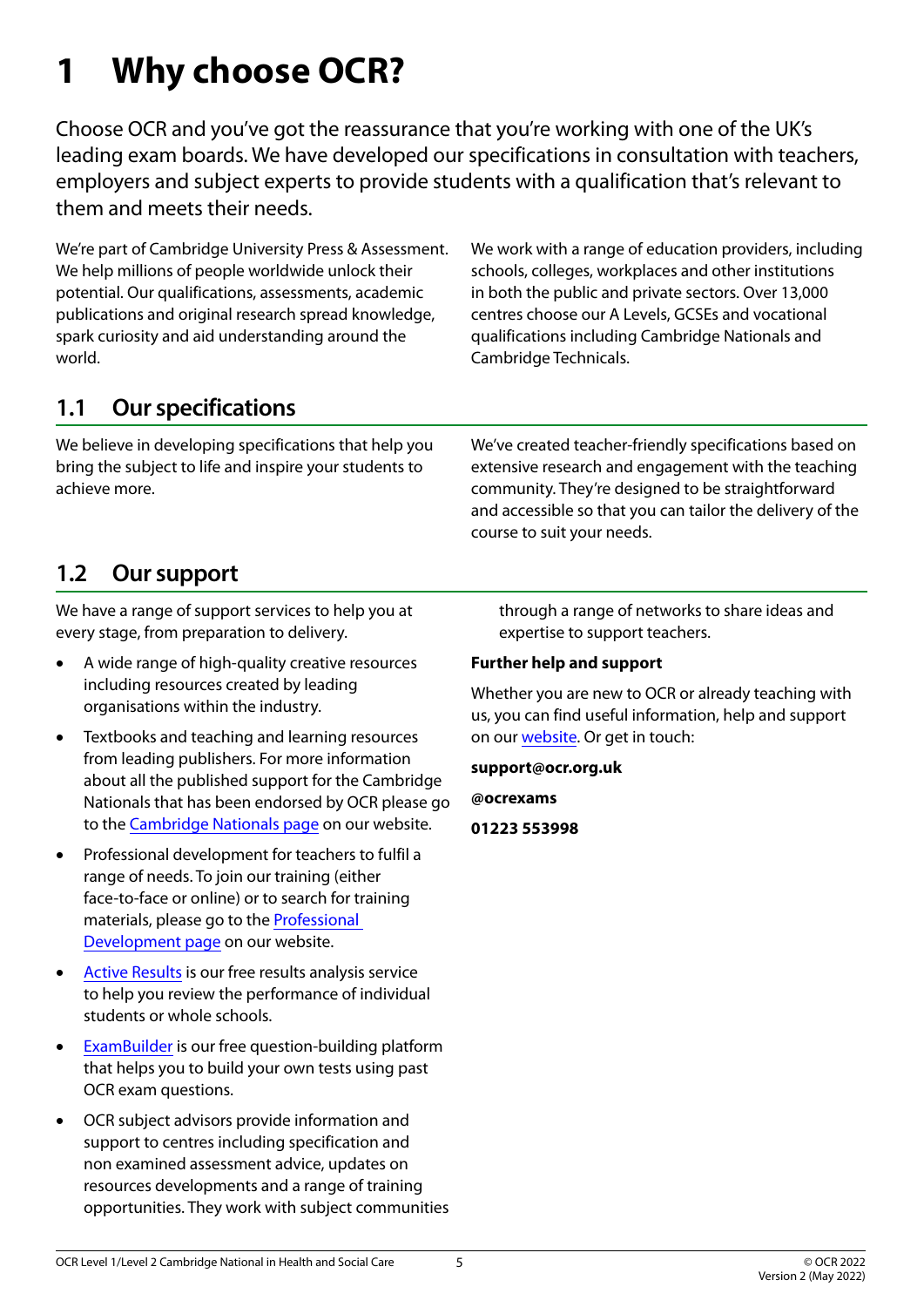# <span id="page-5-0"></span>**1.3 Aims and learning outcomes**

Our Cambridge National in Health and Social Care will encourage students to:

- understand and apply the fundamental principles and concepts of the rights of individuals, personcentred values, effective communication and how to protect individuals in health and social care settings
- • develop learning and practical skills that can be applied to real-life contexts and work situations
- think creatively, innovatively, analytically, logically and critically
- develop independence and confidence in using skills that would be relevant to the health and social care sector and more widely.

# **1.4 What are the key features of this specification?**

The key features of OCR's Cambridge National in Health and Social Care for you and your students are:

- a simple and intuitive assessment model, consisting of an externally assessed unit that focuses on knowledge and understanding and skills-based, non examined assessment units (NEA) which consist of:
	- o one mandatory unit and one optional unit from a choice of two
- a specification developed with teachers specifically for teachers. The specification lays out the subject content clearly
- a flexible support package formed after listening to teachers' needs. The support package will help teachers to easily understand the requirements of the qualification and how it is assessed
- a team of OCR Subject Advisors who support teachers directly and manage the qualification nationally
- the specification has been designed to progress onto the Cambridge Technical in Health and Social Care and the following apprenticeships:
	- o Adult care worker
	- o Allied Health Profession Support
	- o Health and Social Care
	- o Healthcare science assistant
	- o Maternity and Paediatric Support.

This qualification will help students to develop:

- • valuable communication skills that are extremely attractive in the modern workplace
- an understanding of the rights of individuals and person-centred values and how to apply these when working with service users
- vital knowledge and understanding of how to protect individuals through infection prevention, safeguarding and safety and security measures
- an understanding of growth and development through the life stages
- an understanding of life events and how to support individuals through them
- transferable skills, such as evaluation, planning, presentation/delivery and research skills.

**All Cambridge Nationals qualifications offered by OCR are regulated by Ofqual, the Regulator for qualifications offered in England. The qualification number for OCR's Cambridge National in Health and Social Care is QN 603/7116/X.**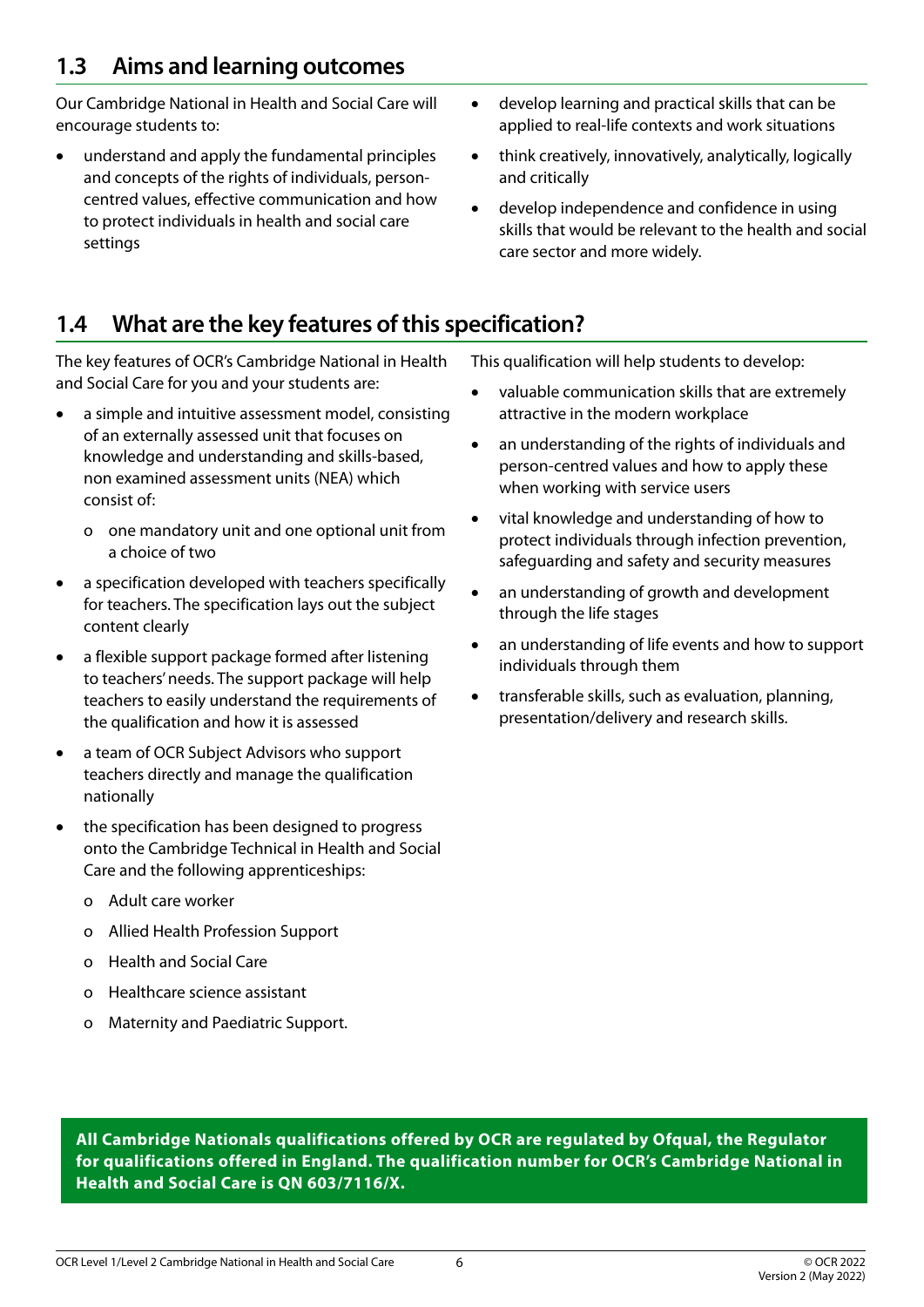# <span id="page-6-0"></span>**2 Qualification overview**

# **2.1 OCR Level 1/Level 2 Cambridge National in Health and Social Care at a glance**

| <b>Qualification number</b>                    | 603/7116/X                                                                                                                                                            | <b>OCR Entry</b><br>code          | J835                                                                                                                                                                                  |
|------------------------------------------------|-----------------------------------------------------------------------------------------------------------------------------------------------------------------------|-----------------------------------|---------------------------------------------------------------------------------------------------------------------------------------------------------------------------------------|
| <b>First entry date</b>                        | 01/09/2022                                                                                                                                                            | <b>Approved age</b><br>range      | $14-16$                                                                                                                                                                               |
| <b>Guided learning hours</b><br>(GLH)          | 120                                                                                                                                                                   | <b>Performance</b><br>information | We've designed this qualification to meet the<br>Department for Education (DfE) requirements<br>for qualifications in the Technical Award<br>category of the 14-16 performance tables |
| <b>Total qualification</b><br>time (TQT)       | 150                                                                                                                                                                   | <b>Eligible for</b><br>funding    | It's designed to meet the funding<br>requirements of a 14-16 study programme.                                                                                                         |
| This qualification is<br>suitable for students | $\bullet$                                                                                                                                                             |                                   | aged 14-16 on a full-time study programme wanting to develop applied<br>knowledge and practical skills in health and social care                                                      |
|                                                | $\bullet$                                                                                                                                                             |                                   | who want to progress onto other related study, such as vocational qualifications<br>in health and social care, A Levels, T Levels and apprenticeships                                 |
|                                                | $\bullet$<br><b>Technical Award.</b>                                                                                                                                  |                                   | as it is designed to meet the Department for Education's characteristics for a                                                                                                        |
| <b>Entry requirements</b>                      | There is no requirement for students to achieve any specific qualifications before<br>taking this qualification.                                                      |                                   |                                                                                                                                                                                       |
| <b>Qualification</b><br>requirements           | Students must complete three units:<br>one externally assessed unit (exam)<br>٠<br>two centre-assessed units (NEA)<br>$\bullet$                                       |                                   |                                                                                                                                                                                       |
| <b>Assessment method/</b>                      | Unit R032 is assessed by an exam and marked by us.                                                                                                                    |                                   |                                                                                                                                                                                       |
| model                                          | You will assess the NEA units and we will moderate them.                                                                                                              |                                   |                                                                                                                                                                                       |
| <b>Assessment series</b>                       | January<br>٠                                                                                                                                                          |                                   |                                                                                                                                                                                       |
| each year                                      | June<br>$\bullet$                                                                                                                                                     |                                   |                                                                                                                                                                                       |
| <b>Terminal assessment</b>                     | The exam must be taken in the final assessment series before qualification<br>certification.                                                                          |                                   |                                                                                                                                                                                       |
|                                                | The result from the exam taken in the final series will be the one that counts towards<br>a student's overall grade.                                                  |                                   |                                                                                                                                                                                       |
| <b>Grading</b>                                 | All results are awarded on the following scale:                                                                                                                       |                                   |                                                                                                                                                                                       |
|                                                |                                                                                                                                                                       |                                   | Level 2 – Distinction* (*2), Distinction (D2), Merit (M2), Pass (P2)                                                                                                                  |
|                                                |                                                                                                                                                                       |                                   | Level 1 - Distinction (D1), Merit (M1), Pass (P1) and Fail/Unclassified.                                                                                                              |
| <b>Exam resits</b>                             | Students can resit the exam but the result from the exam taken in the series where<br>students certificate would be the result to count towards performance measures. |                                   |                                                                                                                                                                                       |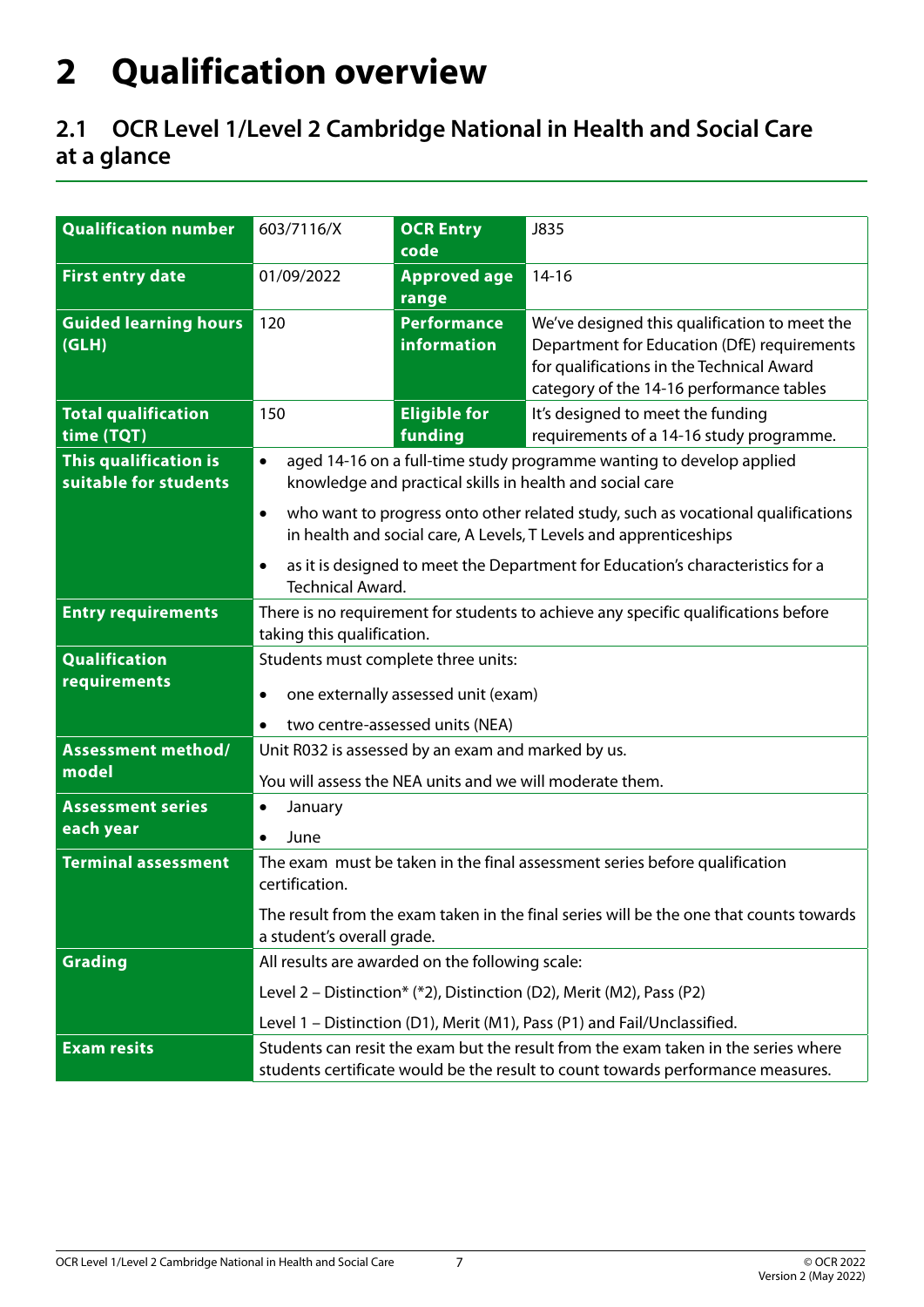<span id="page-7-0"></span>

| <b>Repeat submission of</b><br>students' NEA work | If students have not performed at their best during the assessment of NEA units, they<br>can improve their work and submit it to you again for assessment. They must have<br>your agreement and you must be sure it is in the student's best interests.                                                              |
|---------------------------------------------------|----------------------------------------------------------------------------------------------------------------------------------------------------------------------------------------------------------------------------------------------------------------------------------------------------------------------|
|                                                   | We use the term 'resubmission' when referring to student work that has previously<br>been submitted to OCR for moderation. Following OCR moderation a student can<br>attempt to improve their work, for you to assess and provide the final mark to us.<br>There is one resubmission opportunity per NEA assignment. |
|                                                   | All work submitted (or resubmitted) must be based on the assignment that is live for<br>the series of submission.                                                                                                                                                                                                    |
|                                                   | For information about feedback see section 6. The final piece of work must be<br>completed solely by the student and teachers must not detail specifically what<br>amendments should be made.                                                                                                                        |

## **2.2 Qualification structure**

For this qualification, students must achieve **three** units: one externally assessed and two Non Examined Assessment (NEA) units.

#### **Key to units for this qualification:**

| $M =$ Mandatory           | Students must achieve this unit          |
|---------------------------|------------------------------------------|
| $O = Optional$            | Students must achieve one of these units |
| $E =$ External assessment | We set and mark the exam                 |
| $N = NEA$                 | You assess this and we moderate it       |

| Unit no. | <b>Unit title</b>                                        | Unit ref.<br>no.<br>(URN) | <b>Guided</b><br>learning<br>hours (GLH) | <b>How are they</b><br>assessed? | <b>Mandatory</b><br>or optional |
|----------|----------------------------------------------------------|---------------------------|------------------------------------------|----------------------------------|---------------------------------|
| R032     | Principles of care in health and<br>social care settings | L/618/6302                | 48                                       |                                  | M                               |
| R033     | Supporting individuals through life<br>events            | R/618/6303                | 36                                       | <b>NEA</b>                       | M                               |
| R034     | Creative and therapeutic activities                      | D/618/6305                | 36                                       | <b>NEA</b>                       | O                               |
| R035     | Health promotion campaigns                               | H/618/6306                | 36                                       | <b>NEA</b>                       | O                               |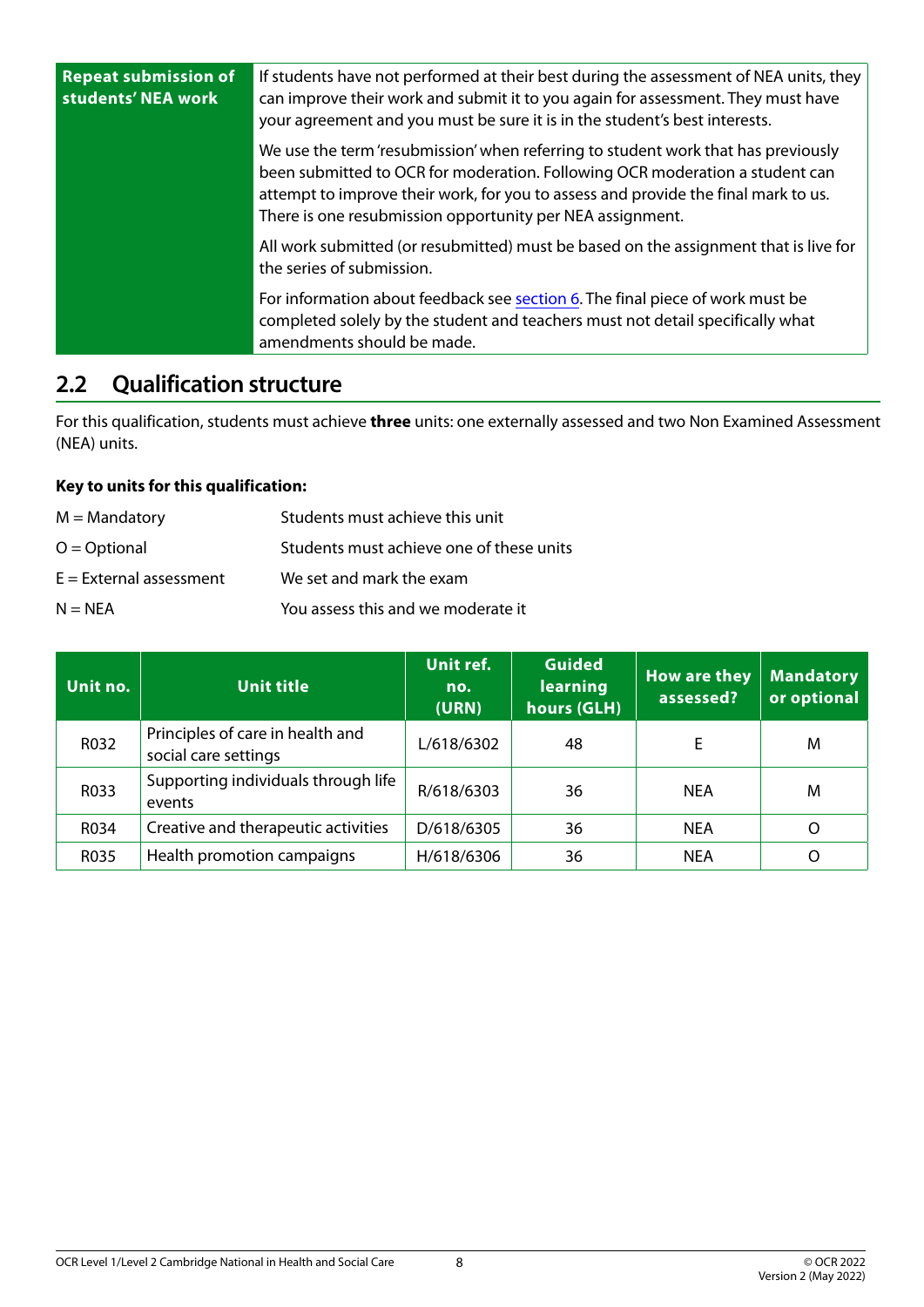<span id="page-8-0"></span>

# **OCR Level 1/Level 2 Cambridge National in Health and Social Care**

**Qualification number:** 603/7116/X

**Type of qualification:** Technical Award

**Purpose of Statement**

#### **Overview**

#### **Who is this qualification for?**

The Level 1/Level 2 Cambridge National in Health and Social Care is aimed at students aged 14-16 years and will develop knowledge, understanding and practical skills that would be used in the health and social care sector.

You may be interested in this if you want to use what you learn in practical, real-life situations, such as:

- Recommending support for individuals.
- Creating and delivering a creative activity.
- • Creating and delivering a health promotion campaign.

This will help you to develop independence and confidence in using skills that would be relevant to the health and social care sector.

The qualification will also help you to develop learning and skills that can be used in other life and work situations, such as:

- • Communicating effectively with individuals or groups. Communication is at the heart of health and social care and is taught or applied in all units.
- Researching topic areas and recording research sources, then using them to interpret findings and present evidence.
- Planning creative activities or health promotion campaigns, this will involve managing time and identifying aims, purpose, resources, methods.
- Creating, presenting/delivering information to a group or an individual.

This qualification will complement other learning that you're completing for GCSEs or vocational qualifications at Key Stage 4 and help to prepare you for further study. More information about this is given on the next page.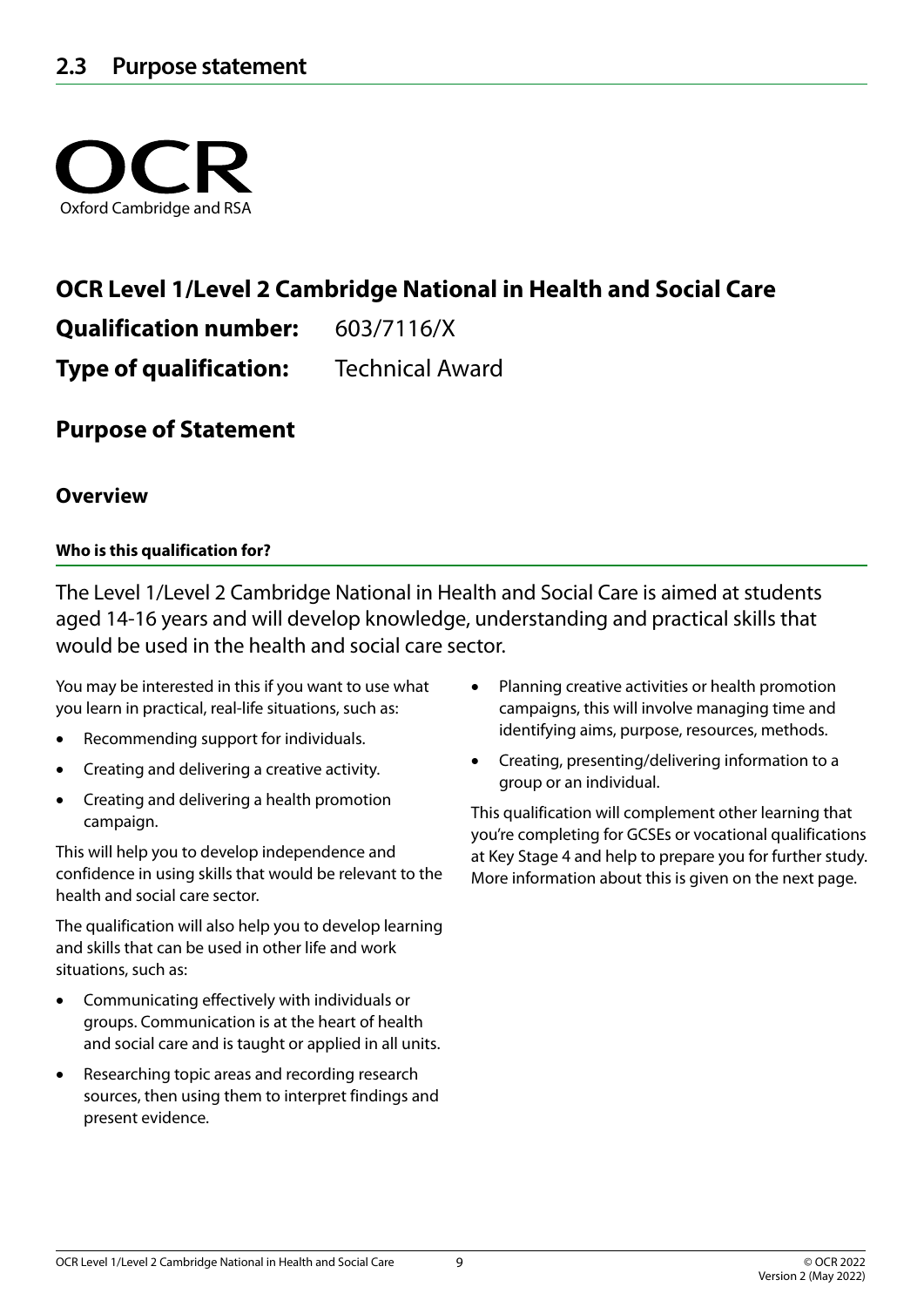You will study the key aspects of health and social care, and have the opportunity to apply what you learn through a number of practical experiences. This will involve the studying of two mandatory units and one optional unit:

- **1. The two mandatory units are:**
- • **R032: Principles of care in health and social care settings**

This unit is assessed by an exam.

In this unit you will learn about the key topics that are important when caring for and protecting people in health and social care. Topics include:

- o Topic Area 1 The rights of service users in health and social care settings
- o Topic Area 2 Person-centred values
- o Topic Area 3 Effective communication in health and social care settings
- o Topic Area 4 Protecting service users and service providers in health and social care settings
- **R033: Supporting individuals through life events** This unit is assessed by a Set Assignment. In this unit you will learn about growth and development through the life stages. You will also learn how to understand the needs of individuals who have been affected by life events and how to recommend support to meet their needs. Topics include:
	- o Topic Area 1 Life stages
	- o Topic Area 2 Impacts of life events
	- o Topic Area 3 Sources of support

#### **2. Optional units:**

You will take one of these units.

- • **R034: Creative and therapeutic activities**  This unit is assessed by a Set Assignment. In this unit you will research therapies and learn about how they can benefit people. You will also learn about the benefits of creative activities and you will plan and deliver a creative activity to a group or individual. Topics include:
	- o Topic Area 1 Therapies and their benefits
	- o Topic Area 2 Creative activities and their benefits
	- o Topic Area 3 Plan a creative activity for individuals or groups in a health or social care setting
	- o Topic Area 4 Deliver a creative activity and evaluate your own performance

#### **R035: Health promotion campaigns**

This unit is assessed by a Set Assignment. In this unit you will research health promotion campaigns and learn about their benefits to society. You will also plan and deliver your own health promotion campaign. Topics include:

- o Topic Area 1 Current public health issues and the impact on society
- o Topic Area 2 Factors influencing health
- o Topic Area 3 Plan and create a health promotion campaign
- o Topic Area 4 Deliver and evaluate a health promotion campaign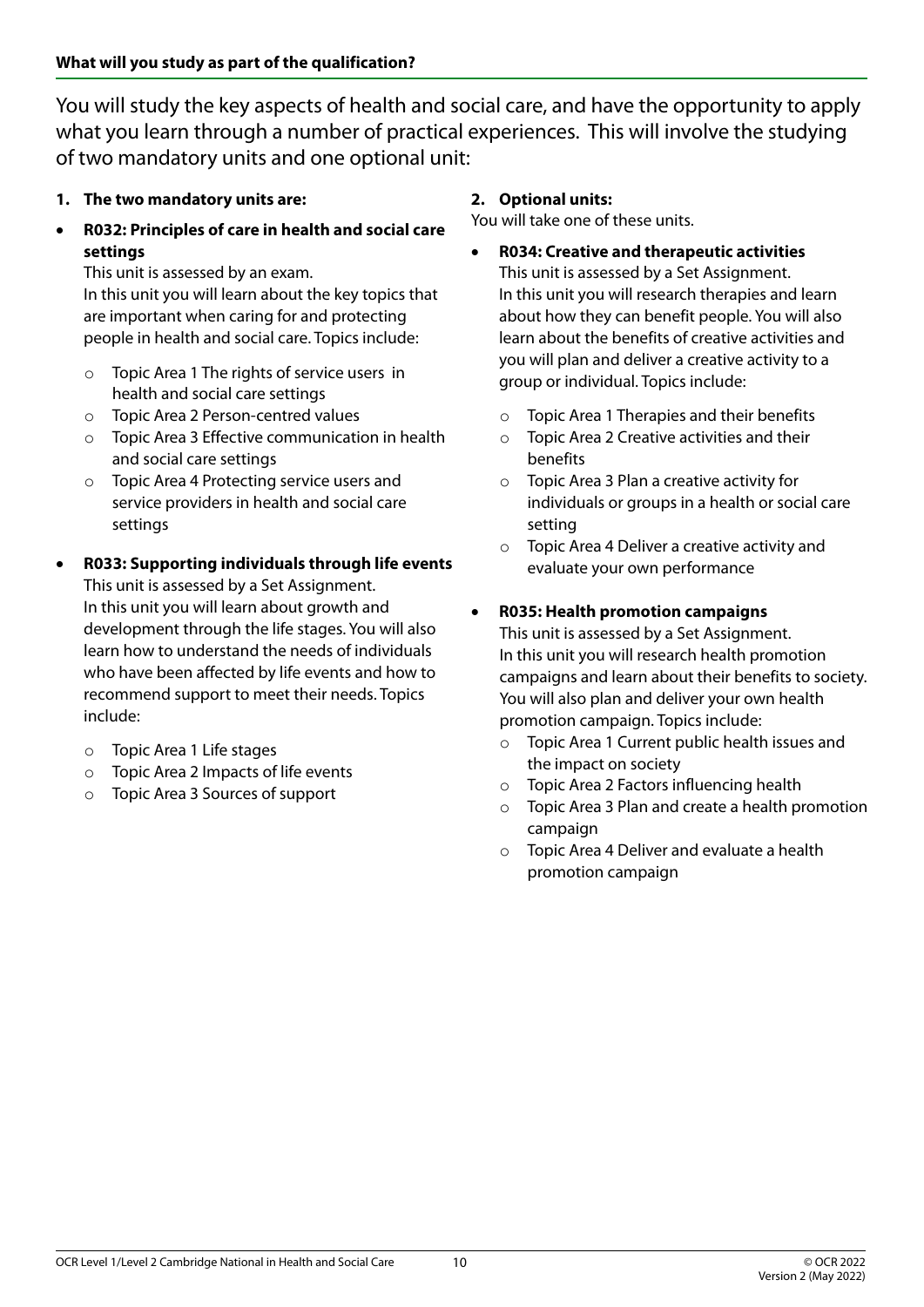#### **What knowledge and skills will you develop as part of this qualification and how might these be of use and value in further studies?**

To work in a health or social care setting, it is essential to understand the rights of individuals, person-centred values and how they can be applied. This qualification will help you to develop this knowledge and to understand the importance of effective communication skills when working in these settings. You will also develop the skills needed to ensure a safe and hygienic environment for those in care.

These skills will help you progress onto further study in the health and social care sector. This may be Level 3 vocational qualifications, such as the Cambridge Technical in Health and Social Care; A levels in psychology, biology or sociology and the following apprenticeships:

- • Adult care worker
- • Allied Health Profession Support
- • Health and Social Care
- • Healthcare science assistant
- **Maternity and Paediatric Support**

It is anticipated that this qualification will also enable you to progress onto a T Level, such as Health and Healthcare Science, when they are available.

The diagram below shows the possible progression routes for your further study:



- • Cambridge National in Child Development
- Cambridge National in Sport Studies/Science
- **GCSE Food Preparation and Nutrition**
- **GCSE Physical Education**

#### OCR Level 1/Level 2 Cambridge National in Health and Social Care

**[Specification](https://www.ocr.org.uk/Images/610950-specification-cambridge-nationals-health-and-social-care-j835.pdf)**

**[Sample Assessment Material \(SAM\)](https://www.ocr.org.uk/Images/610830-principles-of-care-in-health-and-social-care-settings.pdf) [Exploring our exams: a guide to our](https://www.ocr.org.uk/Images/616911-exploring-our-exams-a-guide-to-our-sample-assessment-material.pdf)**

**[Student Guide to NEA Assignments](https://www.ocr.org.uk/Images/620512-student-guide-to-nea-assignments.pdf)**

**[Sample Assessment Material](https://www.ocr.org.uk/Images/616911-exploring-our-exams-a-guide-to-our-sample-assessment-material.pdf)**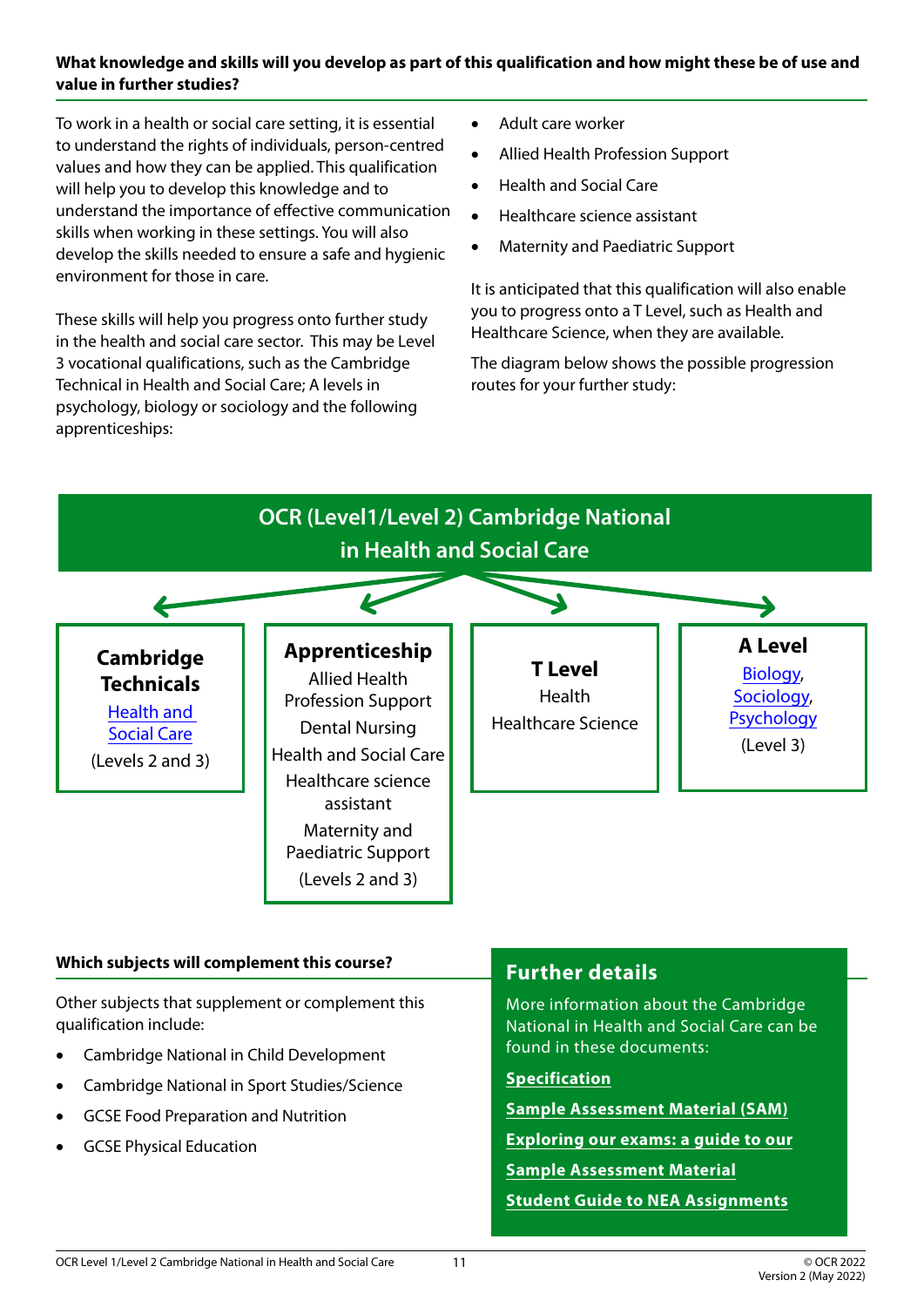# <span id="page-11-0"></span>**3 About this qualification**

# **3.1 Qualification size (GLH and TQT)**

The size of the qualification is described in terms of Guided Learning Hours (GLH) and Total Qualification Time (TQT).

GLH indicates the approximate time (in hours) the teacher will spend supervising or directing study and assessment activities. We have worked with people who are experienced in delivering related qualifications to determine the content that needs to be taught and how long it will take to deliver.

TQT includes two parts:

- **GLH**
- an estimate of the number of hours a student will spend on unsupervised learning or assessment activities (including homework) to successfully achieve their qualification.

The OCR Level 1/Level 2 Cambridge National in Health and Social Care is 120 GLH and 150 TQT.

# **3.2 Language**

This qualification and its assessment materials are available in English only.

Only answers provided in English will be assessed.

# **3.3 Performance information**

We've designed this qualification to meet the Department for Education (DfE) requirements for qualifications in the Technical Award category of the 14-16 performance tables.

You'll find information on performance tables for England on the Department for Education [website.](https://www.gov.uk/government/organisations/department-for-education)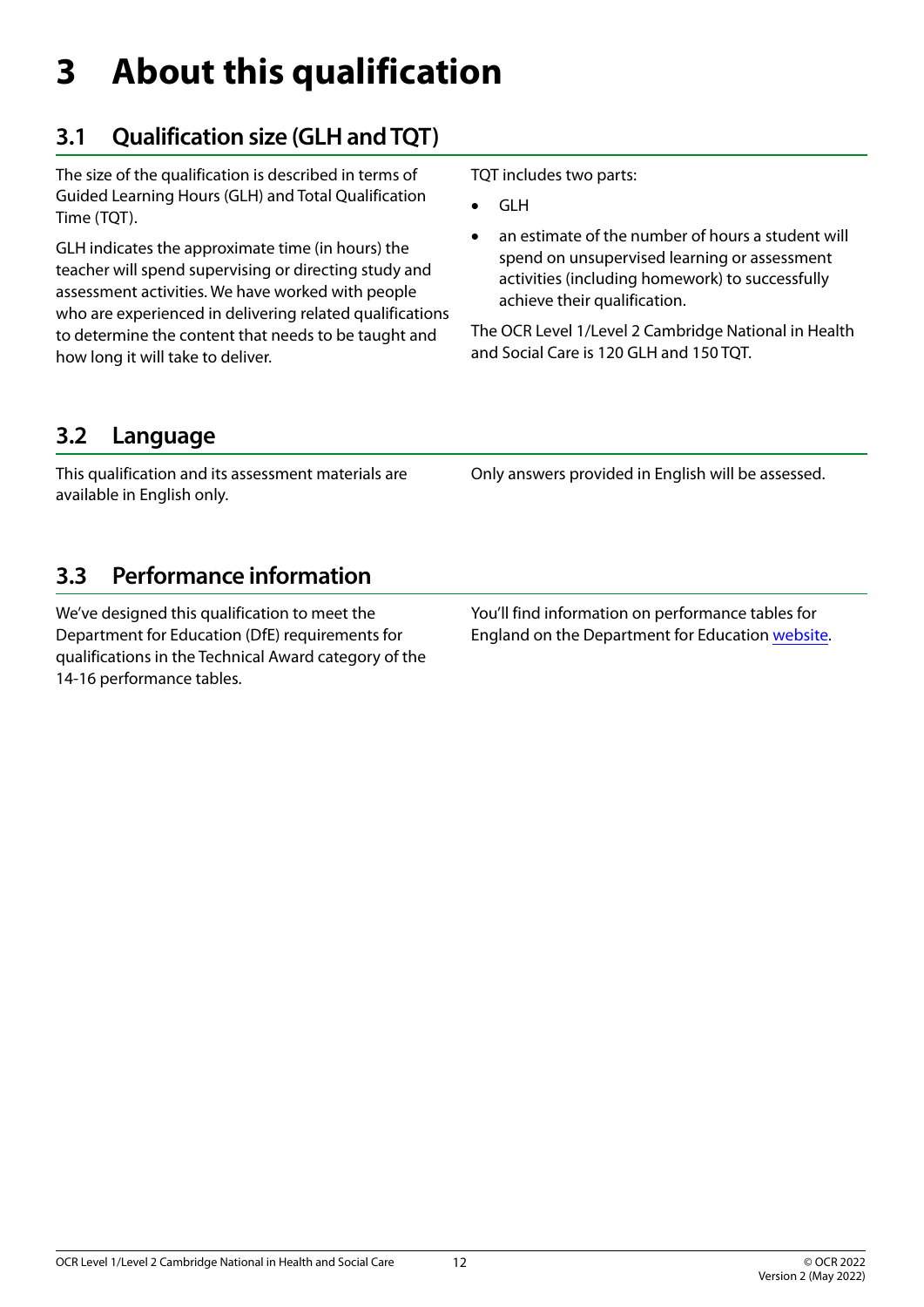# <span id="page-12-0"></span>**4 Units**

# **4.1 Guidance on unit content**

This section describes what must be taught so that students can access all available marks.

#### **4.1.1. Externally assessed unit (R032)**

The externally assessed unit is made up of a number of topic areas. Each topic area has related teaching content that must be taught. A direct question may be asked about any content in the teaching content column.

The breadth and depth column helps to clarify the breadth and depth of teaching needed, and indicates the range of knowledge and understanding that may be assessed in the exam. This column also confirms any aspects that you do **not** need to teach in relation to the content as 'does not include' statements.

#### **Knowledge and understanding**

Students will need to **understand** the content unless the breadth and depth column identifies it as knowledge only.

- Any item(s) that should be taught as knowledge only will start with the word 'know' in the breadth and depth column.
- All other content is expected to be taught as understanding.

The table below explains what we mean by knowledge and understanding.

| Knowledge            | Be able to identify or recognise a given item, for example on a diagram<br>Use direct recall to answer a question, for example the definition of a term.<br>$\bullet$                                                                                                                                                                                                                                                                         |
|----------------------|-----------------------------------------------------------------------------------------------------------------------------------------------------------------------------------------------------------------------------------------------------------------------------------------------------------------------------------------------------------------------------------------------------------------------------------------------|
| <b>Understanding</b> | To assess and evidence the perceived meaning of something in greater depth than<br>$\bullet$<br>straight identification or recall.<br>Understanding will be expressed and presented using terms such as: how; why;<br>when; reasons for; benefits and drawbacks of; advantages and disadvantages<br>of; purpose of; suitability of; recommendations for improvement; pros and cons;<br>appropriateness of something to/in different contexts. |

#### **Students need to be taught the information in both the teaching content and breadth and depth columns.**

#### **4.1.2 NEA Units (R033-R035)**

The NEA units are made up of a number of topic areas with associated teaching content which details what must be taught as part of each topic area. The NEA units also have an exemplification column that provides more information about, and examples relating to, the teaching content. This helps to exemplify the teaching expected so that students are equipped to successfully complete their assignments.

#### **4.1.3 Command words**

[Appendix B](#page-68-1) gives information about the command words that will be used in both the external

assessments and the NEA marking criteria and the expectations of them.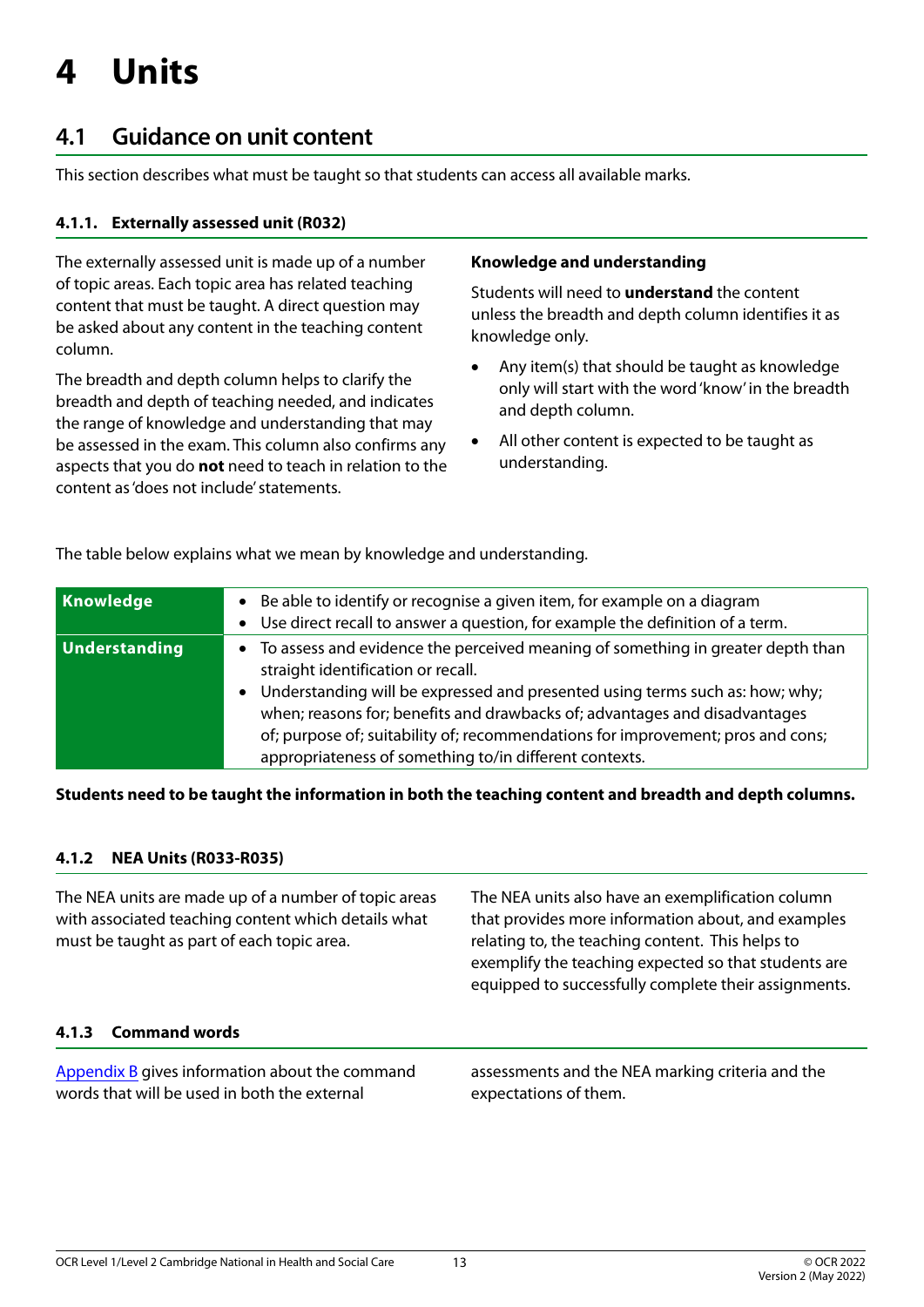#### **4.1.4 Performance Objectives (POs):**

Each Cambridge National qualification has related Performance Objectives. There are four Performance Objectives in the OCR Level 1/Level 2 Cambridge National in Health and Social Care.

|                 | <b>Performance Objectives</b>                                           |
|-----------------|-------------------------------------------------------------------------|
| PO <sub>1</sub> | Recall knowledge and show understanding                                 |
| <b>PO2</b>      | Apply knowledge and understanding                                       |
| PO <sub>3</sub> | Analyse and evaluate knowledge, understanding and performance           |
| <b>PO4</b>      | Demonstrate and apply skills and processes relevant to the subject area |

PO1 is only relevant to the exam. PO4 is only relevant to the NEA assessments.

The weightings of the Performance Objectives across the units is:

| <b>Performance Objective</b>               | <b>Externally assessed unit</b><br>(range) | <b>NEA units</b> | <b>Overall weighting</b> |
|--------------------------------------------|--------------------------------------------|------------------|--------------------------|
| PO <sub>1</sub>                            | 16.5-20%                                   | n/a              | 16.5-20%                 |
| PO <sub>2</sub>                            | 14.5-17.5%                                 | 21%              | 35.5–38.5%               |
| PO <sub>3</sub>                            | $4.5 - 7%$                                 | 19.5%            | 24-26.5%                 |
| PO <sub>4</sub>                            | n/a                                        | 19.5%            | 19.5%                    |
| <b>Overall weighting</b><br>of assessments | 40%                                        | 60%              | 100%                     |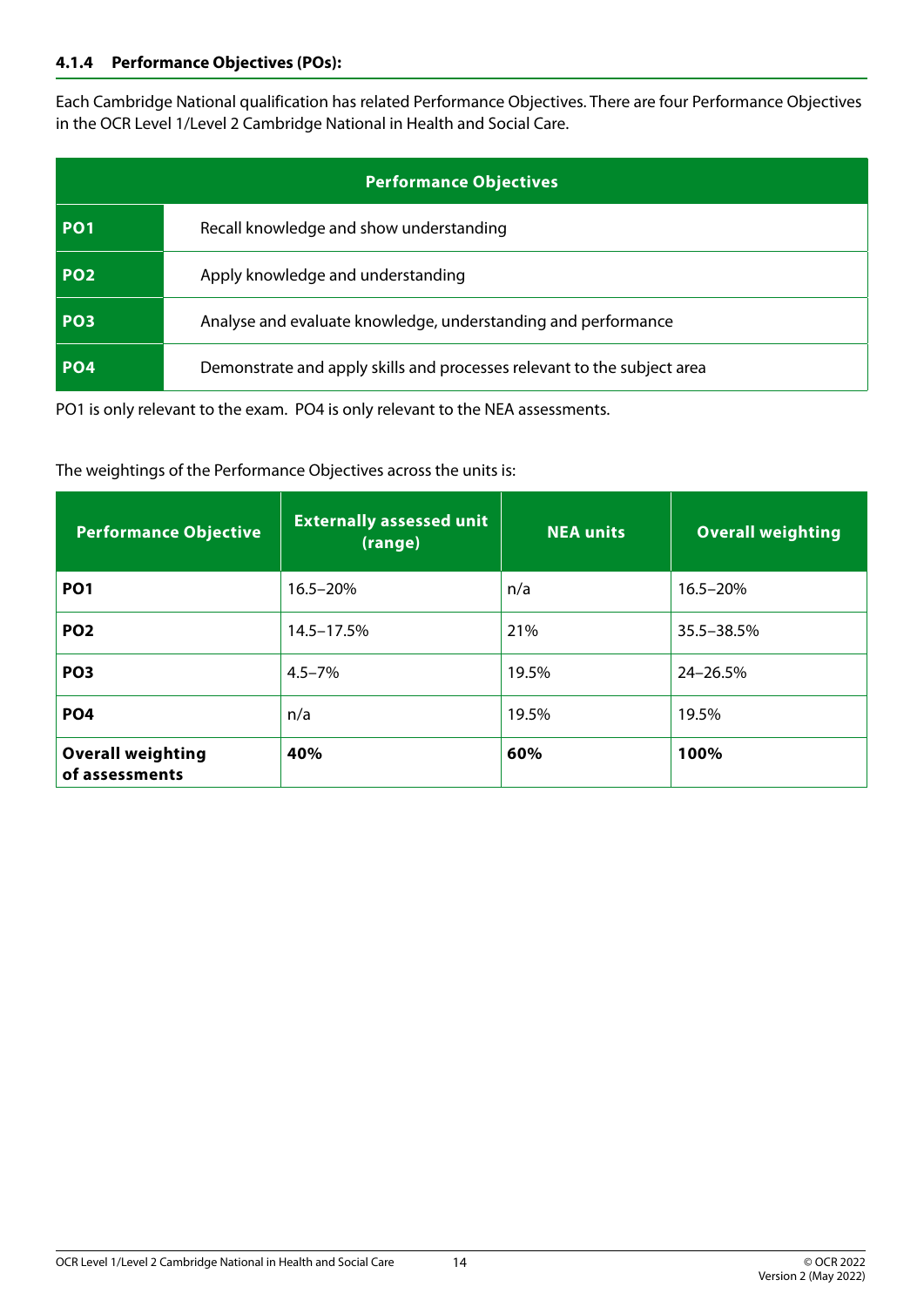#### <span id="page-14-0"></span>**Aims**

Whether you want a career in a health or social care setting, understanding rights, the person centred-values and how they can be applied is vital. Communicating effectively with service users you are caring for, and creating a care environment that is safe and hygienic for service users and service providers is also essential for the health and wellbeing of individuals requiring care.

In this unit you will learn about the importance of the rights of service users, person-centred values and how to apply them. You will also learn about the importance of effective communication skills when providing care and support for service users in health and social care settings and the procedures and measures used to protect individuals such as safeguarding, hygiene and security.

For context, when we talk about health and social care settings, these are the types we mean:

| <b>Health care settings:</b> | <b>Social care settings</b>     |
|------------------------------|---------------------------------|
| Dental practice<br>$\bullet$ | Community centre<br>$\bullet$ . |
| GP surgery<br>$\bullet$ .    | Day centre<br>$\bullet$         |
| Health centre<br>$\bullet$   | Foodbank<br>$\bullet$           |
| Hospital                     | Homeless shelter<br>$\bullet$   |
| Nursing home                 | Residential home<br>$\bullet$   |
|                              |                                 |

- Opticians Retirement home
- 
- **Pharmacy** Walk-in centre
- Social services department
- Support group

#### **Unit R032: Principles of care in health and social care settings**

#### **Topic Area 1: The rights of service users in health and social care settings**

| <b>Teaching content</b>                                                                                                                      | <b>Breadth and depth</b>                                                                                                                                                                   |
|----------------------------------------------------------------------------------------------------------------------------------------------|--------------------------------------------------------------------------------------------------------------------------------------------------------------------------------------------|
| 1.1 Types of care settings                                                                                                                   |                                                                                                                                                                                            |
| Health care<br>П<br>Social care<br>П                                                                                                         | To include:<br>Know examples of each type of setting.                                                                                                                                      |
| 1.2 The rights of service users                                                                                                              |                                                                                                                                                                                            |
| The right to:<br>Choice<br>Confidentiality<br>□<br>Consultation<br>Equal and fair treatment<br>$\Box$<br>Protection from abuse and harm<br>П | To include:<br>That service users are entitled to have these rights<br>$\bullet$<br>met in health and social care settings.<br>Examples of how service users' rights are met.<br>$\bullet$ |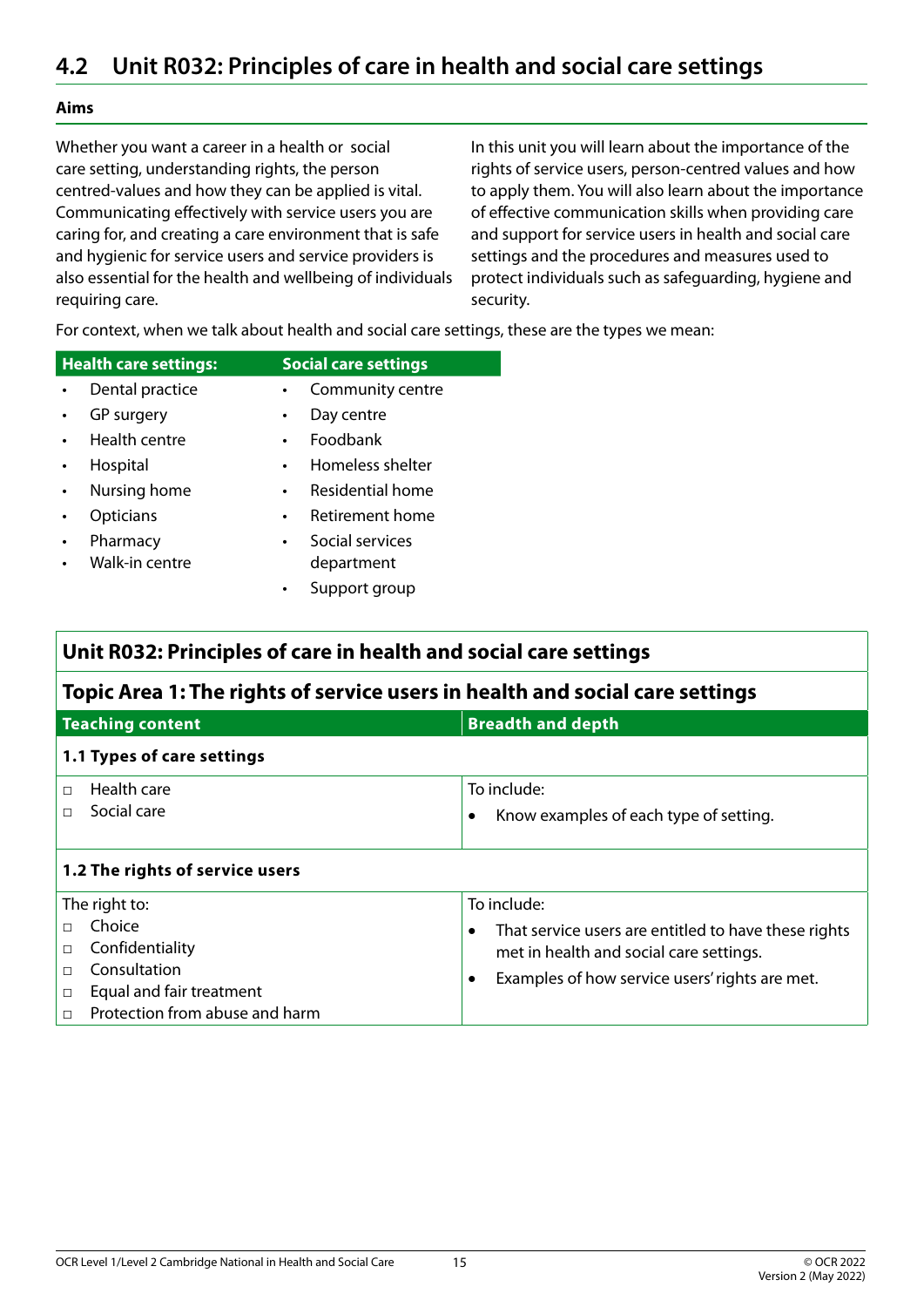#### **1.3 The benefits to service users' health and wellbeing when their rights are maintained**

| $\Box$ | Empowerment<br>Encourages independence and being self-<br>reliant<br>Feeling in control of their lives<br>Gives service users choice, control and<br>independence                      | To include:<br>Examples of how maintaining rights will benefit<br>٠<br>service users' health and wellbeing.<br>Linking benefits to rights in health and social care<br>٠<br>settings. |
|--------|----------------------------------------------------------------------------------------------------------------------------------------------------------------------------------------|---------------------------------------------------------------------------------------------------------------------------------------------------------------------------------------|
| $\Box$ | High self-esteem<br>Feeling valued<br>Feeling respected<br>Positive mental health                                                                                                      |                                                                                                                                                                                       |
| $\Box$ | Service users' needs are met<br>Appropriate care or treatment such as mobility<br>aids provided, or dietary requirements met<br>Results in good/improving physical or mental<br>health |                                                                                                                                                                                       |
| $\Box$ | Trust<br>Reassured that service providers will not harm<br>them<br>Confident that service providers have service<br>users best interests in mind<br>Confident in the care they receive |                                                                                                                                                                                       |

### **Topic Area 2: Person-centred values**

| <b>Teaching content</b>                                                                                                                                                                                                          | <b>Breadth and depth</b>                                                                                                                                                                               |  |
|----------------------------------------------------------------------------------------------------------------------------------------------------------------------------------------------------------------------------------|--------------------------------------------------------------------------------------------------------------------------------------------------------------------------------------------------------|--|
| 2.1 Person-centred values and how they are applied by service providers                                                                                                                                                          |                                                                                                                                                                                                        |  |
| Person-centred values<br>$\Box$<br>Individuality<br>٠<br>Choice<br>٠<br>Rights<br>٠<br>Independence<br>٠<br>Privacy<br>٠<br>Dignity<br>٠<br>Respect<br>٠<br>Partnership<br>٠<br>Encouraging decision making of service user<br>٠ | To include:<br>Know the meaning of person-centred values.<br>٠<br>Examples of how the person-centred values can be<br>$\bullet$<br>applied in health and social care settings by service<br>providers. |  |
| Qualities of a service practitioner, the 6Cs<br>$\Box$<br>Care<br>Compassion<br>Competence<br>٠<br>Communication<br>Courage<br>Commitment                                                                                        | To include:<br>Know the meaning of the 6Cs.<br>٠<br>Examples of how service practitioners use the 6Cs<br>$\bullet$<br>to inform and deliver person-centred values.                                     |  |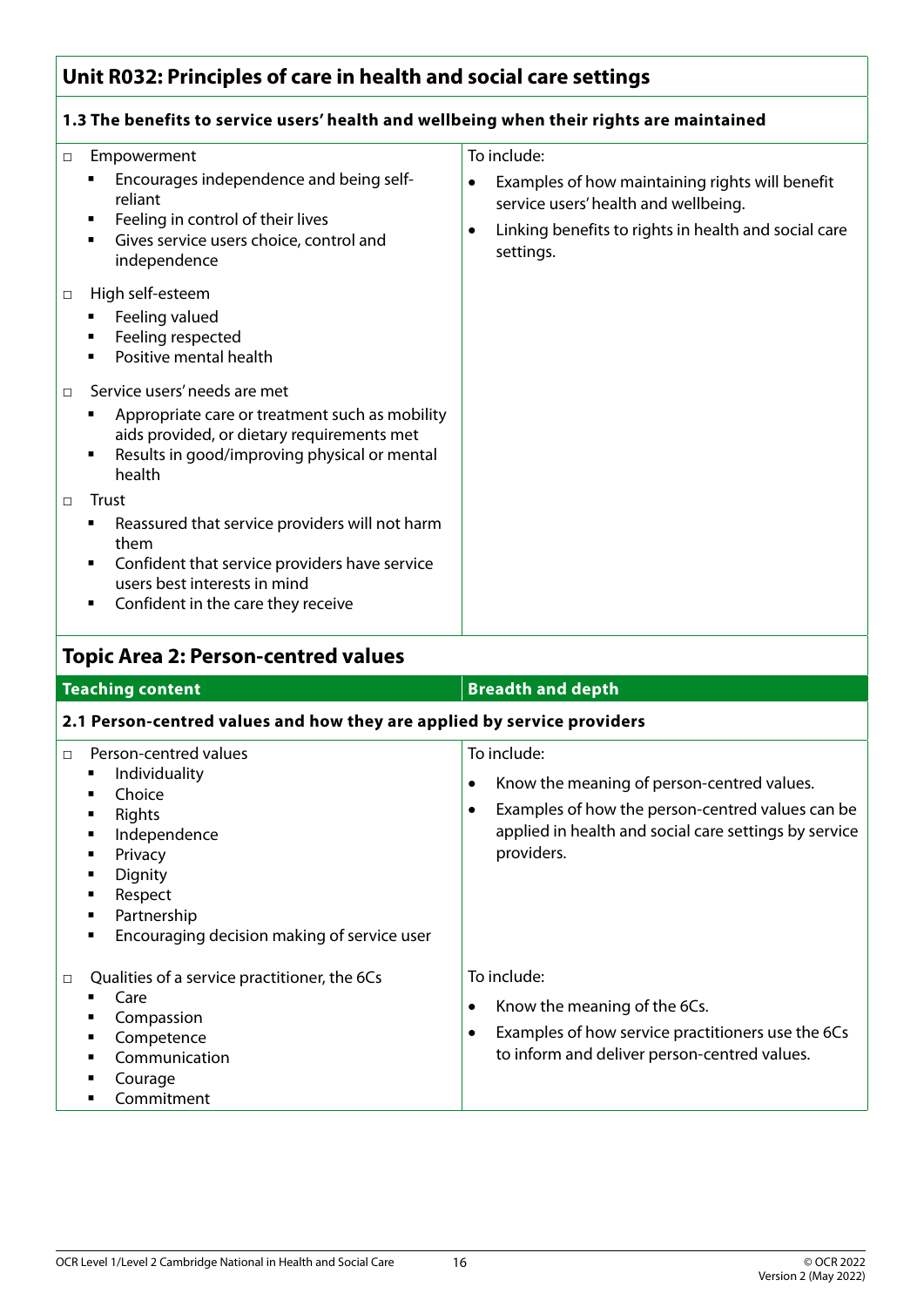| Unit R032: Principles of care in health and social care settings                                                                                                                                                                                                                                                                                                                                                                               |                                                                                                                                                                                                                         |  |  |
|------------------------------------------------------------------------------------------------------------------------------------------------------------------------------------------------------------------------------------------------------------------------------------------------------------------------------------------------------------------------------------------------------------------------------------------------|-------------------------------------------------------------------------------------------------------------------------------------------------------------------------------------------------------------------------|--|--|
| <b>Teaching content</b>                                                                                                                                                                                                                                                                                                                                                                                                                        | <b>Breadth and depth</b>                                                                                                                                                                                                |  |  |
| 2.2 Benefits of applying the person-centred values                                                                                                                                                                                                                                                                                                                                                                                             |                                                                                                                                                                                                                         |  |  |
| Benefits for service providers of applying person-<br>centred values<br>Provides clear guidelines of the standards of care<br>$\Box$<br>that should be given<br>Improves job satisfaction<br>$\Box$<br>Maintains or improves quality of life<br>$\Box$<br>Supports rights to choice and consultation<br>$\Box$<br>Supports service practitioners to develop their<br>$\Box$<br>skills<br>Enables the sharing of good practice<br>$\Box$        | To include:<br>Examples of how applying the person-centred<br>values will benefit service providers.<br>Linking benefits of applying person-centred values<br>$\bullet$<br>in health and social care settings.          |  |  |
| Benefits for service users of having the person-centred<br>values applied<br>Ensures standardisation of care being given<br>$\Box$<br>Improves the quality of care being given to the<br>$\Box$<br>service user<br>Maintains or improves quality of life for the service<br>$\Box$<br>user<br>Supports service users to develop their strengths<br>$\Box$                                                                                      | To include:<br>Examples of how applying the person-centred<br>$\bullet$<br>values will benefit service users.<br>Linking benefits of applying person-centred values<br>$\bullet$<br>in health and social care settings. |  |  |
| 2.3 Effects on service users' health and wellbeing if person-centred values are not applied                                                                                                                                                                                                                                                                                                                                                    |                                                                                                                                                                                                                         |  |  |
| Physical effects<br>$\Box$<br>Pain if medication or treatment is not given<br>٠<br>Illness may get worse<br>٠<br>Malnutrition/illness due to lack of food for<br>٠<br>special dietary needs<br>Dehydration due to lack of regular fluids<br>٠<br>Injury<br>٠<br>Intellectual effects<br>$\Box$<br>Lack of progress or skills development<br>٠<br>Failure to achieve potential<br>Loss of concentration<br>٠<br>Lack of mental stimulation<br>٠ | To include:<br>Applying examples in all health and social care<br>$\bullet$<br>settings.<br>Analysing the effects and making connections<br>$\bullet$<br>between the PIES.                                              |  |  |
| <b>Emotional effects</b><br>$\Box$<br>Depression<br>п<br>Feeling upset<br>Low self-esteem/feeling inadequate<br>п<br>Anger/frustration<br><b>Stress</b>                                                                                                                                                                                                                                                                                        |                                                                                                                                                                                                                         |  |  |
| Social effects<br>$\Box$<br>Feeling excluded<br>Feeling lonely<br>٠<br>Lack of social interaction/poor social skills<br>٠<br>Become withdrawn<br>٠                                                                                                                                                                                                                                                                                             |                                                                                                                                                                                                                         |  |  |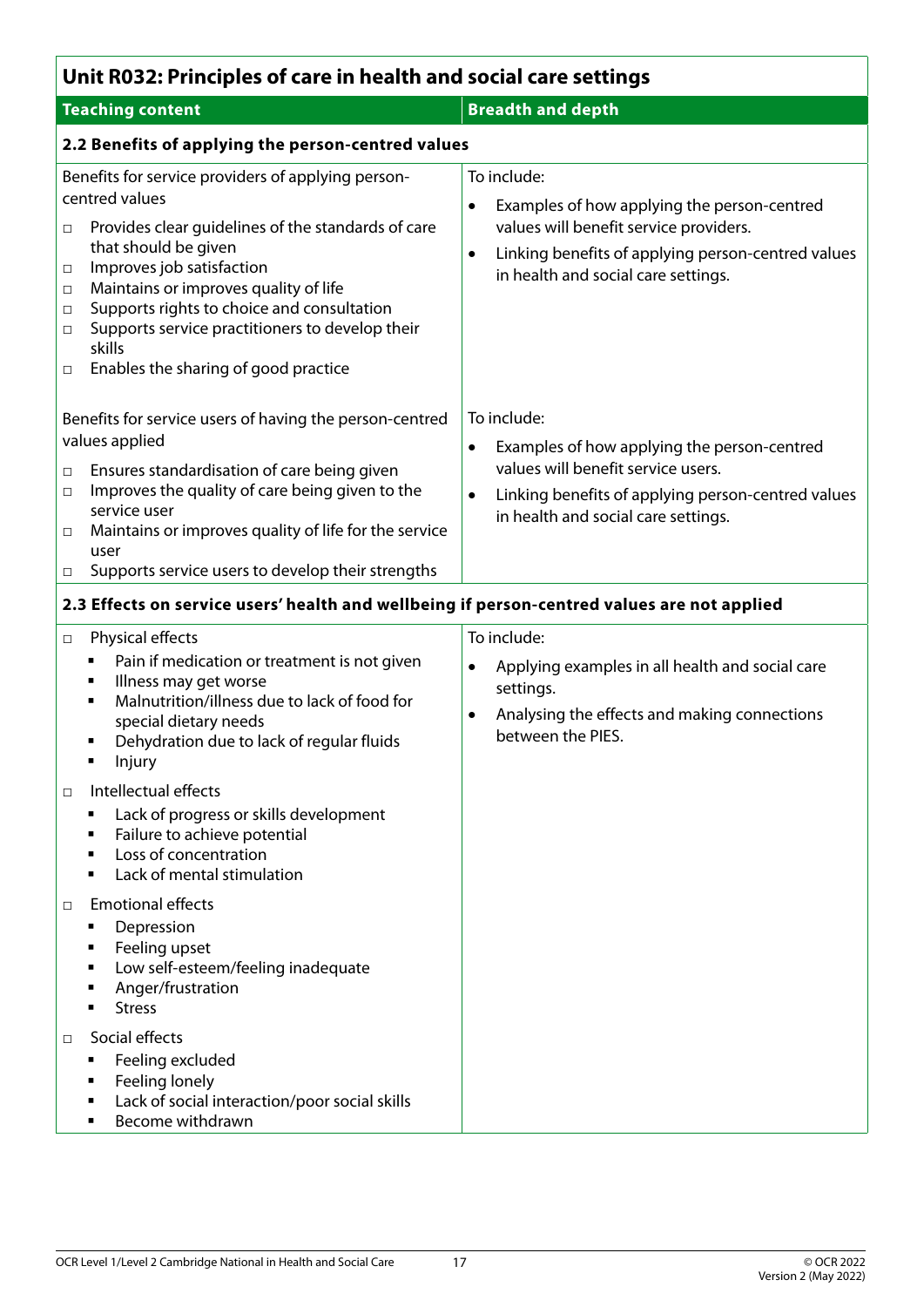# **Topic Area 3: Effective communication in health and social care settings**

| <b>Teaching content</b>                                                                                                                                                                                                                                                                                                                                      | <b>Breadth and depth</b>                                                                                                                                                                                                         |  |  |  |
|--------------------------------------------------------------------------------------------------------------------------------------------------------------------------------------------------------------------------------------------------------------------------------------------------------------------------------------------------------------|----------------------------------------------------------------------------------------------------------------------------------------------------------------------------------------------------------------------------------|--|--|--|
|                                                                                                                                                                                                                                                                                                                                                              | 3.1 The importance of verbal communication skills in health and social care settings                                                                                                                                             |  |  |  |
| Adapting type/method of communicating to meet<br>$\Box$<br>the needs of the service user or the situation<br>Clarity<br>$\Box$<br>Empathy<br>$\Box$<br>Patience<br>$\Box$<br>Using appropriate vocabulary<br>$\Box$<br>Tone<br>$\Box$<br>Volume<br>$\Box$<br>Pace<br>□<br>Willingness to contribute to team working<br>$\Box$                                | To include:<br>An understanding of the verbal communication<br>$\bullet$<br>skills linked with how and when they could be used<br>with service users in health and social care settings.<br>Benefits of using them.<br>$\bullet$ |  |  |  |
| 3.2 The importance of non-verbal communication skills in health and social care settings                                                                                                                                                                                                                                                                     |                                                                                                                                                                                                                                  |  |  |  |
| Adapting type/method of communicating to meet<br>$\Box$<br>the needs of the service user or the situation<br>Eye contact<br>$\Box$<br>Facial expressions<br>$\Box$<br>Gestures<br>$\Box$<br>Positioning<br>$\Box$<br>Space<br>٠<br>Height<br>٠<br>Personal space<br>٠<br>Positive body language, no crossed arms/legs<br>$\Box$<br>Sense of humour<br>$\Box$ | To include:<br>An understanding of the non-verbal<br>$\bullet$<br>communication skills linked with how and when<br>they could be used with service users in health and<br>social care settings.<br>Benefits of using them.<br>٠  |  |  |  |
| 3.3 The importance of active listening in health and social care settings                                                                                                                                                                                                                                                                                    |                                                                                                                                                                                                                                  |  |  |  |
| Active listening skills<br>$\Box$<br>Open, relaxed posture<br>٠<br>Eye contact, looking interested<br>Nodding agreement<br>Show empathy, reflecting feelings<br>Clarifying<br>٠<br>Summarising to show understanding of key<br>٠<br>points                                                                                                                   | To include:<br>An understanding of the active listening skills<br>$\bullet$<br>linked with how and when they could be used with<br>service users in care settings.<br>Benefits of using them.<br>$\bullet$                       |  |  |  |
| 3.4 The importance of special methods of communication in health and social care settings                                                                                                                                                                                                                                                                    |                                                                                                                                                                                                                                  |  |  |  |
| Advocate<br>$\Box$<br><b>Braille</b><br>$\Box$<br>British Sign Language<br>□<br>Interpreters<br>□<br>Makaton<br>$\Box$<br>Voice activated software<br>$\Box$                                                                                                                                                                                                 | To include:<br>An understanding of each special method of<br>$\bullet$<br>communication linked with how and when they<br>could be used with service users in health and<br>social care settings.<br>Benefits of using them.<br>٠ |  |  |  |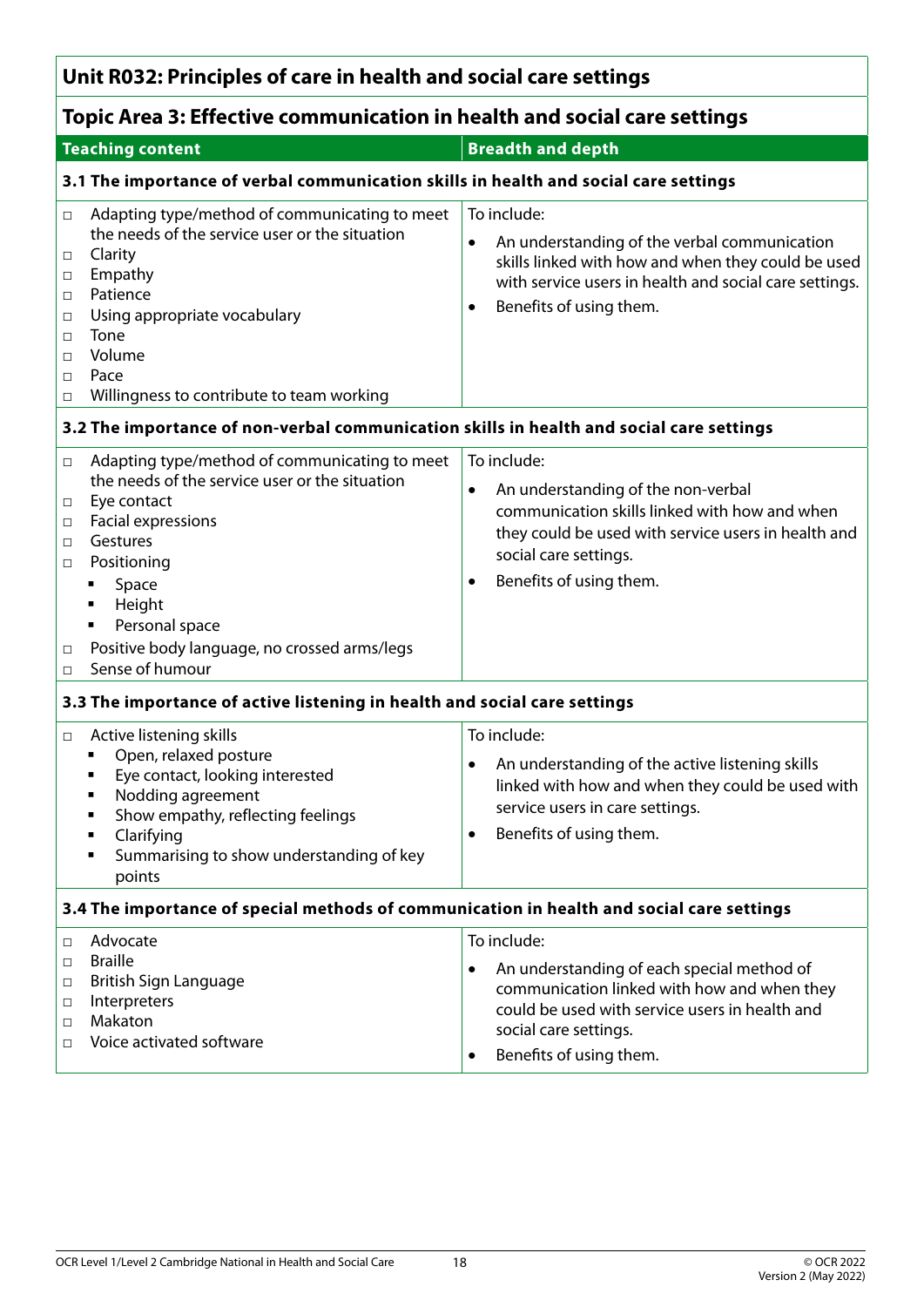#### **3.5 The importance of effective communication in health and social care settings**

| $\Box$                     | Supports the person-centred values and<br>individual's rights                                                                                                                                                                                     |  |
|----------------------------|---------------------------------------------------------------------------------------------------------------------------------------------------------------------------------------------------------------------------------------------------|--|
|                            | Empowerment<br>Reassurance<br>Feeling valued<br>٠<br>Feeling respected<br>Trust                                                                                                                                                                   |  |
| $\Box$<br>$\Box$<br>$\Box$ | Helps to meet service users' needs<br>Protects the rights of service users<br>The impact of good communication skills                                                                                                                             |  |
|                            | Well informed service users<br>Actively listening to service users' needs,<br>concerns, and opinions enables them to feel<br>valued and respected<br>Using appropriate vocabulary/no jargon aids<br>understanding so service users feel reassured |  |
| $\Box$                     | The impact of poor communication skills                                                                                                                                                                                                           |  |
|                            | Misunderstanding if information not clearly<br>explained<br>Errors or danger to health due to inaccurate<br>record keeping<br>Distress/upset if service user feels patronised<br>٠<br>If speech is too fast the listener will not have            |  |
|                            | time to take it all in                                                                                                                                                                                                                            |  |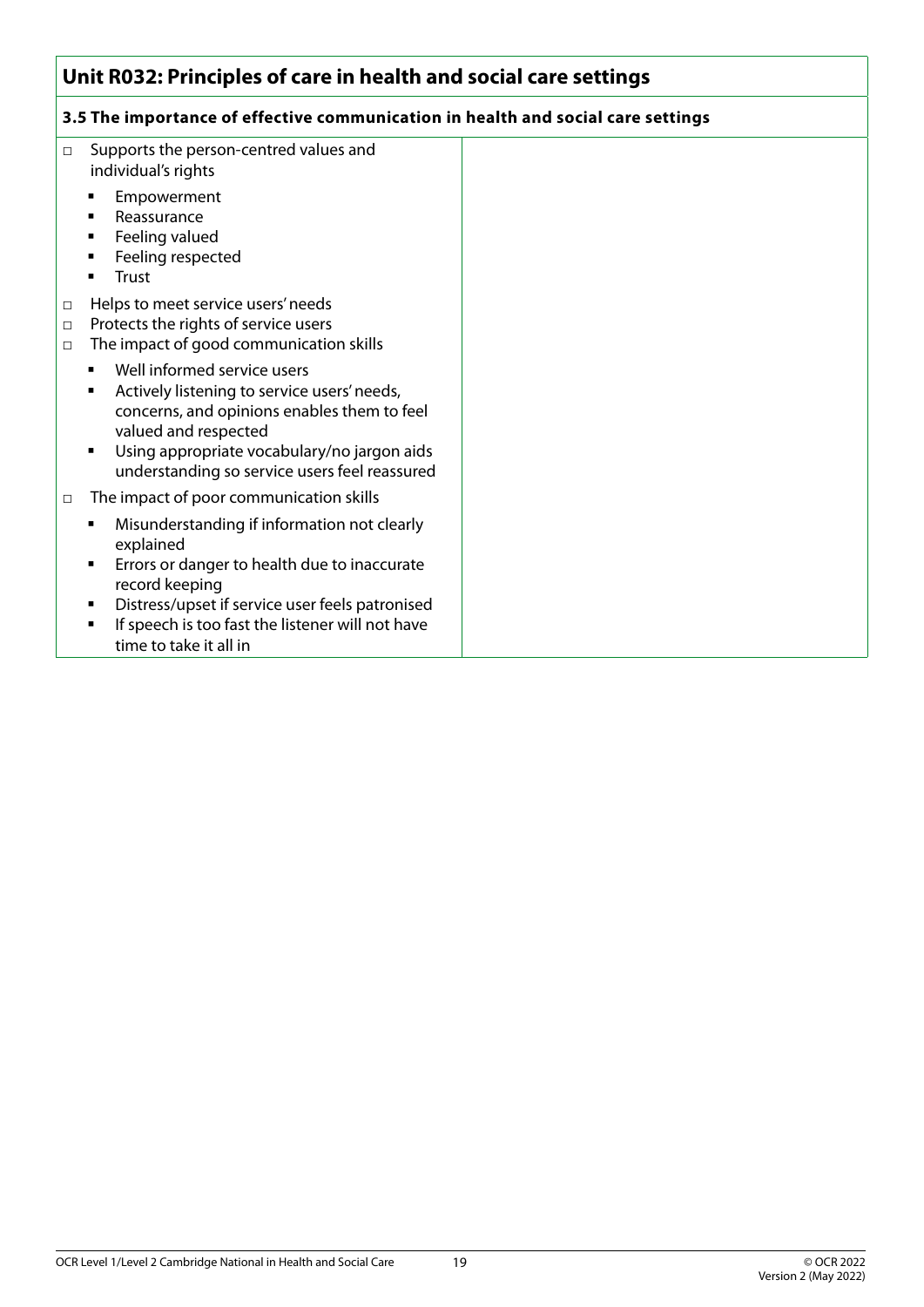| Topic Area 4: Protecting service users and service providers in health and social<br>care settings                                                                                                                                                                                                                                                                                                                             |                                                                                                                                                                                                                                                      |  |
|--------------------------------------------------------------------------------------------------------------------------------------------------------------------------------------------------------------------------------------------------------------------------------------------------------------------------------------------------------------------------------------------------------------------------------|------------------------------------------------------------------------------------------------------------------------------------------------------------------------------------------------------------------------------------------------------|--|
| <b>Teaching content</b>                                                                                                                                                                                                                                                                                                                                                                                                        | <b>Breadth and depth</b>                                                                                                                                                                                                                             |  |
| 4.1 Safeguarding                                                                                                                                                                                                                                                                                                                                                                                                               |                                                                                                                                                                                                                                                      |  |
| Service users who need safeguarding<br>$\Box$<br>Vulnerable groups - e.g. homeless people<br>Children<br>٠<br>People with physical and learning disabilities<br>٠<br>People with mental health conditions<br>٠<br>Older adults in residential care settings<br>٠<br>People who have a sensory impairment - sight<br>٠<br>loss, hearing loss<br>People in residential care dependent on carers<br>٠<br>- children, older adults | To include:<br>Know the meaning of 'safeguarding'.<br>$\bullet$<br>Reasons why service users need safeguarding.<br>$\bullet$<br>Examples of the impacts.<br>$\bullet$                                                                                |  |
| Impacts for service users of a lack of safeguarding<br>□<br>Physical impacts<br>Intellectual impacts<br><b>Emotional impacts</b><br>٠<br>Social impacts<br>٠                                                                                                                                                                                                                                                                   |                                                                                                                                                                                                                                                      |  |
| Safeguarding procedures in care settings<br>□<br>Safeguarding policy<br>Designated Safeguarding Lead (DSL) person<br>with responsibility for safeguarding                                                                                                                                                                                                                                                                      |                                                                                                                                                                                                                                                      |  |
| Safeguarding training for all staff so that they<br>□<br>Are aware of their duty to report a serious<br>٠<br>concern<br>Know the care settings procedures for reporting<br>a disclosure of abuse or serious concern<br>Can recognise possible signs of abuse or harm<br>Know who to report to<br>٠                                                                                                                             |                                                                                                                                                                                                                                                      |  |
| Disclosure and Barring Service (DBS) checks for all<br>□<br>staff<br><b>Standard checks</b><br><b>Enhanced checks</b><br>The barred list<br>■                                                                                                                                                                                                                                                                                  | Reasons for having DBS checks for all staff.<br>$\bullet$<br>The difference between the standard checks,<br>$\bullet$<br>enhanced checks and barred list.<br>Does not include:<br>Details of individual care settings safeguarding<br>٠<br>policies. |  |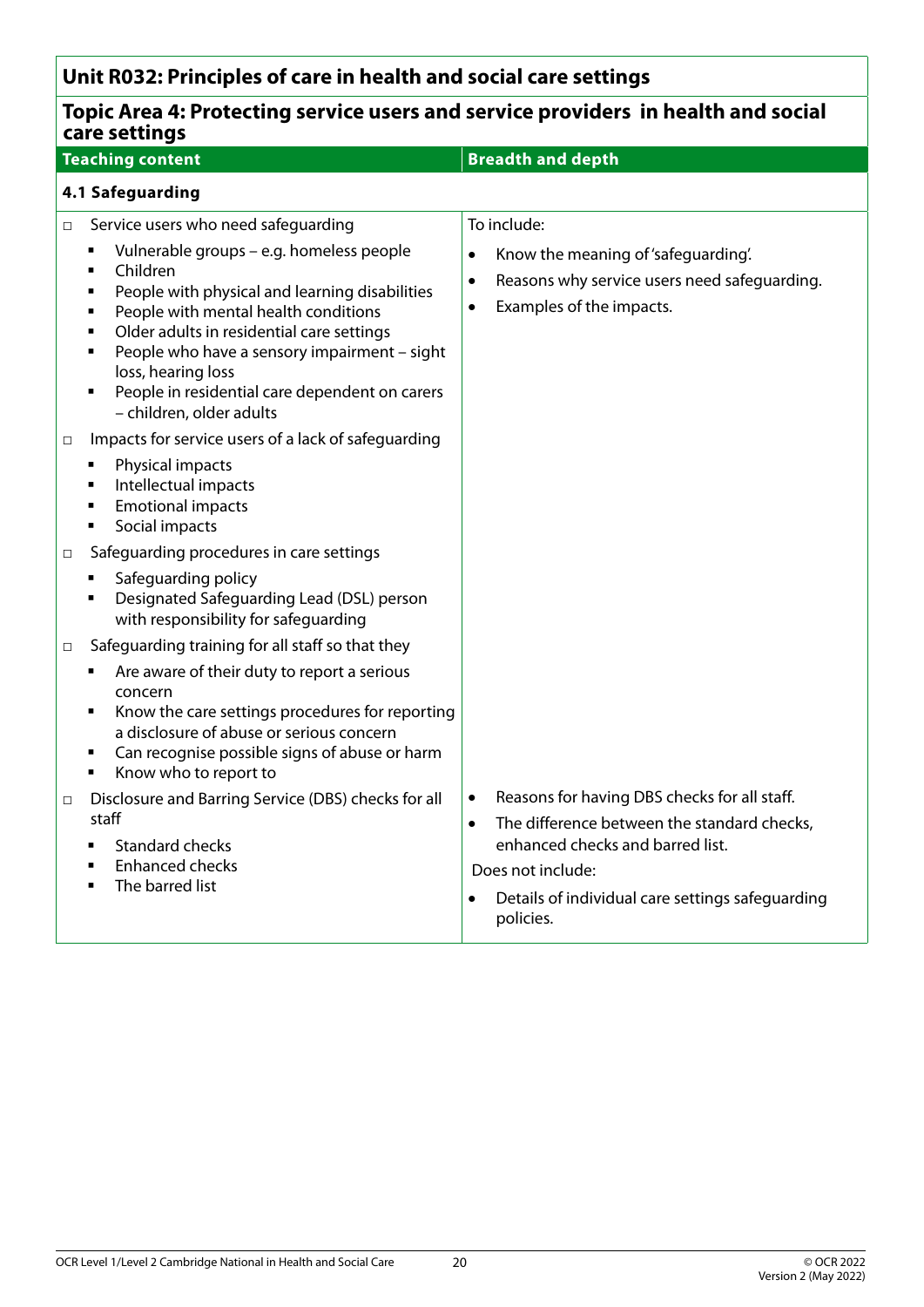#### **4.2 Infection prevention**

| <b>General cleanliness</b><br>$\Box$                                                                                                                                                                                                                                                       | To include:                                                                                                                                                                                                                                                                                                                                                                                                            |
|--------------------------------------------------------------------------------------------------------------------------------------------------------------------------------------------------------------------------------------------------------------------------------------------|------------------------------------------------------------------------------------------------------------------------------------------------------------------------------------------------------------------------------------------------------------------------------------------------------------------------------------------------------------------------------------------------------------------------|
| Use anti-bacterial sprays on surfaces<br>٠<br>Clean toys and play equipment regularly<br>٠<br>Mop floors and vacuum carpets daily<br>٠<br>Clean and disinfect toilets frequently<br>٠<br>Correct disposal of hazardous waste in health<br>٠<br>and care settings                           | Reasons for carrying out infection prevention in<br>$\bullet$<br>different types of care settings.<br>How they protect the health and wellbeing of<br>$\bullet$<br>service providers and service users in different<br>types of health and social care settings.                                                                                                                                                       |
| Personal hygiene measures<br>$\Box$                                                                                                                                                                                                                                                        |                                                                                                                                                                                                                                                                                                                                                                                                                        |
| Hair tied back/covered<br>٠<br>Open wounds covered<br>No jewellery<br>٠<br>No nail polish<br>٠<br>Correct hand washing routine<br>٠<br>Regular showering and hair washing<br>٠<br>Regular brushing of teeth<br>Appropriate use and disposal of tissues/<br>٠<br>antiseptic wipes/sanitiser |                                                                                                                                                                                                                                                                                                                                                                                                                        |
| PPE (personal protective equipment)<br>$\Box$                                                                                                                                                                                                                                              |                                                                                                                                                                                                                                                                                                                                                                                                                        |
| Disposable aprons<br>Disposable gloves<br>Rubber gloves<br>٠<br>Face masks<br>٠<br>Hairnets or hygiene hats<br>٠<br>Overalls<br>٠<br>Overshoes<br>Surgical garments/scrubs<br>٠                                                                                                            |                                                                                                                                                                                                                                                                                                                                                                                                                        |
| 4.3 Safety procedures and measures                                                                                                                                                                                                                                                         |                                                                                                                                                                                                                                                                                                                                                                                                                        |
| Safety procedures for reducing risk/danger and<br>$\Box$                                                                                                                                                                                                                                   | To include:                                                                                                                                                                                                                                                                                                                                                                                                            |
| promoting good practice                                                                                                                                                                                                                                                                    | The importance of the procedures and measures.<br>$\bullet$                                                                                                                                                                                                                                                                                                                                                            |
| First aid policy<br>Risk assessments<br>Staff training programmes for<br>٠<br>Equipment use<br>$\circ$<br>Moving and handling techniques<br>$\circ$<br>First aid<br>$\circ$<br><b>Emergency procedures</b><br>Fire drill<br>$\Omega$<br>Evacuation<br>$\circ$                              | How they protect service providers and service<br>$\bullet$<br>users in different types of health and social care<br>settings.<br>Know the difference between a 'procedure' and a<br>$\bullet$<br>'measure'<br>A procedure is set process that is followed such<br>$\circ$<br>as a fire drill or carrying out risk assessments.<br>A measure is a particular action such as putting<br>$\circ$<br>up a wet floor sign. |
| <b>Equipment considerations</b>                                                                                                                                                                                                                                                            |                                                                                                                                                                                                                                                                                                                                                                                                                        |
| Fit for purpose<br>$\circ$<br>Safety checked<br>$\circ$                                                                                                                                                                                                                                    | Does not include:<br>Full details of how to carry out a risk assessment.<br>$\bullet$                                                                                                                                                                                                                                                                                                                                  |
| Reporting system for damage<br>$\circ$<br>Risk assessed<br>$\Omega$                                                                                                                                                                                                                        | First aid practice.<br>$\bullet$                                                                                                                                                                                                                                                                                                                                                                                       |
| Safety measures<br>$\Box$                                                                                                                                                                                                                                                                  |                                                                                                                                                                                                                                                                                                                                                                                                                        |
| Displaying a fire safety notice<br>Using warning signs<br>A 'wet floor' sign<br>$\circ$<br>'No entry' sign<br>$\circ$                                                                                                                                                                      |                                                                                                                                                                                                                                                                                                                                                                                                                        |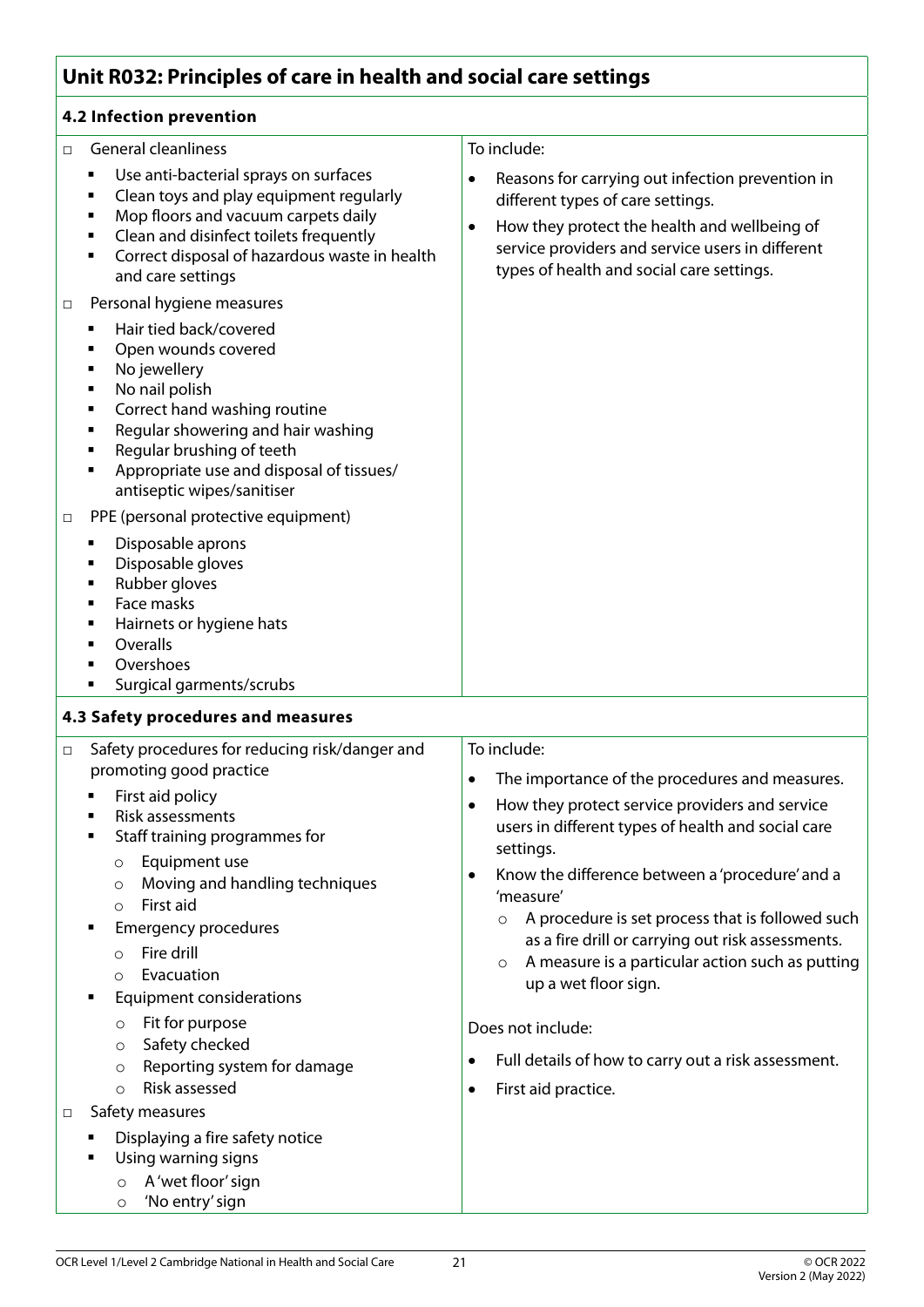#### **4.4 How security measures protect service users and staff**

|                  | Security measures                                                                                                                                                                       | To include:                                                                                                                                                                                                                                                |
|------------------|-----------------------------------------------------------------------------------------------------------------------------------------------------------------------------------------|------------------------------------------------------------------------------------------------------------------------------------------------------------------------------------------------------------------------------------------------------------|
| $\Box$<br>$\Box$ | Identifying staff<br>ID lanyards<br>Staff uniform<br>Monitoring of keys<br>Limits number of people with access to keys<br>List of keyholders - know who has the keys                    | Reasons for security measures in different types of<br>٠<br>health and social care settings.<br>How they protect the health and wellbeing of<br>$\bullet$<br>service users and service providers in different<br>types of health and social care settings. |
| $\Box$           | Receiving and monitoring visitors<br>Staff on duty at entrance monitors access<br>Signing in and out book for visitors, know who<br>is there and who has left<br>Issuing visitor badges |                                                                                                                                                                                                                                                            |
| $\Box$           | Reporting of concerns to line managers<br>Appropriate action can be taken by senior staff                                                                                               |                                                                                                                                                                                                                                                            |
| $\Box$           | External doors, restricting access                                                                                                                                                      |                                                                                                                                                                                                                                                            |
|                  | Electronic swipe card entry system<br>Buzzer entry system<br>Security pad with pin code                                                                                                 |                                                                                                                                                                                                                                                            |
| $\Box$           | Window locks and restraints                                                                                                                                                             |                                                                                                                                                                                                                                                            |
|                  | Keeps vulnerable service users safe - prevents<br>٠<br>falling out of open window or strangers<br>entering                                                                              |                                                                                                                                                                                                                                                            |

#### **Assessment guidance**

| This unit is assessed by an exam. The exam is 1 hour<br>and 15 minutes and has 70 marks in total.                       | Three questions will be set with a situation or scenario.                                                                                                                                                                                                         |
|-------------------------------------------------------------------------------------------------------------------------|-------------------------------------------------------------------------------------------------------------------------------------------------------------------------------------------------------------------------------------------------------------------|
| The exam will have 6 compulsory questions. Question<br>types include:<br>short and medium answer<br>$\bullet$           | There will always be up to two 6 mark extended<br>response questions that will require students to provide<br>an extended answer when showing their knowledge<br>and understanding.                                                                               |
| extended response.<br>$\bullet$                                                                                         | There will always be one 8 mark extended response<br>question which will assess Performance Objective 3.<br>Responses will need to include discussion or evaluation.<br>The question topic may be drawn from any relevant<br>aspect of the unit teaching content. |
| These allow us to assess the following Performance<br>Objectives:<br>o PO1 – Recall knowledge and show<br>understanding |                                                                                                                                                                                                                                                                   |
| PO2 - Apply knowledge and understanding<br>$\circ$<br>PO3 - Analyse and evaluate knowledge,<br>$\mathsf{o}$             | This will be conducted under examination conditions.<br>For more details refer to the Administration area.                                                                                                                                                        |
| understanding and performance.                                                                                          | The Health and Social Care: Exploring our exams: a<br>guide to our Sample Assessment Material gives more<br>information about the layout and expectations of the<br>exam.                                                                                         |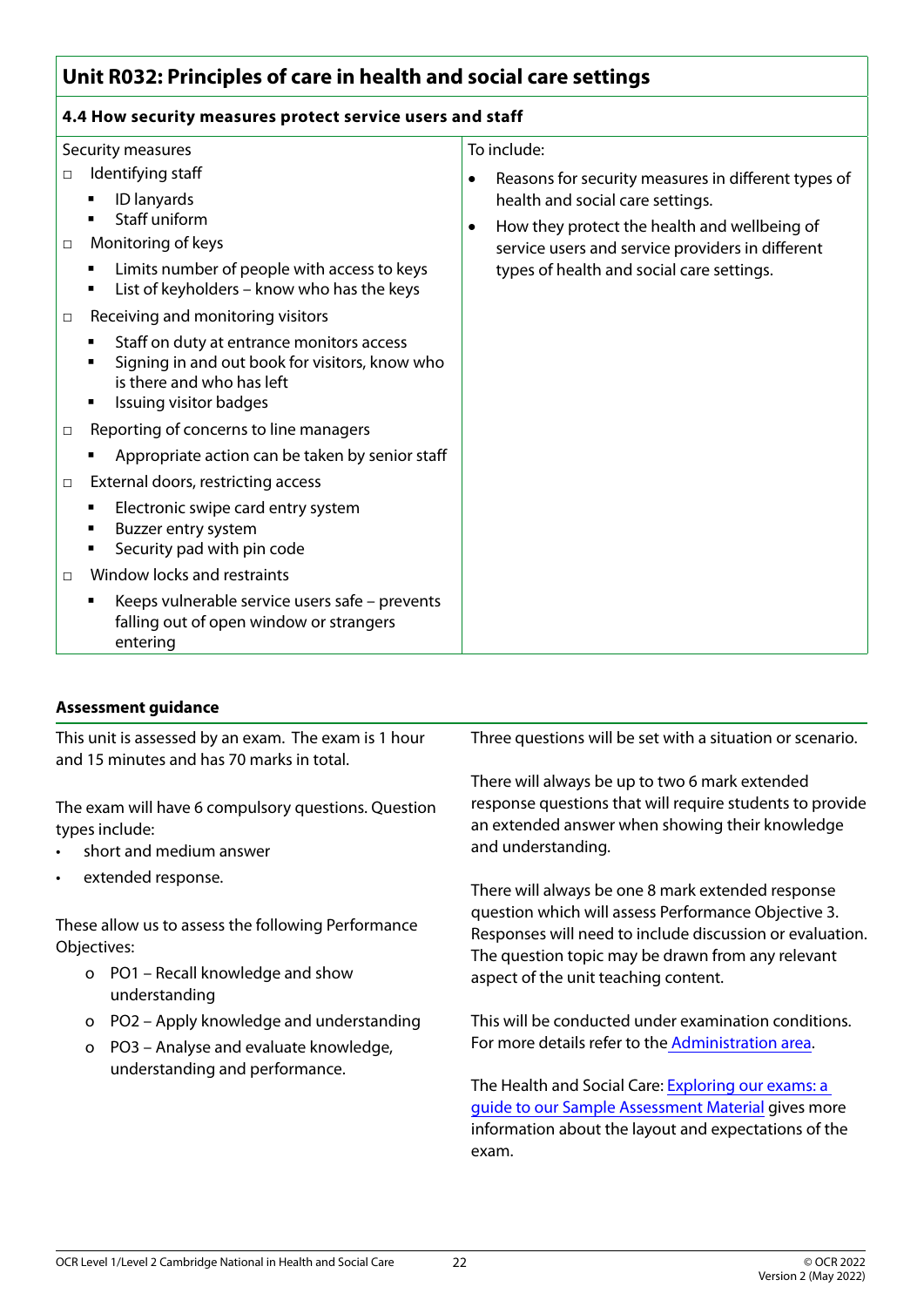#### **Synoptic assessment**

This unit allows students to gain underpinning knowledge and understanding relevant to the qualification and sector. The NEA units draw on and strengthen this learning with students applying their learning in a practical, skills-based way. The synoptic grids at the end of the NEA units show these synoptic links.

More information about synoptic assessment within this qualification can be found in [section 5.2 synoptic](#page-48-1)  [assessment](#page-48-1).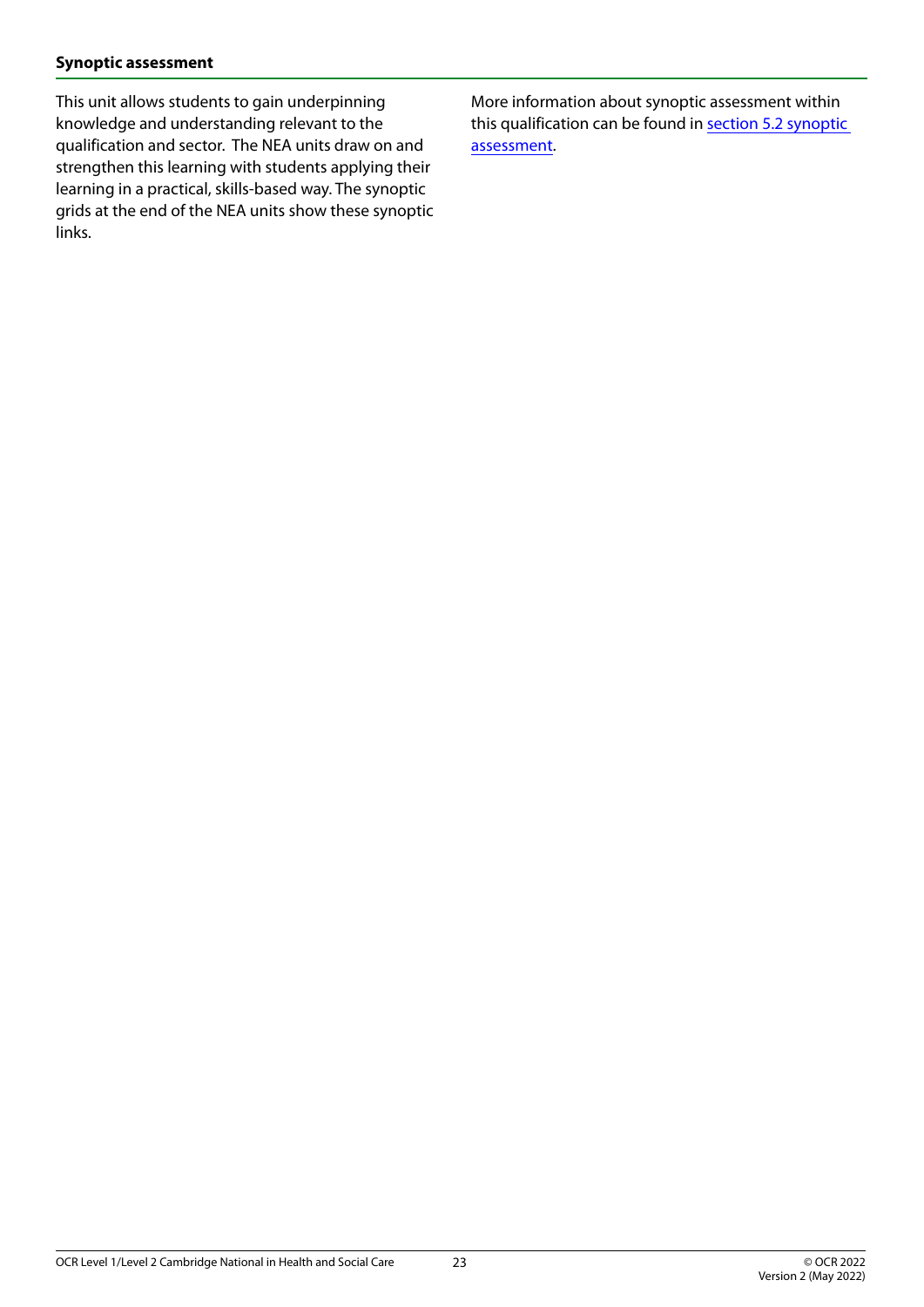# <span id="page-23-0"></span>**4.3 Unit R033: Supporting individuals through life events**

#### **Aims**

On our journey through the stages of life we experience many life changing events and are influenced by many factors that affect growth and development.

In this unit you will learn about life stages and the factors that affect them. You will understand expected and unexpected life events and the impact they will have on physical, social/emotional and socio-economic aspects in an individual's life. You will research the service providers and practitioners that can support individuals, recommend support and justify how this will meet the needs of a specific individual.

| Unit R033: Supporting individuals through life events                                                                                                                                                                                                                                                                                                                                                                                                                                                                                                                               |                                                                                                                                                                                                                                                                                                                                                                                 |  |
|-------------------------------------------------------------------------------------------------------------------------------------------------------------------------------------------------------------------------------------------------------------------------------------------------------------------------------------------------------------------------------------------------------------------------------------------------------------------------------------------------------------------------------------------------------------------------------------|---------------------------------------------------------------------------------------------------------------------------------------------------------------------------------------------------------------------------------------------------------------------------------------------------------------------------------------------------------------------------------|--|
| <b>Topic Area 1: Life stages</b>                                                                                                                                                                                                                                                                                                                                                                                                                                                                                                                                                    |                                                                                                                                                                                                                                                                                                                                                                                 |  |
| <b>Teaching content</b>                                                                                                                                                                                                                                                                                                                                                                                                                                                                                                                                                             | <b>Exemplification</b>                                                                                                                                                                                                                                                                                                                                                          |  |
| 1.1 Life stages and development                                                                                                                                                                                                                                                                                                                                                                                                                                                                                                                                                     |                                                                                                                                                                                                                                                                                                                                                                                 |  |
| Life stages and key milestones of growth and<br>$\Box$<br>development for age groups<br>4-10 years (childhood)<br>$\blacksquare$<br>11-18 years (adolescence)<br>$\blacksquare$<br>19-45 years (young adulthood)<br>$\blacksquare$<br>46-65 years (middle adulthood)<br>٠<br>65+ years (older adulthood)<br>٠                                                                                                                                                                                                                                                                       |                                                                                                                                                                                                                                                                                                                                                                                 |  |
| PIES development across the life stages<br>$\Box$<br>Physical – fine and gross motor skills,<br>mobility, characteristic body changes, sexual<br>characteristics, puberty, menopause, ageing<br>characteristics<br>Intellectual - language development, sentence<br>٠<br>construction, logical thinking, problem solving,<br>decision making, deterioration of mental<br>abilities<br>Emotional - bonding, different attachments,<br>٠<br>independence, self-confidence, self-image, self-<br>esteem, love, affection<br>Social - relationships, social skills,<br>responsibilities |                                                                                                                                                                                                                                                                                                                                                                                 |  |
| Factors affecting growth and development across<br>$\Box$<br>the life stages<br>Physical factors<br>п<br>Social factors<br>$\blacksquare$<br><b>Emotional factors</b><br>п<br><b>Economic factors</b><br>п<br><b>Cultural factors</b><br>п<br><b>Environmental factors</b><br>п                                                                                                                                                                                                                                                                                                     | Examples of factors may include:<br><b>Physical factors</b> - diet and nutrition, activities,<br>$\bullet$<br>lifestyle choices (alcohol, smoking), genetics,<br>physical and mental health, disability, sensory<br>impairment.<br><b>Social factors</b> - positive and negative<br>٠<br>relationships, social inclusion/exclusion,<br>opportunities, discrimination, bullying. |  |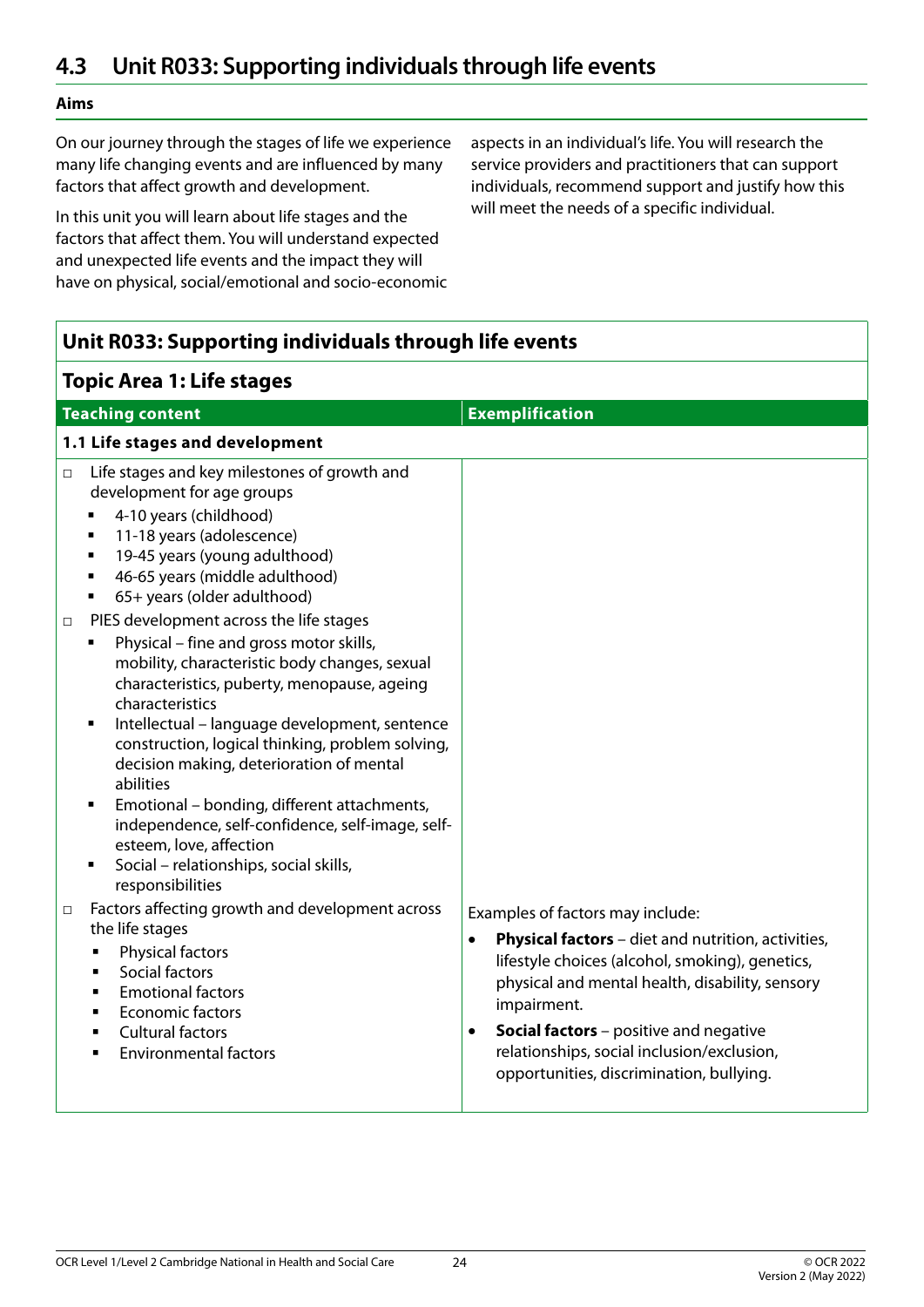| Unit R033: Supporting individuals through life events                                                                                                                                                                               |                                                                                                                                                                                                                                                                                                                                                                                                                                                                                                                                                                         |  |
|-------------------------------------------------------------------------------------------------------------------------------------------------------------------------------------------------------------------------------------|-------------------------------------------------------------------------------------------------------------------------------------------------------------------------------------------------------------------------------------------------------------------------------------------------------------------------------------------------------------------------------------------------------------------------------------------------------------------------------------------------------------------------------------------------------------------------|--|
| <b>Teaching content</b>                                                                                                                                                                                                             | <b>Exemplification</b>                                                                                                                                                                                                                                                                                                                                                                                                                                                                                                                                                  |  |
| 1.1 Life stages and development                                                                                                                                                                                                     |                                                                                                                                                                                                                                                                                                                                                                                                                                                                                                                                                                         |  |
| How the growth and development of an individual<br>$\Box$<br>is affected by<br>Physical factors<br>Social factors<br><b>Emotional factors</b><br><b>Economic factors</b><br><b>Cultural factors</b><br><b>Environmental factors</b> | <b>Emotional factors</b> - anxiety, fear, sadness/<br>$\bullet$<br>happiness, grief, attachment, family security.<br><b>Economic factors</b> – family income, employment,<br>debts, bills, wealth, education, private/public<br>health providers (services).<br><b>Cultural factors</b> – community, religion, race,<br>$\bullet$<br>gender identity, sexual orientation.<br><b>Environmental factors</b> - housing needs<br>$\bullet$<br>and conditions, pollution (air, noise, light),<br>neighbourhood, home environment (neglect,<br>conflict), access to services. |  |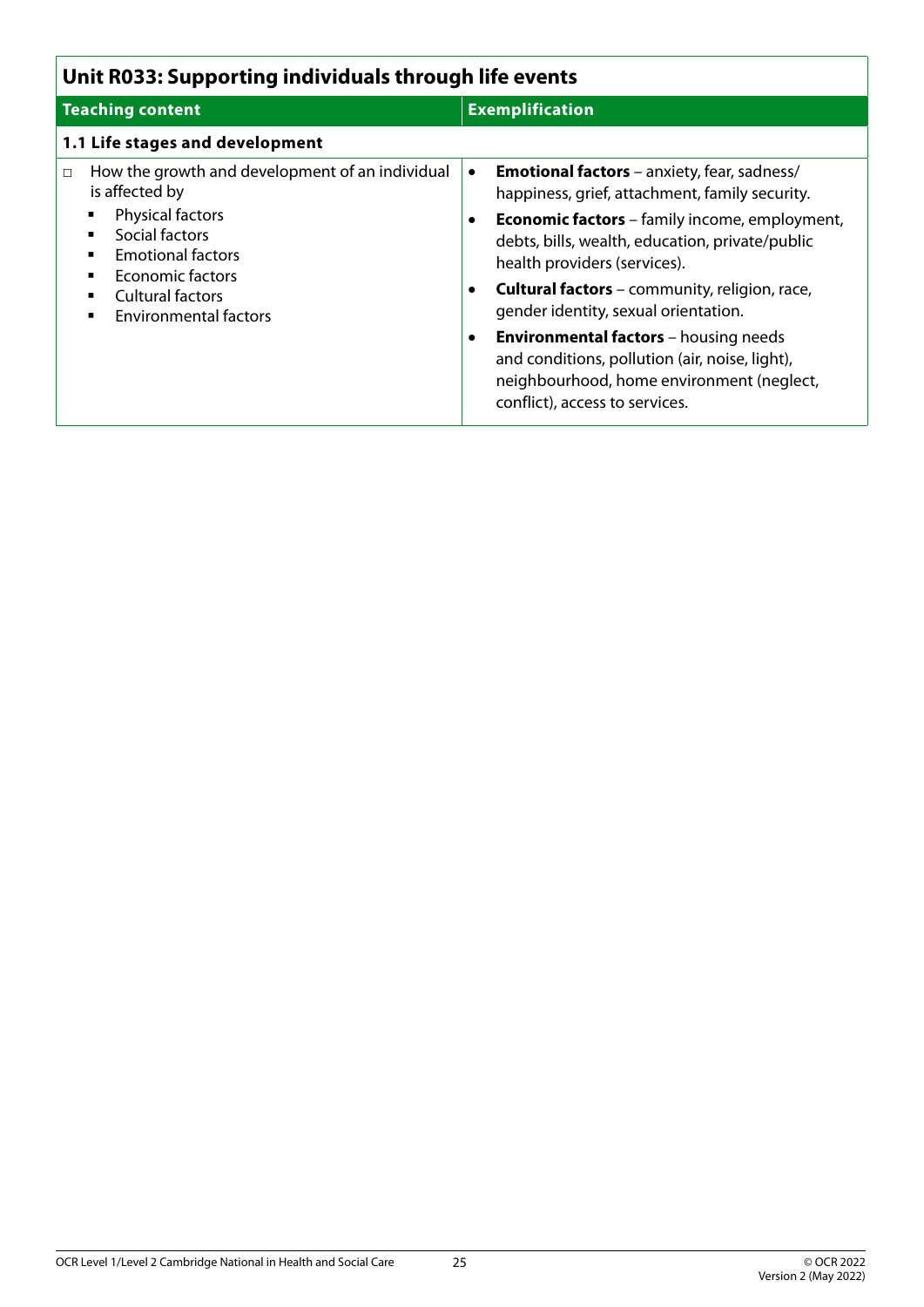# **Unit R033: Supporting individuals through life events**

| <b>Topic Area 2: Impacts of life events</b>                                                                              |                                                                                                                                         |
|--------------------------------------------------------------------------------------------------------------------------|-----------------------------------------------------------------------------------------------------------------------------------------|
| <b>Teaching content</b>                                                                                                  | <b>Exemplification</b>                                                                                                                  |
| 2.1 Life events and their impacts on individuals                                                                         |                                                                                                                                         |
| Expected and unexpected life events<br>□<br>Physical events<br>٠<br>Relationship changes<br>٠<br>Life circumstances<br>٠ | Examples of <b>physical events</b> may include: accident/<br>injury, ill health, genetic disorders, puberty,<br>menopause.              |
| Impacts that life events have on individuals<br>□<br>Physical<br>٠<br>Intellectual<br>٠<br>Emotional<br>٠                | Examples of relationship changes may include:<br>starting/ending relationships, divorce/separation,<br>parenthood, bereavement.         |
| Social<br>٠<br>Financial<br>٠                                                                                            | Examples of life circumstances may include:<br>school starting/changing/exclusion, redundancy,<br>imprisonment, retirement, bankruptcy. |
| Identifying individual's needs based on the impacts<br>□<br>of life events                                               | Examples of <i>impacts of life</i> events on individuals may<br>include:                                                                |
|                                                                                                                          | Physical: illness/tiredness, pain, weight loss/gain,<br>$\bullet$<br>mobility, appearance.                                              |
|                                                                                                                          | Intellectual: adapting to change, learning new<br>$\bullet$<br>skills, learning impairment.                                             |
|                                                                                                                          | <b>Emotional:</b> mental health, grief, anxiety, stress,<br>$\bullet$<br>depression, self-esteem/self-image.                            |
|                                                                                                                          | <b>Social:</b> lifestyle choices, personal relationships with<br>$\bullet$<br>friends and family.                                       |
|                                                                                                                          | Financial: change in income, increased costs,<br>$\bullet$<br>change in wealth.                                                         |
|                                                                                                                          | Examples of identifying individual's needs based on<br>the impacts of life events may include:                                          |
|                                                                                                                          | weight gain - dietary advice and support.<br>$\bullet$                                                                                  |
|                                                                                                                          | stress/anxiety - coping mechanisms, someone to<br>$\bullet$<br>talk to, mental health support.                                          |
|                                                                                                                          | loss of income - financial advice and support.<br>$\bullet$                                                                             |
|                                                                                                                          | learning impairment - specialist support,<br>$\bullet$<br>independent living, equipment.                                                |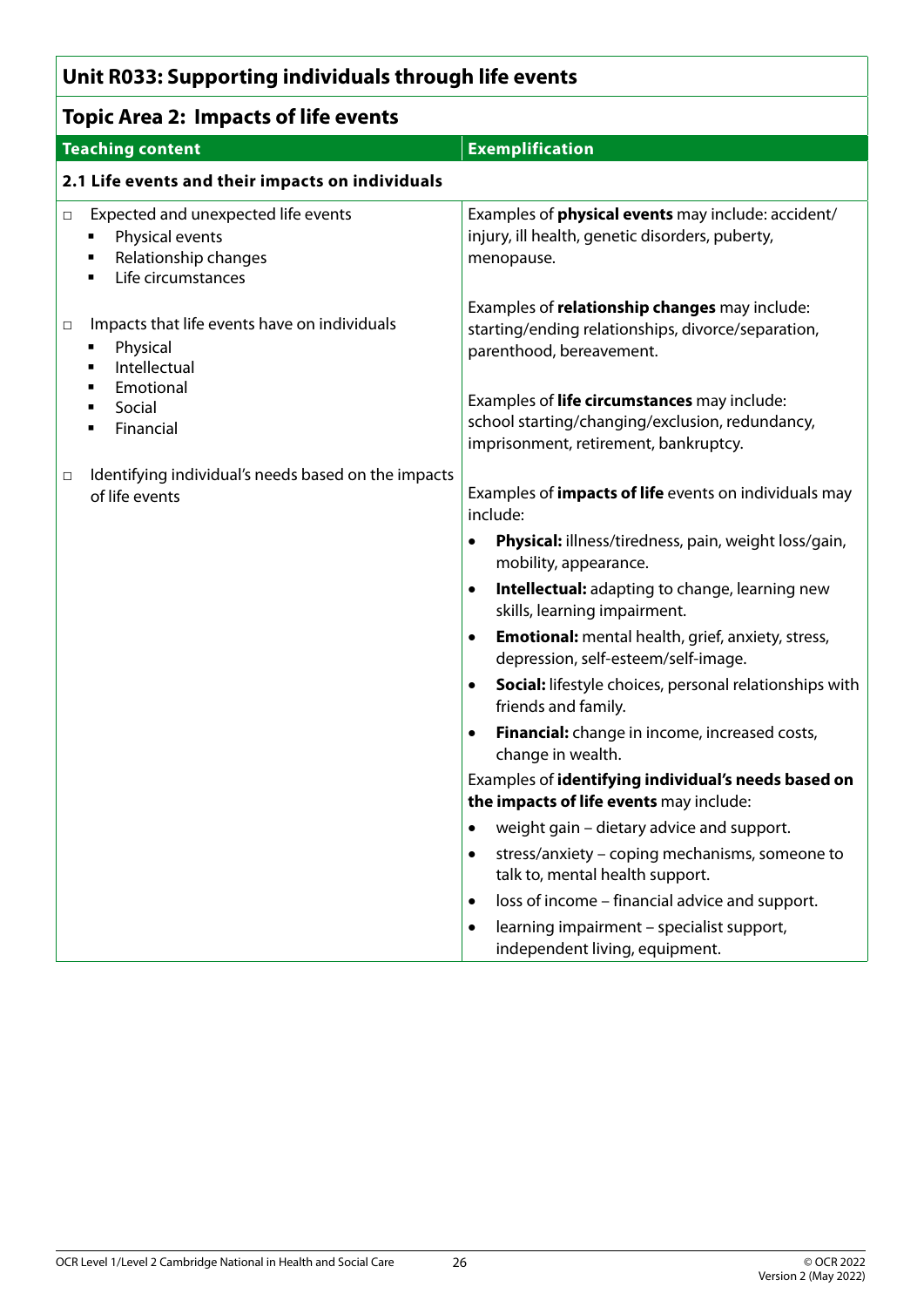# **Unit R033: Supporting individuals through life events**

| <b>Topic Area 3: Sources of support</b>                                                                                                                                                                                                                                                                                                                                                                                                                                                                                                                                                                                                                                                           |                                                                                                                                                                                                                                                                                                                                                                                                                                                                                                                                                                                                                                                                                                                                                                                    |  |
|---------------------------------------------------------------------------------------------------------------------------------------------------------------------------------------------------------------------------------------------------------------------------------------------------------------------------------------------------------------------------------------------------------------------------------------------------------------------------------------------------------------------------------------------------------------------------------------------------------------------------------------------------------------------------------------------------|------------------------------------------------------------------------------------------------------------------------------------------------------------------------------------------------------------------------------------------------------------------------------------------------------------------------------------------------------------------------------------------------------------------------------------------------------------------------------------------------------------------------------------------------------------------------------------------------------------------------------------------------------------------------------------------------------------------------------------------------------------------------------------|--|
| <b>Teaching content</b>                                                                                                                                                                                                                                                                                                                                                                                                                                                                                                                                                                                                                                                                           | <b>Exemplification</b>                                                                                                                                                                                                                                                                                                                                                                                                                                                                                                                                                                                                                                                                                                                                                             |  |
| 3.1 Sources of support that meet individual needs                                                                                                                                                                                                                                                                                                                                                                                                                                                                                                                                                                                                                                                 |                                                                                                                                                                                                                                                                                                                                                                                                                                                                                                                                                                                                                                                                                                                                                                                    |  |
| Sources of support<br>$\Box$<br>formal<br>informal<br>charities<br>٠<br>The roles of practitioners in providing support<br>$\Box$<br>The roles of informal care givers in providing<br>$\Box$<br>support<br>How practitioners meet individual needs<br>$\Box$<br>enable/promote independence<br>٠<br>medical/mental health support<br>٠<br>care support<br>٠<br>respite care<br>٠<br>financial support<br>٠<br>advice and guidance<br>٠<br>Research and recommend personalised support<br>$\Box$<br>based on individual needs<br>Match support provision to specific individual<br>٠<br>needs<br>Offer coordinated care and treatment<br>Justify choices made<br>٠<br>Apply person-centred values | Examples of sources of support may include:<br>Formal: hospitals, health centres, care homes, day<br>$\bullet$<br>centres, children's services, hospices, respite care,<br>rehabilitation centres (addiction or injury).<br>Informal: family/friends, religion/culture.<br>$\bullet$<br><b>Charities: Relate, Gingerbread, Cruse, Age UK,</b><br>٠<br>Mind, specialist charities.<br>Examples of practitioners may include:<br>GP, nurse, midwife, specialist doctor, physiotherapist,<br>dietician, social worker, counsellor, occupational<br>therapist, health care worker, physiotherapist, charity<br>workers.<br>Examples of matching support provision to<br>individual needs may include: whether the provision<br>is statutory or private, location, availability, costs. |  |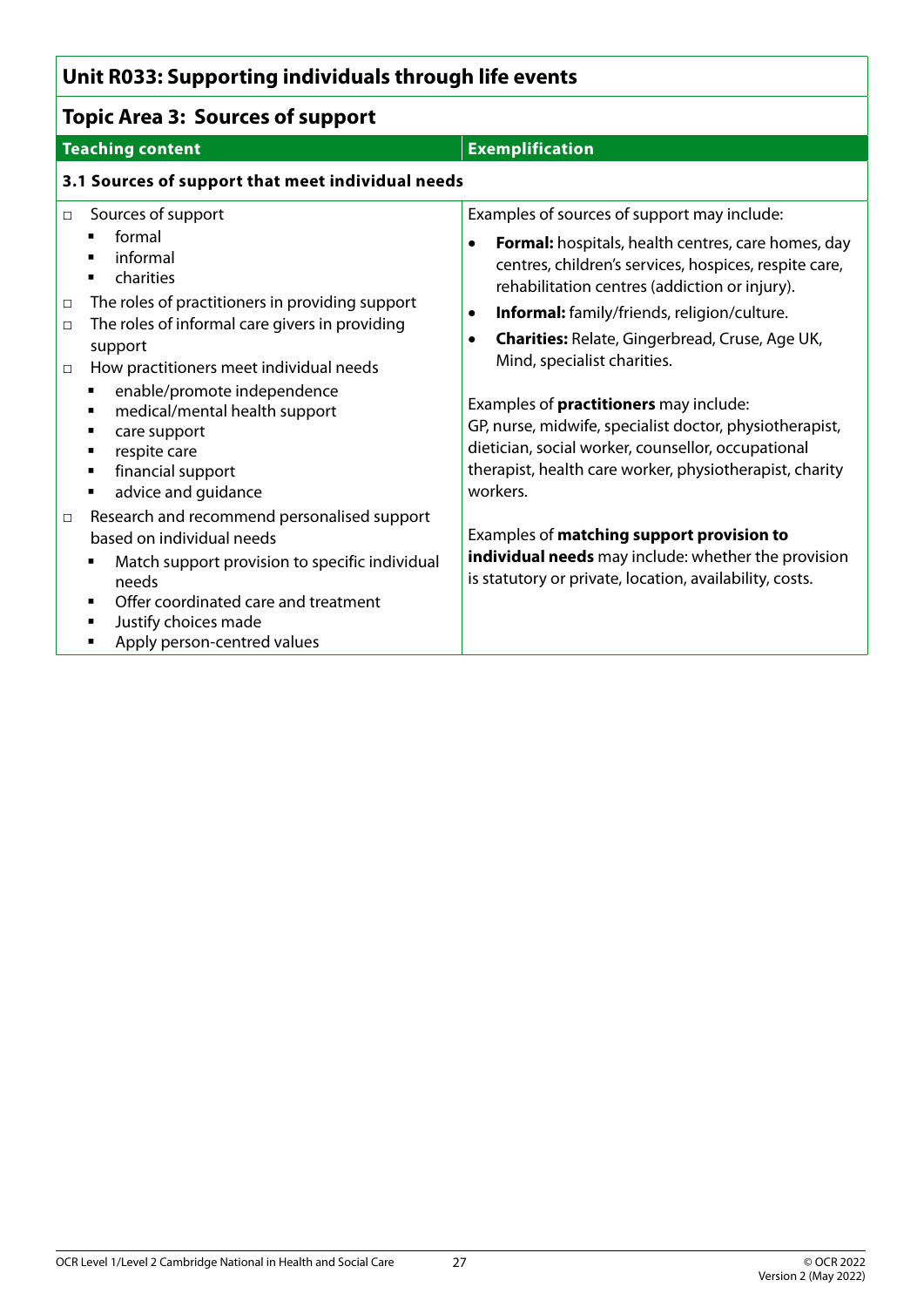#### **Marking criteria**

[Section 6.4](#page-59-1) provides full information on how to mark the NEA units and apply the marking criteria. The marking criteria command words are further explained in Appendix B *[Command words](#page-68-1)*.

The tables below contain the marking criteria for the tasks for this unit. If a student's work does not meet Mark Band 1 (MB1) criteria for any task, you must award zero marks for that task.

| Unit R033 - Topic Area 1: Life stages                                                                                                              |                                                                                                                                                     |                                                                                                                                                          |  |
|----------------------------------------------------------------------------------------------------------------------------------------------------|-----------------------------------------------------------------------------------------------------------------------------------------------------|----------------------------------------------------------------------------------------------------------------------------------------------------------|--|
| $MB1: 1-2 marks$                                                                                                                                   | $MB2: 3-4$ marks                                                                                                                                    | <b>MB3: 5-6 marks</b>                                                                                                                                    |  |
| <b>Brief</b> description of growth and<br>development of the individual<br>through the life stage, using PIES.                                     | <b>Sound</b> description of growth and<br>development of the individual<br>through the life stage, using PIES.                                      | <b>Comprehensive description of</b><br>growth and development of the<br>individual through the life stage<br>using PIES.                                 |  |
| $MB1: 1-3 marks$                                                                                                                                   | <b>MB2: 4-6 marks</b>                                                                                                                               | <b>MB3: 7-9 marks</b>                                                                                                                                    |  |
| <b>Limited</b> explanation of how the<br>growth and development of the<br>individual has been affected by two<br>of each of the specified factors. | <b>Adequate</b> explanation of how the<br>growth and development of the<br>individual has been affected by two<br>of each of the specified factors. | <b>Comprehensive explanation of how</b><br>the growth and development of the<br>individual has been affected by two<br>of each of the specified factors. |  |

| Unit R033 - Topic Area 2: Impacts of life events                                                                                                                                                                                        |                                                                                                                                                                                                |                                                                                                                                                                     |  |
|-----------------------------------------------------------------------------------------------------------------------------------------------------------------------------------------------------------------------------------------|------------------------------------------------------------------------------------------------------------------------------------------------------------------------------------------------|---------------------------------------------------------------------------------------------------------------------------------------------------------------------|--|
| <b>MB1: 1-2 marks</b>                                                                                                                                                                                                                   | $MB2: 3-4$ marks                                                                                                                                                                               | <b>MB3: 5-6 marks</b>                                                                                                                                               |  |
| <b>Brief</b> description of two life events<br><b>Sound</b> description of two life<br>and the life stage they occurred in<br>events and the life stage they<br>for the individual chosen.<br>occurred in for the individual<br>chosen. |                                                                                                                                                                                                | <b>Comprehensive description of</b><br>two life events and the life stage<br>they occurred in for the individual<br>chosen.                                         |  |
| $MB1: 1-4 marks$                                                                                                                                                                                                                        | <b>MB2: 5-8 marks</b>                                                                                                                                                                          | <b>MB3: 9-12 marks</b>                                                                                                                                              |  |
| <b>Limited</b> explanation of the impacts<br>of the life event on:<br>physical<br>intellectual<br>$\bullet$<br>emotional<br>$\bullet$<br>social<br>financial.                                                                           | Adequate explanation of the<br>impacts of the life event on:<br>physical<br>$\bullet$<br>intellectual<br>$\bullet$<br>emotional<br>$\bullet$<br>social<br>$\bullet$<br>financial.<br>$\bullet$ | <b>Comprehensive explanation of the</b><br>impacts of the life event on:<br>physical<br>$\bullet$<br>intellectual<br>emotional<br>social<br>financial.<br>$\bullet$ |  |
| $MB1: 1-2 marks$                                                                                                                                                                                                                        | $MB2: 3-4 marks$                                                                                                                                                                               | <b>MB3: 5-6 marks</b>                                                                                                                                               |  |
| Limited explanation of the needs of<br>the individual, based on the impacts<br>of the life event.                                                                                                                                       | <b>Adequate</b> explanation of the needs<br>of the individual, based on the<br>impacts of the life event.                                                                                      | <b>Comprehensive explanation of the</b><br>needs of the individual, based on<br>the impacts of the life event.                                                      |  |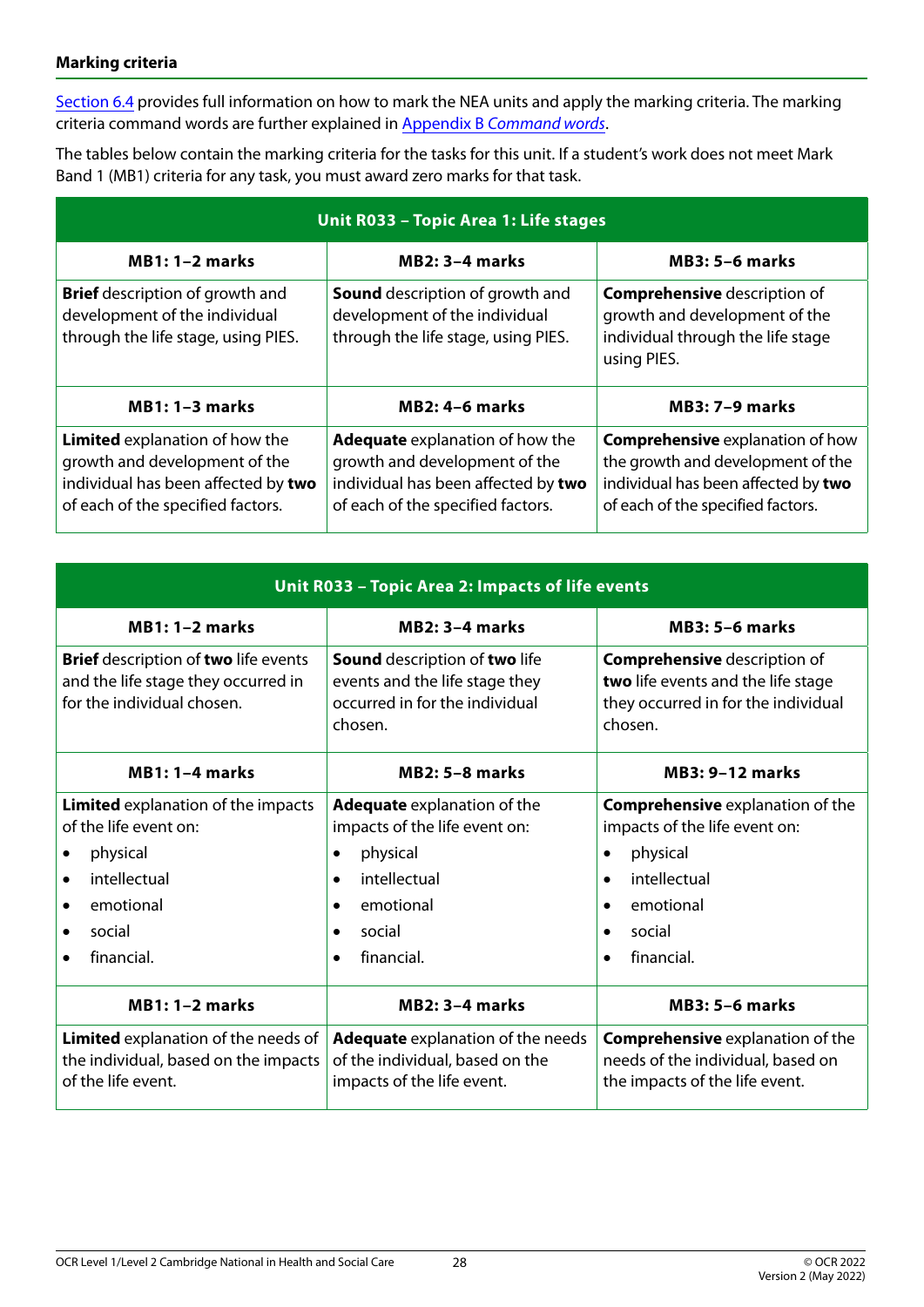| Unit R033 - Topic Area 3: Sources of support |                                         |                                             |  |
|----------------------------------------------|-----------------------------------------|---------------------------------------------|--|
| $MB1:1-4 marks$                              | $MB2: 5-8 marks$                        | <b>MB3: 9-12 marks</b>                      |  |
| <b>Brief</b> information, based on           | <b>Sound</b> information, based on      | <b>Comprehensive</b> information, based     |  |
| research, provided about the                 | research, provided about the            | on research, provided about the             |  |
| support available for the following          | support available for the following     | support available for the following         |  |
| sources:                                     | sources:                                | sources:                                    |  |
| formal                                       | formal                                  | formal                                      |  |
| informal                                     | informal                                | informal                                    |  |
| $\bullet$                                    | $\bullet$                               | $\bullet$                                   |  |
| charities.                                   | charities.                              | charities.                                  |  |
| $\bullet$                                    | $\bullet$                               | $\bullet$                                   |  |
| $MB1: 1-3 marks$                             | <b>MB2: 4-6 marks</b>                   | <b>MB3: 7-9 marks</b>                       |  |
| <b>Basic</b> justification of how support    | <b>Sound</b> justification of how       | <b>Comprehensive</b> justification of       |  |
| will meet the needs of the                   | support will meet the needs of the      | how support will meet the needs of          |  |
| individual.                                  | individual.                             | the individual.                             |  |
| <b>Basic</b> application of the person-      | <b>Sound</b> application of the person- | <b>Effective</b> application of the person- |  |
| centred values in recommending               | centred values in recommending          | centred values in recommending              |  |
| personalised support.                        | personalised support.                   | personalised support.                       |  |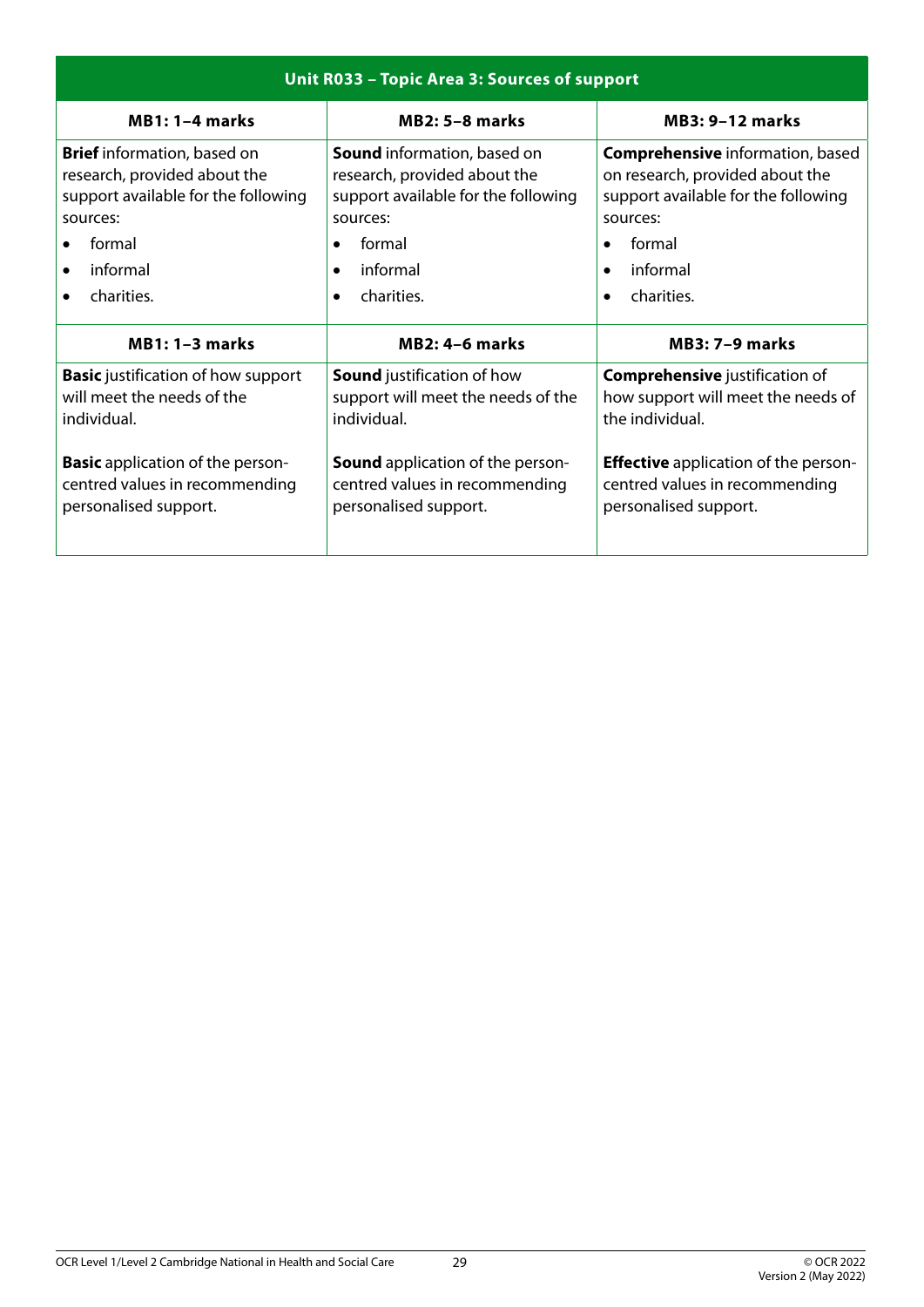This guidance should be used in conjunction with the Set Assignment.

#### **Specific guidance on the tasks**

| <b>Tasks</b> | <b>Assessment guidance</b>                                                                                                                                                                                                                                                                                                                                                                                                                                                                                                                |  |
|--------------|-------------------------------------------------------------------------------------------------------------------------------------------------------------------------------------------------------------------------------------------------------------------------------------------------------------------------------------------------------------------------------------------------------------------------------------------------------------------------------------------------------------------------------------------|--|
| Task 1       | Students will choose an individual to base this task upon. This can be a famous person<br>$\bullet$<br>or someone the student knows. The individual's name must be anonymised, i.e. names<br>changed or redacted. You must check that the person chosen is appropriate to enable<br>students to access all the marking criteria.                                                                                                                                                                                                          |  |
|              | Students should be encouraged to choose different individuals for this task.<br>$\bullet$                                                                                                                                                                                                                                                                                                                                                                                                                                                 |  |
|              | You must not create templates for students.<br>$\bullet$                                                                                                                                                                                                                                                                                                                                                                                                                                                                                  |  |
| Task 2a      | Students must choose an individual who will agree to speak to them and be written<br>٠<br>about in this task. The individual must agree to speak to the student about life events<br>and the impact these have had on them. You must check that the individual's life events<br>are appropriate to enable students to access all the marking criteria.                                                                                                                                                                                    |  |
|              | Before students complete any interview, you must make sure that the correct<br>permission is obtained with the individual involved. We recommend that you provide a<br>consent form to be signed and dated by the person being interviewed and ensure that<br>any interaction adheres to your centre's safeguarding policy, health and safety policy<br>and risk assessment procedures.                                                                                                                                                   |  |
|              | The student must complete an Interview Authentication Form (provided in the set<br>assignment) which you must sign to verify that you have seen proof that the interview<br>has been completed by the student. You do not need to witness the interview but must<br>verify that you have seen evidence, such as photographs or audio recordings of the<br>interview taking place or making contact with the individual interviewed to confirm it<br>took place, and that it is the student's own work.                                    |  |
|              | A record of the student's (redacted) notes must accompany their report.                                                                                                                                                                                                                                                                                                                                                                                                                                                                   |  |
|              | Information relating to the individual must be stored confidentially whether or not it<br>is chosen as part of the moderation sample. If it is chosen, work must be anonymised<br>before it is submitted to OCR. This means that you must make sure that student's work<br>submitted does not include any of the following relating to the individual:                                                                                                                                                                                    |  |
|              | Full name (name can be redacted)                                                                                                                                                                                                                                                                                                                                                                                                                                                                                                          |  |
|              | Address, phone number or other personal information                                                                                                                                                                                                                                                                                                                                                                                                                                                                                       |  |
|              | Images of the individual's full face.                                                                                                                                                                                                                                                                                                                                                                                                                                                                                                     |  |
|              | Information stored on the individual must comply with the Data Protection Act 2018<br>$\bullet$<br>and the UK General Data Protection Regulation (UK GDPR) or any appropriate updated<br>legislation. We recommend it is destroyed once the time to complete any post-results<br>service has passed or within 6 months of the submission, whichever comes sooner.<br>If you wish to store evidence for longer periods for a given purpose (for example, for<br>Ofsted inspection) you should seek permission from the person interviewed. |  |
|              | Suitable individuals could be:<br>$\bullet$                                                                                                                                                                                                                                                                                                                                                                                                                                                                                               |  |
|              | family members<br>o<br>friends<br>o<br>peers.<br>o                                                                                                                                                                                                                                                                                                                                                                                                                                                                                        |  |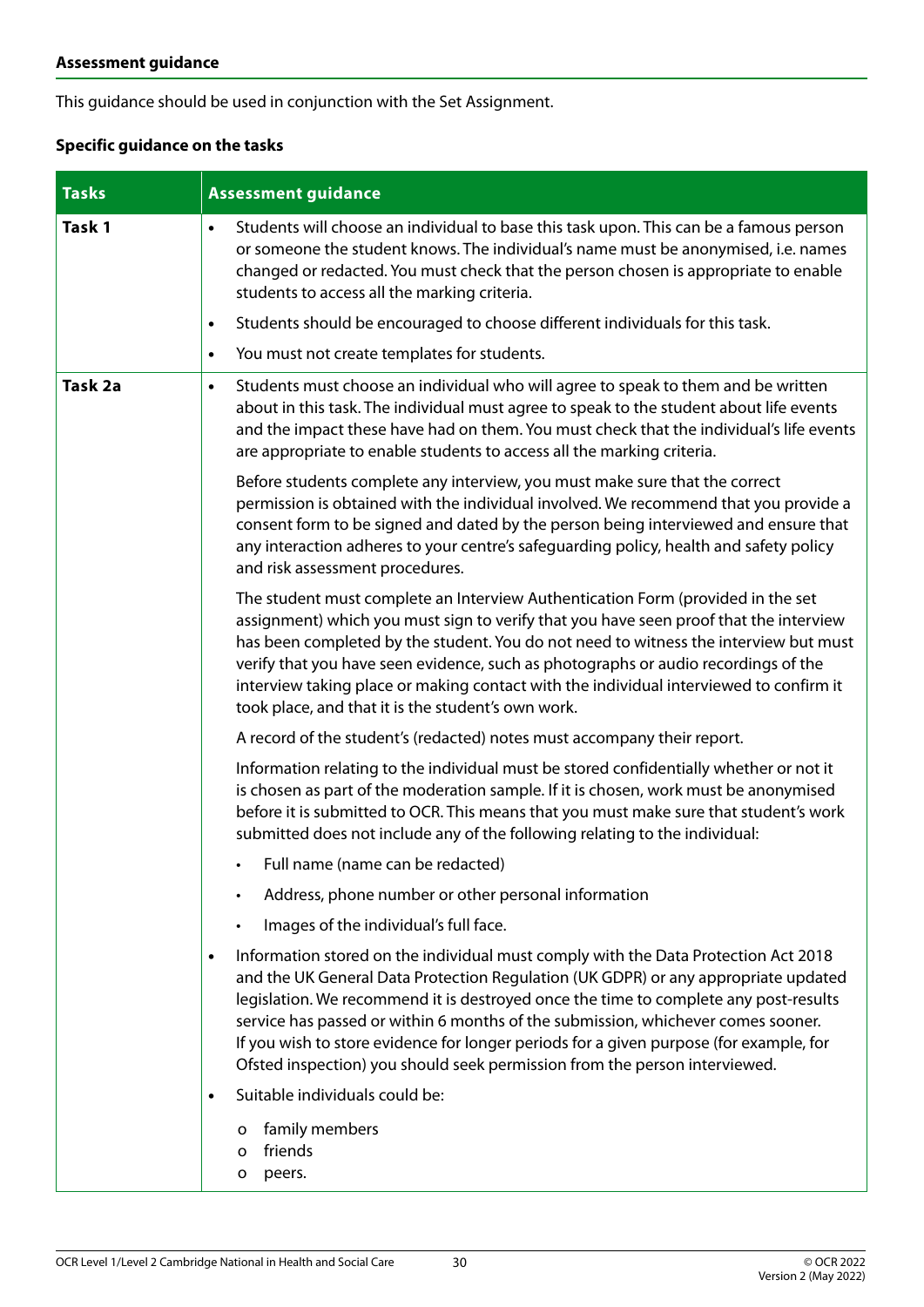| <b>Tasks</b> | <b>Assessment guidance</b>                                                                                                                                                                                                                                                                                                                                                                                                                                                                                                                                                                                                                         |
|--------------|----------------------------------------------------------------------------------------------------------------------------------------------------------------------------------------------------------------------------------------------------------------------------------------------------------------------------------------------------------------------------------------------------------------------------------------------------------------------------------------------------------------------------------------------------------------------------------------------------------------------------------------------------|
| Task 2b      | You should ensure students have the opportunity to carry out relevant research. You<br>$\bullet$<br>may refer them to the teaching and learning content for the unit. You must not direct<br>students to specific research tasks to be carried out.                                                                                                                                                                                                                                                                                                                                                                                                |
|              | When students undertake research, this means searching carefully, with a method, so<br>$\bullet$<br>that they can answer a question. It is wider than finding out a fact and more focused<br>than reading widely around a subject. Research is a process of investigation. It is an<br>examination of a subject or area from different points of view. A simple trip to the library<br>to pick up a stack of materials or picking the first five hits from a computer search is not<br>sufficient. It is getting to know a subject or area by reading up on it, reflecting, choosing<br>the areas that are most relevant and following up on them. |
|              | Different students may choose similar sources of support but it would be highly unusual<br>$\bullet$<br>for all students in a cohort to produce identical work on recommending support to<br>meet the needs of individuals.                                                                                                                                                                                                                                                                                                                                                                                                                        |
|              | You must not create templates for students.<br>٠                                                                                                                                                                                                                                                                                                                                                                                                                                                                                                                                                                                                   |

#### **Synoptic assessment**

Some of the knowledge, understanding and skills required when completing this unit will draw on the learning developed in Unit R032.

| Unit R033: Supporting individuals through life<br>events |                        |                   | Unit R032: Principles of care in health and social<br>care settings |
|----------------------------------------------------------|------------------------|-------------------|---------------------------------------------------------------------|
| <b>Topic Area</b>                                        |                        | <b>Topic Area</b> |                                                                     |
| $\overline{2}$                                           | Impacts of life events |                   | The rights of service users in health and social<br>care settings   |
|                                                          |                        | $\overline{2}$    | Person-centred values                                               |
|                                                          |                        | 3                 | Effective communication in health and social care<br>settings       |
| 3                                                        | Sources of support     | 2                 | Person-centred values                                               |

The following table details where these synoptic links can be found:

More information about synoptic assessment within this qualification can be found in [section 5.2 Synoptic](#page-48-1)  [assessment.](#page-48-1)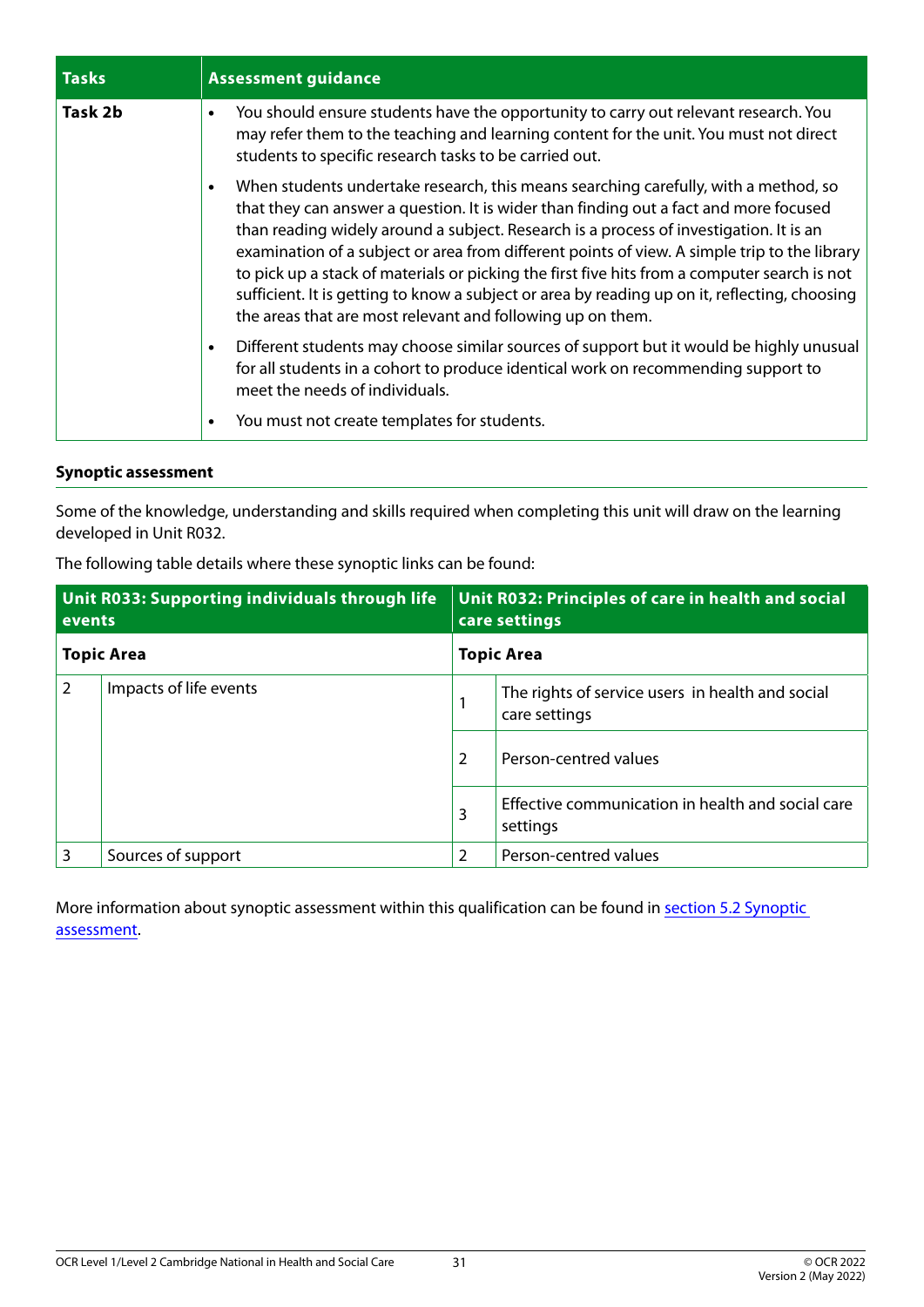#### <span id="page-31-0"></span>**Aims**

Creative and therapeutic activities are used in both health and social care settings because of the many benefits to individuals. Completing this unit will give you with the opportunity to explore the different types of creative and therapeutic activities that are available and understand how those involved enjoy the experience and benefit from taking part. This unit will enable you to develop work-related skills that are essential for working with adults or children.

In this unit you will learn about a range of creative activities and therapies that are available in health, and social care settings and understand the physical, intellectual, emotional and social benefits of these. You will learn how to plan and deliver a creative activity with an individual or group and evaluate your planning and delivery.

| <b>Unit R034: Creative and therapeutic activities</b>                                                                                                          |                                                                                                                                                                                                                                                                                                                                                                                                                                                                                                                                                                                                                                                                                                                                                                                                                                                                                                                                                                                                                                                                                                                                                                                                                |  |
|----------------------------------------------------------------------------------------------------------------------------------------------------------------|----------------------------------------------------------------------------------------------------------------------------------------------------------------------------------------------------------------------------------------------------------------------------------------------------------------------------------------------------------------------------------------------------------------------------------------------------------------------------------------------------------------------------------------------------------------------------------------------------------------------------------------------------------------------------------------------------------------------------------------------------------------------------------------------------------------------------------------------------------------------------------------------------------------------------------------------------------------------------------------------------------------------------------------------------------------------------------------------------------------------------------------------------------------------------------------------------------------|--|
| <b>Topic Area 1: Therapies and their benefits</b>                                                                                                              |                                                                                                                                                                                                                                                                                                                                                                                                                                                                                                                                                                                                                                                                                                                                                                                                                                                                                                                                                                                                                                                                                                                                                                                                                |  |
| <b>Teaching content</b><br><b>Exemplification</b>                                                                                                              |                                                                                                                                                                                                                                                                                                                                                                                                                                                                                                                                                                                                                                                                                                                                                                                                                                                                                                                                                                                                                                                                                                                                                                                                                |  |
| 1.1 Types of therapies used in health and social care                                                                                                          |                                                                                                                                                                                                                                                                                                                                                                                                                                                                                                                                                                                                                                                                                                                                                                                                                                                                                                                                                                                                                                                                                                                                                                                                                |  |
| Types of therapies<br>□<br>Sensory<br>٠<br>Cognitive<br>Expressive<br>Physical<br><b>Benefits</b><br>□<br>Physical<br>٠<br>Intellectual<br>Emotional<br>Social | To include:<br>Examples of the different types of therapies.<br>٠<br>The benefits of therapies to individuals in different<br>$\bullet$<br>settings.<br>Examples of types of therapies may include:<br>Sensory: aromatherapy, reflexology, massage.<br>$\bullet$<br><b>Cognitive:</b> hypnotherapy, speech and language,<br>$\bullet$<br>mind-body healing by using the power of positive<br>thinking, reminiscence therapy.<br><b>Expressive:</b> art therapy, play therapy, express<br>$\bullet$<br>thoughts and emotions.<br>Physical: yoga, Tai Chi, reiki.<br>$\bullet$<br>Examples of the <b>benefits</b> may include:<br><b>Physical:</b> improves movement, appetite and sleep,<br>$\bullet$<br>lowers blood pressure, reduces pain.<br>Intellectual: mental stimulus, improves creativity,<br>$\bullet$<br>helps concentration, memory recall, improves<br>communication skills.<br><b>Emotional:</b> improves self-esteem and confidence;<br>$\bullet$<br>reduced stress, anxiety, panic attacks, depression<br>and grief; increases self-awareness; sense of<br>wellbeing.<br>Social: helps connect with others, improves<br>$\bullet$<br>cooperation, understanding rules and moral<br>behaviours. |  |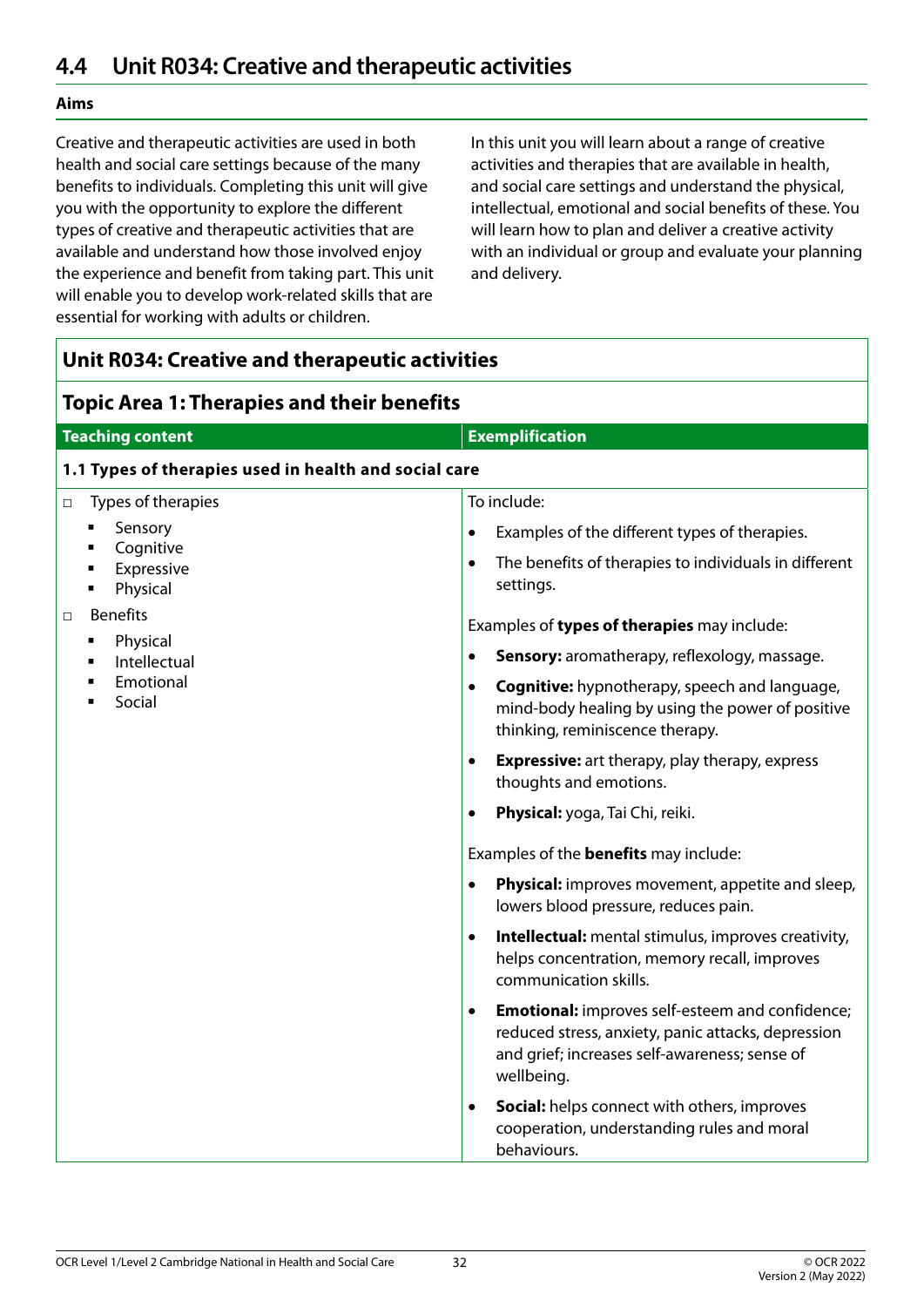# **Unit R034: Creative and therapeutic activities**

# **Topic Area 2: Creative activities and their benefits**

| <b>Teaching content</b>                                                                                                        | <b>Exemplification</b>                                                                                                                                                                                                                                                                               |
|--------------------------------------------------------------------------------------------------------------------------------|------------------------------------------------------------------------------------------------------------------------------------------------------------------------------------------------------------------------------------------------------------------------------------------------------|
| 2.1 Types of creative activities and their benefits                                                                            |                                                                                                                                                                                                                                                                                                      |
| Types of creative activities<br>$\Box$                                                                                         | To include:                                                                                                                                                                                                                                                                                          |
| Physical<br>٠<br>Intellectual/cognitive<br>٠<br>Emotional<br>٠                                                                 | Examples of the different types of creative<br>activities.                                                                                                                                                                                                                                           |
| Social<br>٠<br>Sensory<br>٠                                                                                                    | The benefits of participating in creative activities<br>$\bullet$<br>to individuals in different health and social care                                                                                                                                                                              |
| Imaginative<br>٠                                                                                                               | settings.<br>Examples of types of creative activities may include:                                                                                                                                                                                                                                   |
| Benefits of creative activities<br>□<br>Physical benefits<br>٠<br>Intellectual benefits<br>٠<br><b>Emotional benefits</b><br>٠ | Physical activities: painting, dancing, drawing,<br>$\bullet$<br>sewing, knitting, embroidery, crochet, arm chair<br>exercise, sports, physical education, walking, music<br>and movement, bead and jewellery making.                                                                                |
| Social/moral benefits                                                                                                          | Intellectual/cognitive activities: ICT, reading,<br>$\bullet$<br>quizzes, radio, poetry, writing, Pictionary, Jigsaw<br>puzzles, reminiscence.                                                                                                                                                       |
|                                                                                                                                | <b>Emotional activities:</b> storytelling, painting, craft<br>$\bullet$<br>work, photography, mime.                                                                                                                                                                                                  |
|                                                                                                                                | Social activities: singing, quizzes, dancing, role-<br>$\bullet$<br>play, bingo, card games, board games.                                                                                                                                                                                            |
|                                                                                                                                | Sensory activities: gardening, painting, clay, sand<br>$\bullet$<br>and water, cookery.                                                                                                                                                                                                              |
|                                                                                                                                | Imaginative activities: drama, crafts, reading,<br>$\bullet$<br>painting, making a scrapbook or collage making,<br>junk modelling.                                                                                                                                                                   |
|                                                                                                                                | Examples of <b>benefits of creative activities</b> may include:                                                                                                                                                                                                                                      |
|                                                                                                                                | Physical benefits: hand eye coordination, balance,<br>$\bullet$<br>improved breathing, gross and fine motor skills,<br>improved strength, dexterity, circulation, improved<br>fitness, improved sleep and appetite, reduced<br>tension, stress and anxiety, improved relaxation,<br>pain management. |
|                                                                                                                                | Intellectual benefits: maintain and improve<br>٠<br>memory, concentration, improve communication,<br>problem solving, mental stimulation, learn new skills.                                                                                                                                          |
|                                                                                                                                | <b>Emotional benefits:</b> improved self-esteem and<br>$\bullet$<br>self-concept, motivation, sense of achievement,<br>develop new interests, improved confidence,<br>express emotions, and feel valued, empower.                                                                                    |
|                                                                                                                                | Social/moral benefits: make friends and develop<br>$\bullet$<br>new relationships, engagement, and interaction<br>with others reduces boredom, learn new rules,<br>prepare children for starting school, learn right<br>and wrong, follow and learning rules, modelling<br>appropriate behaviour.    |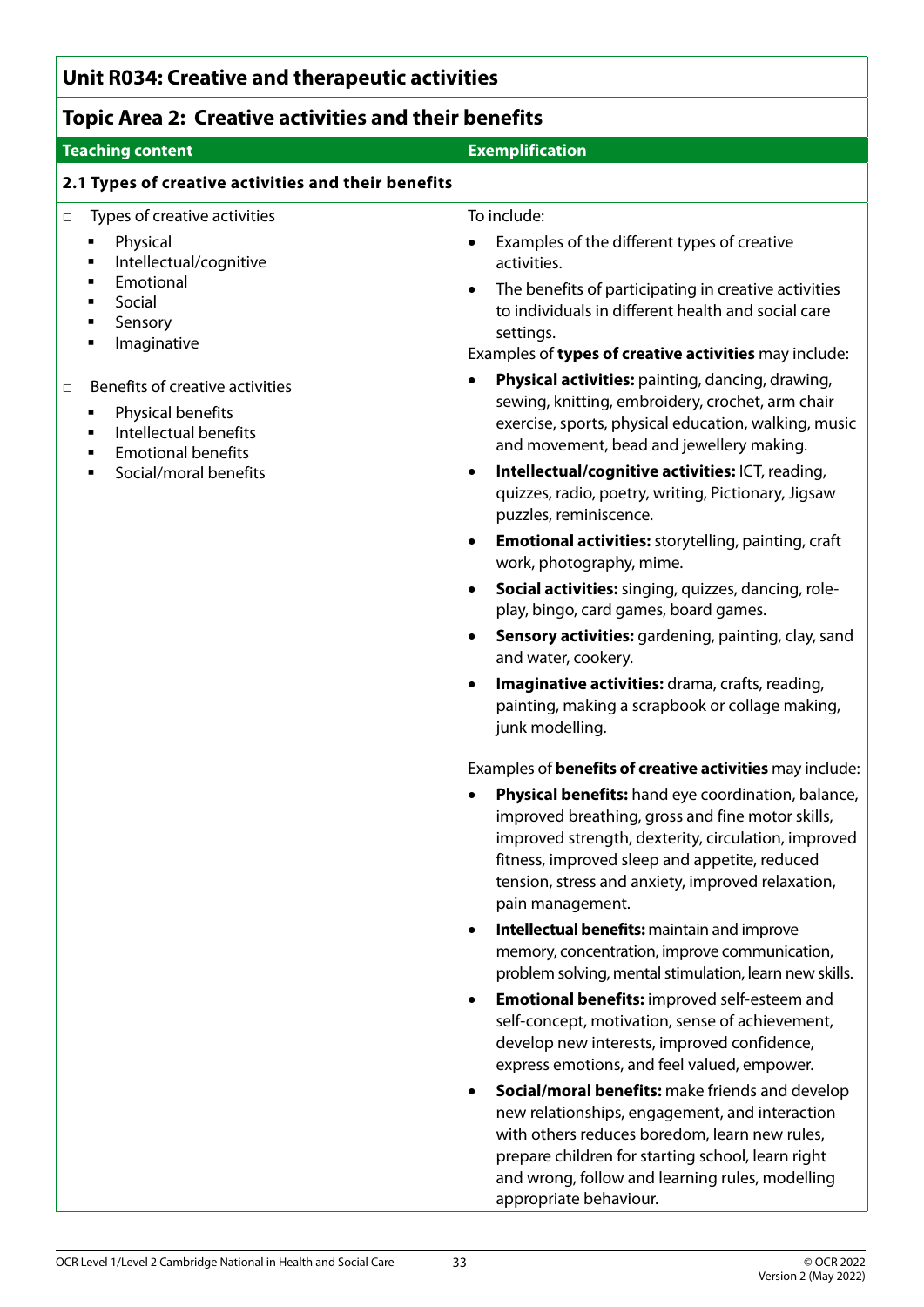# **Unit R034: Creative and therapeutic activities**

| Topic Area 3: Plan a creative activity for individuals or groups in a health or social<br>care setting                                                                                                                                                                                                                                                                      |                                                                                                                                                                                                                                                                                                                                                                                                                                                                                                                                                                                                                                                                                                                                                                                                                              |  |
|-----------------------------------------------------------------------------------------------------------------------------------------------------------------------------------------------------------------------------------------------------------------------------------------------------------------------------------------------------------------------------|------------------------------------------------------------------------------------------------------------------------------------------------------------------------------------------------------------------------------------------------------------------------------------------------------------------------------------------------------------------------------------------------------------------------------------------------------------------------------------------------------------------------------------------------------------------------------------------------------------------------------------------------------------------------------------------------------------------------------------------------------------------------------------------------------------------------------|--|
| <b>Teaching content</b>                                                                                                                                                                                                                                                                                                                                                     | <b>Exemplification</b>                                                                                                                                                                                                                                                                                                                                                                                                                                                                                                                                                                                                                                                                                                                                                                                                       |  |
| 3.1 Factors that affect the selection of a creative activity                                                                                                                                                                                                                                                                                                                |                                                                                                                                                                                                                                                                                                                                                                                                                                                                                                                                                                                                                                                                                                                                                                                                                              |  |
| Individual abilities:<br>$\Box$<br>Physical<br>٠<br>Intellectual<br>$\blacksquare$<br>Emotional<br>$\blacksquare$<br>Social<br>$\blacksquare$<br>Gender<br>$\Box$<br>Benefit of the activity to the individual<br>$\Box$                                                                                                                                                    | Examples of <i>individual abilities</i> may include:<br>learning difficulties, sensory impairment, behavioural<br>conditions, physical impairment/disabilities, memory<br>loss/dementia, medical conditions, individual's<br>religious/cultural beliefs.                                                                                                                                                                                                                                                                                                                                                                                                                                                                                                                                                                     |  |
| 3.2 How to plan a creative activity to meet individual abilities                                                                                                                                                                                                                                                                                                            |                                                                                                                                                                                                                                                                                                                                                                                                                                                                                                                                                                                                                                                                                                                                                                                                                              |  |
| Aims of the creative activity<br>$\Box$<br>The purpose specific to an individual or group<br>Timescales<br>$\Box$<br>Resources needed<br>$\Box$<br>Safety<br>$\Box$<br>Communication<br>$\Box$<br>Appropriateness to individuals<br>Methodology to be used<br>$\Box$<br>Demonstration<br>٠<br>Group work<br>٠<br>Individual contribution<br>٠<br>Feedback methods<br>$\Box$ | Examples of the purpose specific to an individual<br>or group may include: improve fine motor skills,<br>developmental opportunity.<br>Examples of timescales may include: time needed for<br>setting up and clearing away, completion time, time of<br>day.<br>Examples of resources needed may include: materials/<br>equipment, specialist resources (large print resources,<br>easy grip tools, left/right handed scissors, talking<br>books, non-slip mats, coloured overlays), awareness<br>of cost of resources, the setting/space, availability of<br>helpers if needed.<br>Examples of safety may include: minimising risks,<br>protective equipment (appropriate clothing, gloves<br>in case of allergies, oven gloves if cooking hot food,<br>aprons), safety of equipment, contingency plans for<br>emergencies. |  |
|                                                                                                                                                                                                                                                                                                                                                                             | Examples of <b>feedback methods</b> may include: asking<br>questions, questionnaires/witness testimony.                                                                                                                                                                                                                                                                                                                                                                                                                                                                                                                                                                                                                                                                                                                      |  |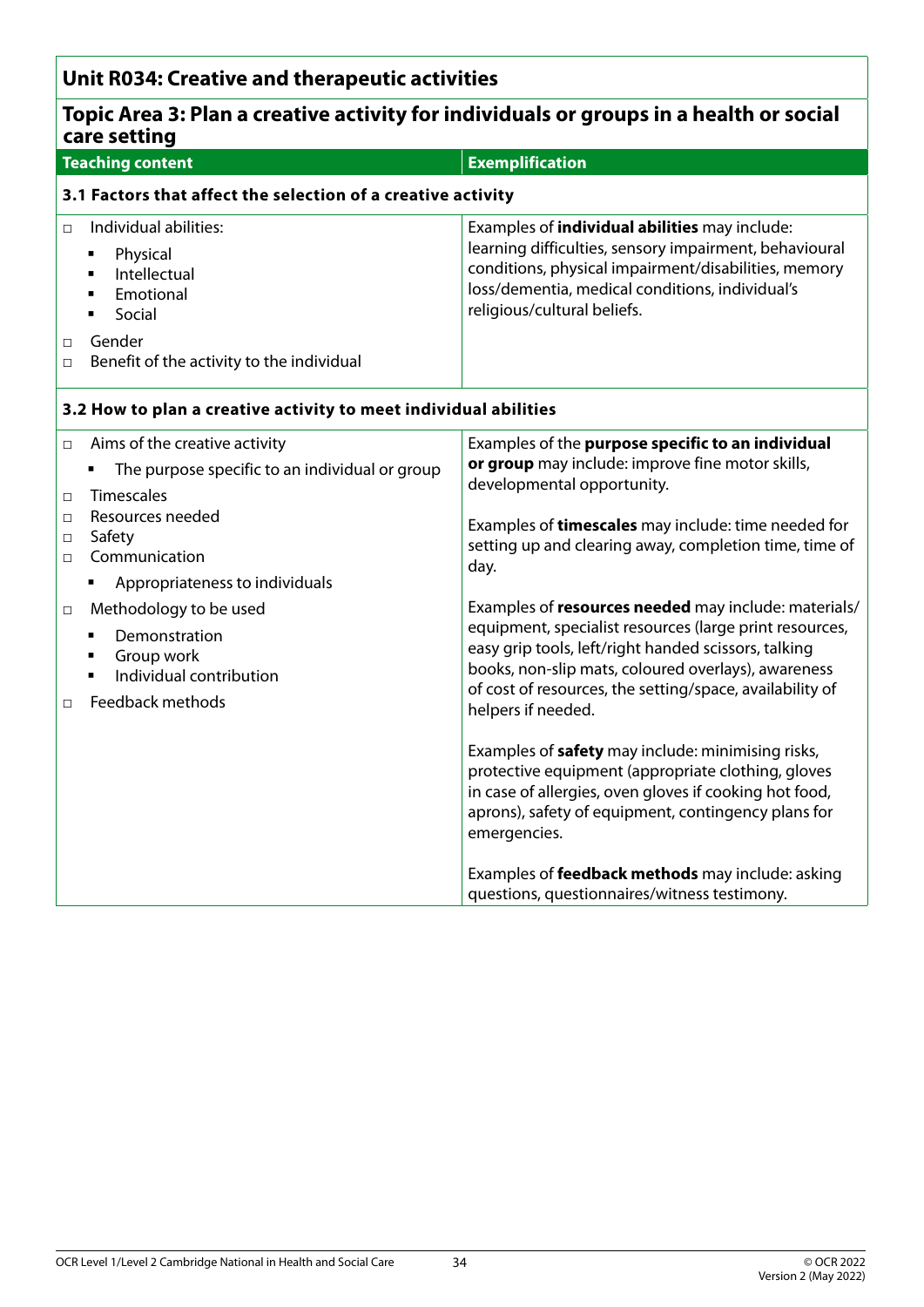## **Unit R034: Creative and therapeutic activities**

# **Topic Area 4: Deliver a creative activity and evaluate your own performance**

| <b>Teaching content</b>                                           | <b>Exemplification</b>                                                                                 |
|-------------------------------------------------------------------|--------------------------------------------------------------------------------------------------------|
| 4.1 Skills/personal qualities required to encourage participation |                                                                                                        |
| Skills/personal qualities required to encourage<br>participation  | Examples of skills may include: effective<br>communication, supporting inclusion, being<br>responsive. |
|                                                                   | Examples of <b>personal qualities</b> may include:<br>cheerfulness, patience, caring, respect.         |

#### **4.2 Deliver a creative activity with a group or individual**

| $\Box$ | Introduce the activity<br>Aim(s)<br>٠<br>Content<br>Settle the individuals so that they are prepared<br>to carry out the activities                                                                                                                        | Examples of <b>feedback</b> methods could include: asking<br>questions, questionnaires/witness testimony. |
|--------|------------------------------------------------------------------------------------------------------------------------------------------------------------------------------------------------------------------------------------------------------------|-----------------------------------------------------------------------------------------------------------|
| $\Box$ | Supervise the activity                                                                                                                                                                                                                                     |                                                                                                           |
| $\Box$ | Encourage participation<br>Intervene when necessary<br>Provide support<br>٠<br>Maintain safety<br>п<br>Keep to timescales<br>Replenish resources/materials<br>٠<br>Collect feedback from participants                                                      |                                                                                                           |
|        | <b>4.3 Evaluation</b>                                                                                                                                                                                                                                      |                                                                                                           |
| $\Box$ | How to evaluate your own performance                                                                                                                                                                                                                       |                                                                                                           |
|        | Use feedback<br>$\blacksquare$<br>Self-reflect<br>Review strengths and weaknesses of<br>Your planning<br>$\circ$<br>Your communication skills<br>$\circ$<br>How you encouraged participation of the<br>$\circ$<br>individual/group<br>Suggest improvements |                                                                                                           |
|        | What you would do differently and why<br>$\circ$                                                                                                                                                                                                           |                                                                                                           |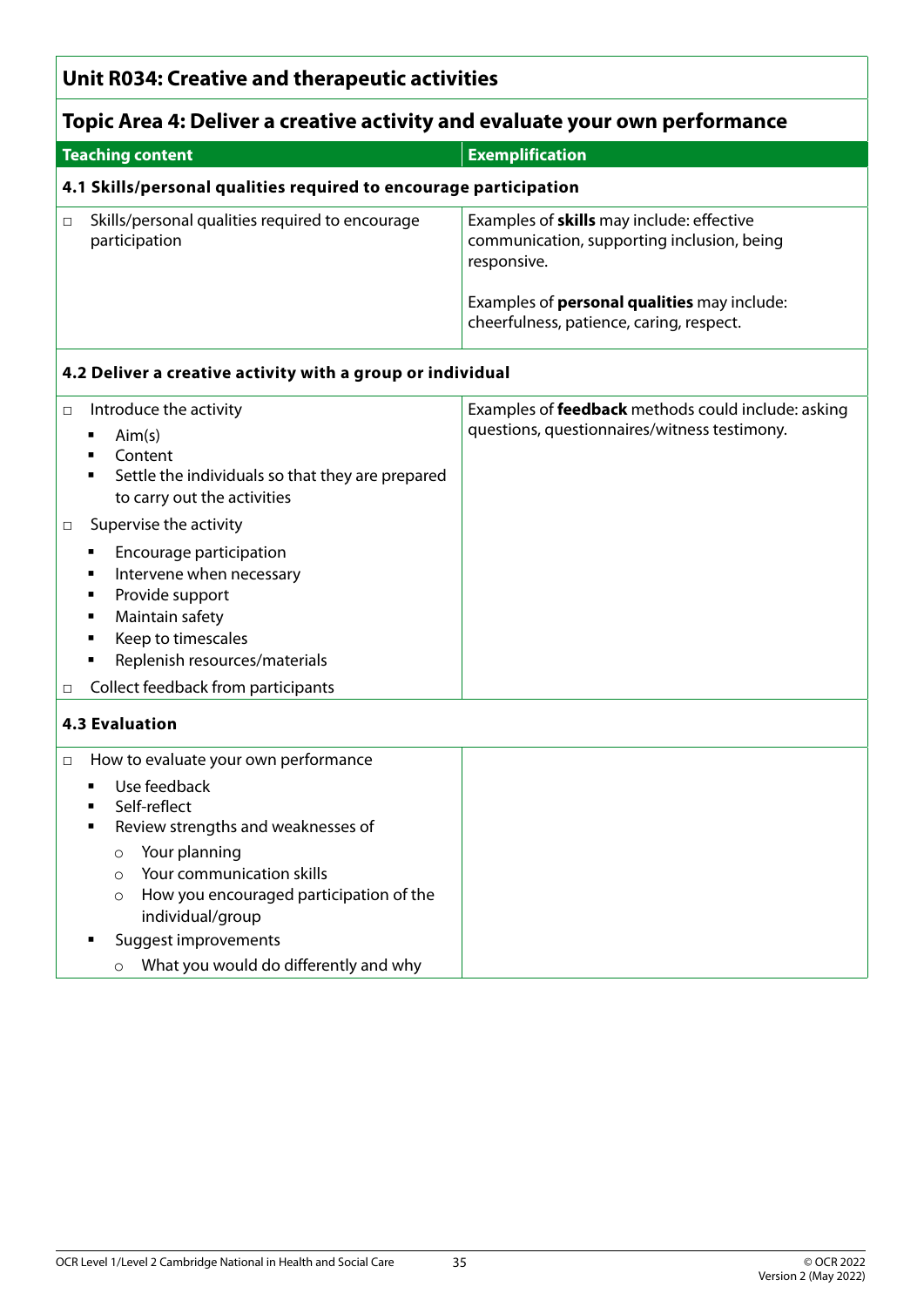[Section 6.4](#page-59-1) provides full information on how to mark the NEA units and apply the marking criteria. The marking criteria command words are further explained in Appendix B *[Command words](#page-68-1)*.

The tables below contain the marking criteria for the tasks for this unit. If a student's work does not meet Mark Band 1 (MB1) criteria for any task, you must award zero marks for that task.

| Unit R034 - Topic Area 2: Creative activities and their benefits                                       |                                                                                             |                                                                                                     |  |
|--------------------------------------------------------------------------------------------------------|---------------------------------------------------------------------------------------------|-----------------------------------------------------------------------------------------------------|--|
| Topic Area 3: Plan a creative activity for individuals or<br>groups in a health or social care setting |                                                                                             |                                                                                                     |  |
| $MB1:1-4 marks$                                                                                        | <b>MB2: 5-8 marks</b>                                                                       | <b>MB3: 9-12 marks</b>                                                                              |  |
| <b>Brief</b> explanation of the factors<br>affecting the choice of activity.                           | <b>Sound</b> explanation of the factors<br>affecting the choice of activity.                | <b>Comprehensive explanation of</b><br>the factors affecting the choice of<br>activity.             |  |
| <b>Brief</b> explanation of the benefits to<br>the individual or group in terms of<br>PIES.            | <b>Sound</b> explanation of the benefits<br>to the individual or group in terms<br>of PIES. | <b>Comprehensive explanation of the</b><br>benefits to the individual or group<br>in terms of PIES. |  |
|                                                                                                        |                                                                                             | <b>MB3: 9-12 marks</b>                                                                              |  |
| $MB1:1-4 marks$                                                                                        | <b>MB2: 5-8 marks</b>                                                                       |                                                                                                     |  |
| Produces a <b>basic</b> plan for a creative                                                            | Produces a <b>sound</b> plan for a creative                                                 | Produces a <b>comprehensive</b> plan for                                                            |  |
| activity.<br>Demonstrates a limited                                                                    | activity.<br>Demonstrates a partial                                                         | a creative activity.                                                                                |  |
| understanding of:                                                                                      | understanding of:                                                                           | Demonstrates a full understanding of:<br>the aims of the activity<br>$\bullet$                      |  |
| the aims of the activity<br>$\bullet$                                                                  | the aims of the activity<br>$\bullet$                                                       | timescales<br>$\bullet$                                                                             |  |
| timescales<br>$\bullet$                                                                                | timescales<br>$\bullet$                                                                     | resources needed<br>$\bullet$                                                                       |  |
| resources needed<br>$\bullet$                                                                          | resources needed<br>$\bullet$                                                               | safety considerations                                                                               |  |
| safety considerations<br>$\bullet$                                                                     | safety considerations<br>$\bullet$                                                          | communication<br>$\bullet$                                                                          |  |
| communication<br>$\bullet$                                                                             | communication<br>$\bullet$                                                                  | methodology to be used                                                                              |  |
| methodology to be used<br>$\bullet$                                                                    | methodology to be used<br>$\bullet$                                                         | feedback.<br>$\bullet$                                                                              |  |

#### **Unit R034 – Topic Area 4: Deliver a creative activity and evaluate your own performance**

| $MB1:1-4 marks$                                             | $MB2: 5-8$ marks                                             | <b>MB3: 9-12 marks</b>                                               |
|-------------------------------------------------------------|--------------------------------------------------------------|----------------------------------------------------------------------|
| Introduction to the activity is <b>brief</b> .              | Introduction to the activity is<br>adequate.                 | Introduction to the activity is<br>effective.                        |
| Demonstrates limited supervision<br>in the following areas: | Demonstrates adequate<br>supervision in the following areas: | Demonstrates <b>effective</b> supervision<br>in the following areas: |
| encouraging participation                                   | encouraging participation                                    | encouraging participation                                            |
| intervening when necessary                                  | intervening when necessary<br>$\bullet$                      | intervening when necessary                                           |
| providing support                                           | providing support                                            | providing support                                                    |
| maintaining safety                                          | maintaining safety<br>$\bullet$                              | maintaining safety                                                   |
| keeping to timescales                                       | keeping to timescales<br>$\bullet$                           | keeping to timescales                                                |
| replenishing resources/materials.                           | replenishing resources/materials.<br>$\bullet$               | replenishing resources/materials.                                    |
| Demonstrates <b>basic</b> communication<br>skills.          | Demonstrates sound communication<br>skills.                  | Demonstrates <b>effective</b><br>communication skills.               |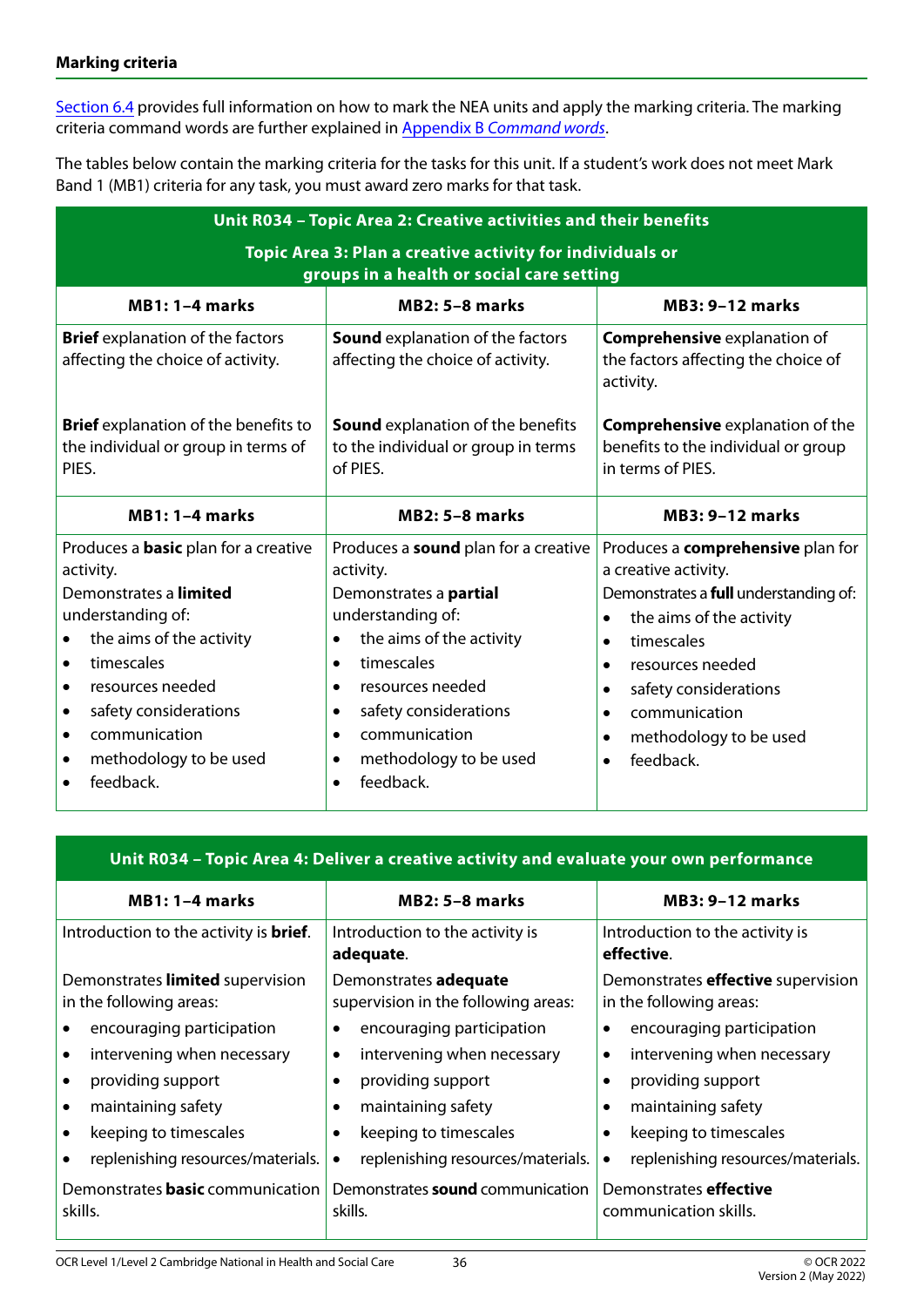### **Unit R034 – Topic Area 4: Deliver a creative activity and evaluate your own performance**

| $MB1:1-4 marks$                                            | $MB2: 5-8$ marks                                           | <b>MB3: 9-12 marks</b>                                             |
|------------------------------------------------------------|------------------------------------------------------------|--------------------------------------------------------------------|
| <b>Basic</b> evaluation of strengths and<br>weaknesses of: | <b>Sound</b> evaluation of strengths and<br>weaknesses of: | <b>Comprehensive evaluation of</b><br>strengths and weaknesses of: |
| planning                                                   | planning                                                   | planning                                                           |
| communication skills<br>$\bullet$                          | communication skills<br>$\bullet$                          | communication skills                                               |
| encouraging participation.                                 | encouraging participation.<br>$\bullet$                    | encouraging participation.                                         |
| <b>Limited</b> suggestions for<br>improvement.             | <b>Adequate</b> suggestions for<br>improvement.            | <b>Detailed</b> suggestions for<br>improvement.                    |
| Limited use of feedback.                                   | <b>Partial</b> use of feedback.                            | <b>Full</b> use of feedback.                                       |

| Unit R034 - Topic Area 1: Therapies and their benefits                                                           |                                                                                                                  |                                                                                                                          |
|------------------------------------------------------------------------------------------------------------------|------------------------------------------------------------------------------------------------------------------|--------------------------------------------------------------------------------------------------------------------------|
| $MB1:1-4 marks$                                                                                                  | $MB2: 5-8$ marks                                                                                                 | <b>MB3: 9-12 marks</b>                                                                                                   |
| <b>Brief</b> description of the therapies.                                                                       | Sound description of the therapies.                                                                              | <b>Comprehensive</b> description of the<br>therapies.                                                                    |
| <b>Brief</b> explanation of the benefits of<br>the therapies in relation to PIES for<br>the individual or group. | <b>Sound</b> explanation of the benefits<br>of the therapies in relation to PIES for<br>the individual or group. | <b>Comprehensive explanation of the</b><br>benefits of the therapies in relation<br>to PIES for the individual or group. |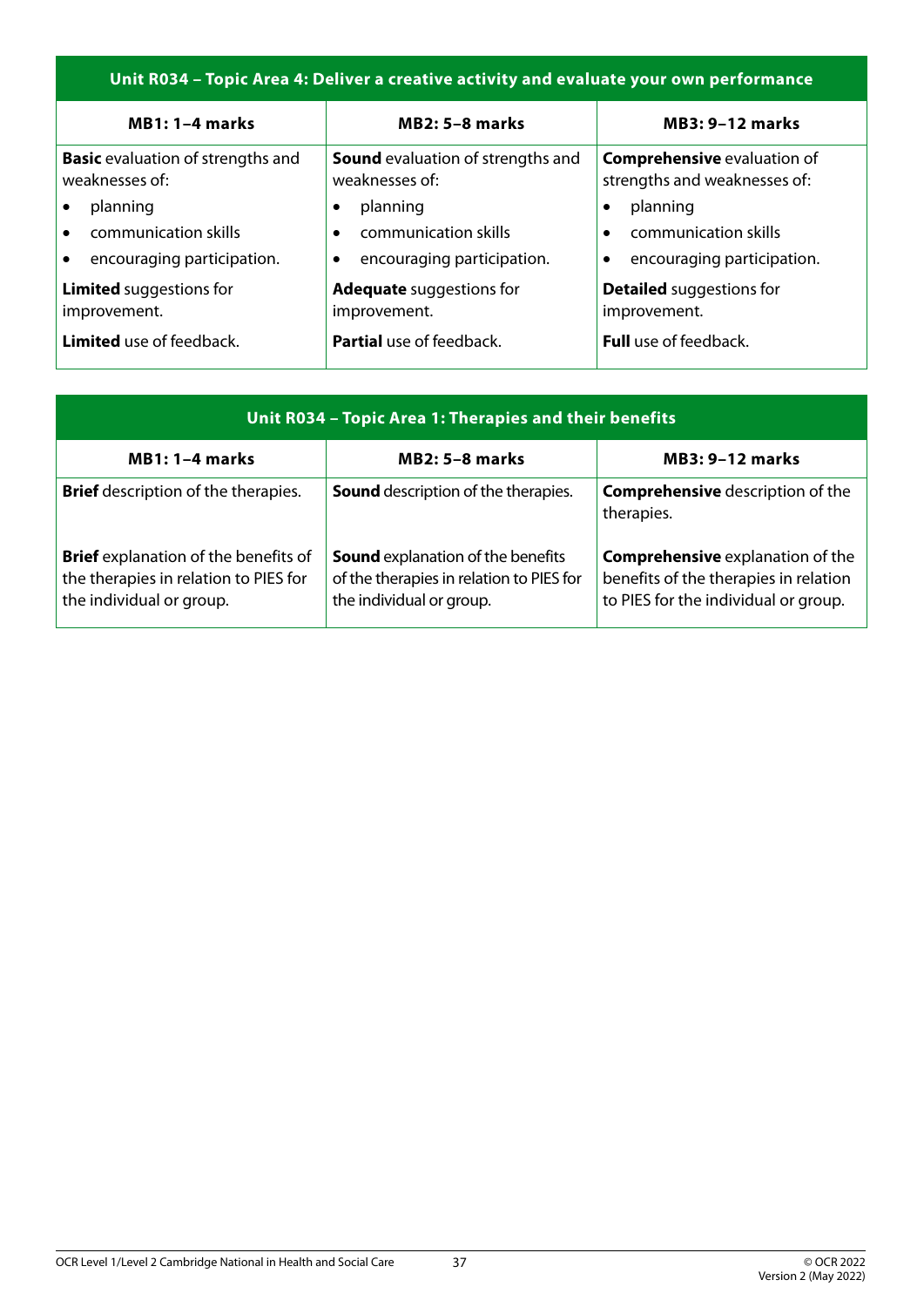#### **Assessment guidance**

| <b>Task</b>       | <b>Assessment guidance</b>                                                                                                                                                                                                               |  |
|-------------------|------------------------------------------------------------------------------------------------------------------------------------------------------------------------------------------------------------------------------------------|--|
| Task 1            | Before your students begin the assignment you should check that the creative activity<br>$\bullet$<br>that they have chosen is appropriate for them to access all of the marking criteria.                                               |  |
|                   | OCR has provided a template for the plan with this assignment. Students may design<br>$\bullet$<br>their own plan, which may take any appropriate format, but must cover all things listed<br>in the Task.                               |  |
|                   | You must not direct students to complete specific planning. Students must work on<br>$\bullet$<br>their own when creating the activity plan, applying what they have learnt and not be<br>led through the process.                       |  |
|                   | The length of the creative activity must be sufficient to allow the students to access all<br>$\bullet$<br>of the marking criteria. As a guide, we suggest that activities should take between 15<br>and 30 minutes.                     |  |
| Task <sub>2</sub> | You must observe the delivery of the creative activity for each student and complete an<br>$\bullet$<br>individualised Teacher Observation Record Form.                                                                                  |  |
|                   | The feedback students collect in this task should relate to their own performance and<br>$\bullet$<br>will be used to inform their evaluation of their own performance in Task 4.                                                        |  |
|                   | In this task students should be roughly keeping to the time that they have planned for<br>$\bullet$<br>the activity.                                                                                                                     |  |
| Task <sub>3</sub> | Students must produce an evaluation of their own performance based on feedback and<br>$\bullet$<br>self-reflection and must not be led through a process of evaluating. This is a written task.                                          |  |
| Task 4            | Students must consider the needs of the individual or group in Task 1 and consider<br>$\bullet$<br>which therapeutic interventions might be of benefit to them.                                                                          |  |
|                   | Different students may choose similar therapies but it would be highly unusual for all<br>$\bullet$<br>students in a cohort to produce identical work on therapies and their benefits, as this is<br>specific to choices made in Task 1. |  |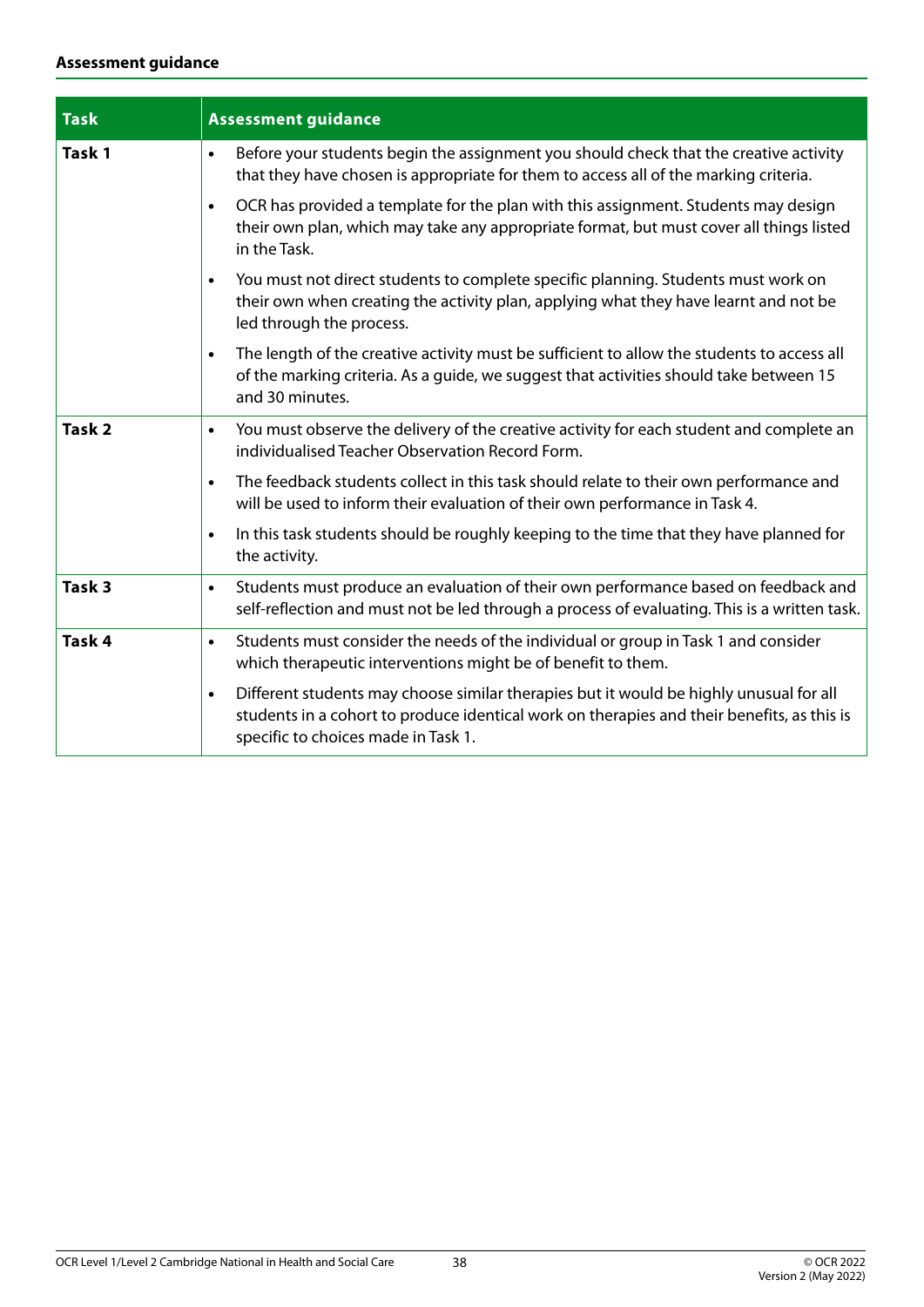#### **Synoptic assessment**

Some of the knowledge, understanding and skills required when completing this unit will draw on the learning developed in Unit R032.

The following table details where these synoptic links can be found:

| <b>Unit R034: Creative and therapeutic activities</b> |                                                                                          | Unit R032: Principles of care in health and social<br>care settings |                                                                   |
|-------------------------------------------------------|------------------------------------------------------------------------------------------|---------------------------------------------------------------------|-------------------------------------------------------------------|
| <b>Topic Area</b>                                     |                                                                                          | <b>Topic Area</b>                                                   |                                                                   |
| 3                                                     | Plan a creative activity for individuals or<br>groups in a health or social care setting | 3                                                                   | Effective communication in health and social care<br>settings     |
| 4                                                     | Deliver a creative activity and evaluate your<br>own performance                         |                                                                     | The rights of service users in health and social care<br>settings |
|                                                       |                                                                                          | $\overline{2}$                                                      | Person-centred values                                             |
|                                                       |                                                                                          | 3                                                                   | Effective communication in health and social care<br>settings     |

More information about synoptic assessment within this qualification can be found in [section 5.2 Synoptic](#page-48-0)  [assessment.](#page-48-0)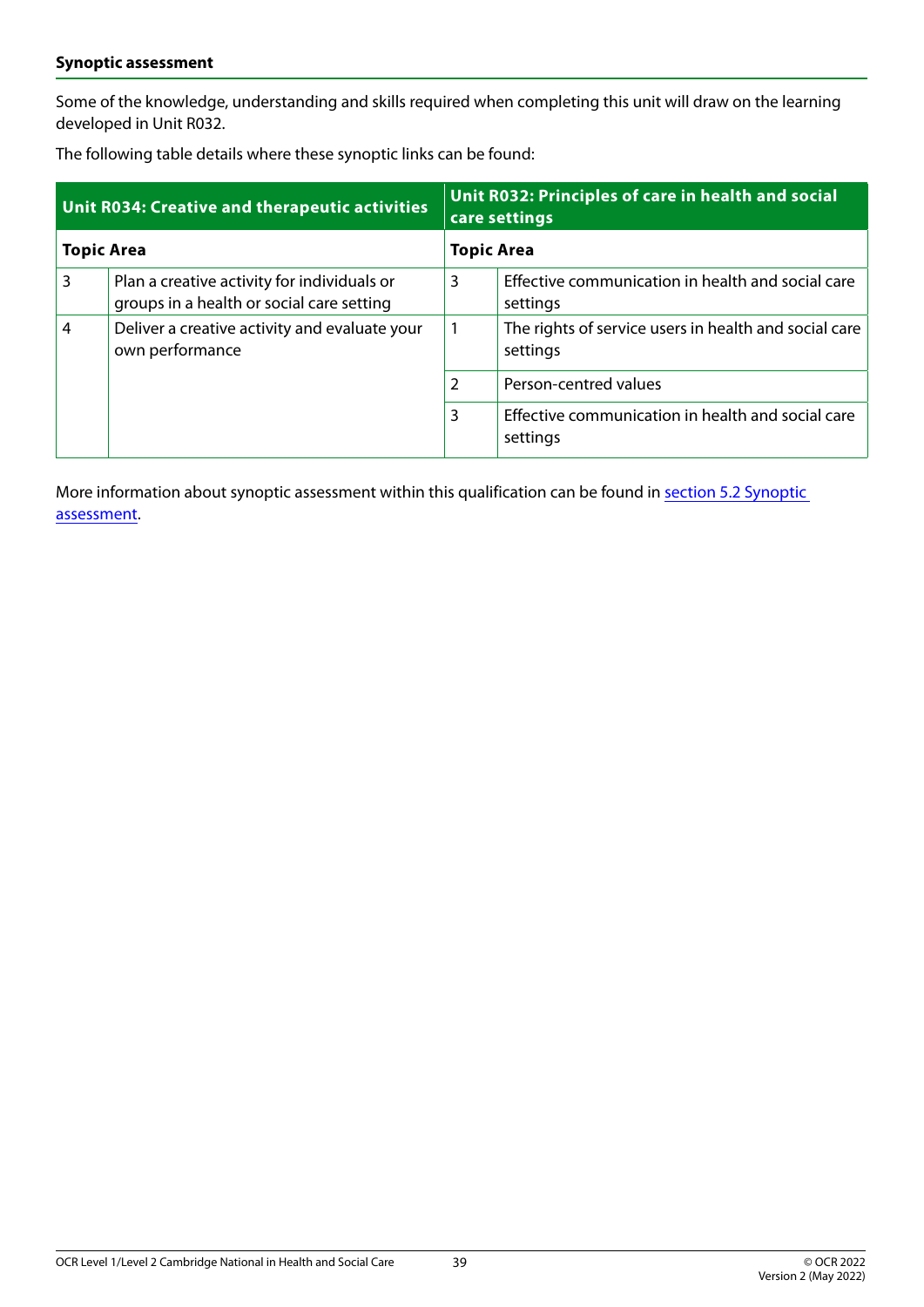# **4.5 Unit R035: Health promotion campaigns**

### **Aims**

The UK has faced many public health challenges in modern times. Public health campaigns are used in a variety of ways to engage the public and to encourage physical, intellectual, emotional and social health and wellbeing, as it is vital to society that people remain healthy.

In this unit you will have the opportunity to explore the various public health challenges the country

faces, the approaches used to encourage health and wellbeing and the importance of this to society. You will understand the factors affecting a healthy lifestyle so that campaigns can be designed to target different groups of people. You will also learn how to plan and deliver your own small-scale health promotion campaign and how to evaluate your planning and delivery.

| <b>Unit R035: Health promotion campaigns</b>                                                                                                                                                                                                                                                                               |                                                                                                                                                                                                                                                                                                                                |  |
|----------------------------------------------------------------------------------------------------------------------------------------------------------------------------------------------------------------------------------------------------------------------------------------------------------------------------|--------------------------------------------------------------------------------------------------------------------------------------------------------------------------------------------------------------------------------------------------------------------------------------------------------------------------------|--|
| Topic Area 1: Current public health issues and the impact on society                                                                                                                                                                                                                                                       |                                                                                                                                                                                                                                                                                                                                |  |
| <b>Teaching content</b>                                                                                                                                                                                                                                                                                                    | <b>Exemplification</b>                                                                                                                                                                                                                                                                                                         |  |
| 1.1 The importance of a healthy society                                                                                                                                                                                                                                                                                    |                                                                                                                                                                                                                                                                                                                                |  |
| Reasons why a healthy society is important<br>$\Box$<br>Control of communicable diseases<br>Decrease cost of care<br>$\blacksquare$<br>Decrease sickness and dependency<br>٠<br>Increased life expectancy<br>٠                                                                                                             |                                                                                                                                                                                                                                                                                                                                |  |
| 1.2 Public health challenges for society                                                                                                                                                                                                                                                                                   |                                                                                                                                                                                                                                                                                                                                |  |
| Current challenges to public health<br>$\Box$<br>Obesity<br>٠<br>Flu and viruses<br>$\blacksquare$<br>Alcohol consumption<br>٠<br>Heart disease/stroke<br>٠<br>Sexual health<br>$\blacksquare$<br>Cancer<br>٠<br>Physical activity<br>٠<br><b>Mental health</b><br>٠<br>Smoking cessation<br>٠<br>Child dental health<br>٠ | To include:<br>What the challenge is.<br>٠<br>Who is impacted by the health challenge?<br>$\bullet$<br>How they impact on individuals and society.<br>$\bullet$<br>Examples of <b>obesity</b> may include: it is increasing and<br>is impacting on the cost of care, sickness, quality of life<br>and reduced life expectancy. |  |
| Organisations promoting public health challenges<br>□<br>Charities<br>National Health Service (NHS)<br><b>Government Health Agencies</b><br>World Health Organisation (WHO)<br>٠                                                                                                                                           |                                                                                                                                                                                                                                                                                                                                |  |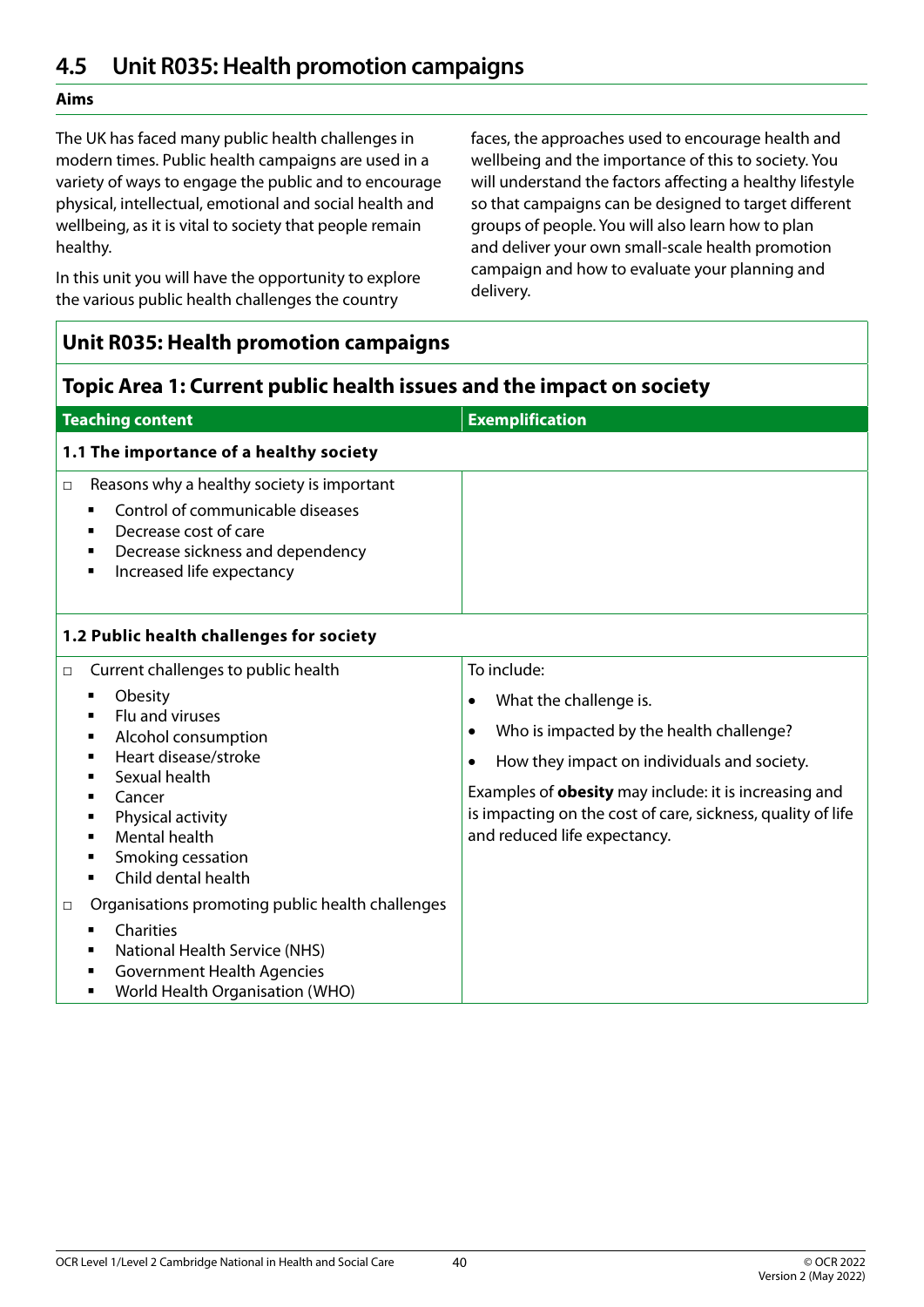| <b>Unit R035: Health promotion campaigns</b>                                                                                                                                                                                    |                                                                                                                                                                                                                                                                                                                                                                                                                                                                                                                                                                                                                                                                                                                                                                                                                                                                                                                                                                                                                                                                                                                                                                            |  |
|---------------------------------------------------------------------------------------------------------------------------------------------------------------------------------------------------------------------------------|----------------------------------------------------------------------------------------------------------------------------------------------------------------------------------------------------------------------------------------------------------------------------------------------------------------------------------------------------------------------------------------------------------------------------------------------------------------------------------------------------------------------------------------------------------------------------------------------------------------------------------------------------------------------------------------------------------------------------------------------------------------------------------------------------------------------------------------------------------------------------------------------------------------------------------------------------------------------------------------------------------------------------------------------------------------------------------------------------------------------------------------------------------------------------|--|
| <b>Teaching content</b>                                                                                                                                                                                                         | <b>Exemplification</b>                                                                                                                                                                                                                                                                                                                                                                                                                                                                                                                                                                                                                                                                                                                                                                                                                                                                                                                                                                                                                                                                                                                                                     |  |
| 1.3 Current health promotion campaigns and their benefits                                                                                                                                                                       |                                                                                                                                                                                                                                                                                                                                                                                                                                                                                                                                                                                                                                                                                                                                                                                                                                                                                                                                                                                                                                                                                                                                                                            |  |
| Current health promotion campaigns<br>$\Box$<br>Benefits of a health promotion campaign to<br>$\Box$<br>Individuals<br>$\blacksquare$<br>Society<br>Who the health promotion campaign is targeting<br>$\Box$<br>Target audience | Examples of current health promotion campaigns<br>may include:<br>#CoverUpMate - sun protection<br>$\bullet$<br>Change4Life<br>$\bullet$<br>Count 14 Campaign<br>$\bullet$<br>Be a soaper hero - wash your hands<br>$\bullet$<br>Catch it, bin it, kill it<br>$\bullet$<br>Hands, Face, Space<br>$\bullet$<br>Drinkaware<br>$\bullet$<br><b>Every Mind Matters</b><br>٠<br>Food Upfront<br>$\bullet$<br>Ouch - Your Sexual Health Matters<br>$\bullet$<br>Tilly the tooth - good dental habits<br>$\bullet$<br>Stoptober - 28 day not smoking challenge.<br>$\bullet$<br>This would initiate discussions around health<br>promotion campaigns - what is out there already,<br>how they work and what they are trying to achieve.<br>For example, to combat an increase in alcohol<br>consumption, Drinkaware promote various campaigns<br>throughout the year such as 'Drink Free Days' and 'No<br>more excuses'.<br>Examples of the <b>benefits</b> may include:<br>Attitude changes/behaviour changes, which would<br>$\bullet$<br>improve health.<br>People are educated and empowered to make own<br>$\bullet$<br>decisions.<br>Improved quality of life.<br>$\bullet$ |  |

# **Topic Area 2: Factors influencing health**

| <b>Teaching content</b>                                                                                                                                                                                                                                                                              | <b>Exemplification</b>                                                                                                                                                                                                                                                                                                                                                                                   |  |
|------------------------------------------------------------------------------------------------------------------------------------------------------------------------------------------------------------------------------------------------------------------------------------------------------|----------------------------------------------------------------------------------------------------------------------------------------------------------------------------------------------------------------------------------------------------------------------------------------------------------------------------------------------------------------------------------------------------------|--|
| 2.1 Factors influencing health and wellbeing                                                                                                                                                                                                                                                         |                                                                                                                                                                                                                                                                                                                                                                                                          |  |
| Lifestyle choices<br>$\Box$<br>Health<br>П<br>Physical health<br>٠<br>Mental health<br>$\blacksquare$<br>Education and socio-economic<br>$\Box$<br>Access to health services<br>$\Box$<br>Location<br>$\blacksquare$<br>Opening times<br>٠<br>Local resources<br>$\blacksquare$<br>Availability<br>٠ | Examples of lifestyle choices may include: alcohol,<br>diet, exercise, unprotected sex, smoking and self-help.<br>Examples of <b>health</b> may include: illness, stress, anxiety,<br>and genetics.<br>Examples of <b>education and socio-economic</b> may<br>include: disposable income, employment, literacy,<br>qualifications, culture.<br>Examples of <b>health services</b> may include: access to |  |
|                                                                                                                                                                                                                                                                                                      | counselling, GP, clinics, pharmacy, wellbeing groups.                                                                                                                                                                                                                                                                                                                                                    |  |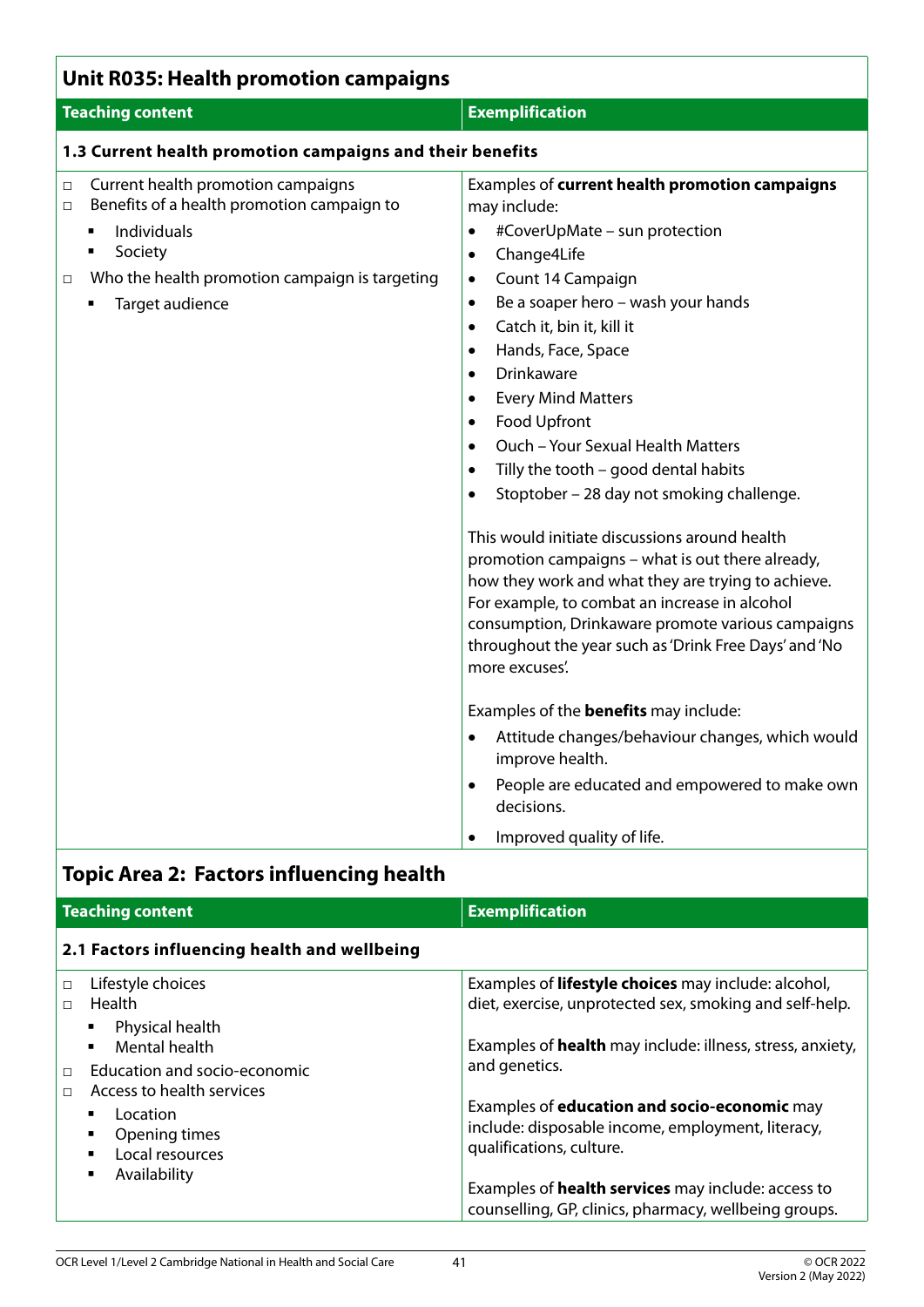| <b>Unit R035: Health promotion campaigns</b>                                                                                                                                                                                                                                                                                                                                                                                                                                                                                                                                                                                                |                                                                                                                                                                                                                                                                                                                                                                                                                                             |  |
|---------------------------------------------------------------------------------------------------------------------------------------------------------------------------------------------------------------------------------------------------------------------------------------------------------------------------------------------------------------------------------------------------------------------------------------------------------------------------------------------------------------------------------------------------------------------------------------------------------------------------------------------|---------------------------------------------------------------------------------------------------------------------------------------------------------------------------------------------------------------------------------------------------------------------------------------------------------------------------------------------------------------------------------------------------------------------------------------------|--|
| <b>Teaching content</b>                                                                                                                                                                                                                                                                                                                                                                                                                                                                                                                                                                                                                     | <b>Exemplification</b>                                                                                                                                                                                                                                                                                                                                                                                                                      |  |
| 2.2 Leading a healthy lifestyle                                                                                                                                                                                                                                                                                                                                                                                                                                                                                                                                                                                                             |                                                                                                                                                                                                                                                                                                                                                                                                                                             |  |
| What individuals can do to be healthy<br>$\Box$<br>Making healthy choices<br>٠<br>No smoking<br>$\circ$<br>Use sun protection<br>$\circ$<br>Safe sex<br>$\circ$<br>Healthy eating and drinking<br>п<br><b>Balanced diet</b><br>$\circ$<br>Moderation<br>$\circ$<br>Hygiene<br>٠<br>Personal hygiene<br>$\circ$<br>Environment<br>$\circ$<br>Mental health<br><b>Mental stimulation</b><br>$\circ$<br>Coping strategies<br>$\circ$<br>Good sleep<br>$\circ$<br>Physical activity<br>Regular exercise<br>$\circ$<br>Benefits of leading a healthy lifestyle related to<br>□<br>Physical<br>п<br>Intellectual<br>٠<br>Emotional<br>٠<br>Social | To include:<br>How health promotion campaigns can support the<br>$\bullet$<br>leading of a healthy lifestyle.<br>Examples of <b>benefits</b> may include:<br>Physical: stronger immune system, improved<br>$\bullet$<br>mobility<br>Intellectual: improved concentration, focus,<br>$\bullet$<br>memory<br><b>Emotional:</b> happier, better management of<br>$\bullet$<br>feelings<br><b>Social:</b> interaction with others.<br>$\bullet$ |  |
| 2.3 Barriers to leading a healthy lifestyle                                                                                                                                                                                                                                                                                                                                                                                                                                                                                                                                                                                                 |                                                                                                                                                                                                                                                                                                                                                                                                                                             |  |
| What prevents individuals from being healthy<br>$\Box$<br>Advertising/Media<br>٠<br>Promoting unhealthy products on TV and<br>$\circ$<br>social media<br>Peer pressure<br>٠<br>Lack of support<br>п<br>Friends and family<br>$\circ$<br>Role models<br>$\circ$<br>Health professionals<br>$\circ$<br>Cost<br>٠<br>Expense of gym membership<br>$\circ$<br>Healthy foods<br>$\circ$<br>Treatment/holistic therapies<br>$\circ$                                                                                                                                                                                                               |                                                                                                                                                                                                                                                                                                                                                                                                                                             |  |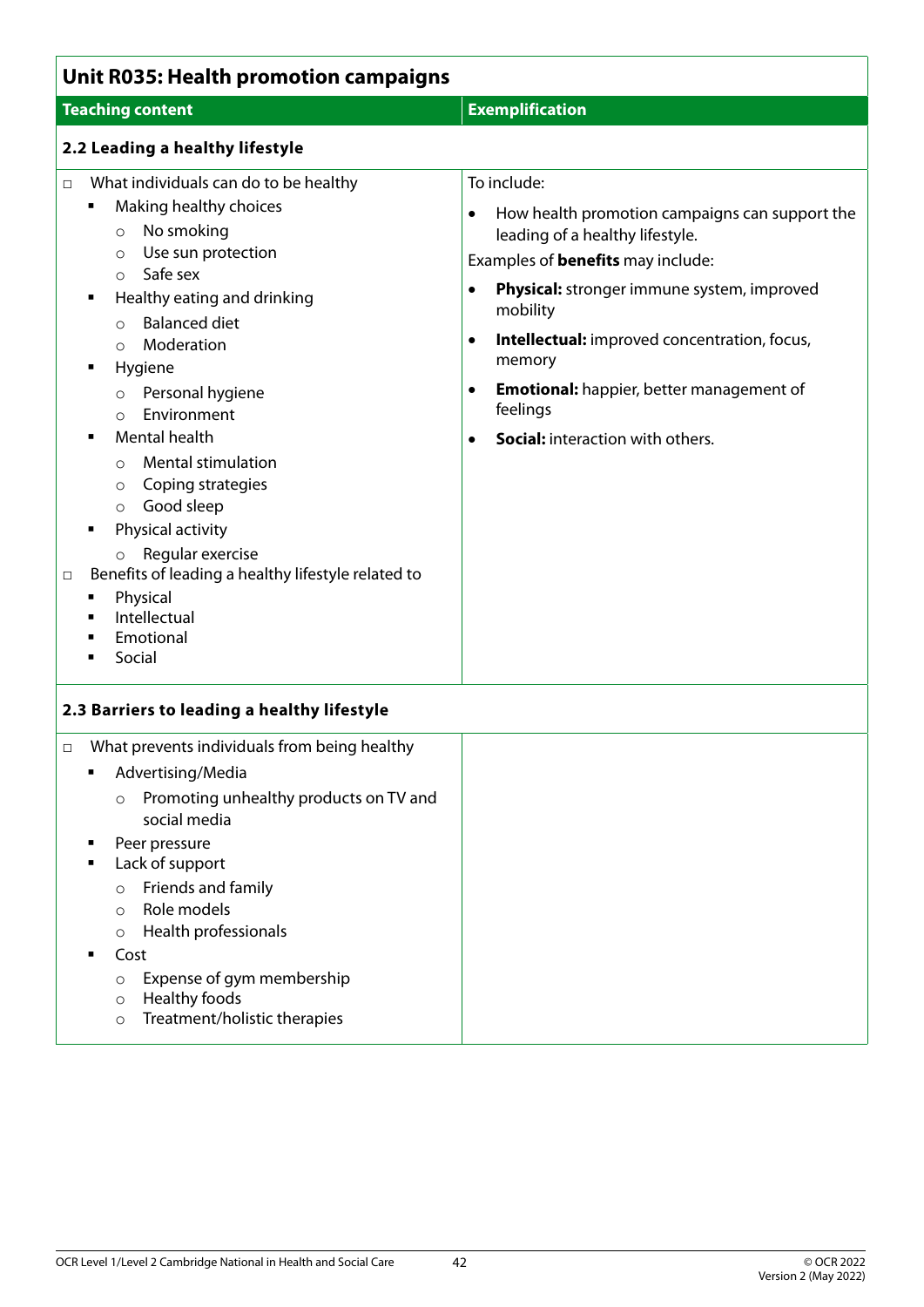### **Unit R035: Health promotion campaigns**

### **Topic Area 3: Plan and create a health promotion campaign**

| <b>Teaching content</b><br><b>Exemplification</b><br>3.1 How to plan a health promotion campaign<br>Aims of the campaign:<br>Examples of <b>timescales</b> , such as: planning time,<br>$\Box$<br>delivery time.<br>What you want to change/improve/educate<br>about<br>Aims related to PIES<br>additional help.<br><b>Timescales</b><br>٠<br>Resources needed<br>٠<br>Examples of safety considerations may include:<br>Safety considerations<br>٠<br>minimising risks if demonstrating something,<br>Communication to be used during delivery<br>٠<br>Appropriateness to individuals<br>٠<br>the rights of individuals.<br>Examples of methods to be used to engage target<br>Methods to be used to engage target audience<br>$\Box$<br>Feedback methods<br>$\Box$<br>Examples of <b>feedback methods</b> , such as: asking<br>questions, questionnaires, witness testimony.<br>Topic Area 4: Deliver and evaluate a health promotion campaign<br><b>Exemplification</b><br><b>Teaching content</b> |  |                                                                                                                    |  |
|-------------------------------------------------------------------------------------------------------------------------------------------------------------------------------------------------------------------------------------------------------------------------------------------------------------------------------------------------------------------------------------------------------------------------------------------------------------------------------------------------------------------------------------------------------------------------------------------------------------------------------------------------------------------------------------------------------------------------------------------------------------------------------------------------------------------------------------------------------------------------------------------------------------------------------------------------------------------------------------------------------|--|--------------------------------------------------------------------------------------------------------------------|--|
|                                                                                                                                                                                                                                                                                                                                                                                                                                                                                                                                                                                                                                                                                                                                                                                                                                                                                                                                                                                                       |  |                                                                                                                    |  |
|                                                                                                                                                                                                                                                                                                                                                                                                                                                                                                                                                                                                                                                                                                                                                                                                                                                                                                                                                                                                       |  |                                                                                                                    |  |
|                                                                                                                                                                                                                                                                                                                                                                                                                                                                                                                                                                                                                                                                                                                                                                                                                                                                                                                                                                                                       |  | Examples of resources, such as: materials/equipment,<br>sensitivity to the audience, responsibility for protecting |  |
|                                                                                                                                                                                                                                                                                                                                                                                                                                                                                                                                                                                                                                                                                                                                                                                                                                                                                                                                                                                                       |  | audience, such as: activity, film, quiz, demonstration.                                                            |  |
|                                                                                                                                                                                                                                                                                                                                                                                                                                                                                                                                                                                                                                                                                                                                                                                                                                                                                                                                                                                                       |  |                                                                                                                    |  |
|                                                                                                                                                                                                                                                                                                                                                                                                                                                                                                                                                                                                                                                                                                                                                                                                                                                                                                                                                                                                       |  |                                                                                                                    |  |

| 4.1 How to deliver a health promotion campaign                                                                                                 |                                                                                                                                                                                                                                                                                 |  |
|------------------------------------------------------------------------------------------------------------------------------------------------|---------------------------------------------------------------------------------------------------------------------------------------------------------------------------------------------------------------------------------------------------------------------------------|--|
| Introduce the campaign<br>Welcome<br>Settle the individuals/audience<br>Deliver the content as appropriate to the campaign<br>Collect feedback | Examples of delivering the content, appropriate<br>for the campaign may include: communicate clearly,<br>provide support, supervise, encourage participation/<br>further action.<br>To include:<br>Collecting feedback on your own performance,<br>using an appropriate method. |  |

### **4.2 How to evaluate own performance**

| $\Box$ | How to evaluate your own performance |                                                                                                               |  |
|--------|--------------------------------------|---------------------------------------------------------------------------------------------------------------|--|
|        |                                      | Use feedback<br>Self-reflect<br>Review strengths and weaknesses of                                            |  |
|        |                                      | Your planning<br>$\circ$<br>Your communication skills<br>$\bigcirc$<br>How you engaged individuals<br>$\circ$ |  |
|        |                                      | Suggest improvements                                                                                          |  |
|        |                                      | What you would do differently and why<br>$\circ$                                                              |  |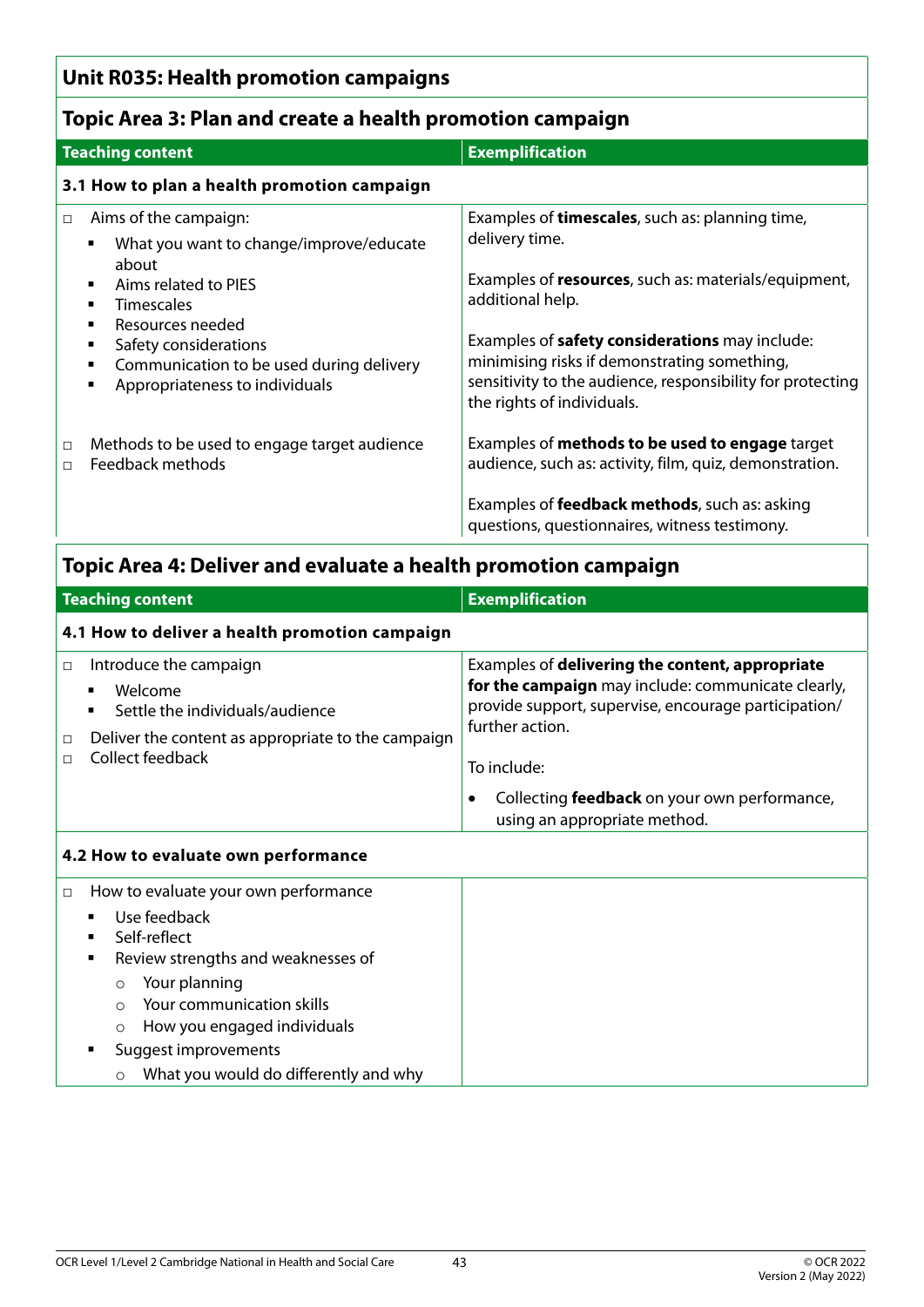#### **Marking criteria**

[Section 6.4](#page-59-0) provides full information on how to mark the NEA units and apply the marking criteria. The marking criteria command words are further explained in Appendix B *[Command words](#page-68-0)*.

The tables below contain the marking criteria for the tasks for this unit. If a student's work does not meet Mark Band 1 (MB1) criteria for any task, you must award zero marks for that task.

| Unit R035 - Topic Area 1: Current public health issues and the impact on society |                                     |                                     |  |
|----------------------------------------------------------------------------------|-------------------------------------|-------------------------------------|--|
| $MB1:1-2 marks$                                                                  | $MB2: 3-4$ marks                    | $MB3: 5-6$ marks                    |  |
| <b>Brief</b> explanation of reasons                                              | <b>Sound</b> explanation of reasons | <b>Comprehensive explanation of</b> |  |
| for choice of the public health                                                  | for choice of the public health     | reasons for choice of the public    |  |
| challenge.                                                                       | challenge.                          | health challenge.                   |  |
| <b>Limited</b> understanding of why                                              | <b>Partial</b> understanding of why | <b>Full</b> understanding of why    |  |
| addressing this public health                                                    | addressing this public health       | addressing this public health       |  |
| challenge is important to a healthy                                              | challenge is important to a healthy | challenge is important to a healthy |  |
| society.                                                                         | society.                            | society.                            |  |

| Unit R035 - Topic Area 1: Current public health issues and the<br>impact on society                                                                        |                                                                                                                                                            |                                                                                                                                                                       |  |  |  |
|------------------------------------------------------------------------------------------------------------------------------------------------------------|------------------------------------------------------------------------------------------------------------------------------------------------------------|-----------------------------------------------------------------------------------------------------------------------------------------------------------------------|--|--|--|
|                                                                                                                                                            | <b>Topic Area 2: Factors influencing health</b>                                                                                                            |                                                                                                                                                                       |  |  |  |
| $MB1:1-3 marks$                                                                                                                                            | <b>MB3: 7-9 marks</b>                                                                                                                                      |                                                                                                                                                                       |  |  |  |
| <b>Brief</b> explanation of the factors<br>that could influence the health and<br>wellbeing of the target audience.                                        | <b>Sound</b> explanation of the factors<br>that could influence the health and<br>wellbeing of the target audience.                                        | <b>Comprehensive explanation of</b><br>the factors that could influence the<br>health and wellbeing of the target<br>audience.                                        |  |  |  |
| <b>Brief</b> explanation of the barriers to<br>leading a healthy lifestyle.                                                                                | <b>Sound</b> explanation of the barriers to<br>leading a healthy lifestyle.                                                                                | <b>Comprehensive explanation of</b><br>the barriers to leading a healthy<br>lifestyle.                                                                                |  |  |  |
| $MB1:1-3 marks$                                                                                                                                            | <b>MB2: 4-6 marks</b>                                                                                                                                      | $MB3:7-9 marks$                                                                                                                                                       |  |  |  |
| <b>Brief</b> explanation of the benefits of<br>following the advice of the health<br>promotion campaign on the chosen<br>target audience in terms of PIES. | <b>Sound</b> explanation of the benefits<br>of following the advice of the health<br>promotion campaign on the chosen<br>target audience in terms of PIES. | <b>Comprehensive explanation of the</b><br>benefits of following the advice of<br>the health promotion campaign on<br>the chosen target audience in terms<br>of PIES. |  |  |  |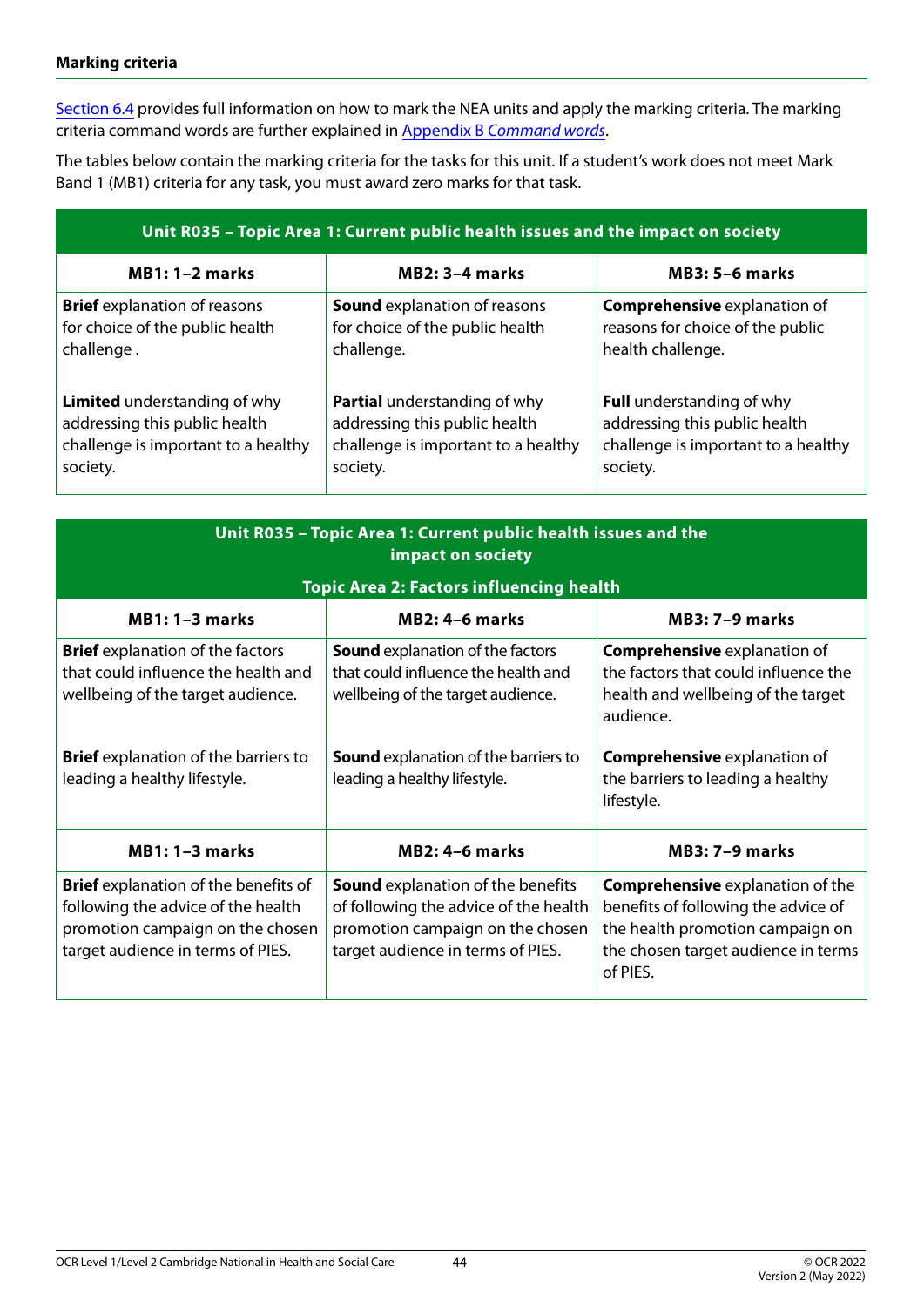| Unit R035 - Topic Area 3: Plan and create a health promotion campaign |                                           |                                          |  |  |  |  |
|-----------------------------------------------------------------------|-------------------------------------------|------------------------------------------|--|--|--|--|
| $MB1:1-4 marks$                                                       | <b>MB2: 5-8 marks</b>                     | <b>MB3: 9-12 marks</b>                   |  |  |  |  |
| Produces a <b>basic</b> plan for a health                             | Produces a <b>sound</b> plan for a health | Produces a <b>comprehensive</b> plan for |  |  |  |  |
| promotion campaign.                                                   | promotion campaign.                       | a health promotion campaign.             |  |  |  |  |
| Demonstrates a limited                                                | Demonstrates a <b>partial</b>             | Demonstrates a <b>full</b> understanding |  |  |  |  |
| understanding of:                                                     | understanding of:                         | of:                                      |  |  |  |  |
| the aims of the campaign                                              | the aims of the campaign                  | the aims of the campaign                 |  |  |  |  |
| $\bullet$                                                             | $\bullet$                                 | $\bullet$                                |  |  |  |  |
| timescales<br>٠                                                       | timescales<br>$\bullet$                   | timescales                               |  |  |  |  |
| resources needed                                                      | resources needed                          | resources needed                         |  |  |  |  |
| $\bullet$                                                             | $\bullet$                                 | $\bullet$                                |  |  |  |  |
| safety considerations<br>٠                                            | safety considerations<br>٠                | safety considerations                    |  |  |  |  |
| communication                                                         | communication                             | communication                            |  |  |  |  |
| ٠                                                                     | $\bullet$                                 | $\bullet$                                |  |  |  |  |
| methods to be used to engage                                          | methods to be used to engage              | methods to be used to engage             |  |  |  |  |
| $\bullet$                                                             | $\bullet$                                 | $\bullet$                                |  |  |  |  |
| the target audience                                                   | the target audience                       | the target audience                      |  |  |  |  |
| feedback.                                                             | feedback.                                 | feedback.                                |  |  |  |  |

| Unit R035 - Topic Area 4: Deliver and evaluate a health promotion campaign |                                          |                                    |  |  |  |
|----------------------------------------------------------------------------|------------------------------------------|------------------------------------|--|--|--|
| $MB1:1-2 marks$                                                            | $MB2: 3-4$ marks                         | $MB3: 5-6$ marks                   |  |  |  |
| Introduction to the campaign is                                            | Introduction to the campaign is          | Introduction to the campaign is    |  |  |  |
| brief.                                                                     | adequate.                                | effective.                         |  |  |  |
| Demonstrates <b>basic</b> communication                                    | Demonstrates sound communication         | Demonstrates <b>effective</b>      |  |  |  |
| skills.                                                                    | skills                                   | communication skills.              |  |  |  |
| $MB1:1-2 marks$                                                            | <b>MB2: 3-4 marks</b>                    | <b>MB3: 5-6 marks</b>              |  |  |  |
| Delivers a <b>simple</b> health promotion                                  | Delivers a <b>sound</b> health promotion | Delivers a <b>complex</b> health   |  |  |  |
| campaign.                                                                  | campaign.                                | promotion campaign.                |  |  |  |
| $MB1:1-4 marks$                                                            | <b>MB2: 5-8 marks</b>                    | <b>MB3: 9-12 marks</b>             |  |  |  |
| <b>Basic</b> evaluation of strengths and                                   | <b>Sound</b> evaluation of strengths and | <b>Comprehensive evaluation of</b> |  |  |  |
| weaknesses of:                                                             | weaknesses of:                           | strengths and weaknesses of:       |  |  |  |
| planning                                                                   | planning                                 | planning                           |  |  |  |
| $\bullet$                                                                  | $\bullet$                                | $\bullet$                          |  |  |  |
| communication skills                                                       | communication skills                     | communication skills               |  |  |  |
| $\bullet$                                                                  | $\bullet$                                | $\bullet$                          |  |  |  |
| engaging individuals.                                                      | engaging individuals.<br>$\bullet$       | engaging individuals.<br>$\bullet$ |  |  |  |
| <b>Limited</b> suggestions for                                             | <b>Adequate</b> suggestions for          | <b>Detailed</b> suggestions for    |  |  |  |
| improvement.                                                               | improvement.                             | improvement.                       |  |  |  |
| <b>Limited</b> use of feedback.                                            | <b>Partial</b> use of feedback.          | <b>Full</b> use of feedback.       |  |  |  |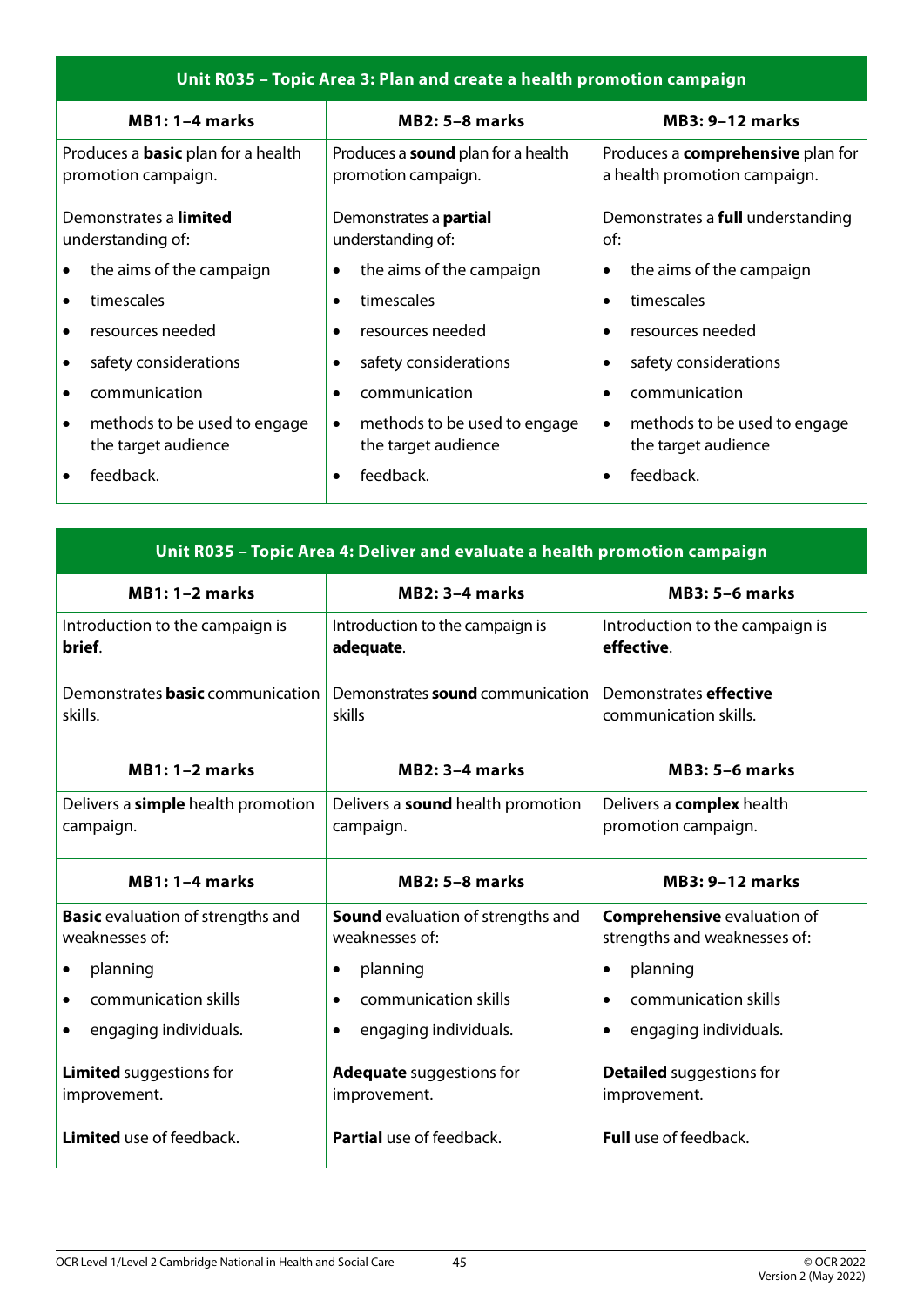### **Specific guidance on the tasks**

| <b>Task</b>       | <b>Assessment guidance</b>                                                                                                                                                                                                                                                                                                                                                                                                                                                                                                                                                                                                                         |
|-------------------|----------------------------------------------------------------------------------------------------------------------------------------------------------------------------------------------------------------------------------------------------------------------------------------------------------------------------------------------------------------------------------------------------------------------------------------------------------------------------------------------------------------------------------------------------------------------------------------------------------------------------------------------------|
| Task 1            | You should ensure students have the opportunity to carry out relevant research. You<br>$\bullet$<br>may refer them to the teaching and learning content for the unit. You must not direct<br>students to specific research tasks to be carried out.                                                                                                                                                                                                                                                                                                                                                                                                |
|                   | When students undertake research, this means searching carefully, with a method, so<br>$\bullet$<br>that they can answer a question. It is wider than finding out a fact and more focused<br>than reading widely around a subject. Research is a process of investigation. It is an<br>examination of a subject or area from different points of view. A simple trip to the library<br>to pick up a stack of materials or picking the first five hits from a computer search is not<br>sufficient. It is getting to know a subject or area by reading up on it, reflecting, choosing<br>the areas that are most relevant and following up on them. |
|                   | Although students will be working on the same public health challenge it would be<br>$\bullet$<br>highly unusual for all students in a cohort to produce an identical health promotion<br>campaign.                                                                                                                                                                                                                                                                                                                                                                                                                                                |
| Task <sub>2</sub> | OCR has provided a template for the plan with this assignment. Students may design<br>$\bullet$<br>their own plan, which may take any appropriate format, but must cover all things listed<br>in the Task.                                                                                                                                                                                                                                                                                                                                                                                                                                         |
|                   | You must not direct students to complete specific planning. Students must work on<br>$\bullet$<br>their own when planning the health promotion campaign, applying what they have<br>learnt and not be led through the process.                                                                                                                                                                                                                                                                                                                                                                                                                     |
| Task <sub>3</sub> | You must observe each student's delivery of their health promotion campaign and<br>$\bullet$<br>complete an individualised Teacher Observation Record Form.                                                                                                                                                                                                                                                                                                                                                                                                                                                                                        |
|                   | The length of time taken to deliver the promotion campaign must be sufficient to allow<br>$\bullet$<br>the students to access all of the marking criteria. As a guide, we suggest this could take<br>between 10 and 20 minutes.                                                                                                                                                                                                                                                                                                                                                                                                                    |
|                   | The feedback students collect in this task should relate to their own performance and<br>$\bullet$<br>will be used to inform their evaluation of their own performance in Task 4.                                                                                                                                                                                                                                                                                                                                                                                                                                                                  |
| Task 4            | Students must produce an evaluation of their own performance based on feedback and<br>$\bullet$<br>self-reflection and must not be led through a process of evaluating.<br>This is a written task.                                                                                                                                                                                                                                                                                                                                                                                                                                                 |
|                   | $\bullet$                                                                                                                                                                                                                                                                                                                                                                                                                                                                                                                                                                                                                                          |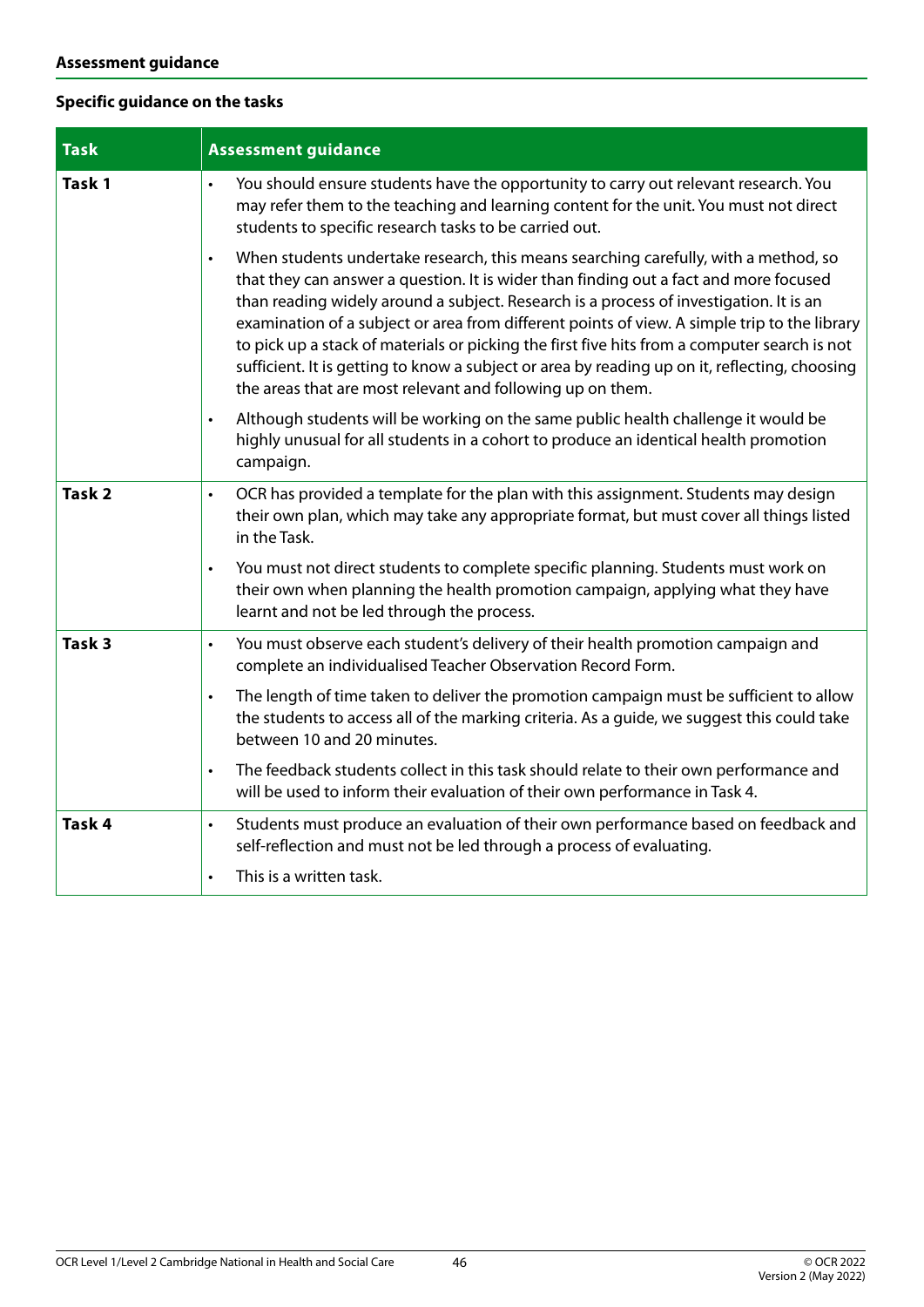#### **Synoptic assessment**

Some of the knowledge, understanding and skills required when completing this unit will draw on the learning developed in unit R032.

The following table details where these synoptic links can be found:

| Unit R035: Health promotion campaigns |                                                     | Unit R032: Principles of care in health and social<br>care settings |                                                               |  |
|---------------------------------------|-----------------------------------------------------|---------------------------------------------------------------------|---------------------------------------------------------------|--|
| <b>Topic Area</b>                     |                                                     | <b>Topic Area</b>                                                   |                                                               |  |
|                                       | Plan and create a health promotion campaign         | 3                                                                   | Effective communication in health and social care<br>settings |  |
| 4                                     | Deliver and evaluate a health promotion<br>campaign | 3                                                                   | Effective communication in health and social care<br>settings |  |

More information about synoptic assessment within this qualification can be found in [section 5.2 Synoptic](#page-48-0)  [assessment.](#page-48-0)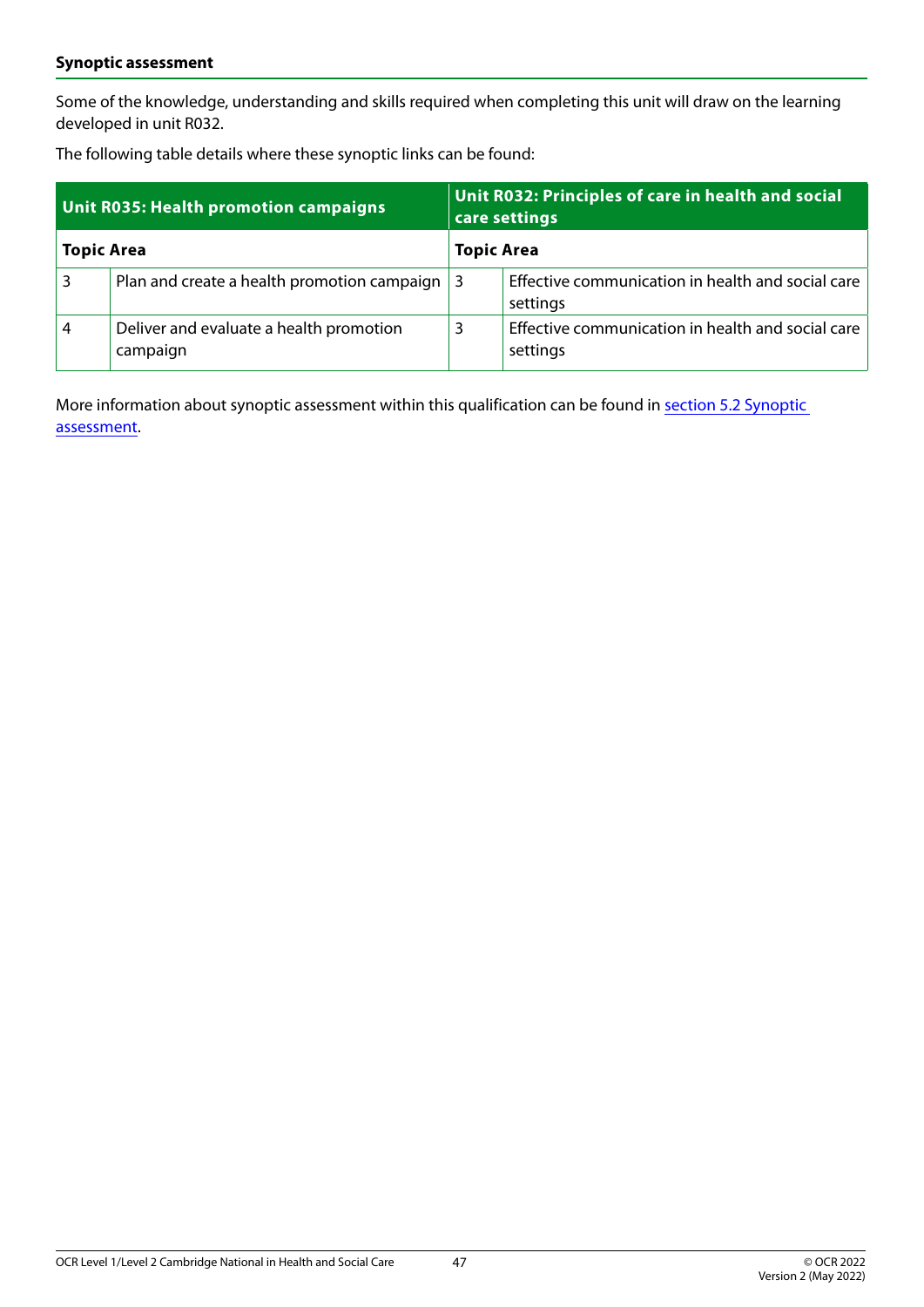# **5 Assessment and grading**

# **5.1 Overview of the assessment**

|                           | <b>Entry code   Qualification title</b>                          |                                                                  | <b>GLH</b> | Reference  |
|---------------------------|------------------------------------------------------------------|------------------------------------------------------------------|------------|------------|
| J835                      |                                                                  | OCR Level 1/Level 2 Cambridge National in Health and Social Care | $120*$     | 603/7116/X |
| Made up of three units:   |                                                                  |                                                                  |            |            |
|                           | Units R032 and R033                                              |                                                                  |            |            |
|                           | and one other unit from R034 or R035.                            |                                                                  |            |            |
|                           | *the GLH includes assessment time for each unit                  |                                                                  |            |            |
|                           | Individual unit details below:                                   |                                                                  |            |            |
|                           | Unit R032: Principles of care in health and social care settings |                                                                  |            |            |
| 48 GLH                    |                                                                  | The exam will have six compulsory questions. Question types      |            |            |
|                           | 1 hour 15 minute written examination                             | include:                                                         |            |            |
| 70 marks (80 UMS)         |                                                                  | short and medium answer                                          |            |            |
| <b>OCR-set and marked</b> |                                                                  | extended response.<br>$\bullet$                                  |            |            |
|                           | Calculators are not required in this exam                        |                                                                  |            |            |
|                           | Unit R033: Supporting individuals through life events            |                                                                  |            |            |
| 36 GLH                    |                                                                  | This set assignment contains two practical tasks.                |            |            |
| <b>OCR-set assignment</b> |                                                                  |                                                                  |            |            |
| 60 marks (60 UMS)         |                                                                  | It should take between 10-12 GLH to complete.                    |            |            |
|                           | Centre-assessed and OCR moderated                                |                                                                  |            |            |
|                           | <b>Unit R034: Creative and therapeutic activities</b>            |                                                                  |            |            |
| 36 GLH                    |                                                                  | This set assignment contains four practical tasks.               |            |            |
| <b>OCR-set assignment</b> |                                                                  |                                                                  |            |            |
| 60 marks (60 UMS)         |                                                                  | It should take between 10-12 GLH to complete.                    |            |            |
|                           | Centre-assessed and OCR moderated                                |                                                                  |            |            |
|                           | <b>Unit R035: Health promotion campaigns</b>                     |                                                                  |            |            |
| 36 GLH                    |                                                                  | This set assignment contains four practical tasks.               |            |            |
| OCR-set assignment        |                                                                  |                                                                  |            |            |
| 60 marks (60 UMS)         |                                                                  | It should take between 10-12 GLH to complete.                    |            |            |
|                           | Centre-assessed and OCR moderated                                |                                                                  |            |            |
|                           |                                                                  |                                                                  |            |            |

OCR-set assignments for units R033-R035 will be available on our secure website for teachers, Teach Cambridge.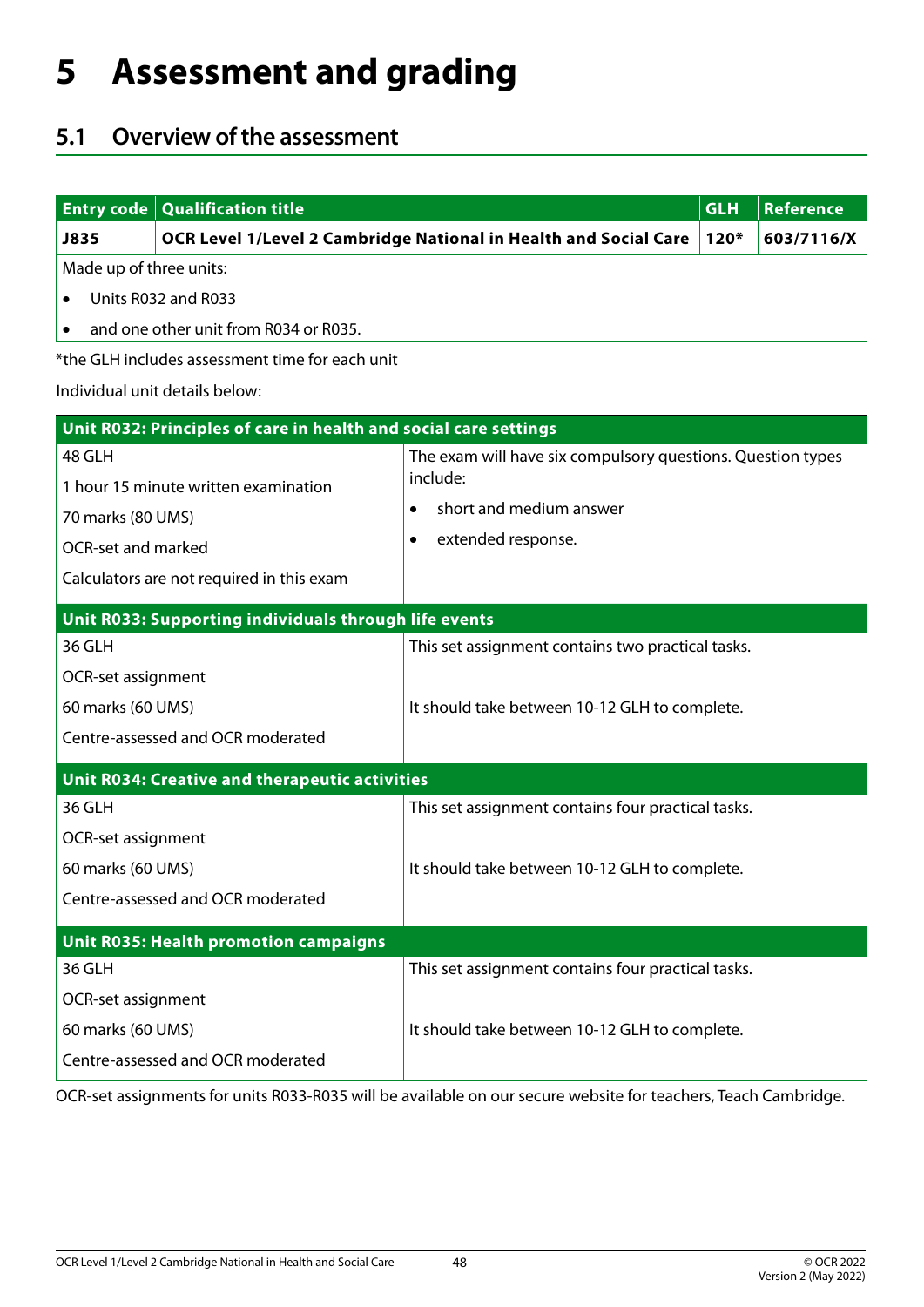# <span id="page-48-0"></span>**5.2 Synoptic assessment**

Synoptic assessment is a built-in feature of this qualification. It means that students need to use an appropriate selection of their knowledge, understanding and skills developed across the qualification in an integrated way and apply them to a key task or tasks.

This also helps students to build a holistic understanding of the subject and the connections between different elements of learning, so they can go on to apply what they learn from this qualification to new and different situations and contexts.

The externally assessed unit R032 allows students to gain underpinning knowledge and understanding relevant to health and social care and the non examined assessment (NEA) units R033, R034, and R035 draw on and strengthen this learning by letting students apply their learning in a practical, skills-based way.

It is important to be aware of the synoptic links between the units so that teaching, learning and assessment can be planned accordingly. Then students can apply their learning in ways which show they are able to make connections across the qualification when they are assessed.

# **5.3 Transferable skills**

This qualification also allows students the opportunity to gain broad, transferable skills and experiences that can be applied as they progress into their next stages of study and life and to enhance their preparation for future employment.

Students will have the opportunity to develop the following skills that are transferable to different real-life contexts, roles or employment:

- Communicating effectively with individuals or groups. Communication is at the heart of health and social care and is taught or applied in all units.
- Researching topic areas and recording research sources and using them to interpret findings and present evidence.
- Planning creative activities or health promotion campaigns, this will involve managing time and identifying aims, purpose, resources, methods.
- Creating, presenting/delivering information to a group or an individual.

# **5.4 Grading and awarding grades**

All results are awarded on the following scale:

- Distinction\* at Level 2  $(*2)$
- Distinction at Level 2 (D2)
- Merit at Level 2 (M2)
- Pass at Level 2 (P2)
- Distinction at Level 1 (D1)
- Merit at Level 1 (M1)
- Pass at Level 1 (P1).

The shortened format of the grade will show within results files and results reports. However, the full format of the grade will be on the certificates issued to students.

The boundaries for Distinction at Level 2, Pass at Level 2, and Pass at Level 1 are set judgementally. Other grade boundaries are set arithmetically.

The Merit (Level 2) is set at half the distance between the Pass (Level 2) grade and the Distinction (Level 2) grade. Where the gap does not divide equally, the Merit (Level 2) boundary is set at the lower mark (For example, 45.5 would be rounded down to 45).

For the examined unit, the Distinction\* (Level 2) grade is normally set at about 0.75 of the D2-M2 distance above the D2 boundary mark.

To set the Distinction (Level 1) and Merit (Level 1) boundaries, the gap between the Pass (Level 1) grade and the Pass (Level 2) grade is divided by 3, and the boundaries set equidistantly. Where this division leaves a remainder of 1, this extra mark will be added to the Distinction (Level 1) to Pass (Level 2) interval, meaning the Distinction (Level 1) boundary will be lowered by 1 mark. Where this division leaves a remainder of 2, the extra marks will be added to the Distinction (Level 1) to Pass (Level 2) interval, and the Merit (Level 1) to Distinction (Level 1) interval, meaning the Distinction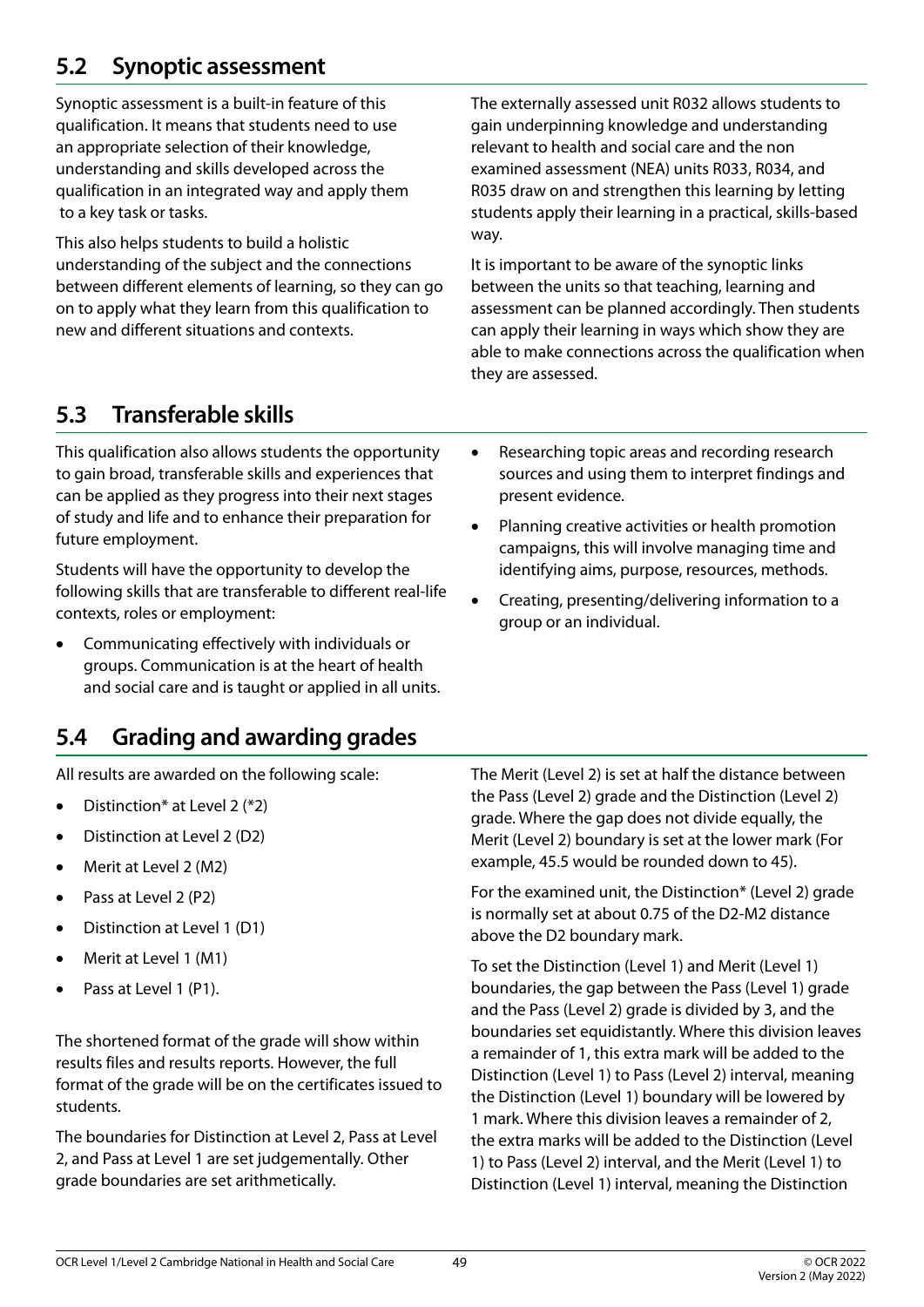(Level 1) boundary will be lowered by 1 mark, and the Merit (Level 1) boundary will be lowered by 1 mark.

For example, if Pass (Level 2) is set judgementally at 59, and Pass (Level 1) is set judgementally at 30, then Distinction (Level 1) is set at 49, and Merit (Level 1) is set at 39.

Grades are indicated on qualification certificates. However, results for students who fail to achieve the minimum grade (Pass at Level 1) will be recorded as unclassified (U or u) and **will not** be shown on certificates.

This qualification is unitised. Students can take units across different series and can resit units (see [section](#page-65-0)  [7.7 Unit and qualification resits\)](#page-65-0). Grade boundaries are set per unit, per series, so may be set in different places for a unit in different series. When working out students' overall grades, OCR needs to be able to compare

performance on the same unit in different series when different grade boundaries may have been set, and between different units. We use a Uniform Mark Scale (UMS) so this can be done.

A student's uniform mark for each unit is calculated from the student's raw mark on that unit. The raw mark boundary marks are converted to the equivalent uniform mark boundary. Marks between grade boundaries are converted on a pro rata basis.

When unit results are issued, the student's unit grade and uniform mark are given. The uniform mark is shown out of the maximum uniform mark for the unit (for example, 42/60).

The table below shows the Raw marks and UMS marks for each unit:

| Marks <sup>1</sup> | <b>Exam</b> | <b>NEA1</b> | NEA2 |
|--------------------|-------------|-------------|------|
| <b>Raw Marks</b>   | ◡           | 60          | 60   |
| <b>UMS</b>         | 80          | 60          | 60   |

The uniform mark boundaries for each of the assessments do not change and are shown below:

|                           | <b>Max Unit</b>               | <b>Unit Grade</b>                                                                            |                   |         |         |       |       |    |  |
|---------------------------|-------------------------------|----------------------------------------------------------------------------------------------|-------------------|---------|---------|-------|-------|----|--|
| <b>Unit</b><br><b>GLH</b> | <b>Uniform</b><br><b>Mark</b> | Distinction* Distinction   Merit   Pass   Distinction   Merit   Pass at<br>at L <sub>2</sub> | at L <sub>2</sub> | at $L2$ | at $L2$ | at L1 | at L1 | L1 |  |
| 36                        | 60                            | 54                                                                                           | 48                | 42      | 36      | 30    | 24    | 18 |  |
| 48                        | 80                            | 72                                                                                           | 64                | 56      | 48      | 40    | 32    | 24 |  |

The student's uniform mark for Unit R032 will be combined with the uniform mark for the NEA units to give a total uniform mark for the qualification. The student's overall grade will be determined by the total uniform mark. The following table shows the minimum total mark for each overall grade:

| <b>Max</b>                    | <b>Qualification Grade</b> |                               |                   |     |                                        |                       |               |   |
|-------------------------------|----------------------------|-------------------------------|-------------------|-----|----------------------------------------|-----------------------|---------------|---|
| <b>Uniform</b><br><b>Mark</b> | Distinction*<br>at $L2$    | <b>Distinction</b><br>at $L2$ | at L <sub>2</sub> |     | Merit   Pass at   Distinction<br>at L1 | <b>Merit</b><br>at L1 | Pass at<br>L1 |   |
| 200                           | 180                        | 160                           | 140               | 120 | 100                                    | 80                    | 60            | 0 |

A calculator is available on the OCR [website](https://www.ocr.org.uk/qualifications/convert-raw-marks-to-ums/) to help you convert raw marks to uniform marks.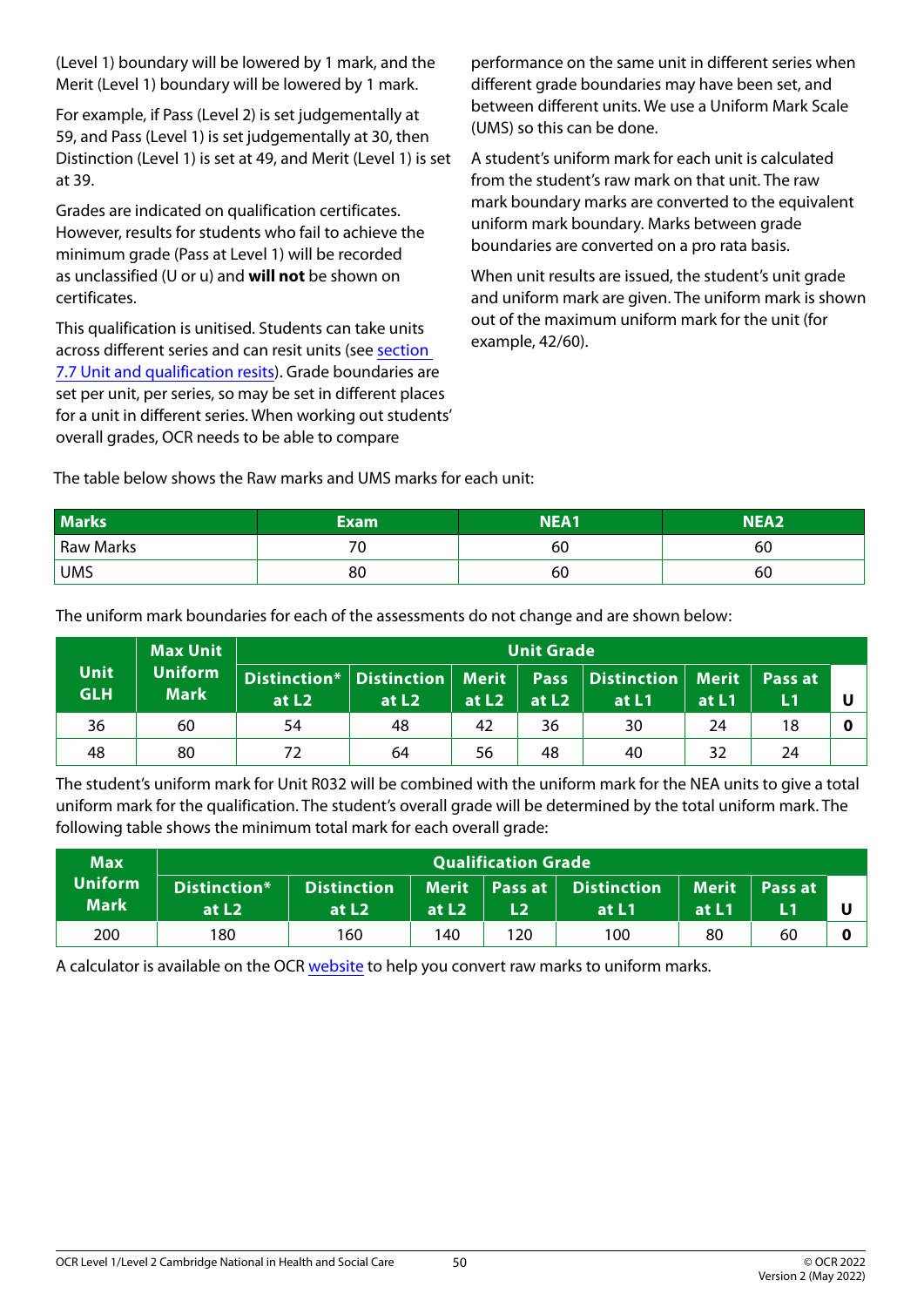## **5.5 Performance descriptors**

Performance descriptors give a general indication of likely levels of attainment by representative students performing at boundaries: Distinction at Level 2, Pass at Level 2 and Pass at Level 1.

### **Performance descriptor – Distinction at Level 2**

Students will be able to:

- recall, select and apply **detailed** knowledge and understanding of health and social care
- present information **clearly** and **accurately**, using a **wide range** of terminology
- • apply **relevant** knowledge, understanding and skills in a **range** of situations to plan and carry out investigations and tasks **effectively**, reviewing their solutions, and demonstrating **effective** communication skills
- **Performance descriptor Pass at Level 2**

Students will be able to:

- recall, select and apply **sound** knowledge and understanding of health and social care
- present information with **some accuracy**, using a **range** of terminology
- apply knowledge, understanding and skills in a **range** of situations to plan and carry out investigations and tasks, reviewing their solutions, and demonstrating **sound** communication skills

### **Performance descriptor – Pass at Level 1**

Students will be able to:

- recall, select and apply knowledge and understanding of **basic** aspects of health and social care
- • present **basic** information, using **limited** terminology
- apply **limited** knowledge, understanding and skills to plan and carry out **simple** investigations and tasks and demonstrate **basic** communication skills
- review evidence and draw **basic** conclusions
- create material which demonstrates a degree of planning, development and evaluation and **limited** practical skills.
- analyse and evaluate the evidence available, reviewing and adapting their methods **where appropriate**
- make **reasoned** judgements and **substantiated** conclusions
- create material which reflects **effective** planning, **skilled** development and **perceptive** evaluation as well as demonstrating practical skills at a **high level**.

- review evidence available, analysing and evaluating **some** information and making **adequate** adaptations to their methods
- • make **judgements** and draw **appropriate** conclusions
- create material which reflects **adequate** planning, development and evaluation and an ability to demonstrate **sound** practical skills.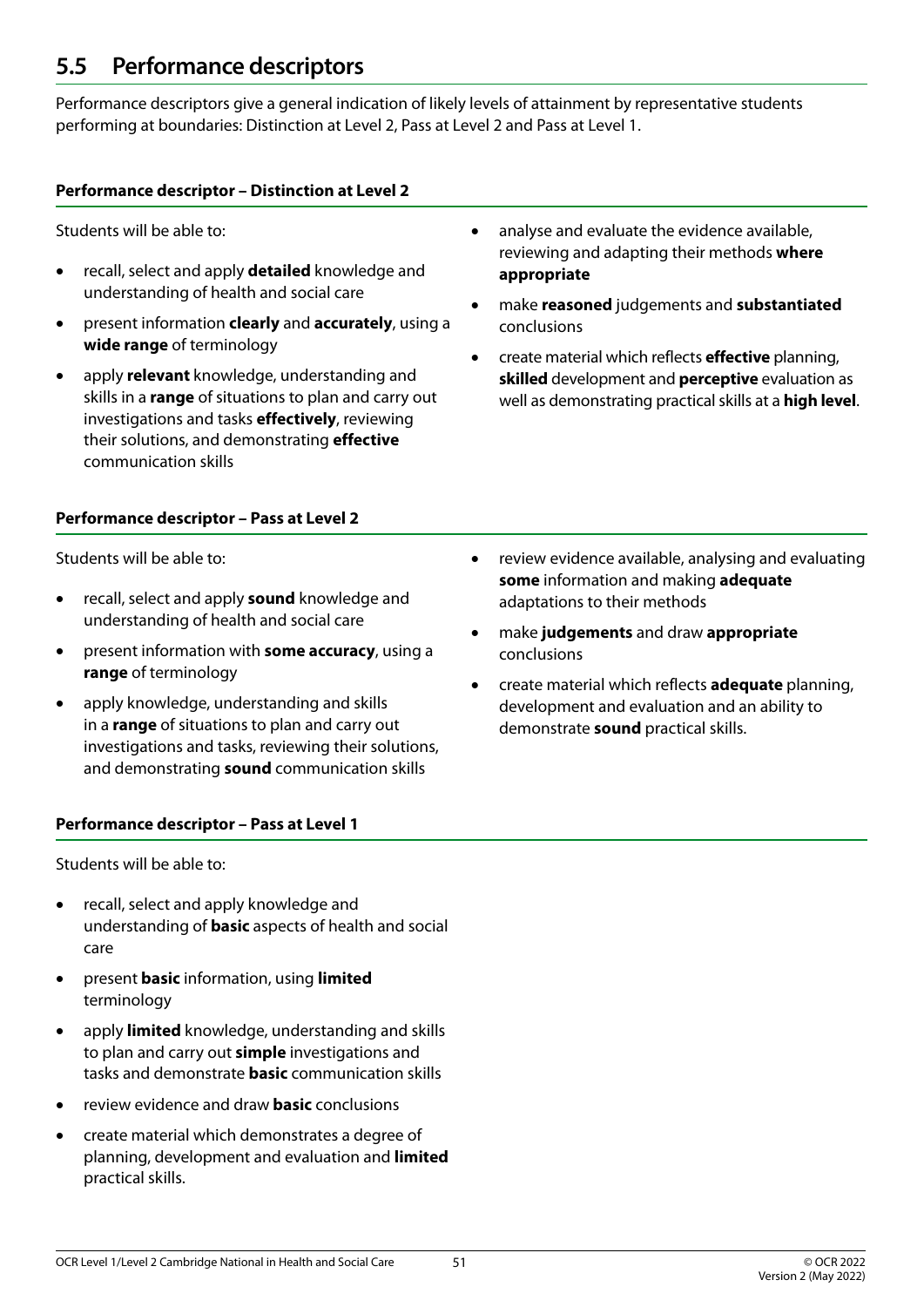# **6 Non examined assessment (NEA) units (R033-R035)**

This section provides guidance on the completion of the NEA units (R033, R034 and R035). The NEA units are designed so that students can build a portfolio of evidence to meet the topic areas for the unit.

Assessment for this qualification must adhere to JCQ's [Instructions for Conducting Coursework.](https://www.jcq.org.uk/exams-office/coursework/) Please **do not** use JCQ's Instructions for Conducting Non-examination Assessments – these are only relevant to A Level and GCSE specifications.

Units R033 – R035 are centre assessed and externally moderated by us.

You **must** make sure that you have read and understood all of the rules and guidance provided in this section **before** your students complete and you assess the set-assignments.

If you have any queries please [contact us](#page-4-0) for help and support.

# **6.1 Preparing for NEA unit delivery and assessment**

### **6.1.1 Centre and teacher/assessor responsibilities**

For the NEA units of this qualification we assume the teacher is the assessor.

Before you plan to get [approval](https://www.ocr.org.uk/administration/cambridge-nationals/preparation/centre-approval/) from us to offer this qualification you must be confident your centre can fulfil all the responsibilities described below. Once you're approved, you can offer any of our general qualifications and/or Cambridge Nationals without having to seek approval for individual qualifications.

The quality of the delivery of teaching and the integrity of assessments and quality assurance is paramount. Systems must be in place so that assessments are fair, valid, reliable and authentic. One of the key factors behind valid, fair and reliable assessment is the expertise of those doing the assessment and internal quality assurance.

With this in mind, here's a summary of the responsibilities that your centre and teachers must be able to fulfil. It is the responsibility of the head of centre<sup>1</sup> to make sure our requirements are met as follows:

- there are enough trained or qualified people to teach and assess the expected number of students you have in your cohorts and they will complete the OCR *Essentials for Internal Assessment* training prior to assessment of the set-assignments
- teaching staff have the relevant level of subject knowledge and skills to deliver and assess this qualification
- teaching staff will fully cover the knowledge, understanding and skills requirements in teaching and learning activities
- necessary resources are available for teaching staff and students during teaching and assessment activities, to give students every opportunity to meet the requirements of the qualification and reach the highest grade possible
- there's a system of standardisation in place so that all assessment decisions for teacher-marked (centre assessed) assignments are consistent, fair, valid and reliable (see [internal standardisation](#page-60-0) in section 6.4.3)
- there's enough time for effective teaching and learning, assessment and internal standardisation
- processes are in place to make sure that students' work is individual and confirmed as being authentic (see [Ways to authenticate work](#page-53-0) in section 6.2.1)
- you must use the OCR-set assignments for students' summative assessments
- the OCR-set assignments must not be used for practice (see section 6.2, [Requirements and](#page-52-0)  [guidance for delivering and marking the OCR-set](#page-52-0)  [assignments](#page-52-0))
- • students understand what they need to do to get the highest marks possible
- students understand what it means when we say work must be authentic and individual and they (and you) must follow any requirements we set out to make sure their work is their own
- students know they must not reference another individual's personal details in any evidence produced for summative assessment in accordance with the Data Protection Act 2018 and the UK General Data

<sup>1</sup> This is the most senior officer in the organisation, directly responsible for the delivery of OCR qualifications, For example, the headteacher or principal of a school/college. The head of centre accepts full responsibility for the correct administration and conduct of OCR exams.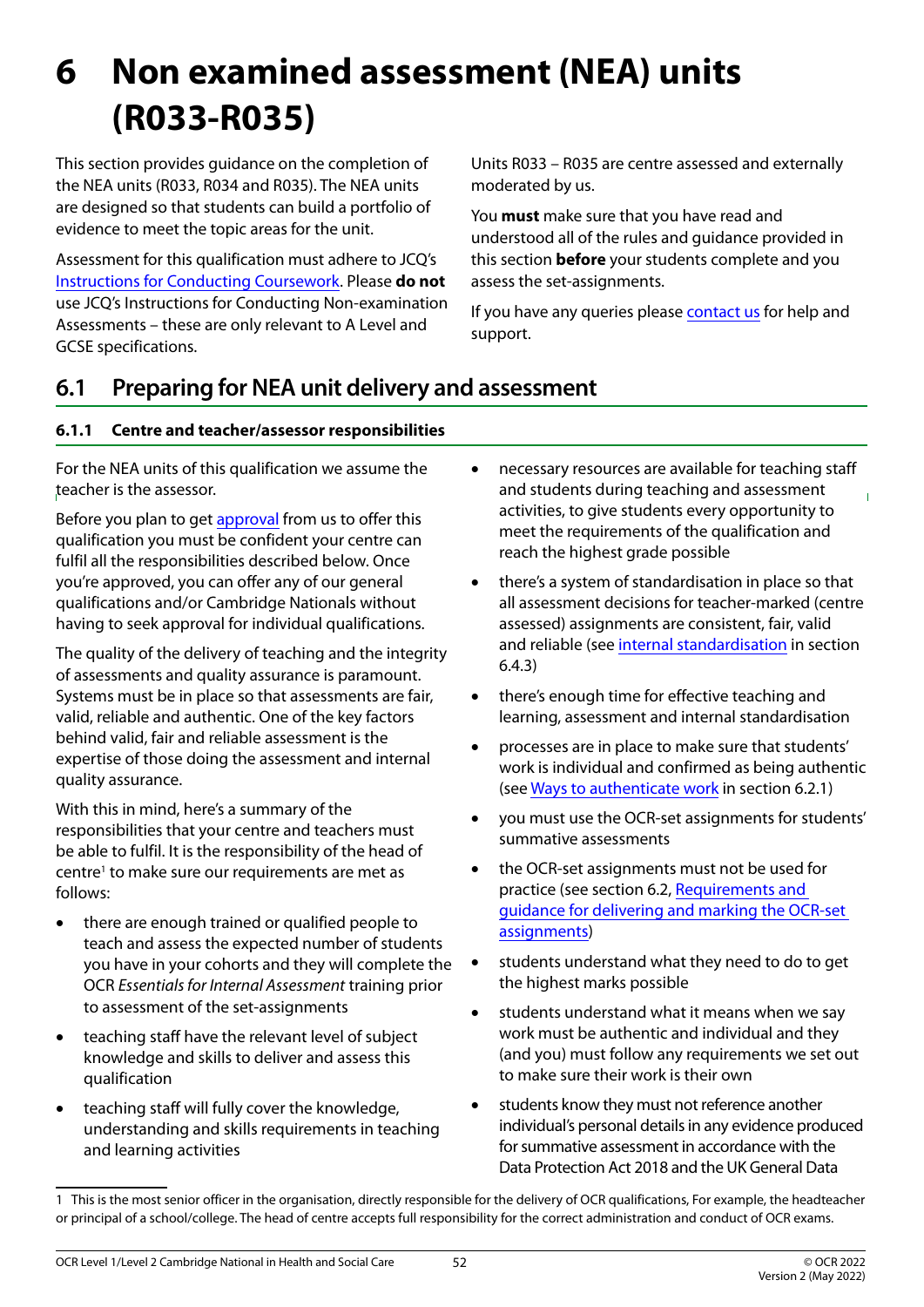Protection Regulations (UK GDPR). It is the student's responsibility to make sure evidence that includes another individual's personal details is anonymised

- marks submitted to us are correct and are accurately recorded
- assessment of set assignments must adhere to JCQ [Instructions for Conducting Coursework.](https://www.jcq.org.uk/exams-office/coursework)
- a declaration is made at the point you're submitting any work to us for assessment that confirms:
	- all assessment is conducted according to the specified regulations identified in the [Administration area of our website](https://www.ocr.org.uk/administration/),
	- o students' work is authentic
	- o marks have been transcribed accurately
- centre records and students' work are kept according to the requirements below:
	- o students' work must be kept until after their unit has been awarded and any review of results or appeals processed. We will not consider any review if the work has not been kept
	- o internal standardisation and assessment records must be kept securely for a minimum of three years after the date we've issued a certificate for a qualification
- all cases of suspected malpractice involving teachers or students must be reported (see '[Reporting suspected malpractice](#page-56-0)' in section 6.3.1).

## <span id="page-52-0"></span>**6.2 Requirements and guidance for delivering and marking the OCR-set assignments**

The assignments are set by us, taken under supervised conditions, marked by the teacher and moderated by us. Assignments will be available on our secure website, Teach Cambridge.

The set assignments give an approximate time that it will take to complete all tasks. These timings are for guidance only, but should be used by you, the teacher, to give students an indication of how long to spend on each task. You can decide how the time should be allocated between each part or individual task. You are also permitted to spread the tasks across several sessions, and therefore it is permissible for evidence to be produced over several sessions.

We will replace the set assignments each year, published on 1st June for teaching from the following September. You must check our secure website, Teach Cambridge and use the set assignment that is live for assessment. The live assessment dates will be shown on the front cover.

Assessment of the set assignments must adhere to JCQ *[Instructions for Conducting Coursework.](https://www.jcq.org.uk/exams-office/coursework)* 

[Appendix A](#page-66-0) of this specification gives guidance for creating electronic evidence for the NEA units. Please read Appendix A along with the unit content and marking criteria grids as it might help you plan your delivery of the units.

The rest of this section deals with how we expect you to manage the delivery and marking of the set assignments, so that assessment is valid and reliable. Please note that failing to meet these requirements may be deemed to be malpractice.

Here is a summary of what we need you to do.

#### You **must**:

- have covered the knowledge, understanding and skills with your students and be sure they are ready for assessment before you start the summative assessment
- give students the [Student Guidance](https://ocr.org.uk/Images/620512-student-guide-to-nea-assignments.pdf) document before they start the assessment
- make sure students are clear about the tasks they must complete and the criteria they are expected to meet. You can:
	- o explain the task
	- $\circ$  provide a copy of the marking criteria to students.
- allow students a reasonable amount of time to complete the assignments and be fair and consistent to all students. The time you allow should be in line with the estimated time we think it should take which is stated in the OCR-set assignments. Within that time students can work on the tasks any time until the date the centre collects the work for centre assessment
- tell the students the resources that they can use in the assignment before undertaking the assessment tasks
- only give students OCR-provided templates. If they opt to use a template from a book, a website or course notes when, for example, creating a plan they must make sure the source is referenced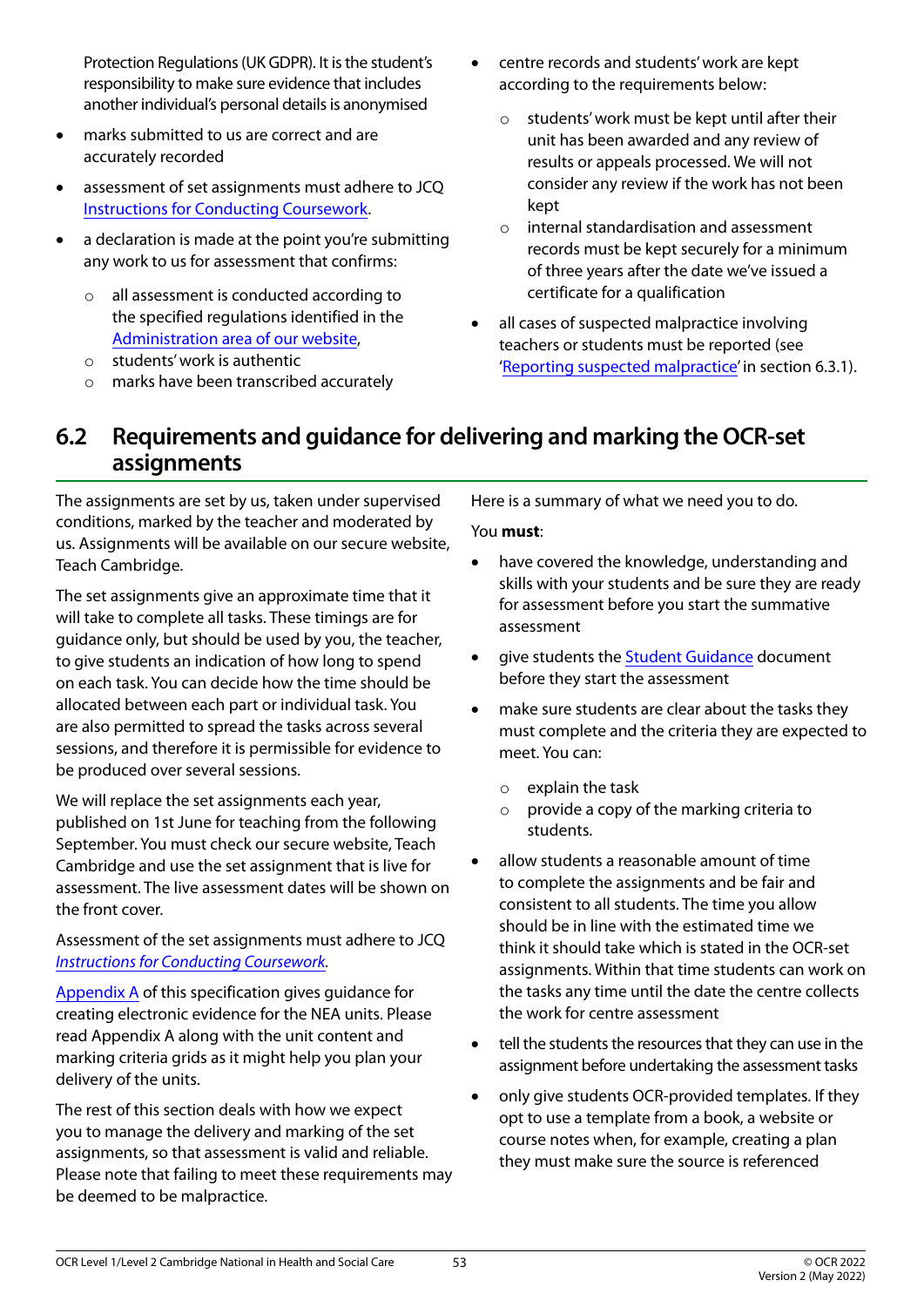- monitor students' progress to make sure work is capable of being assessed against the marking criteria, on track for being completed in good time and is the **student's own** work:
	- o work must be carried out with enough supervision to make sure that the work submitted can be confidently authenticated as the student's own work
	- o NEA work **must** be completed during normal curriculum time and supervised and marked by the teacher/assessor
	- o if you provide any material to prepare students for the set assignment, you must adhere to the rules on using referencing and on acceptable levels of guidance to students set out within the Plagiarism and Feedback sections (see 6.2.2 [Plagiarism](#page-53-1) and 6.3 [Feedback\)](#page-55-0)
	- o students must produce their work independently (see 6.2.1 and 6.3 on [Ways to](#page-53-0)  [authenticate work](#page-53-0) and [Feedback](#page-55-0))
	- o you must make sure students are aware of the requirement to keep their work secure, not share with other students and keep their passwords secure.
- allow students to take the initiative to improve any element of their work as they work through the assignment
- use the marking criteria to mark students' work

Before submitting a final mark to us, you can allow students to repeat any element of the assignment and rework their original evidence. But, any feedback given to students on the original (marked) evidence, must only be generic and must be recorded and available to the moderator (see section 6.3 on [Feedback](#page-55-0) and section 6.4.4 on [resubmitting work\)](#page-60-1).

#### You **must not**:

- change any aspect of the OCR-set assignments (scenarios or tasks)
- accept multiple resubmissions of work where small changes have been made in response to feedback
- allow teachers or students to add, amend or remove any work after students have submitted work for moderation. This will constitute malpractice
- • give detailed advice and suggestions to individuals or the whole class on how work may be improved to meet the marking criteria
- practise the OCR-set assignment tasks with the students
- create practice assignments and practice data which are similar in nature to those set by us
- use past OCR-set assignments, or amend past set assignments, for practise purposes.

### <span id="page-53-0"></span>**6.2.1 Ways to authenticate work**

You must be confident that the work you mark is the student's own. Every student must produce their own work independently. You must use enough supervision, or complete sufficient checks, to be able to judge the authenticity of the student's work.

Wherever possible, the teacher should discuss work-inprogress with students. This will make sure that work is being completed in a planned and timely way and provide opportunities for you to check authenticity of the work.

### <span id="page-53-1"></span>**6.2.2 Plagiarism**

When producing final 'written' pieces of work for the set assignments, students must use their own words to show they have genuinely applied their knowledge and understanding. When students use their own words, ideas and opinions, it reduces the possibility of their work being identified as plagiarised. Plagiarism is the submission of someone else's work as your own and/ or failure to acknowledge a source correctly. Plagiarism makes up a large percentage of cases of suspected

You must:

- make sure students and other teachers understand what constitutes plagiarism and not accept plagiarised work as evidence (you might find the JCQ document *[Plagiarism in Assessments](https://www.jcq.org.uk/exams-office/malpractice/plagiarism-in-assessments---guidance-for-teachersassessors/)* helpful)
- use supervision and questioning as appropriate to confirm authenticity
- make sure students and teachers fill in declaration statements.

malpractice reported to us by moderators. Teachers must make sure they do not accept plagiarised work as evidence.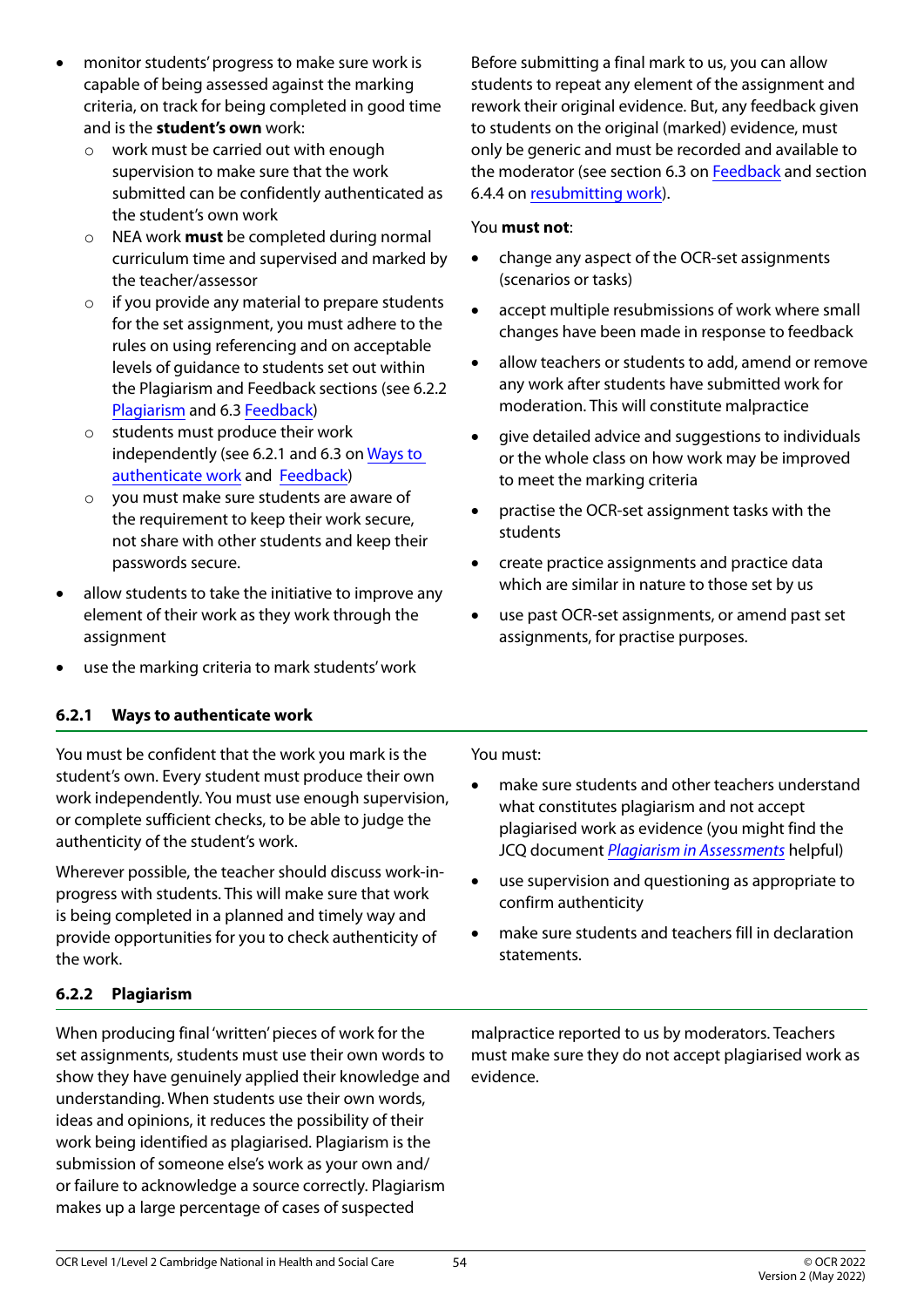Plagiarism often occurs innocently when students do not know that they must reference or acknowledge their sources or aren't sure how to do so. It's important to make sure your students understand:

- the meaning of plagiarism and what penalties may be applied
- that they can refer to research, quotations or evidence produced by somebody else but they must list and reference their sources and clearly mark quotations
- quoting someone else's work, even when it's properly sourced and referenced, doesn't evidence understanding. The student must 'do' something with that information to show they understand it. For example, if a student has to analyse data from an experiment, quoting data doesn't show that they understand what it means. The student must interpret the data and, by relating it to their assignment, say what they think it means. The work must clearly show how the student is using the material they have referenced **to inform their** thoughts, ideas or conclusions.

We have a guide to referencing on our website *[The](https://www.ocr.org.uk/Images/168840-the-ocr-guide-to-referencing.pdf)  [OCR Guide to Referencing](https://www.ocr.org.uk/Images/168840-the-ocr-guide-to-referencing.pdf)* and we have also produced a [poster](https://www.ocr.org.uk/Images/576267-how-to-reference-work-poster.pdf) on referencing and plagiarism which may be useful to share with students.

Some useful tips are:

- Best practice is to always reference material copied from the internet or other sources. This applies to infographics (graphical information providing data or knowledge) as well
- Teach your students how to reference and explain why it's important to do it. At Key Stage 4 it is sufficient if they:
	- o use quote marks to show the beginning and end of the copied work
	- $\circ$  for website text, list the html address and ideally the date they accessed the website
	- $\circ$  for other publications, list the name of the resource/book/printed article and ideally the year in which it was published.
- Students must also identify information they have copied from teaching handouts and presentations for the unit, using quote marks and stating the text is from class handouts.

#### **Identifying copied/plagiarised work**

Inconsistencies throughout a student's response are often indicators of plagiarism. For example:

- different tones of voice, sentence structure and formality across pieces of work
- use of American expressions, spellings and contexts (such as American laws and guidelines)

#### **What to do if you think a student has plagiarised**

If you identify plagiarised work at the point of marking or moderation:

- this must be taken into account when applying the mark scheme.
	- $\circ$  the work should be included with any work that is sent to the moderator if it is part of the moderation sample, with a note on the Unit Recording Sheet to state that there is plagiarism in the work and that marks have been adjusted accordingly
- dated expressions and references to past events as being current
- sections of text in a document where the font or format is inconsistent with other sections.
- the student(s) must be reported for plagiarism in line with the JCQ document [Suspected Malpractice](https://www.jcq.org.uk/exams-office/malpractice/)  [Policies and Procedures](https://www.jcq.org.uk/exams-office/malpractice/)
	- o Fill in the *[JCQ form M1](https://www.jcq.org.uk/exams-office/malpractice)*

In line with the policy and procedures of JCQ on suspected malpractice, the penalties applied for plagiarism would usually result in the work not being allowed or the mark being significantly reduced.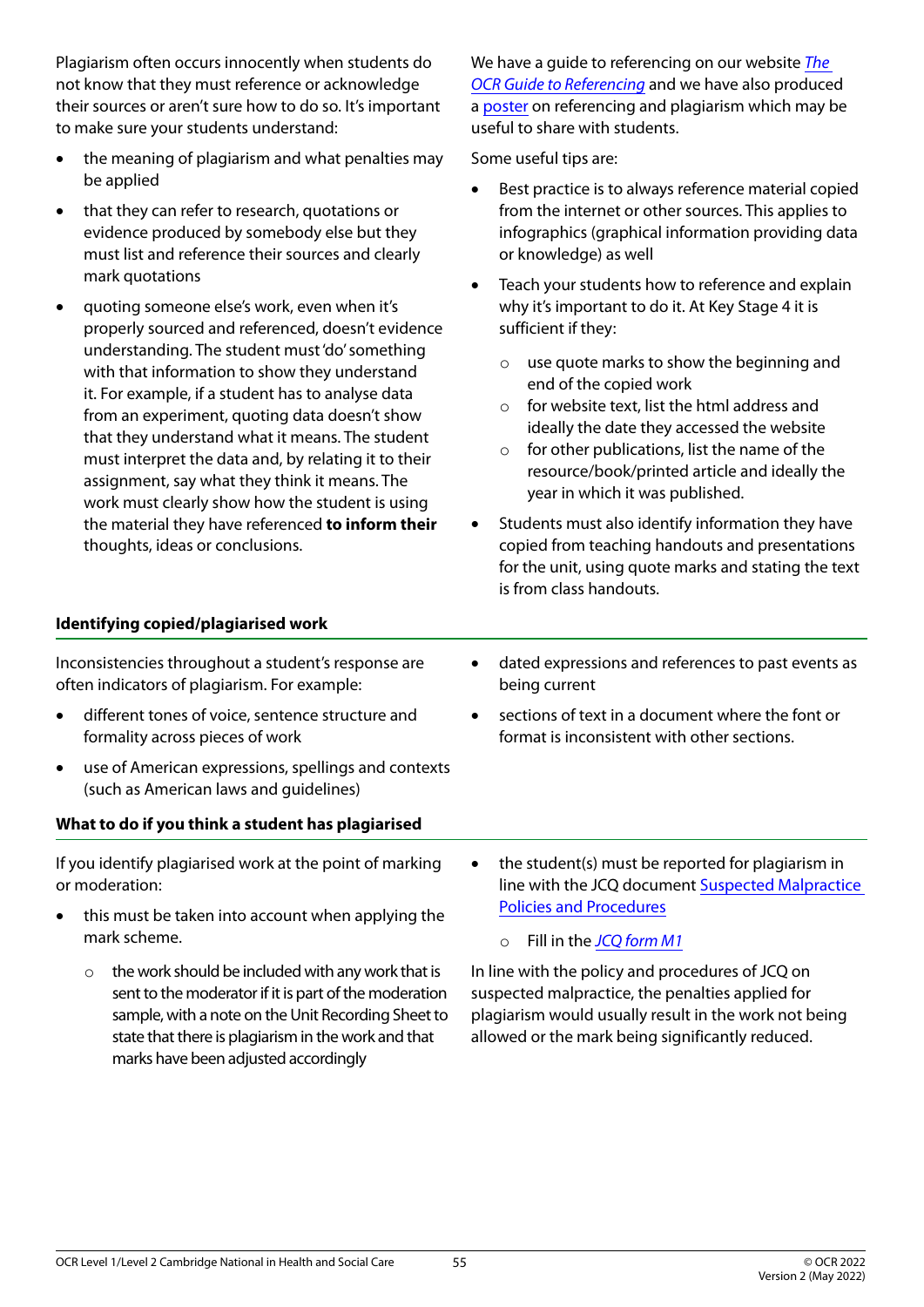# <span id="page-55-0"></span>**6.3 Feedback**

### **Feedback to students on work in progress towards summative assessment**

You can discuss work-in-progress towards summative assessment with students to make sure it's being done in a planned and timely way. It also provides an opportunity to check the authenticity of the work. You must intervene if there's a health and safety risk.

Generic guidance to the whole class is also allowed. This could include reminding students to check they have provided evidence to cover every aspect of the task. Individual students can be prompted to double check for gaps in evidence providing that specific gaps are not pointed out to them.

You can give general feedback and support if one or more students are struggling to get started on an aspect of the assignment or following a break between sessions working on the assignment. For example, if a student is seeking more guidance that suggests they are not able to apply knowledge, skills and understanding to complete their evidence you can remind them that they had a lesson which covered the relevant topic. The student would then need to review their own notes to find this information and apply it as needed.

Feedback must not provide specific advice and guidance that would be construed as coaching. This would compromise the student's ability to independently perform the task(s) they are doing and constitutes malpractice. Our moderators use a number of measures to assure themselves the work is the student's own.

Once work has been marked, feedback must be provided to students on the work they submitted for assessment.

#### Feedback **must**:

- be supportive, encouraging and positive
- tell the student what has been noticed, not what the teacher thinks (for example if you have observed the student completing a task you can describe what happened, what was produced and what was demonstrated).

#### Feedback **can**:

identify what task and part of the task could be improved, but not detail how to improve it. You could show the student work from a **different** unit that demonstrates higher achievement, but you must not detail to the student how they could achieve that in their work. If you are using another student's work as a model answer, please anonymise this work. You could remind students that they had a lesson on a specific topic and that they could review their notes, but you must not tell them how they could apply the teaching to improve their work

- comment on what has been achieved, for example *'the evidence shows a sound understanding for MB2*
- identify that the student hasn't met a command verb or mark band requirement. For example, 'This is a description, not an evaluation'
- use text from the specification, assignment or marking criteria in general guidance to clarify what is needed in the work. For example *'You have given a comprehensive explanation of 'the physical factors' and 'social/emotional factors' and a sound explanation of 'economic factors*
- point out where the work sits within the mark bands but students must make their own decisions as to what to improve and how. For example, the feedback can say *'this shows a sound understanding'* (for mark band 2) but not precisely what should be added to make it show a **comprehensive** understanding (for mark band 3).

#### Feedback **must not**:

- point out specific gaps, for example you must not prompt the student to include specific detail in their work, such as 'You need to improve this by giving more detail''
- be so detailed that it
	- o leads students to the answer, for example you must not give model answers on the **same** unit being taken or explain specifically what amendments should be made. If work from another student on a **different unit** is being used to model answers, please ensure it is anonymised
	- o provides a step-by-step guide on what to do to complete or improve work, for example you must not give headings or templates that include examples which give all or part of what students have to write about or produce.
- talk the student through how to achieve or complete the task
- give detail on where to find information/evidence.

In other words, feedback must help the student to take the initiative in making changes. It must not direct or tell the student what to do to complete or improve their work in a way that means they do not need to think how to apply their learning. Students need to recall or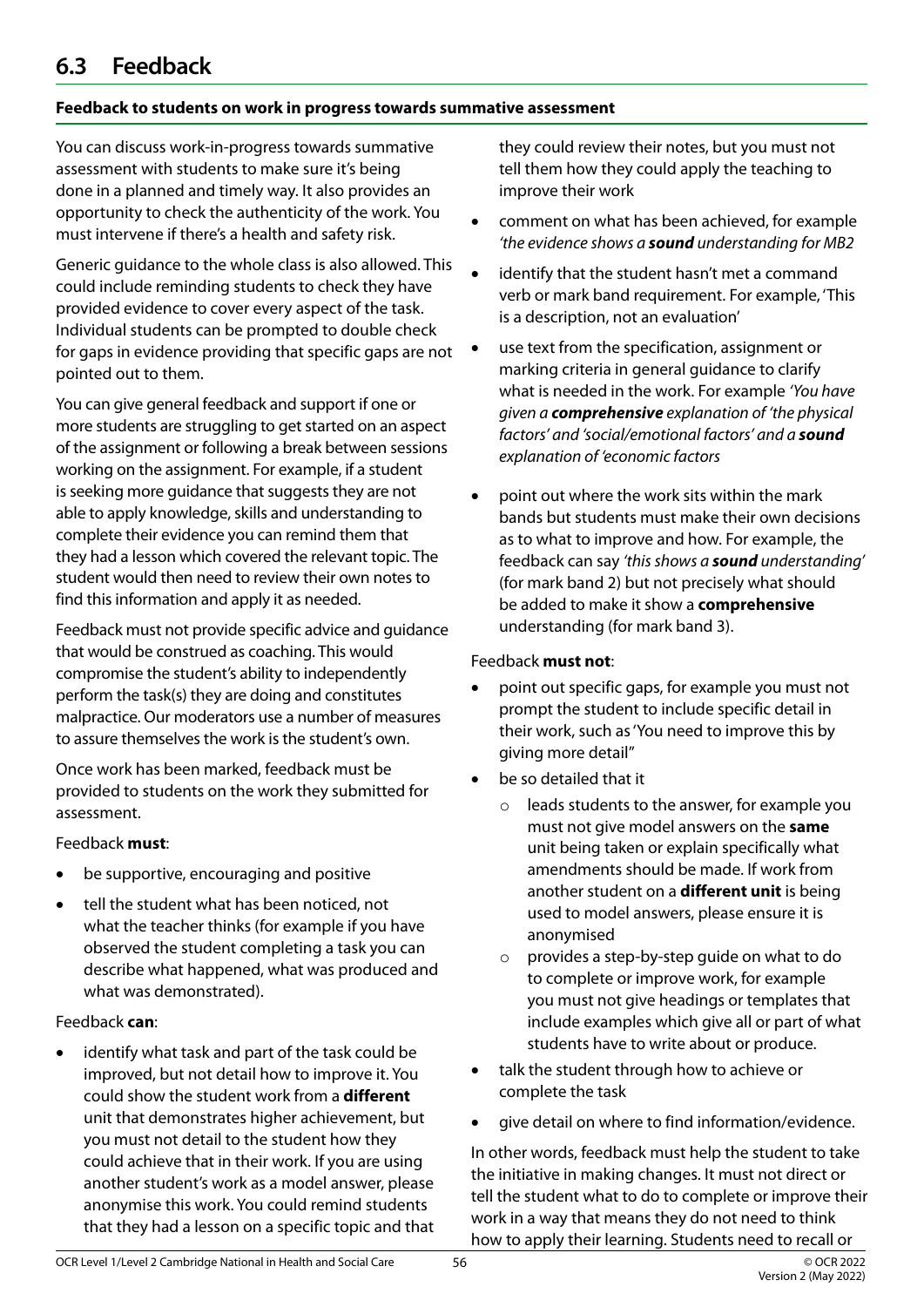OCR Level 1/Level 2 Cambridge National in Health and Social Care

57 © OCR 2022

apply their learning. You must not do the work for the student(s).

Neither you nor the student can add, amend or remove any work after the final mark has been submitted for moderation.

### **What over-direction might look like**

When we see anything that suggests the teacher has led students to the answer, we become concerned because it suggests students have not worked independently to produce their assignment work. The following are examples of what may indicate overdirection by the teacher:

• prompts that instruct students to include specific detail in their work, such as, 'You need to include the aims of the activity. Who is it aimed at? What is the purpose of the activity? How will it benefit the specific group/individual?

### <span id="page-56-0"></span>**6.3.1 Reporting suspected malpractice**

It is the responsibility of the head of centre to report all cases of suspected malpractice involving teachers or students.

A JCQ Report of Suspected Malpractice form (JCQ/M1 for student suspected malpractice or JCQ/M2 for staff suspected malpractice) is available to download from the [JCQ website](http://www.jcq.org.uk/exams-office/malpractice) and must be completed as soon as possible and emailed to us at [malpractice@ocr.org.uk.](mailto:malpractice@ocr.org.uk)

### **6.3.2 Supervision**

NEA work must be completed in normal curriculum time and supervised and marked by the teacher. You must use enough checks so you're confident the student's work is authentic.

### **6.3.3 Student and centre declarations**

Both students and teachers must declare that the work is the student's own:

• **each student** must sign a declaration before submitting their work to their teacher. A candidate authentication statement that can be used is available to download from the OCR website. These statements should be kept within the centre until all enquiries about results, malpractice and appeal issues have been resolved. **A mark of zero must** 

#### **be recorded if a student cannot confirm the authenticity of their work**

**teachers** must declare the work submitted for centre assessment is the student's own work by completing a centre authentication form (CCS160) for each unit. Centre authentication forms should be kept within the centre until all post-results issues have been resolved.

Please see additional guidance for students who wish to resubmit their work following OCR moderation in [Section 6.7.](#page-61-0)

• headings or templates that include examples which give all or part of what students have to write about or produce, such as sources of support.

Moderators will report suspected malpractice when they cannot see differences in content between students' work in the sample they are moderating. An exception is when students have only used and referenced technical facts and definitions. If the moderator is in any doubt, they will report suspected malpractice. The decision on whether or not to investigate is made by us not the moderator.

When we ask centres to investigate instances of malpractice, heads of centres must act promptly and report the outcomes to us.

More information about reporting and investigating suspected malpractice, and the possible sanctions and penalties which could be imposed, is in the JCQ publication: [Suspected Malpractice Policies and](https://www.jcq.org.uk/exams-office/malpractice/)  [Procedures.](https://www.jcq.org.uk/exams-office/malpractice/) You can also find out more on our [website.](https://www.ocr.org.uk/administration/cambridge-nationals/assessment/malpractice/)

For example, you can use questioning to confirm the depth and breadth of their understanding of the topic

they've covered in a specific piece of work.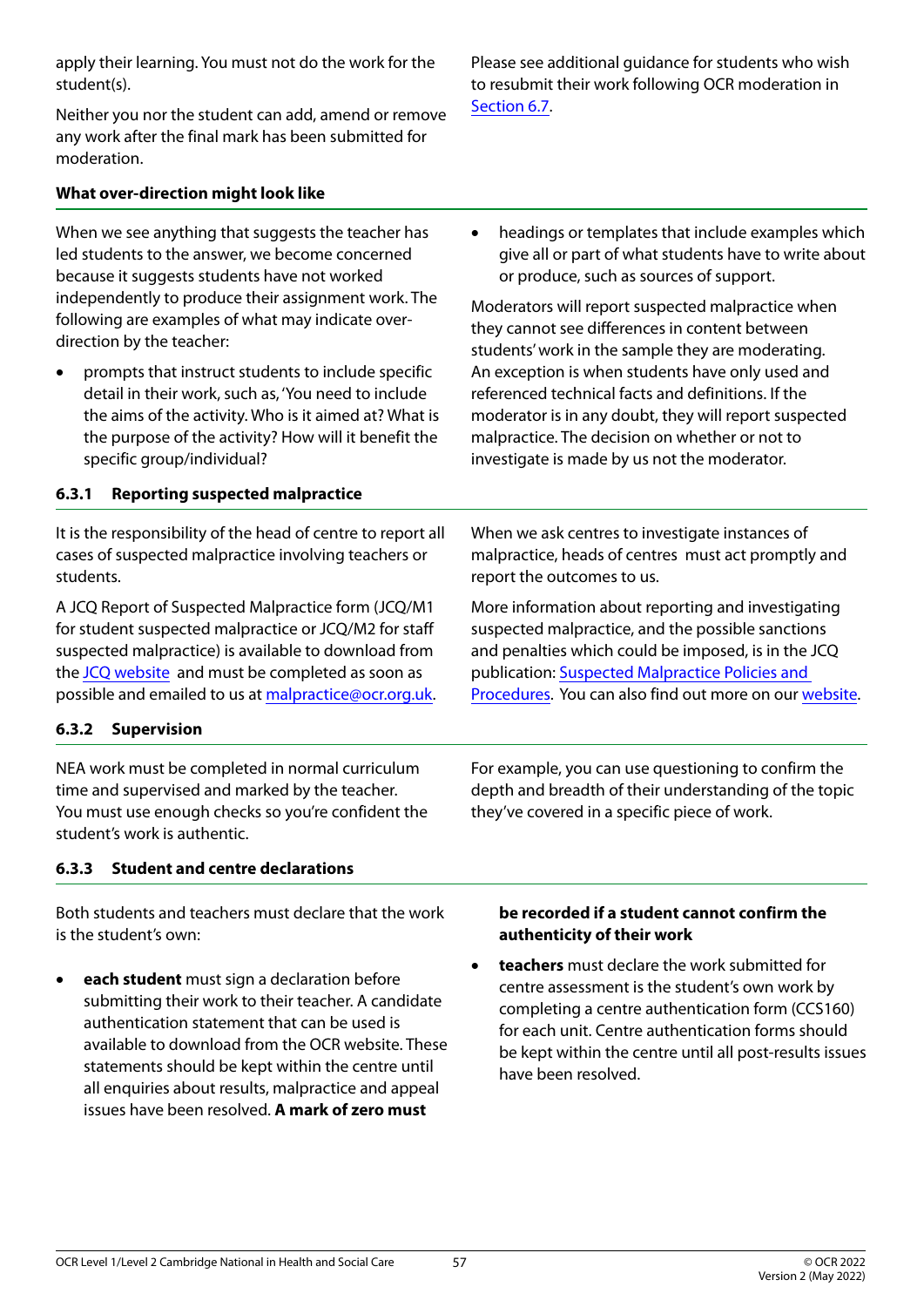#### **6.3.4 Group working**

We do not assess the skills associated with group work in this qualification and the OCR-set assignment will not include it. If it is necessary to use group work to make the delivery of the assignment more manageable, you

#### **6.3.5 Methods of assessment**

It is your responsibility to choose the best method of assessing a student in relation to their individual circumstances. The methods chosen must be:

- • valid
- • reliable
- safe and manageable
- suitable to the needs of the student.

#### **Valid**

Validity can be compromised if a student does not understand what is being asked of them. For example, one valid method of assessing a student's knowledge and understanding is to question them. If the questions posed are difficult for the student to understand (not in terms of the content but the way they are phrased, for example) the validity of the assessment method is questionable.

As well as assessment methods being valid, the evidence presented must also be valid. For example, it would not be appropriate to present an organisation's equal opportunities policy as evidence towards a student's understanding of how the equal opportunities policy operates within the organisation. It would be more appropriate for the student to incorporate the policy within a report describing different approaches to equal opportunities.

#### **Reliable**

A reliable method of assessment will produce consistent results for different assessors on each assessment occasion. Internal moderators must make sure that all assessors' decisions are consistent.

#### **Safe and manageable**

Assessors and internal moderators must make sure that the assessment methods are safe and manageable and do not put unnecessary demands on the student.

must make sure that all practical tasks and evidence submitted for assessment that shows the student has met the marking criteria is entirely the individual's own work.

#### **Suitable to the needs of the student**

We are committed to ensuring that achievement of these qualifications is free from unnecessary barriers.

#### **Observation and questioning**

The primary evidence for assessment is the work submitted by the student, however we consider the following assessment methods suitable for teachers/ assessors to use for these qualifications:

- • **observation** of a student doing something
- **questioning** of the student or witness.

#### **Observation**

The teacher/assessor and student should plan observations together but it is the teacher's/assessor's responsibility to record the observation properly (for example observing a student undertaking a practical task). Find more information in the Teacher Observation Records section on the following page.

#### **Questioning**

Questioning the student is normally an ongoing part of the formative assessment process and may, in some circumstances, provide evidence to support achievement of the criteria.

Questioning is often used to:

- test a student's understanding of work which has been completed outside of the classroom
- check if a student understands the work they have completed
- • collect information on the type and purpose of the processes a student has gone through.

If questioning is to be used as evidence towards achievement of specific topic areas, it is important that teachers/assessors record enough information about what they asked and how the student replied, to allow the assessment decision to be moderated.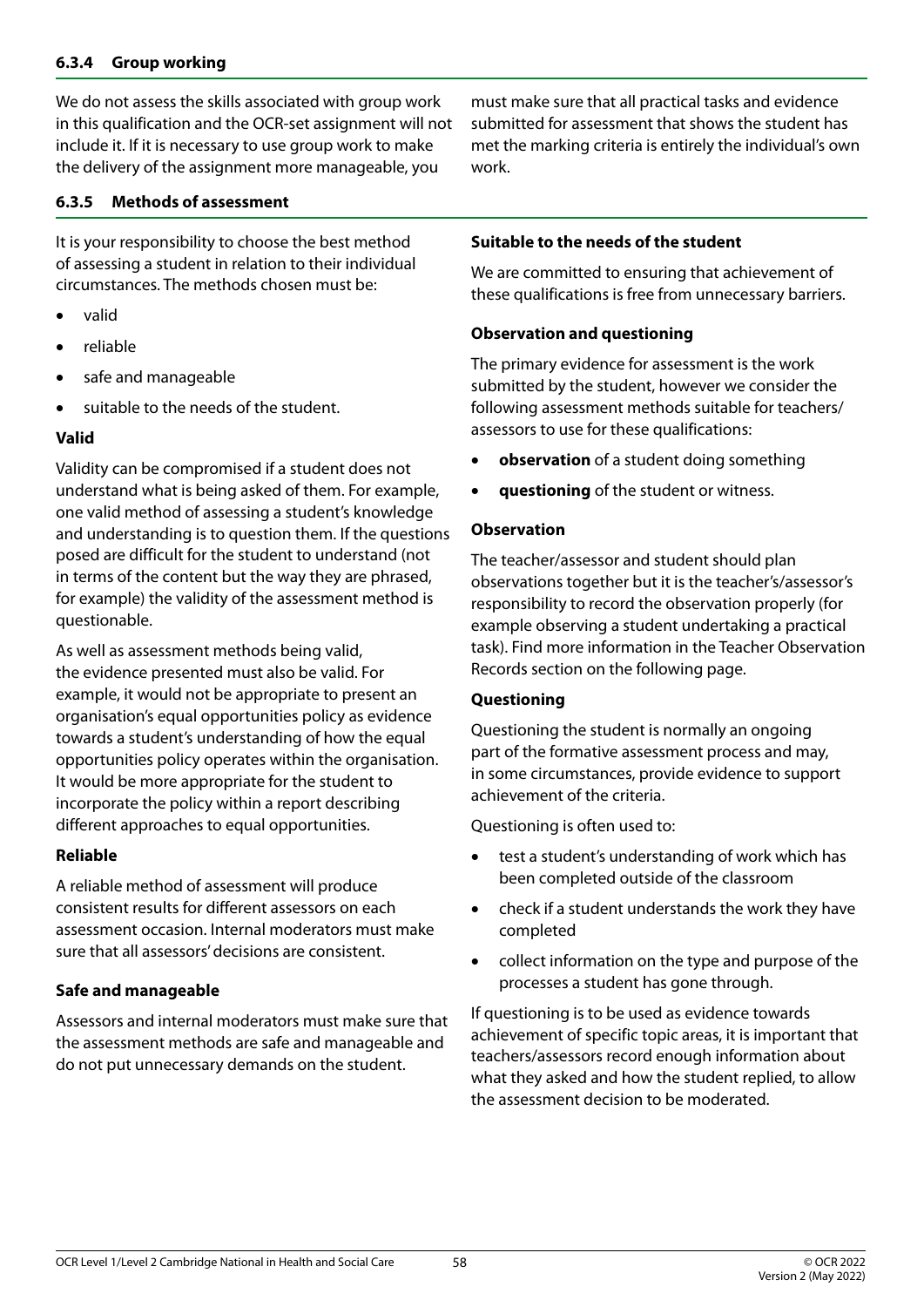It is a requirement that a teacher completes the Teacher Observation Record form, located on our secure website, Teach Cambridge, for the **following OCR-set assignments:**

**Unit R034** for each student as evidence of delivering a creative activity (Task 2, Topic Area 4). The Teacher Observation Record form should provide evidence of a student delivering a creative activity, alongside evidence such as the script/notes, feedback forms, presentation slides or digital recordings/photographic evidence.

**Unit R035** for each student as evidence of delivering their health promotion campaign (Task 3, Topic Area 4). The Teacher Observation Record form should provide evidence of a student delivering a health promotion campaign, alongside evidence such as the script, speaker notes, presentation slides, feedback forms or digital recordings/photographic evidence.

Teacher observation **cannot** be used as evidence of achievement for a whole unit. Most evidence should be produced directly by the student. Teacher observation

should only be used where specified as an evidence requirement.

Teacher Observation Records must be suitably detailed for each student, to help assessors to determine if the grading criteria have been met. You must follow the guidance provided in the 'guidance notes' section of the form so that the evidence captured and submitted is appropriate. Both the student and the teacher must sign and date the form to show that you agree its contents.

Where the guidance has not been followed, the reliability of the form as evidence may be called into question. If doubt about the validity of the Teacher Observation Record form exists, it cannot be used as assessment evidence and marks based on it cannot be awarded. Moderators will be instructed to adjust centre marks accordingly.

### **6.3.7 Interview Authentication Form**

It is a requirement that each student completes the Interview Authentication form in the OCR setassignment for **R033**, which you (the teacher) must sign to verify that you have seen proof that the interview has been completed by the student. You do not need to witness the interview but must verify that you have seen evidence, such as photographs or audio

recordings of the interview taking place or making contact with the individual interviewed to confirm it took place and that it is the student's own work.

A record of the student's (redacted) notes must accompany their report.

### **6.3.8 Presentation of the final piece of work**

Students must observe the following procedures when producing their final piece of work for the NEA tasks:

- work can be word processed or hand-written
- tables and graphs (if relevant) may be produced using appropriate ICT
- any copied material must be suitably acknowledged
- quotations must be clearly marked and a reference provided
- a completed Unit Recording Sheet must be attached to work submitted for moderation. The Unit Recording Sheet can be downloaded from the [qualification page](https://www.ocr.org.uk/qualifications/cambridge-nationals/)
- Centres **must** provide guidance on the Unit Recording Sheet (URS) to show where specific evidence can be found. This may be through the use of the 'page number' column and/or by referencing file names and locations
- Work submitted digitally for moderation should be on electronic media (for example, on our portal, CD or USB Drive), and be in a suitable file format and structure, as detailed in Appendix A at the end of this specification. Students must submit their completed product(s) in an electronic format that is suitable for the client in the set assignment.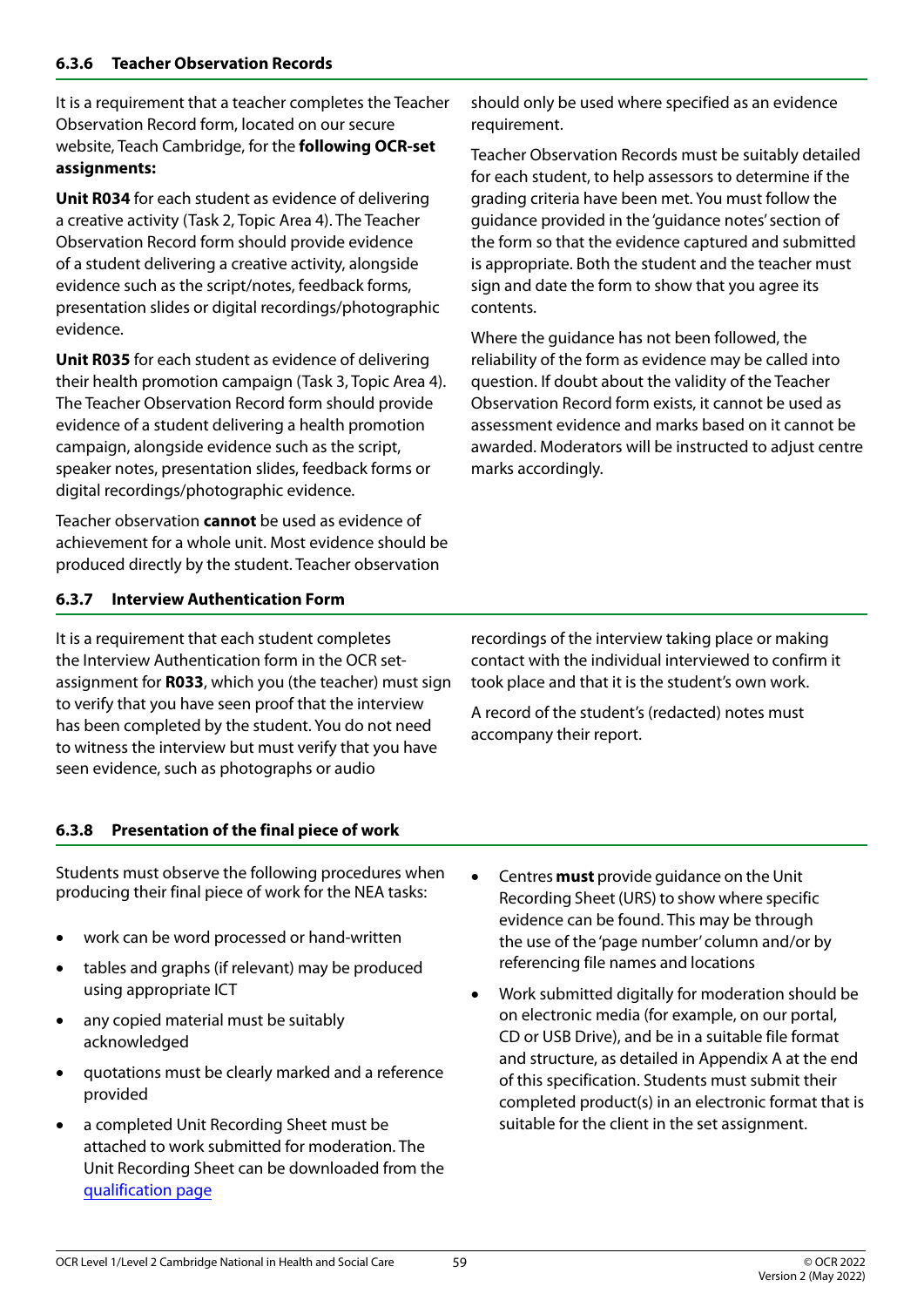# <span id="page-59-0"></span>**6.4 Marking NEA units**

All NEA units are internally marked by teachers using the OCR marking criteria and guidance and externally moderated by the OCR-appointed moderator. Assessment of the set assignments must adhere to JCQ *[Instructions for Conducting Coursework.](https://www.jcq.org.uk/exams-office/coursework)*

The centre is responsible for appointing someone to act as the assessor. This could be the teacher who has delivered the programme or another person from the centre.

**6.4.1 Use of a 'best fit' approach to marking criteria**

The assessment tasks should be marked by teachers/ assessors according to the OCR marking criteria using a 'best fit' approach. For each of the marking criteria, teachers/assessors select the band descriptor provided in the marking grid that most closely describes the quality of the work being marked.

Marking should be positive, rewarding achievement rather than penalising failure or omissions. The award of marks **must be** directly related to the marking criteria:

- Each band descriptor covers all the relevant content for the topic areas.
- The descriptors should be read and applied as a whole.
- Make a best fit match between the answer and the band descriptors.
- An answer does not have to meet all of the requirements of a band descriptor before being placed in that band. It will be placed in a particular band when it meets more of the requirements of that band than it meets the requirements of other bands.
- Where there is more than one strand within the band descriptors for a topic area and a strand has not been addressed at all, it is still possible for the answer to be credited within that mark band depending upon the evidence provided for the remaining strands. The answer should be placed in the mark band most closely reflecting the standard achieved across all strands within the band descriptors for topic areas; however in this scenario, the mark awarded for that band should reflect that a strand has not been addressed.

The marking criteria must be used to mark the student's work. These specify the levels of skills, knowledge and understanding that the student is required to demonstrate.

When deciding the mark within a band, the criteria below should be applied:

- the extent to which the statements within the band have been achieved. For example:
	- o an answer that convincingly meets nearly all of the requirements of a band descriptor should be placed at or near the top of that band. Where the student's work convincingly meets the statements, the highest mark should be awarded
	- o an answer that meets many of the requirements of the band descriptor should be placed in the middle of the band. Where the student's work adequately meets the statements, the most appropriate mark in the middle range should be awarded
	- $\circ$  if an answer is on the borderline between two bands but it is decided that it better fits the descriptors for:
		- the lower of these two bands it should be placed near the top of the lower band
		- the higher of these two bands the lowest mark for the higher band should be awarded.
- If a student's answer does not meet Mark Band 1 (MB1) criteria for any task, you must award zero marks for that task.

Teachers/assessors should use the full range of marks available to them and award full marks in any band for work that fully meets that descriptor. This is work that is 'the best one could expect from students working at that level'.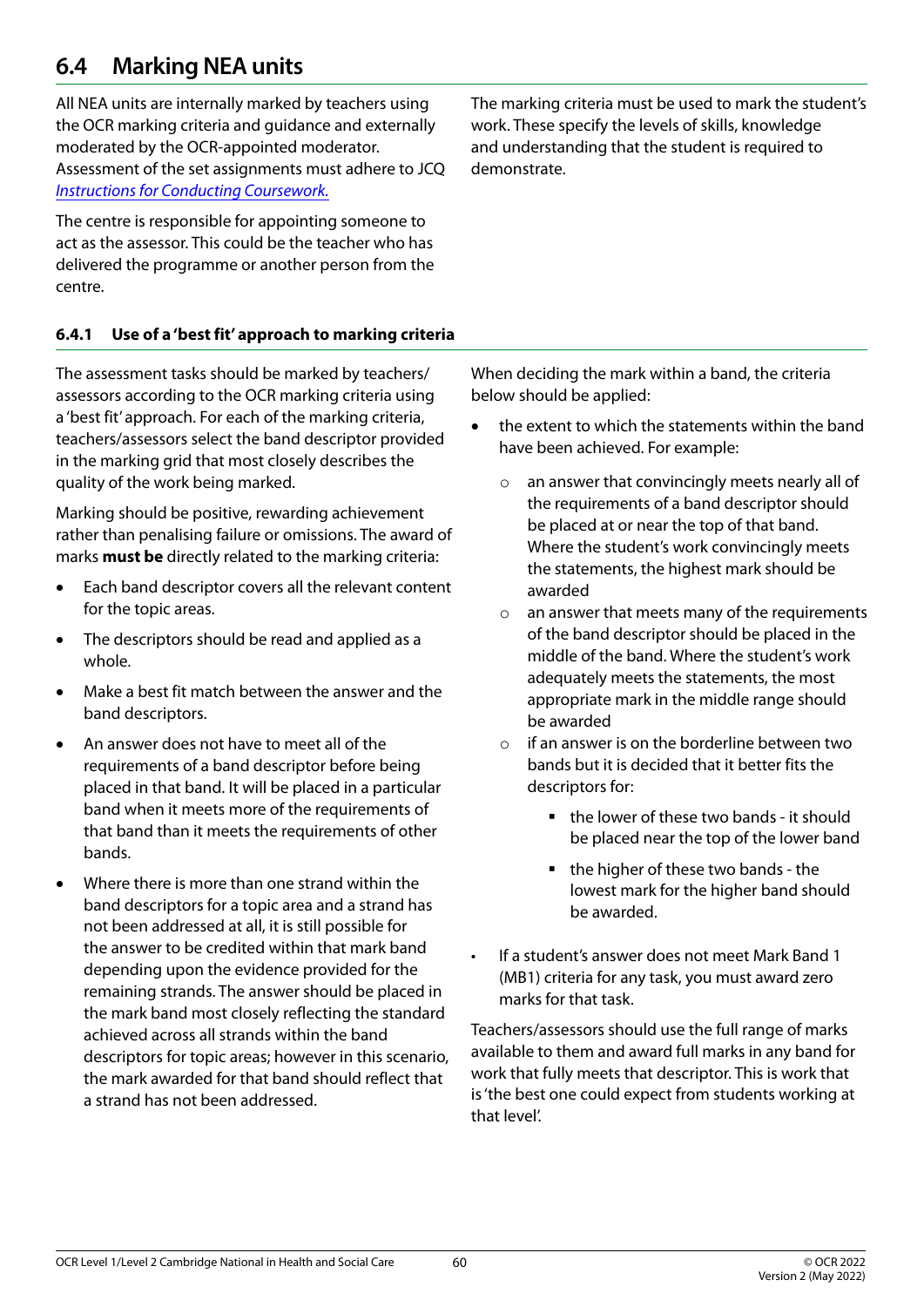Each piece of NEA work should show how the marks have been awarded in relation to the marking criteria.

Writing comments on students' work and Unit Recording Sheet (URS) provides a means of

### <span id="page-60-0"></span>**6.4.3 Internal standardisation**

It is important that all teachers/assessors work to common standards. Centres must make sure that, within each unit, the internal standardisation of marks across teachers/assessors and teaching groups takes place using an appropriate procedure.

This can be done in a number of ways. In the first year, reference material and OCR training meetings will provide a basis for centres' own standardisation. In following years, this, or centres' own archive material, may be used. We advise centres to hold preliminary meetings of staff involved to compare standards through cross-marking a small sample of work. After most marking has been completed, a further meeting at which work is exchanged and discussed will help final adjustments to be made.

communication between teachers during the internal standardisation, and with the moderator if the work is part of the moderation sample.

If you're the only assessor in your centre for this qualification, then it's still advisable to make sure your assessment decisions are internally standardised by someone else in your centre, ideally someone who has experience of the nature of this qualification (For example, is delivering a similar qualification in another subject) or relevant subject knowledge and asking them to review a sample of the assessments.

You must keep evidence of internal standardisation in the centre for the moderator to see.

We have a [guide](https://www.ocr.org.uk/Images/286460-internal-standardisation-generic-guide.pdf) to how internal standardisation may be approached on our website.

### <span id="page-60-1"></span>**6.4.4 Reattempting work before submitting marks to OCR**

As described in Section 6.2, before submitting a final mark to us, you can allow students to repeat any element of the assignment and rework their original evidence – we refer to this as a '**reattempt**'. This is to allow the student to reflect on the feedback, which

must be recorded, and improve their work. It is not an iterative process where they make small modifications through ongoing feedback to eventually achieve the desired grade.

### **6.4.5 Submitting marks**

All work for NEA units is marked by the teacher and internally standardised by the centre. Marks are then submitted to us. You can find the key dates and timetables on ou[r website](https://www.ocr.org.uk/administration/cambridge-nationals/).

There should be clear evidence that work has been attempted and some work produced. If a student

submits no work for a NEA unit, the student should be identified as being absent from that unit.

If a student completes any work at all for a NEA unit, then the work should be assessed according to the marking criteria and the appropriate mark awarded. This may be zero.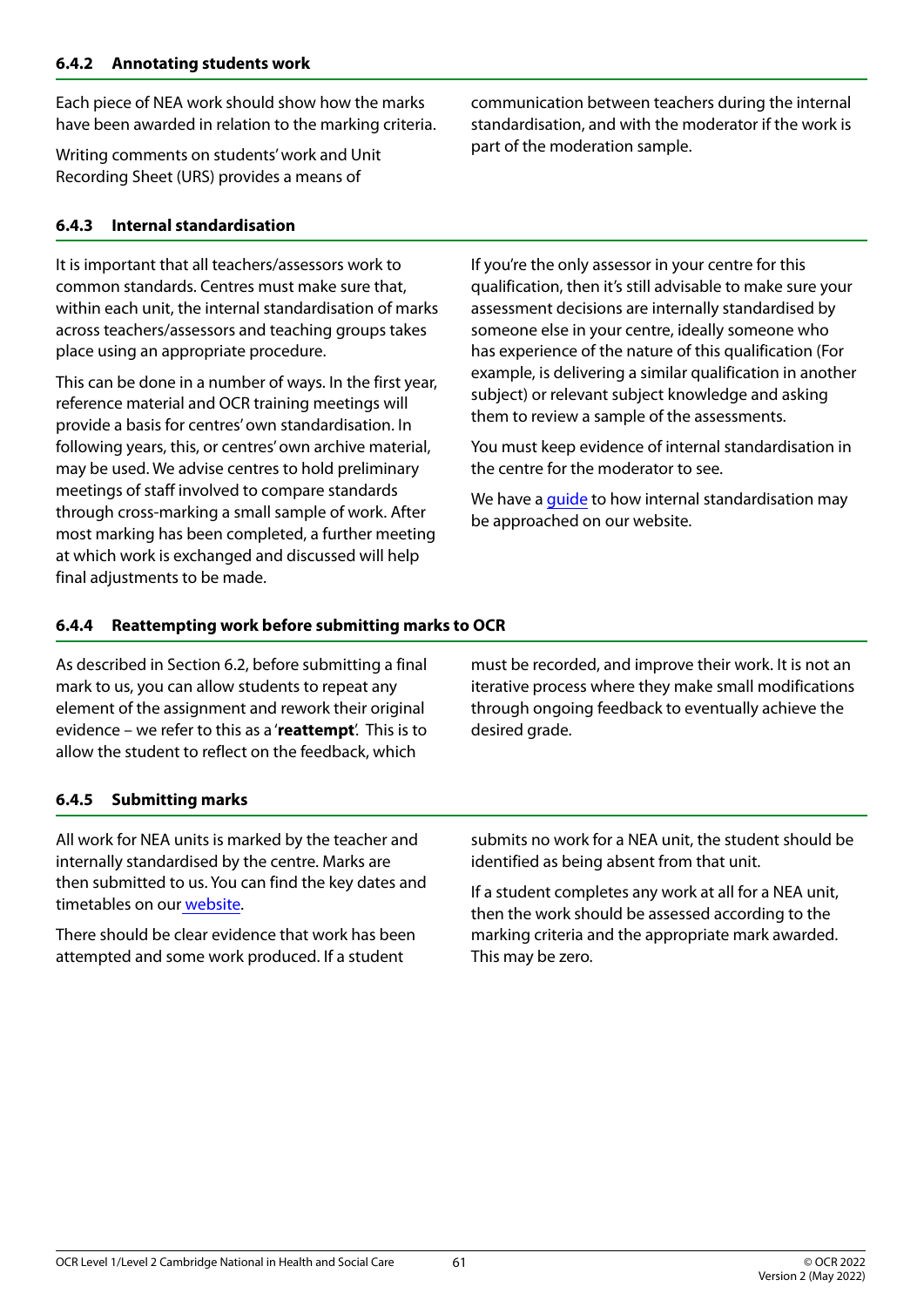# **6.5 Moderating NEA units**

The purpose of external moderation is to make sure that the standard of marking is the same for each centre and that internal standardisation has taken place.

The [administration](https://www.ocr.org.uk/administration/cambridge-nationals/) pages of our website provide full details about how to submit work for moderation.

### **6.5.1 Sample requests**

Once you have submitted your marks, we will tell you which work will be sampled as part of the moderation. Samples will include work from across the range of attainment of students' work. Work for moderated units can be uploaded to us using our Submit for Assessment service or sent by post.

Copies of students' work must be kept until after their units have been awarded and any review of results or appeals processed.

### **6.5.2 Outcome of moderation**

Centres will receive the final outcomes of moderation when the provisional results are issued. Results reports will be available for you to access. More

information about the reports that are available is on our [administration](https://www.ocr.org.uk/administration/cambridge-nationals/) pages.

# **6.6 Resubmitting moderated work to OCR to improve the grade**

We use the term '**resubmission**' when referring to student work that has previously been submitted to OCR for moderation. Following OCR moderation, if you and the student feel they have not performed at their best during the assessment, the student can, with your agreement, improve their work and resubmit it to you again for assessment. You must be sure it is in the student's best interests to resubmit the work for assessment. There is one resubmission opportunity per NEA assignment.

# <span id="page-61-0"></span>**6.7 Recording feedback and decisions**

For reattempts and resubmissions, you must record the reasons why a student has been allowed to reattempt or resubmit in your centre's assessment decisions records. You must also follow our guidelines on giving feedback and record the feedback given to the student. All feedback given to the student for the purpose of a reattempt or resubmitting work must be recorded. We have created a feedback form, available on the OCR website, which you can use to help support this. We monitor the assessment decisions you make. You must follow the guidelines outlined in Section 6.

Students can only resubmit work using the **same** assignment if the assignment is still live. The live assessment dates will be shown on the front cover of the assignment. We will not accept work based on an assignment that is no longer live.

If students wish to resubmit a unit after the live assessment date has passed, they must submit work using the new live assignment.

We reserve the right to request the written feedback and the work in its original state. If you do not meet the requirements this will be treated as malpractice.

Neither you nor the student can add, amend or remove any work after the final mark has been submitted for moderation.

See [Section 7.2](#page-62-0) for terminal assessment rules.

This includes the deadline dates for entries and submission of marks. For moderation to happen, centres must submit their marks.

As it is essential for us to have sample work available at awarding meetings, we may ask some centres to release work for awarding and archive purposes. We will let you know as early as possible if we need this from you and

always appreciate your co-operation.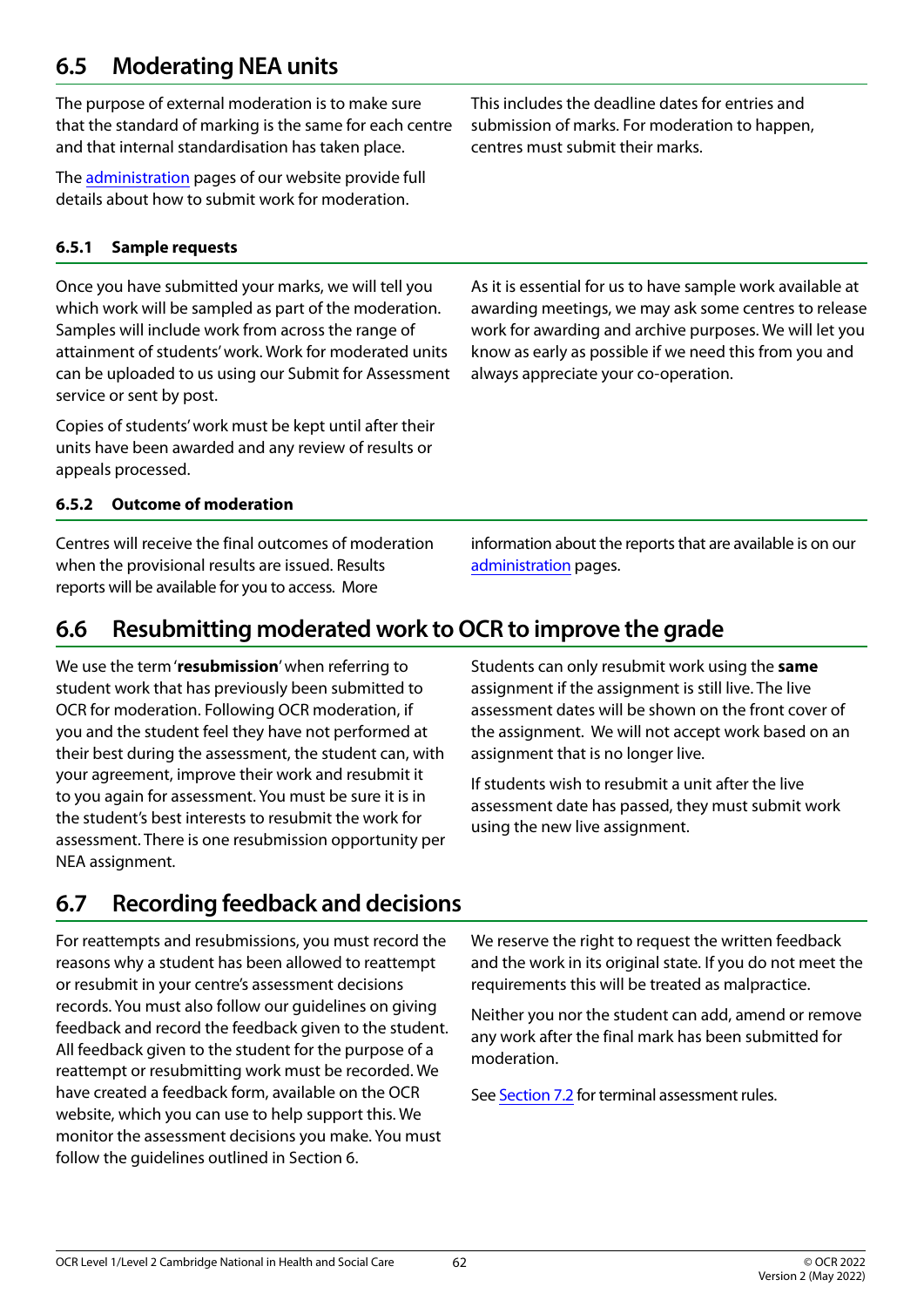# <span id="page-62-0"></span>**7 Administration**

The information in this section gives an overview of the processes involved in administering this qualification. All of the following processes require you to submit something to OCR by a specific deadline. More information about the processes and deadlines involved at each stage of the assessment cycle can be found in the Administration area of our [website.](https://www.ocr.org.uk/administration/cambridge-nationals/)

### **7.1 Assessment availability**

There are two assessment series available each year in January and June to all students. Students can be entered for different units in different assessment series. All students must take the exam at a set time on the same day in a series.

Certification (where students achieve the qualification) is available each January and June.

|               | Unit availability |                          |  |  |
|---------------|-------------------|--------------------------|--|--|
| <b>Series</b> | <b>Unit R032</b>  | <b>Units R033 - R035</b> |  |  |
| January       |                   |                          |  |  |
| June          |                   |                          |  |  |

- First assessment for externally assessed unit R032 is January 2024
- First assessment for NEA units R033-R035 is January 2023
- Certification is available from January 2024

# <span id="page-62-1"></span>**7.2 Entry rules**

#### **Terminal assessment**

The externally assessed unit must be taken as terminal assessment. This means that the exam for unit R032 must be taken at the end of the students' course of study. This exam contributes 40% of the total marks available for the qualification.

NEA units can be submitted in any series but must be submitted either before or in the same series as the externally assessed unit.

### **Certification entries**

- For a student to achieve the qualification, you need to make a qualification certification entry (aggregation)
- You can make certification entries:
	- o at the same time as unit entries for the exam
	- o after you have received results for the exam as a late certification request for that series
	- o after you have received results for the exam as a certification entry in a later series
- You can make certification entries in the January or June series – this is the series that will appear on the qualification certificate
- • Certification entries and late certification requests are free of charge.

#### **Resitting units before certification**

- Students **can** take the exam before all the NEA units are completed. This is classed as a 'practice attempt'
	- o 'Practice attempts' do not count towards the student's overall grade or in performance tables. The student will be issued with a unit result only
	- o When the student has completed all the NEA units, if you do not make a certification entry when you enter for the exam, the exam will be classed as a practice attempt unless you make a late certification entry or a certification entry in a subsequent series
	- $\circ$  If a student takes the exam again after a practice attempt, the result of the latest attempt will count towards the qualification result, even if the practice attempt result was higher
- An NEA unit can be re-submitted once before the overall qualification is awarded. We will use the best result of both attempts towards the qualification result.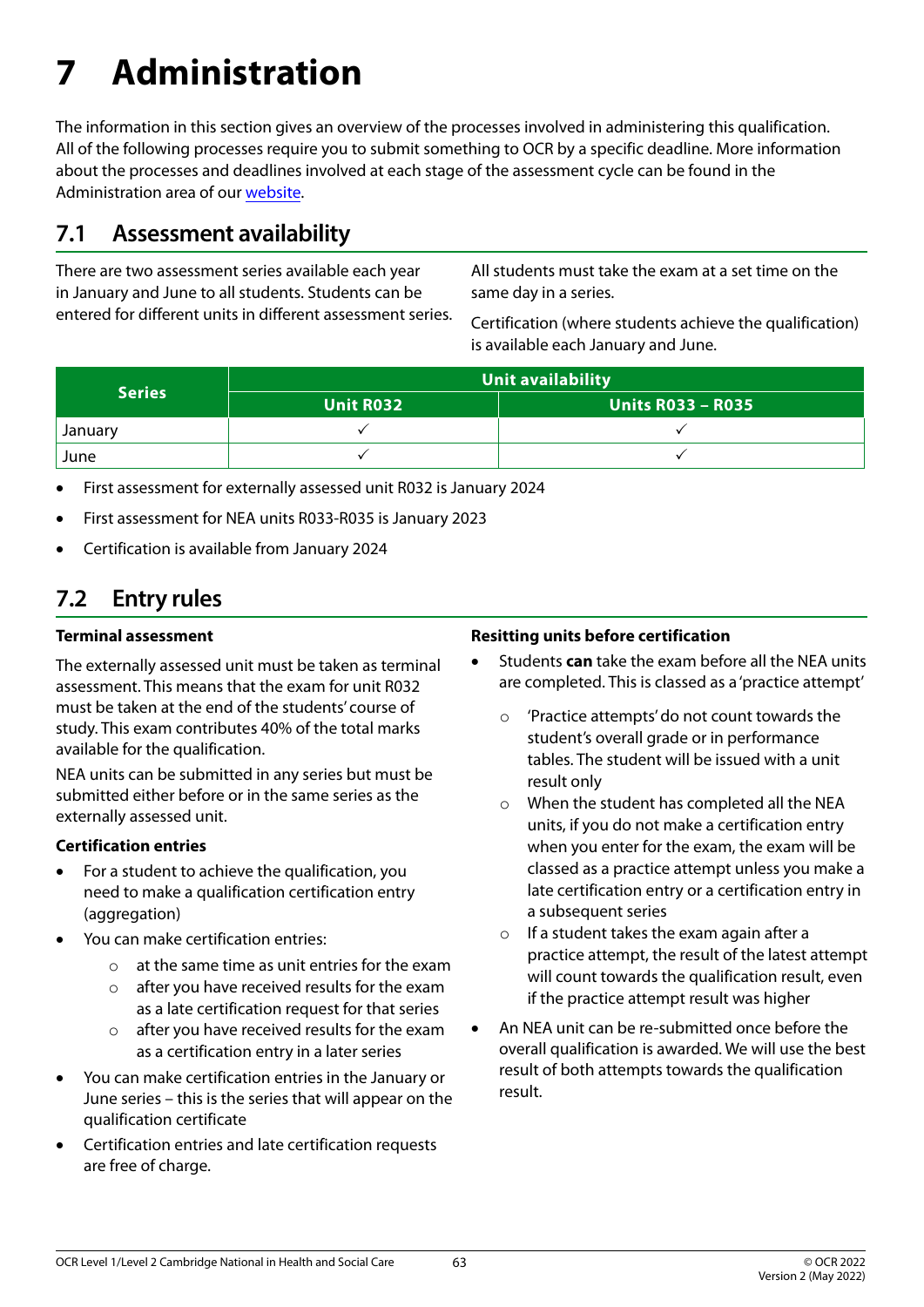### **Retaking the qualification**

- After a student has achieved a qualification result, they can resit the externally assessed unit and submit the NEA units again in a later series to improve their qualification result:
	- $\circ$  Students can resit the exam without resubmitting the NEA units
	- o Students cannot resubmit the NEA units only to improve results. In order to meet terminal assessment requirements, they must also resit the exam if they are resubmitting NEA units
- • Students can only resubmit work using the **same** assignment if the assignment is still live. The live assessment dates will be shown on the front cover of the assignment. We will not accept work based on an assignment that is no longer live. If students wish to resit a unit after the live assessment date has passed, they must submit work using the new live assignment.
- The result from the first overall qualification result is used towards the performance tables.

# **7.3 Equality Act information relating to Cambridge Nationals**

The Cambridge Nationals require assessment of a broad range of skills and, as such, prepare students for further study and higher-level courses.

The Cambridge Nationals qualifications were reviewed to check if any of the competences required presented

a potential barrier to disabled students. If this was the case, the situation was reviewed again to make sure that such competences were included only where essential to the subject.

# **7.4 Accessibility**

There can be adjustments to standard assessment arrangements on the basis of the individual needs of students. It's important that you identify as early as possible whether students have disabilities or particular difficulties that will put them at a disadvantage in the assessment situation and choose a qualification or adjustment that allows them to demonstrate attainment.

If a student requires access arrangements in assessments that need approval from us, this must be gained in Access Arrangements Online. You must select Cambridge Nationals at time of application; approval from GCSE or A Level applications do not extend to Cambridge Nationals. However, more than one qualification type can be selected when making an application. For guidance or support please contact the [OCR Special Requirements Team.](mailto:srteam%40ocr.org.uk?subject=)

The responsibility for providing adjustments to assessment is shared between your centre and us. Please read the JCQ booklet Access Arrangements and Reasonable Adjustments at [www.jcq.org.uk](http://www.jcq.org.uk).

If you have students who need a post-examination adjustment to reflect temporary illness, indisposition or injury when they took the assessment, please read the JCQ document A guide to the special consideration process, available at [www.jcq.org.uk.](http://www.jcq.org.uk)

If you think any aspect of this qualification unfairly restricts access and progression, please email or call our Customer Support Centre.

The access arrangements permissible for use in this specification are as follows:

| <b>Access arrangement</b>             | Yes/No | <b>Type of assessment</b>        |
|---------------------------------------|--------|----------------------------------|
| Reader/Computer reader                | Yes    | All assessments                  |
| Scribes/Speech recognition technology | Yes    | All assessments                  |
| <b>Practical assistants</b>           | Yes    | All assessments                  |
| Word processors                       | Yes    | All assessments                  |
| Communication professional            | Yes    | All assessments                  |
| Language modifier                     | Yes    | All assessments                  |
| Modified question paper               | Yes    | Timetabled examinations          |
| Extra time                            | Yes    | All assessments with time limits |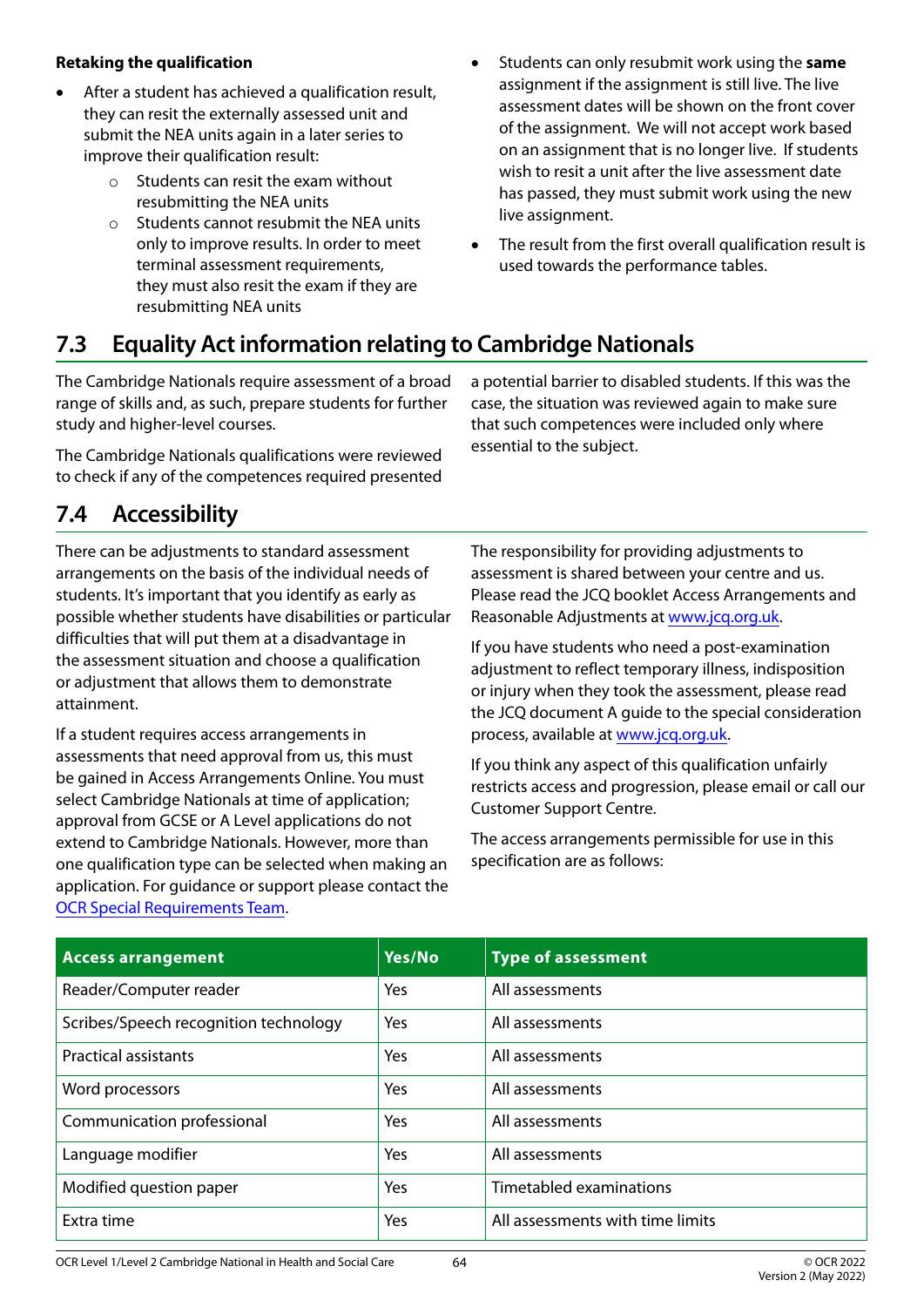# **7.5 Requirements for making an entry**

We provide information on key dates, timetables and how to submit marks on our [website.](https://www.ocr.org.uk/administration/cambridge-nationals/)

Centres must be registered with OCR in order to make any entries. We recommend that centres apply to become a registered centre with us, well in advance

of making their first entries. Details on how to register with OCR can be found on our [website](https://www.ocr.org.uk/administration/cambridge-nationals/).

**It is essential** that unit entry codes are quoted in all correspondence with OCR.

#### **7.5.1 Making estimated unit entries**

Estimated entries are not required for Cambridge Nationals in Health and Social Care.

#### **7.5.2 Making final unit entries**

When making an entry, centres will need the unit entry codes and component codes. Students submitting work must be entered for the appropriate unit entry code from the table below.

| <b>Unit entry</b><br>code | <b>Component</b><br>code | <b>Assessment method</b> | Unit titles                                           |
|---------------------------|--------------------------|--------------------------|-------------------------------------------------------|
| R032                      | 01                       | Written paper            | Principles of care in health and social care settings |
| R033                      | 0 <sub>1</sub>           | Moderated - Upload       | Supporting individuals through life events            |
| R033                      | 02                       | Moderated – Postal       | Supporting individuals through life events            |
| R034                      | 01                       | Moderated - Upload       | Creative and therapeutic activities                   |
| R034                      | 02                       | Moderated - Postal       | Creative and therapeutic activities                   |
| R035                      | 0 <sub>1</sub>           | Moderated - Upload       | Health promotion campaigns                            |
| R035                      | 02                       | Moderated - Postal       | Health promotion campaigns                            |

Work for moderated units can be uploaded to us using our Submit for Assessment service or sent by post.

The short title for these Cambridge National qualifications is CAMNAT and will display as such on our secure website, 'Interchange' and some of our administrative documents.

**You do not need to register your students first**. Individual unit entries should be made for the series in which you intend to submit an NEA unit or sit the externally assessed examination.

Only make a certification entry using the overall qualification code (see section 7.6) in the final series.

### **7.6 Certification rules**

Students must be entered for qualification certification separately from unit assessment(s). If a certification entry is **not** made, no overall grade can be awarded.

Students must be entered for:

OCR Level 1/Level 2 Cambridge National in Health and Social Care - certification code J835.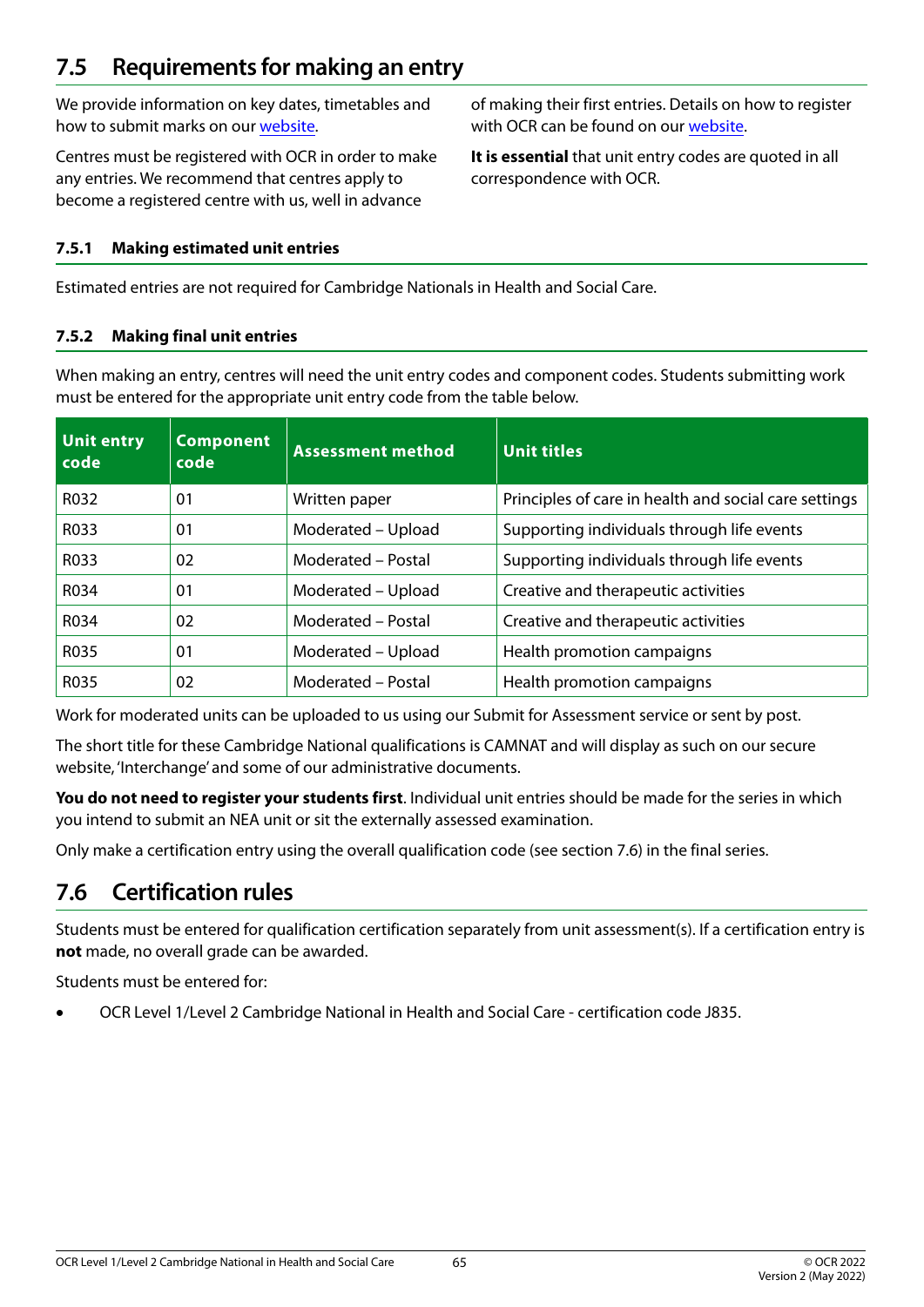# <span id="page-65-0"></span>**7.7 Unit and qualification resits**

Students may resit the externally assessed unit R032**. Please see [section 7.2](#page-62-1) for information relating to our terminal assessment approach.** 

Students may resit each NEA unit once. The best unit result from the NEA units will be used to calculate the certification result.

You must make sure that when arranging resit opportunities they are fair to all students and do not give students an unfair advantage over other students. For example, the student must not have direct guidance and support from the teacher in producing further evidence for NEA units. When resitting a NEA

unit, students must submit new, amended or enhanced work, as detailed in the *[JCQ Instructions for conducting](https://www.jcq.org.uk/exams-office/coursework/)  [coursework](https://www.jcq.org.uk/exams-office/coursework/).*

Centres must make sure that when arranging resit opportunities they do not adversely affect other assessments being taken.

Arranging a resit opportunity is at the centre's discretion. Summative assessment series must not be used as a diagnostic tool and resits should only be planned if it is clear that the student has taken full advantage of the first assessment opportunity and formative assessment process.

# **7.8 Post-results services**

A number of post-results services are available:

- reviews of results If you think there might be something wrong with a student's results, you may submit a review of marking or moderation
- missing and incomplete results This service should be used if an individual subject result for a student is missing, or the student has been omitted entirely from the results supplied
- access to scripts you can ask for access to marked scripts
- late certification following the release of unit results, if you have not previously made a certification entry, you can make a late request, which is known as a **late certification**. This is a free service.

Please refer to the [JCQ Post-Results Services booklet](https://www.jcq.org.uk/exams-office/post-results-services) and the [OCR Administration](https://www.ocr.org.uk/administration/cambridge-nationals/) page for further guidance about action on the release of results.

For internally assessed units the review of results process cannot be carried out for one individual student; the outcome of a review of moderation must apply to a centre's entire cohort.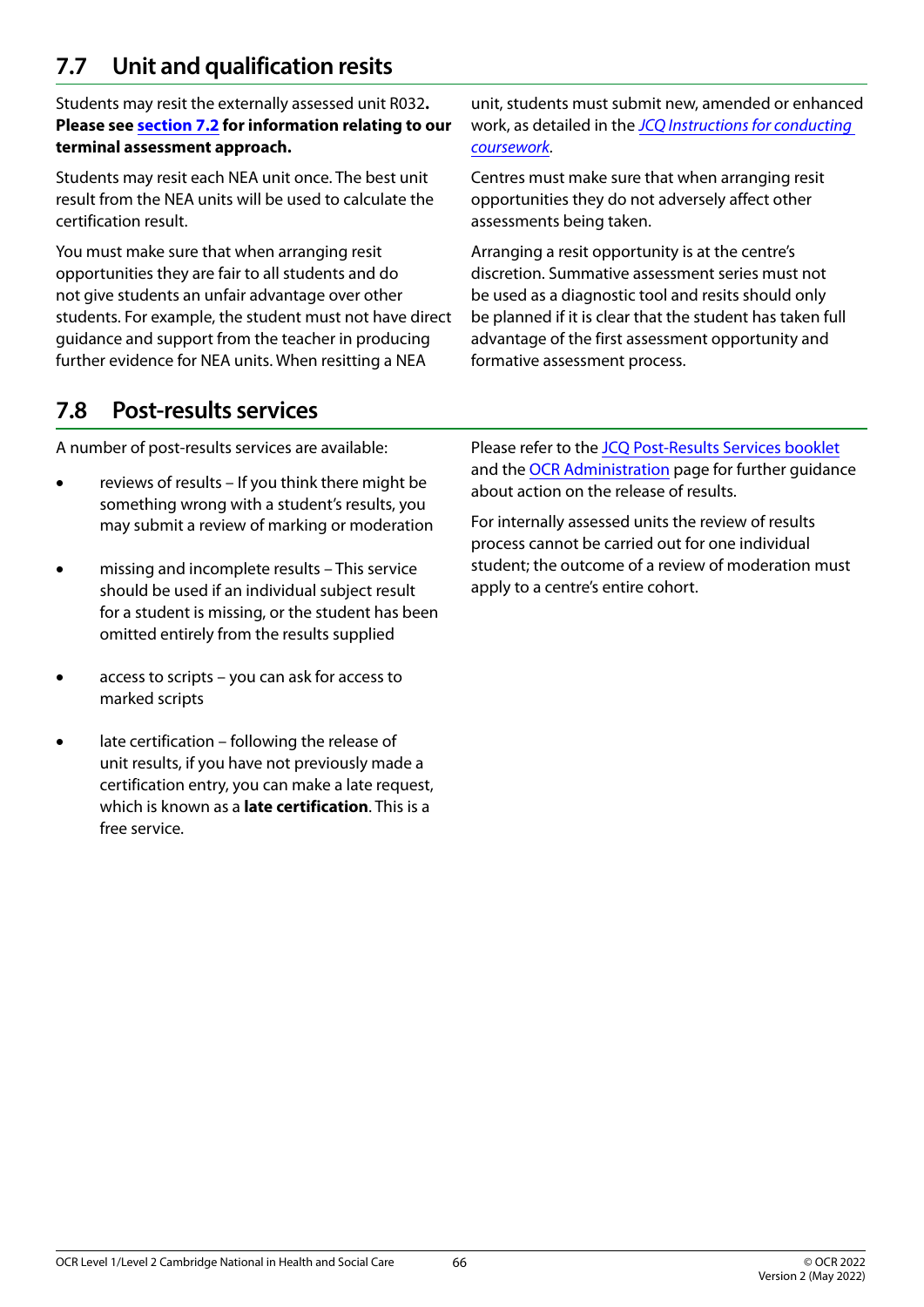# <span id="page-66-0"></span>**Appendix A: Guidance for the production of electronic evidence**

# **Structure for evidence**

The centre-assessed (NEA) units in this qualification are units R033-R035. For each student, all the tasks together will form a portfolio of evidence, stored electronically. Evidence for each unit must be stored separately.

An internal assessment portfolio is a collection of folders and files containing the student's evidence. Folders should be organised in a structured way so that the evidence can be accessed easily by a teacher or moderator. This structure is commonly known as a folder tree. It would be helpful if the location of particular evidence is made clear by naming each file and folder appropriately and by use of an index called 'Home Page'.

There should be a top-level folder detailing the student's centre number, OCR candidate number, surname and forename, together with the unit code (R033–R035), so that the portfolio is clearly identified as the work of one student.

Each student's internal assessment portfolio should be stored in a secure area on the centre's network. Before submitting the portfolio to OCR, the centre should add a folder to the folder tree containing the internal assessment and summary forms.

# **Data formats for evidence**

In order to minimise software and hardware compatibility issues it will be necessary to save students' work using an appropriate file format.

Students must use formats appropriate to the evidence that they are providing and appropriate to viewing for assessment and moderation. Open file formats or proprietary formats for which a downloadable reader or player is available are acceptable. **Where this is not available, the file format is not acceptable.**

Evidence submitted is likely to be in the form of word processed documents, presentation documents, digital photos and digital video.

To make sure files are compatible, all files submitted electronically must be in the formats listed on the following page. Where new formats become available that might be acceptable, we will provide further guidance. We advise against changing the file format that the document was originally created in. Files should be exported in a generic format that can be opened on a PC computer system without any specialist software applications. It is the centre's responsibility to make sure that the electronic portfolios submitted for moderation are accessible to the moderator and fully represent the evidence available for each student.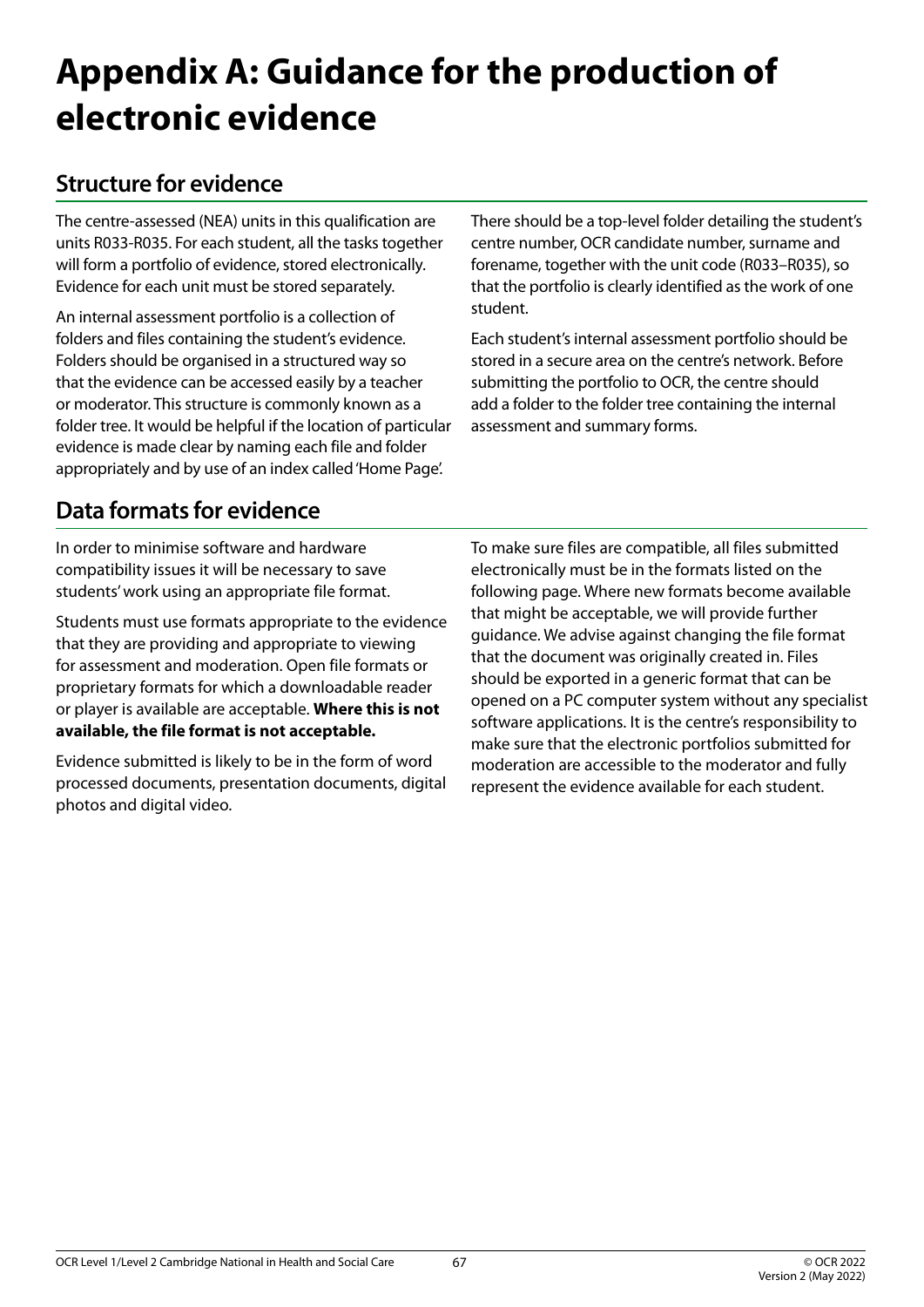Standard file formats acceptable as evidence for the Cambridge Nationals are listed here.

| <b>File type</b> | <b>File format</b>                                       | <b>Max</b><br>file<br>size* |
|------------------|----------------------------------------------------------|-----------------------------|
| Audio            | wav. 3g2 .3ga .aac .aiff .amr .m4a .m4b .m4p .mp3 .wav   | 25GB                        |
| Compression      | zz. xipx .rar .tar .tar .qz .tgz .7z .zipx .zz.          | 25GB                        |
| Data             | .xls. xlsx .mdb .accdb .xlsb                             | 25GB                        |
| Document         | .odt.pdf.rtf.txt.doc.ob.yob.pages                        | 25GB                        |
| Image            | .jpg .png .jpeg .tif .jfif .gif .psd .dox .pcx .bmp .wmf | 15MB                        |
| Presentation     | .ppt .pptx .pdf .gslides .pptm .odp .ink .potx .pub      | 25GB                        |
| Video            | .3q2 .3qp .avi .flv .m4v .mkv .mov .mp4 .mp4v .wmp .wmv  | 25GB                        |
| Web              | .wlmp .mts .mov-1 .mp4-1 .xspf .mod .mpq                 | 25GB                        |

\*max file size is only applicable if using our Submit for Assessment service.

**Submit for Assessment** is our secure web-based submission service. You can access Submit for Assessment on any laptop or desktop computer running Windows or macOS and a compatible browser. It supports the upload of files in the formats listed in the table above as long as they do not exceed the maximum file size. Other file formats and folder structures can be uploaded within a compressed file format.

When you view some types of files in our Submit for Assessment service, they will be streamed in your browser. It would help your moderator or examiner if you could upload files in the format shown in the table below:

| <b>File type</b> | <b>File format</b> | <b>Chrome</b> | <b>Firefox</b> |
|------------------|--------------------|---------------|----------------|
| Audio            | .mp3               | Yes           | Yes            |
| Audio            | .m4a               | Yes           | Yes            |
| Audio            | .aac               | No            | Yes            |
| Document         | .txt               | Yes           | Yes            |
| Image            | .png               | Yes           | Yes            |
| Image            | .jpg               | Yes           | Yes            |
| Image            | .jpeg              | Yes           | Yes            |
| Image            | .gif               | Yes           | Yes            |
| Presentation     | .pdf               | Yes           | Yes            |
| Video            | .mp4               | Yes           | Yes            |
| Video            | .mov               | No            | Yes            |
| Video            | 3gp                | Yes           | No             |
| Video            | .m4v               | Yes           | Yes            |
| Web              | .html              | Yes           | Yes            |
| Web              | .htm               | Yes           | Yes            |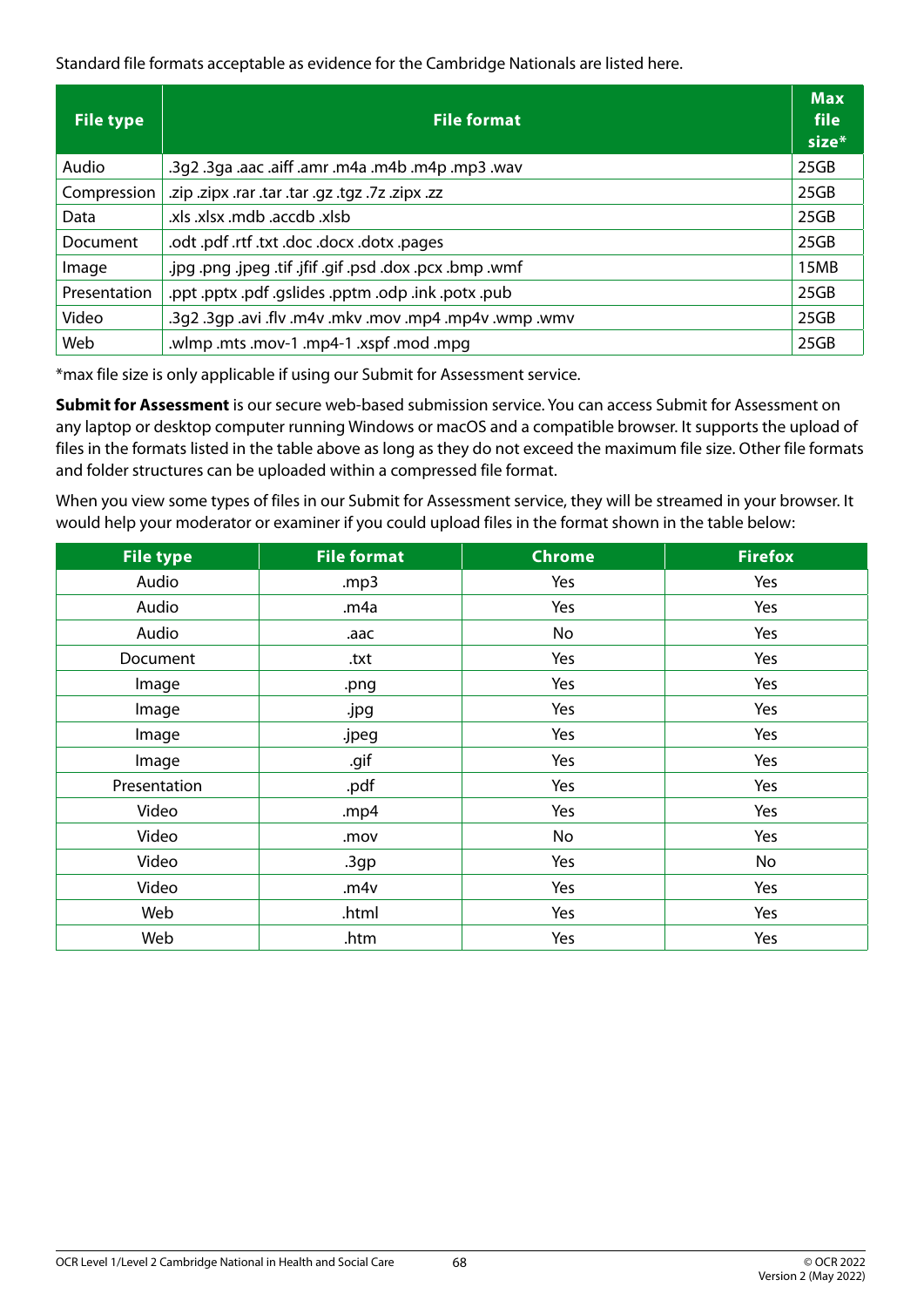# <span id="page-68-0"></span>**Appendix B: Command words**

# **External assessment**

The table below shows the command words that will be used in exam questions. They show what we mean by the command word and how students should approach the question and understand its demand. Remember that the rest of the wording in the question is also important.

| Word(s)                     | <b>Students will</b>                                                                                                         |
|-----------------------------|------------------------------------------------------------------------------------------------------------------------------|
| <b>Analyse</b>              | Separate or break down information into parts and identify their<br>$\bullet$<br>characteristics or elements                 |
|                             | Explain the pros and cons of a topic or argument and make reasoned<br>$\bullet$<br>comments                                  |
|                             | Explain the impacts of actions using a logical chain of reasoning<br>٠                                                       |
| <b>Annotate</b>             | Add information, for example, to a table, diagram or graph until it is final<br>٠                                            |
|                             | Add all the needed or appropriate parts<br>$\bullet$                                                                         |
| <b>Calculate</b>            | Get a numerical answer showing how it has been worked out<br>٠                                                               |
| Choose                      | Select an answer from options given<br>$\bullet$                                                                             |
| Circle                      | Select an answer from options given<br>$\bullet$                                                                             |
| <b>Compare and contrast</b> | Give an account of the similarities and differences between two or more<br>$\bullet$<br>items or situations                  |
| <b>Complete</b>             | Add all the needed or appropriate parts<br>٠                                                                                 |
|                             | Add information, for example, to a table, diagram or graph until it is final<br>٠                                            |
| <b>Create</b>               | Produce a visual solution to a problem (for example: a mind map, flowchart<br>$\bullet$<br>or visualisation)                 |
| <b>Describe</b>             | Give an account including all the relevant characteristics, qualities or events<br>$\bullet$                                 |
|                             | Give a detailed account of<br>$\bullet$                                                                                      |
| <b>Discuss</b>              | Present, analyse and evaluate relevant points (for example, for/against an<br>٠<br>argument)                                 |
| <b>Draw</b>                 | Produce a picture or diagram<br>$\bullet$                                                                                    |
| <b>Evaluate</b>             | Make a reasoned qualitative judgement considering different factors and<br>$\bullet$<br>using available knowledge/experience |
| <b>Explain</b>              | Give reasons for and/or causes of<br>$\bullet$                                                                               |
|                             | Use words or phrases such as 'because', 'therefore' or 'this means that' in<br>٠<br>answers                                  |
| <b>Fill in</b>              | Add all the needed or appropriate parts                                                                                      |
|                             | Add information, for example, to a table, diagram or graph until it is final<br>$\bullet$                                    |
| <b>Identify</b>             | Select an answer from options given<br>٠                                                                                     |
|                             | Recognise, name or provide factors or features<br>٠                                                                          |
| <b>Justify</b>              | Give good reasons for offering an opinion or reaching a conclusion<br>$\bullet$                                              |
| <b>Label</b>                | Add information, for example, to a table, diagram or graph until it is final<br>$\bullet$                                    |
|                             | Add all the necessary or appropriate parts<br>$\bullet$                                                                      |
| <b>Outline</b>              | Give a short account, summary or description<br>$\bullet$                                                                    |
| <b>State</b>                | Give factors or features<br>$\bullet$                                                                                        |
|                             | Give short, factual answers<br>٠                                                                                             |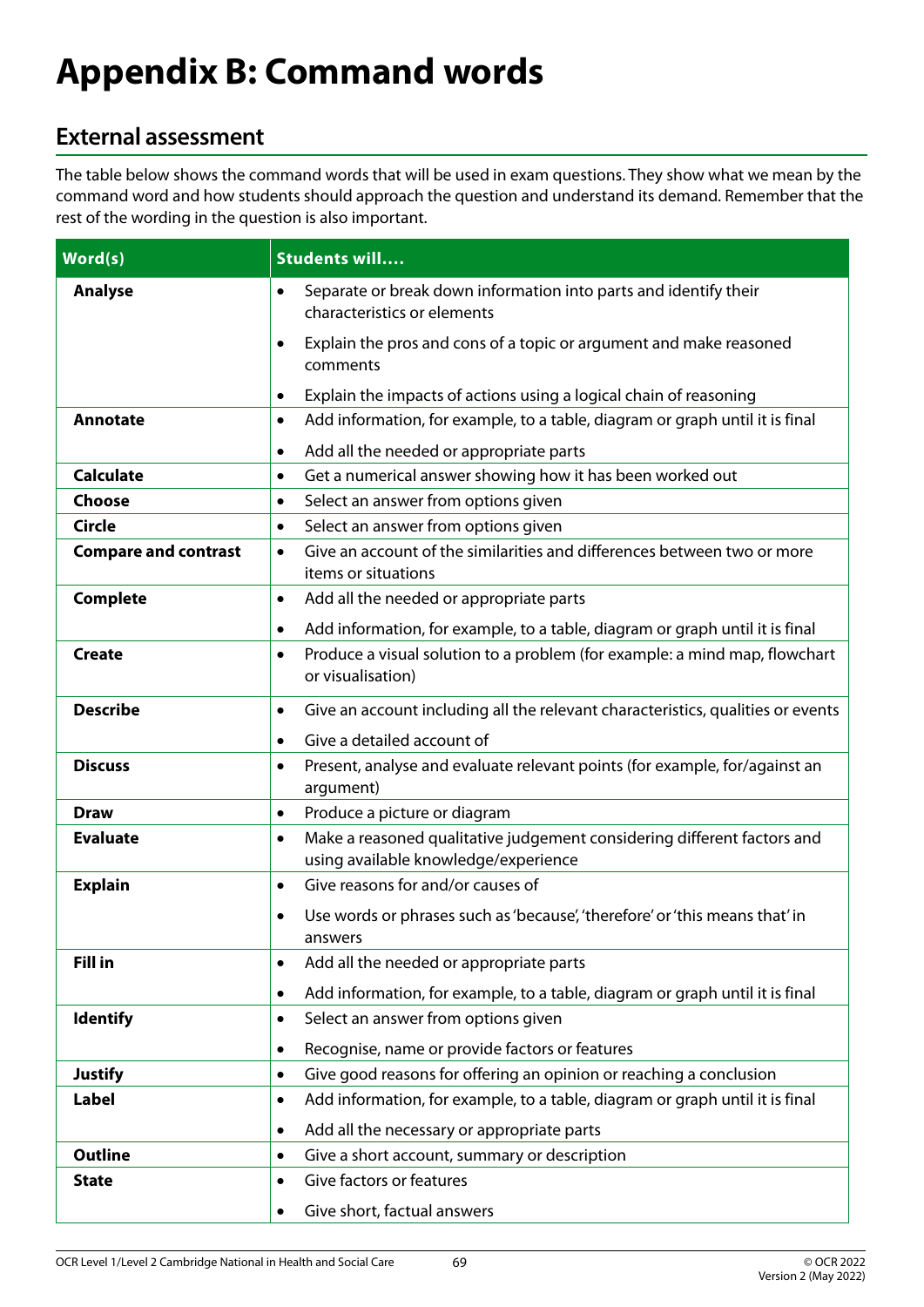## **Non examined assessment (NEA)**

The tables below show the command words that will be used in the NEA Marking Criteria grids. They explain the

type of evidence that you should expect to see to meet each command word.

#### **Mark Band (MB1) Words:**

| <b>Command word</b>  | <b>Meaning</b>                                                                                                                                                                                                                                                                  |
|----------------------|---------------------------------------------------------------------------------------------------------------------------------------------------------------------------------------------------------------------------------------------------------------------------------|
| <b>Basic</b>         | Work includes the minimum required. It is a starting point but is simplistic<br>$\bullet$<br>and not developed.                                                                                                                                                                 |
|                      | Understanding and skills are applied in a way that partly achieves the<br>$\bullet$<br>wanted or intended result, but it would not be useable without further<br>input or work.                                                                                                 |
| <b>Brief/Briefly</b> | Work includes a small number of relevant facts or concepts but lacks detail,<br>$\bullet$<br>contextualisation or examples.                                                                                                                                                     |
| <b>Dependent</b>     | The student can perform a task when given regular assistance or help.<br>$\bullet$                                                                                                                                                                                              |
| <b>Few</b>           | Work produced is restricted or narrow. It includes less than half of the<br>$\bullet$<br>information or examples expected for a full response.                                                                                                                                  |
| <b>Inefficient</b>   | Outputs are produced but with great expense or effort because of poor<br>$\bullet$<br>organisation or design and not making the best use of available resources.                                                                                                                |
| <b>Limited</b>       | Work produced is restricted in range or scope and includes only some of the<br>$\bullet$<br>information required. It evidences partial rather than full understanding.<br>Work produced is a starting point rather than a developed process, concept<br>$\bullet$<br>or output. |
| <b>Minimal</b>       | Includes very little in amount or quantity required.<br>$\bullet$                                                                                                                                                                                                               |
| <b>Simple</b>        | Includes a small number of relevant parts, which are not related to each<br>$\bullet$<br>other.                                                                                                                                                                                 |
| <b>Superficial</b>   | Work completed lacks depth and detail.<br>$\bullet$                                                                                                                                                                                                                             |

#### **Mark Band (MB2) Words:**

| <b>Command word</b> | <b>Meaning</b>                                                                                                                                          |
|---------------------|---------------------------------------------------------------------------------------------------------------------------------------------------------|
| <b>Adequate(ly)</b> | Work includes the appropriate number of relevant facts or concepts but<br>$\bullet$<br>does not include the full detail, contextualisation or examples. |
| <b>Assisted</b>     | The student can perform a task with occasional assistance or help.<br>$\bullet$                                                                         |
| Part(ly)/Partial    | To some extent but not completely.<br>٠                                                                                                                 |
|                     | Work produced is inclusive in range and scope. It evidences a mainly<br>developed application of understanding, performance or output needed.           |
|                     | Work produced results in a process, concept or output that would be<br>useable for its purpose.                                                         |
| <b>Some</b>         | Work produced is inclusive but not fully comprehensive. It includes over half<br>the information or examples expected for a full response.              |
| Sound               | Valid, logical, shows the student has secured most of the relevant<br>٠<br>understanding, but points or performance are not fully developed.            |
|                     | Applies understanding and skills to produce the wanted or intended result<br>in a way that would be useable.                                            |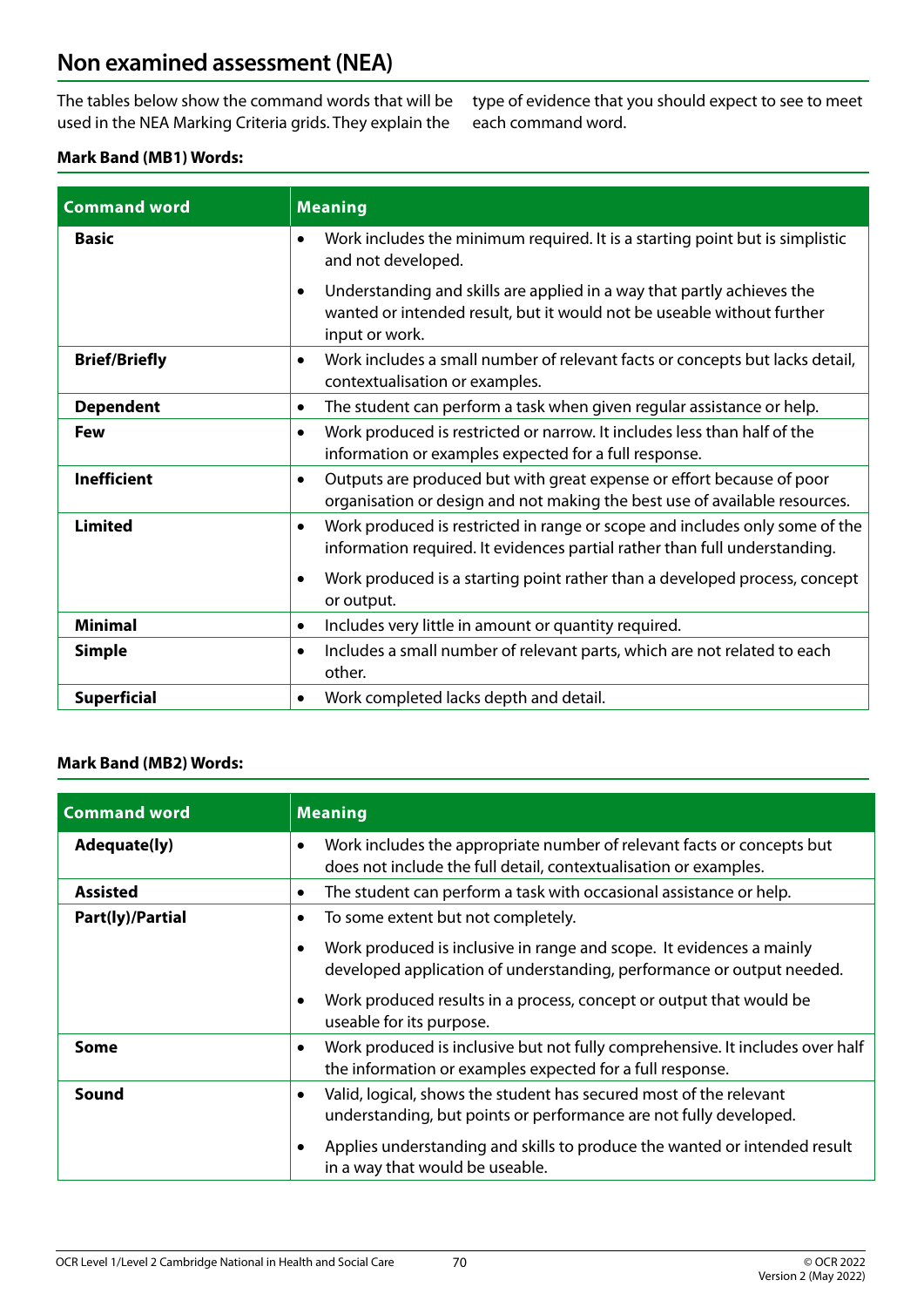# OCR Level 1/Level 2 Cambridge National in Health and Social Care

| 71 | © OCR 2022 |
|----|------------|

Version 2 (May 2022)

| <b>Command word</b>   | <b>Meaning</b>                                                                                                                                                                                |
|-----------------------|-----------------------------------------------------------------------------------------------------------------------------------------------------------------------------------------------|
| <b>Accurate(ly)</b>   | Acting or performing with care and precision.<br>$\bullet$                                                                                                                                    |
|                       | Correct in all details.<br>$\bullet$                                                                                                                                                          |
| All                   | Work produced is fully comprehensive and wide-ranging. It includes almost<br>$\bullet$<br>all, or all the information or examples expected for a full response.                               |
| Clear(ly)             | Focused and accurately expressed, without ambiguity.<br>$\bullet$                                                                                                                             |
| <b>Complex</b>        | Includes many relevant parts, all of which relate to each other logically.<br>$\bullet$                                                                                                       |
| Comprehensive(ly)     | The work produced is complete and includes everything required to show<br>$\bullet$<br>depth and breadth of understanding.                                                                    |
|                       | Applies the understanding and skills needed to successfully produce the<br>$\bullet$<br>wanted or intended result in a way that would be fully fit-for-purpose.                               |
| Consistent(ly)        | A level of performance which does not vary in quality over time.<br>$\bullet$                                                                                                                 |
| <b>Critical</b>       | Objective analysis and evaluation in order to form: a judgement, evaluation<br>$\bullet$<br>of the evidence or effective trouble shooting/fault finding.                                      |
| <b>Detailed</b>       | Gives point by point consideration of all the key information.<br>$\bullet$                                                                                                                   |
| <b>Effective</b>      | Applies the skills required to the task and is successful in producing the<br>$\bullet$<br>desired or intended result.<br>The work produced is effective in relation to a brief.<br>$\bullet$ |
| <b>Efficient</b>      | Able to produce results or outputs with the minimum expense or effort,<br>$\bullet$<br>because of good organisation or design and making the best use of<br>available resources.              |
| Full(y)               | Work produced is comprehensive in range and scope. It evidences a fully<br>$\bullet$<br>developed application of understanding, performance or output needed.                                 |
|                       | Work produced results in a process, concept or output that would be fully<br>$\bullet$<br>fit-for-purpose.                                                                                    |
| Independent(ly)       | The student can perform a task without assistance or reliance on others<br>$\bullet$                                                                                                          |
| Justify/Justified     | The reasons for doing something are explained in full.<br>$\bullet$                                                                                                                           |
| Most(ly)              | Includes nearly all of what is expected to be included.<br>$\bullet$                                                                                                                          |
| <b>Wide (ranging)</b> | Includes many relevant details, examples or contexts; all of which are fully<br>$\bullet$<br>detailed, contextualised or exemplified.                                                         |
|                       |                                                                                                                                                                                               |

#### **Mark Band (MB3) Words:**